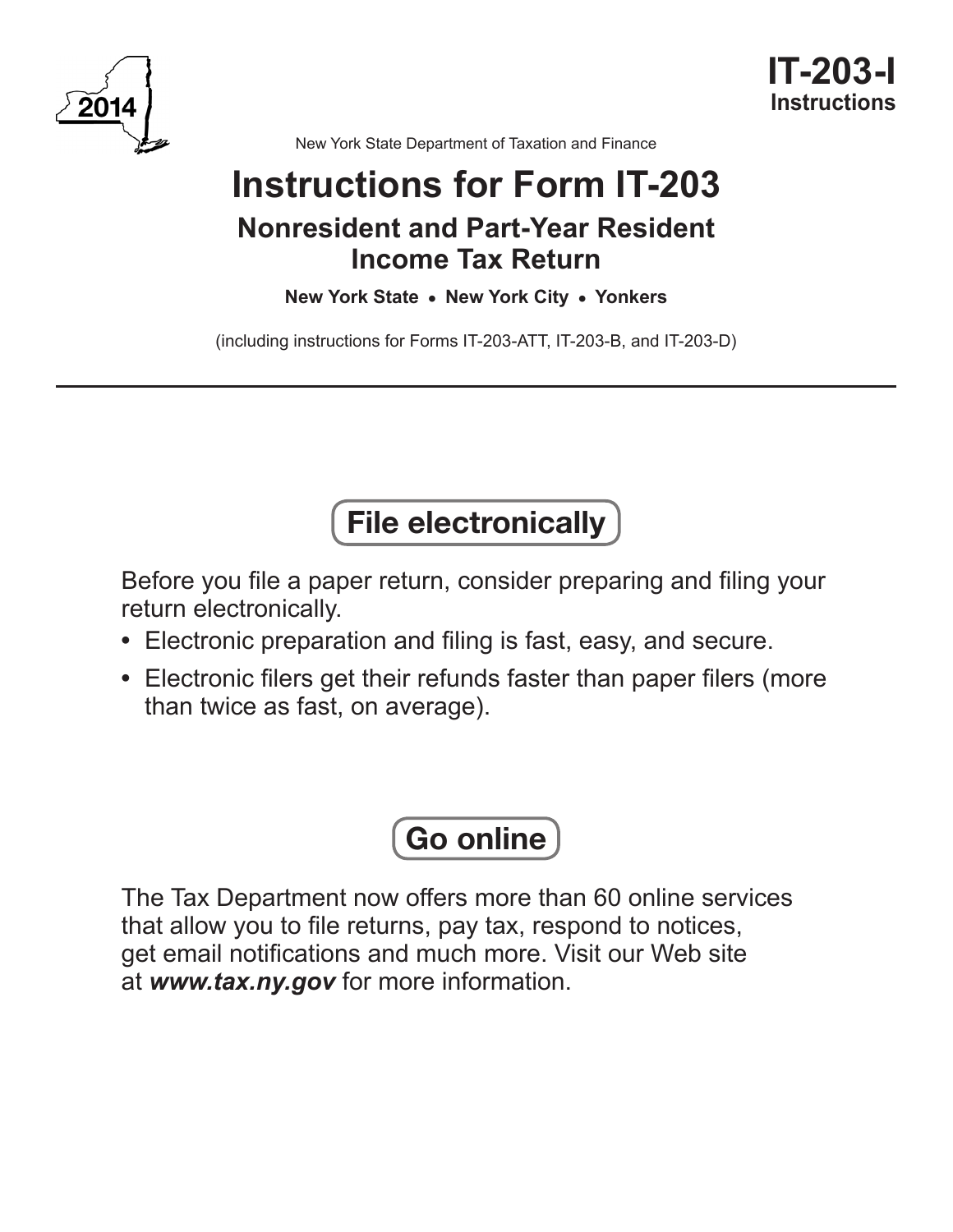# **Table of contents**

| ▼ Go to topic                                      | Print $\nabla$ | ▼ Go to topic                                                | <b>Print</b> |
|----------------------------------------------------|----------------|--------------------------------------------------------------|--------------|
|                                                    |                |                                                              |              |
|                                                    |                |                                                              |              |
| How are nonresident and part-year                  |                | Part-year New York City school tax credit -                  |              |
|                                                    |                |                                                              |              |
| Filing information for same-sex married couples 7  |                | New York State, New York City, and Yonkers tax               |              |
| Credits for individuals and businesses  8          |                |                                                              |              |
|                                                    |                |                                                              |              |
|                                                    |                | Calculate your refund or the amount you owe  32              |              |
| Part-year resident income allocation worksheet  16 |                |                                                              |              |
| Line instructions for Form IT-203                  |                |                                                              |              |
|                                                    |                |                                                              |              |
| Standard or itemized deduction and dependent       |                |                                                              |              |
|                                                    |                |                                                              |              |
|                                                    |                |                                                              |              |
| New York State household credit - line 39  27      |                |                                                              |              |
| New York State child and dependent care            |                |                                                              |              |
| New York State earned income credit – line 43  28  |                | School districts and code numbers  47                        |              |
|                                                    |                |                                                              |              |
| Other New York State nonrefundable                 |                |                                                              |              |
| Net other New York State taxes – line 49  28       |                | Tax computation -<br>New York AGI of more than \$104,600  60 |              |
| Part-year New York City resident tax - line 51  28 |                |                                                              |              |
| Part-year resident nonrefundable                   |                |                                                              |              |
| New York City child and dependent                  |                |                                                              |              |
|                                                    |                |                                                              |              |

| ▼ Go to topic                                                | Print $\Psi$ |
|--------------------------------------------------------------|--------------|
|                                                              |              |
|                                                              |              |
| Part-year New York City school tax credit -                  |              |
|                                                              |              |
| New York State, New York City, and Yonkers tax               |              |
|                                                              |              |
|                                                              |              |
| Calculate your refund or the amount you owe  32              |              |
|                                                              |              |
|                                                              |              |
|                                                              |              |
|                                                              |              |
|                                                              |              |
|                                                              |              |
|                                                              |              |
|                                                              |              |
|                                                              |              |
|                                                              |              |
|                                                              |              |
| Tax computation -<br>New York AGI of more than \$104,600  60 |              |
|                                                              |              |
|                                                              |              |
|                                                              |              |
|                                                              |              |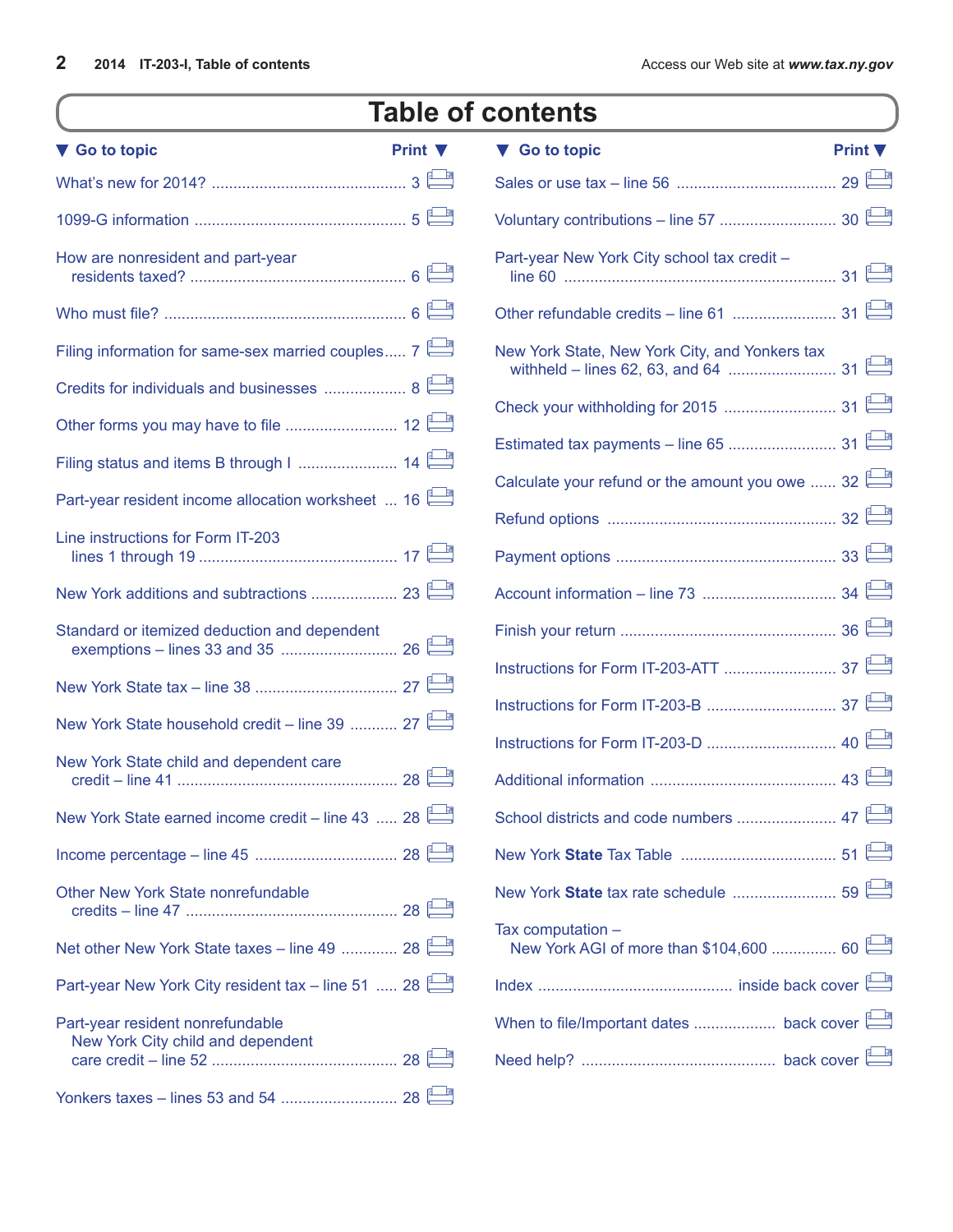# <span id="page-2-0"></span>**What's**  $\sqrt{\frac{2}{5}}$  **<b>for 2014?**

### **General changes for 2014**

### **• Yonkers resident income tax surcharge**

The Yonkers resident income tax surcharge has increased from 15% to 16.75%.

### **• START-UP NY program**

The START-UP NY program provides tax benefits to approved businesses that have located within tax-free NY areas and for certain employees of these businesses. The program is administered by Empire State Development (ESD). See our Web site for more information.

### **• New reporting method for** *other* **addition and subtraction modifications**

Taxpayers must now report the identifying information for *other* addition and subtraction modifications using new Form IT-225, *New York State Modifications*. The total amount of other additions and other subtractions will continue to be reported on Form IT-203, lines 22 and 29. However, the description and individual amounts for these modifications will no longer be shown in the *Identify* area of these lines but on Form IT-225. See page 23, Form IT-225, and its instructions.

### **• Paid preparer exclusion code**

Paid preparers must now enter either their New York Tax Preparer Registration Identification Number (NYTPRIN) or an exclusion code (if they are not required to register). See page 35 and our Web site.

### **• Signature requirements for e-filed returns**

To make the process less burdensome for tax professionals and further reduce barriers to electronic filing, taxpayers are now allowed to electronically send their authorization to e-file their tax returns to their tax preparer. See our Web site for more information.

**• Additional minimum personal income tax repealed**

The New York State and New York City additional minimum personal income taxes have been repealed. Therefore, Form IT-220, *Minimum Income Tax*, is obsolete for tax years beginning on or after January 1, 2014.

### **• Cost of living adjustment**

The New York State standard deduction and tax rate schedules have been adjusted to reflect the cost of living adjustment required under the Tax Law.

### **• Public Trust Act**

Any taxpayer who is convicted, or a shareholder of an S corporation or partner in a partnership which is convicted, of an offense defined in New York State Penal Law Article 200 (*Bribery Involving Public Servants and Related Offenses*) or 496 (*Corrupting the Government*), or section 195.20 (*Defrauding the Government*), is not eligible for any tax credit allowed under Tax Law Article 9, 9-A, 32, or 33, or any business tax credits allowed under Tax Law Article 22. A *business tax credit allowed under Article 22* is a tax credit allowed to taxpayers under Article 22 that is substantially similar to a tax credit allowed to taxpayers under Article 9-A. See the instructions for Form IT-203-ATT, Line A, on page 37. **• Metropolitan Commuter Transportation Mobility Tax (MCTMT) estimated tax payments for 2015**

Beginning with tax year 2015, individuals who are subject to the MCTMT will be required to report and pay their MCTMT with their personal income taxes. Therefore, Form IT-2105 has been modified for tax year 2015 to allow taxpayers to make their estimated MCTMT and personal income tax payments together. See 2015 Form IT-2105 and our Web site.

### **Changes to existing credits**

### **• Accumulation distribution credit**

The accumulation distribution credit for resident beneficiaries has been expanded to include a credit for income tax paid by the trust to another state, political subdivision, or the District of Columbia. See page 37.

### **• Empire State commercial production credit**

This credit has been extended through tax year 2016. Visit *www.nylovesfilm.com* and see Form IT-246, *Claim for Empire State Commercial Production Credit*, for information about this credit.

### **• Youth works tax credit**

The New York Youth Works Tax Credit Program has been extended and expanded. See Form IT-635, *New York Youth Works Tax Credit*. For more information about the program, see the New York State Department of Labor Web site (at *www.labor.ny.gov).*

### **New credits**

### **• Family tax relief credit**

The advance payment for the 2014 family tax relief credit was mailed by the Tax Department to qualified taxpayers in the fall of 2014. Eligible taxpayers who did not receive their advance payment may apply for the credit on our Web site. For tax years 2015 and 2016, taxpayers will claim this credit when filing their tax returns. For more information about this credit (including eligibility), see page 8 and our Web site.

### **• Real property tax freeze credit**

An advance payment for the real property tax freeze credit was mailed to qualified taxpayers in the fall of 2014. Additional payments will be sent out in 2015 and 2016. For more information on the credit (including eligibility), see page 9 and our Web site.

### **• START-UP NY tax elimination credit**

A new credit is available to approved businesses located in a tax-free NY area. The credit is based on the business's economic presence in the tax-free NY area. See Form IT-638, *START-UP NY Tax Elimination Credit*, and its instructions.

### **• START-UP NY telecommunication services excise tax credit**

A new credit is available to approved businesses located in a tax-free NY area that paid excise tax on telecommunication services. See Form IT-640, *START-UP NY Telecommunication Services Excise Tax Credit*, and its instructions.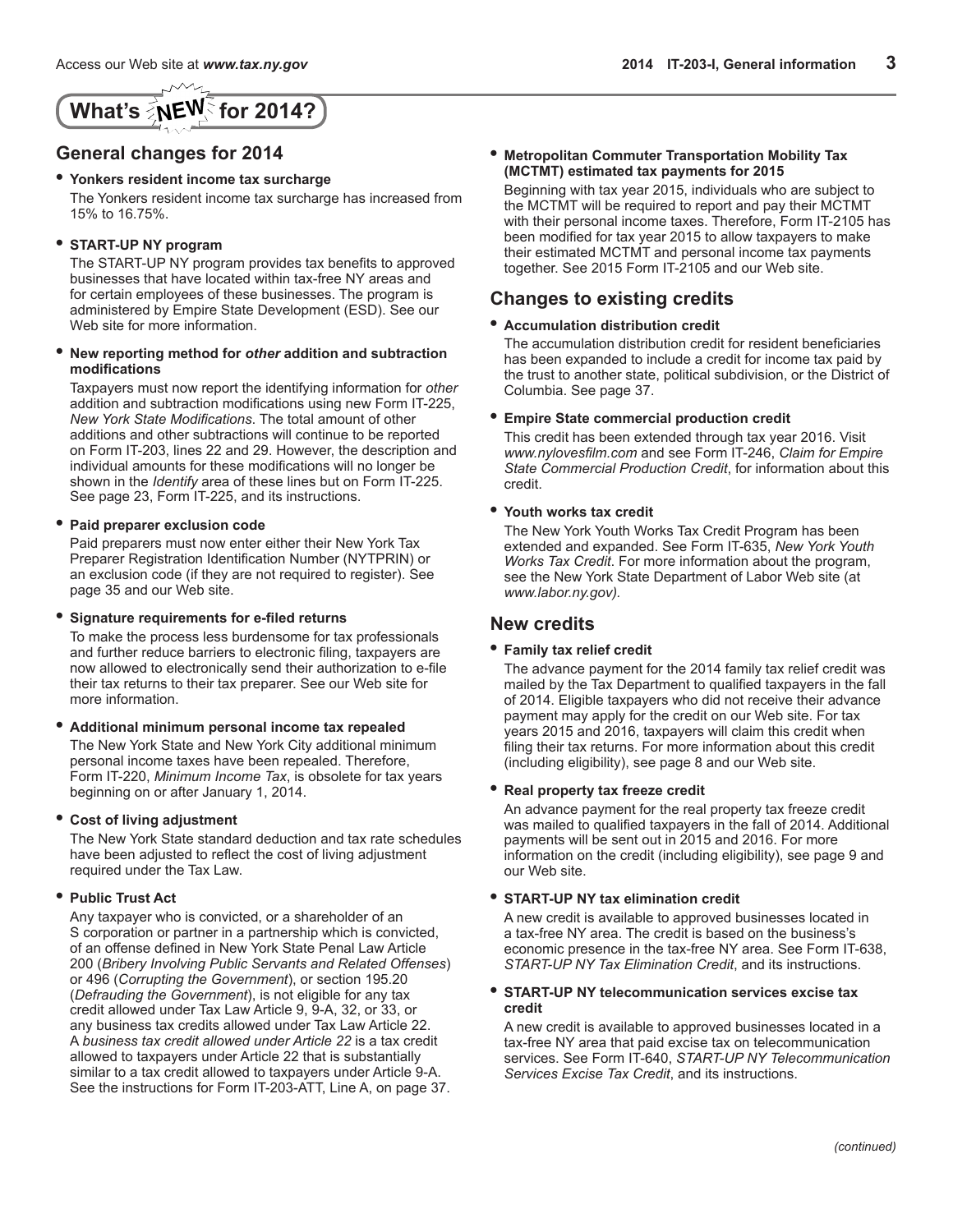# **What's ∑NE<sup>W</sup> for 2014?** (continued)

### **• Manufacturer's real property tax credit**

A new credit, equal to 20% of the real property taxes paid, is available to qualified New York manufacturers. The New York real property must be owned by the manufacturer and principally used for manufacturing. See Form IT 641, *Manufacturer's Real Property Tax Credit*, and its instructions.

### **• Hire a veteran credit**

A new credit is available to a business that hires a qualified veteran on or after January 1, 2014. The credit may be claimed for tax years beginning on or after January 1, 2015, but before January 1, 2017. For more information, see TSB-M-13(9)C, (8)I.

### **• Minimum wage reimbursement credit**

A new refundable credit is available to a business that hires an eligible employee who is paid minimum wage during all or part of the tax year. See Form IT-639, *Minimum Wage Reimbursement Credit*, and its instructions.

### **New and revised income modifications**

### **• Incomplete gift non-grantor trust**

A new addition modification must be made if you transferred property to an incomplete gift non-grantor trust for the income of the trust. A new subtraction modification is allowed to a beneficiary for income received from an incomplete gift non-grantor trust that terminated and distributed all assets before June 1, 2014. See TSB-M-14(3)I and the instructions for Form IT-225.

**• Addition modification for manufacturer real property taxes** A new addition modification must be made for any federal deduction for real property taxes if you also claimed the real property tax credit for manufacturers. See the instructions for Form IT-225.

## **E-file information**

## **E-file your return**



**Using software?**

You must e-file if your software allows you to e-file your return. E-file is easy, safe, and allows you to get your refund faster. Most New Yorkers e-file.

You may also qualify for free electronic filing.

Pay a balance due by authorizing the Tax Department to withdraw the payment from your bank account. Authorize the payment when you e-file or after you file your return (using

the Make a Return Payment online service on our Web site). You may also

pay with a credit card or submit a check or money order with Form IT-201-V, *Payment Voucher for Income Tax Returns*.

Visit our Web site at *www.tax.ny.gov* for more information.

### **• Addition modification for excise tax on telecommunication services**

A new addition modification must be made for any federal deduction for excise taxes on telecommunication services if you also claimed the START-UP NY telecommunication services excise tax credit. See the instructions for Form IT-225.

### **• START-UP NY wages**

A new subtraction modification is allowed to an eligible employee working for an approved START-UP NY business. See TSB-M-13(6)I, the instructions for Form IT-225, and our Web site.

#### **• Volunteer firefighter or ambulance worker length of service award**

A new subtraction modification is allowed for length of service awards paid to volunteer firefighters and ambulance workers that were included in their federal adjusted gross income. See the instructions for Form IT-225.

### **• Small business modification**

A new subtraction modification is allowed for a farm business or small business that employs one or more persons during the tax year, and has net farm or small business income of greater than zero but less than \$250,000. See the instructions for Form IT-225.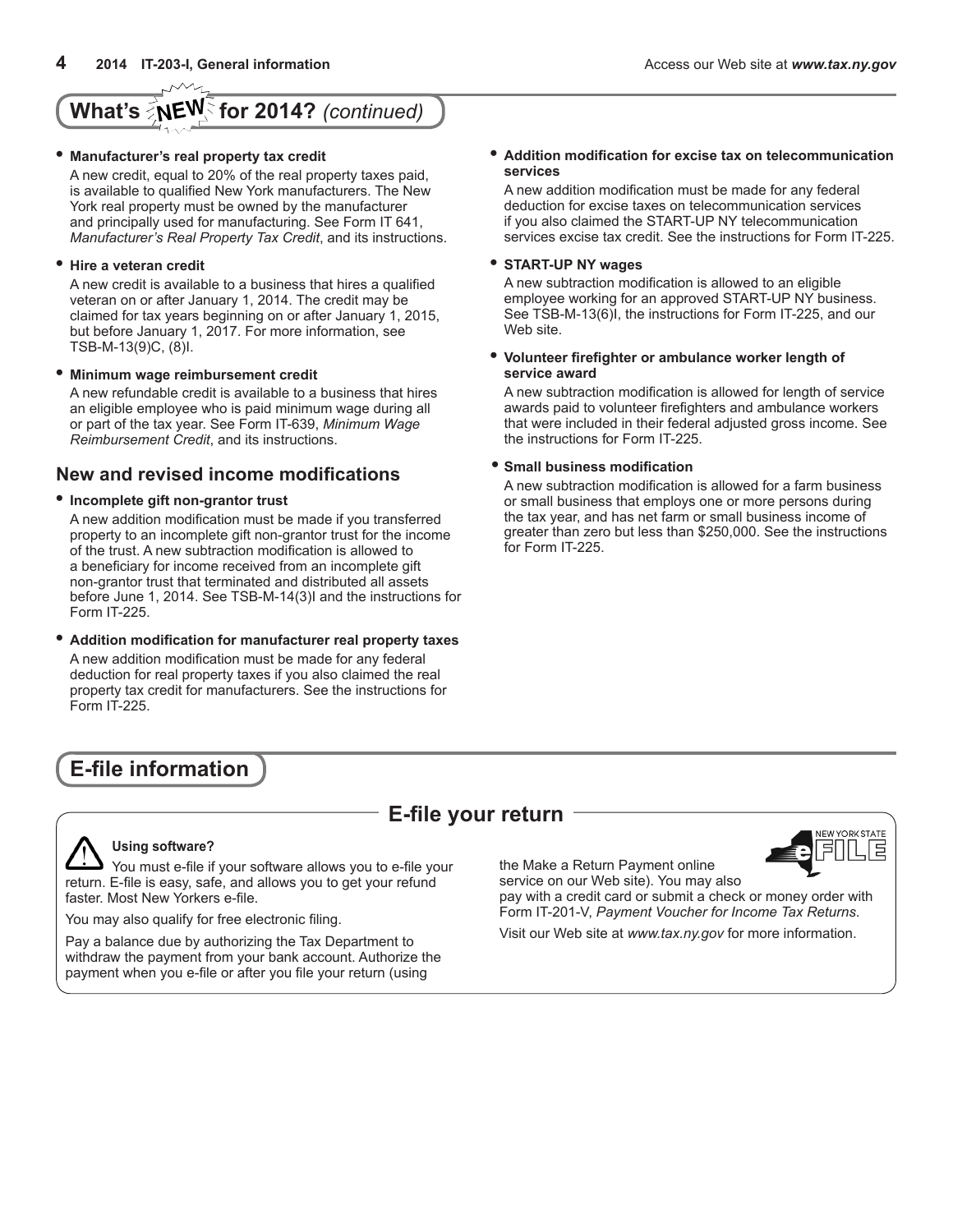Forms that have a year in the New York State map can only be used for that tax year.

### **Important reminder to file a complete return**

You must complete all required schedules and forms that make up your return, and include all pages of those forms and schedules when you file. Submit **only** those forms and schedules that apply to your return, and be sure that you have made all required entries. Returns that are missing required pages or that have pages with missing entries are considered incomplete and cannot be processed, and may subject taxpayers to penalty and interest.

## **Entering whole dollar amounts**

When entering amounts on your return, including on any credit forms, schedules, or other forms submitted with your New York return, enter **whole dollar amounts only** (zeros have been preprinted).

Use the following rounding rules when entering your amounts; drop amounts below 50 cents and increase amounts from 50 to 99 cents to the next dollar. For example, \$1.39 becomes \$1 and \$2.50 becomes \$3.

## **Common words and phrases**

To save space and enhance clarity, these instructions may use common abbreviations, including:

| $EIC =$          | earned income credit                 |
|------------------|--------------------------------------|
| federal $AGI =$  | federal adjusted gross income        |
| $IRC =$          | Internal Revenue Code                |
| $IRS =$          | Internal Revenue Service             |
| New York $AGI =$ | New York State adjusted gross income |
| $NYS =$          | New York State                       |
| $NYC =$          | New York City                        |

## **Online Services**

### **New York State Tax Department** Online Services

**Create an Online Services account and log in to:**

- file certain returns and other tax forms
- make payments
- view your filing and payment history
- get email notifications for refunds, bills, and notices
- respond to bills and notices

Access is available 24 hours a day, 7 days a week.

### *www.tax.ny.gov*

## <span id="page-4-0"></span>**File a valid return Howard Electron Control Howard Fillin the forms?**

Please follow these guidelines.

Use black ink only (no red or other color ink or pencils) to print or type all entries.

If you show a loss, place a minus sign **immediately to the left** of the loss amount. Do not use [ ] brackets or parentheses.

Mark an *X* to fill in boxes as appropriate. Do not use a check mark. Keep your Xs and numerals inside the boxes.

Do not write in dollar signs or commas when making entries.

## **Special symbols**

Keep an eye out for the following icons or symbols. They will alert you to important new information and to areas where particular caution should be used.

**ALEWS** 



**New information Caution**

# **1099-G information**

### **Need to know the amount of your 2013 New York State Tax refund?**

We are no longer mailing Form 1099-G, *Statement for Recipients of State Income Tax Refunds*. If you need this information to complete your federal return:

- check your paperwork
- go to Online Services at *www.tax.ny.gov*
- call (518) 457-5181

## **What you can find on our Web site**

- The most up-to-date information
- Income tax Web File program
- Free e-file options
- Forms and instructions
- Publications and other guidance
- Online services and account information
- Change of address
- Free tax return assistance information
- How to resolve an issue
- Taxpayer rights information
- Subscription service sign-up

Visit our site to see other services and information.

# **How to get New York City forms**

If you need to get NYC tax forms and instructions or information about NYC business taxes, contact the NYC Department of Finance:

### **Online -** Visit *www.nyc.gov/finance*

**By phone -** From any of the five boroughs in New York City, call 311. From outside New York City, call **(212) 639-9675**.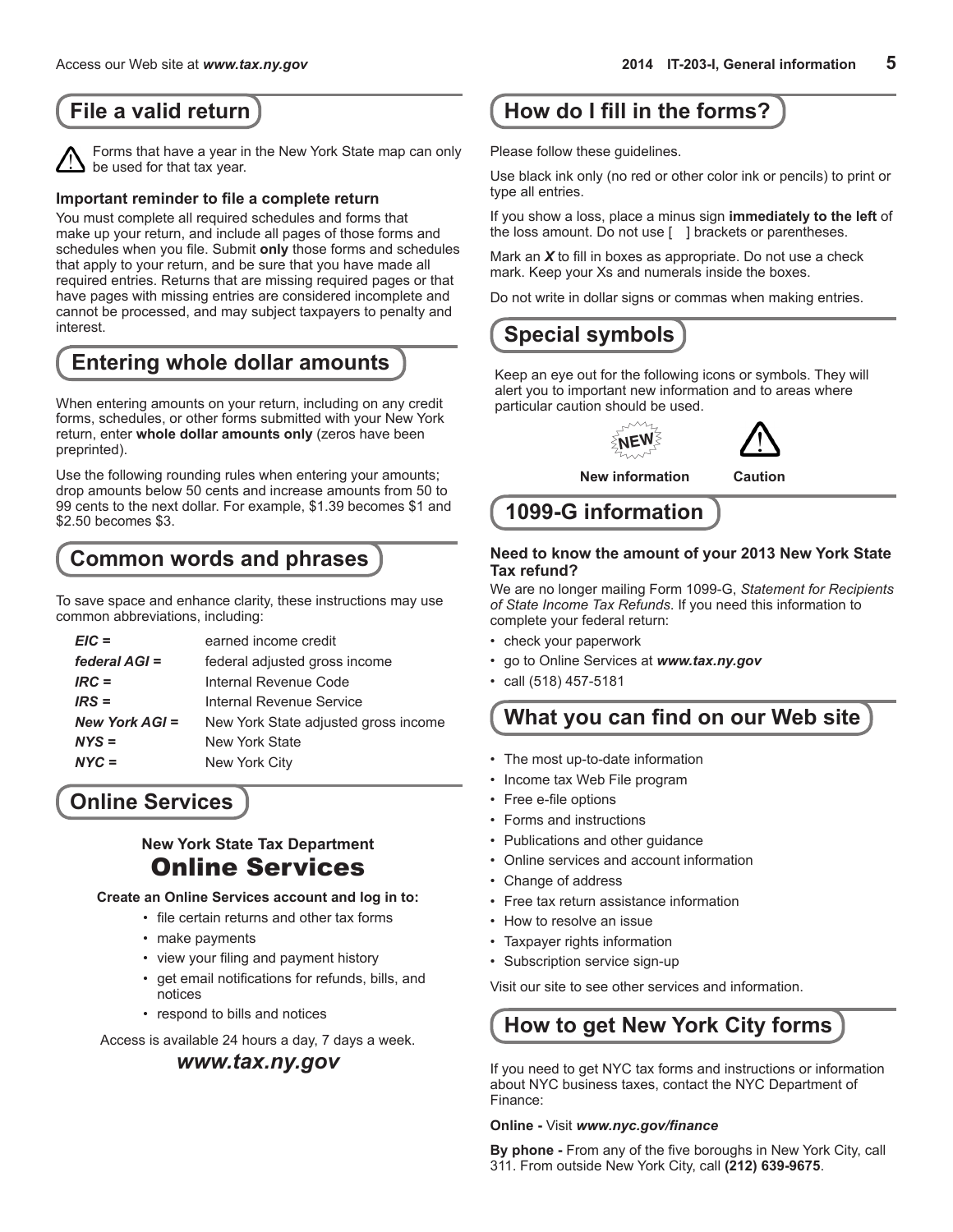## <span id="page-5-0"></span>**How are nonresidents and part-year residents taxed?**

If you were a nonresident of New York State, you are subject to New York State tax on income you received from New York State sources in 2014. If you were a resident of New York State for only part of 2014, you are subject to New York State tax on all income you received while you were a resident of the state and on income you received from New York State sources while you were a nonresident. To compute the amount of tax due, use Form IT-203, *Nonresident and Part-Year Resident Income Tax Return*. You will compute a base tax as if you were a full-year resident, then determine the percentage of your income that is subject to New York State tax and the amount of tax apportioned to New York State.

## **Who must file?**

### **New York State nonresidents and part-year residents**

You must file Form IT‑203 if you meet any of the following conditions:

- You have income from a New York source (see below and page 7) and your New York AGI (*Federal amount* column) is more than your New York State standard deduction. Complete Form IT-203, lines 1 through 31 and compare the line 31 *Federal amount* to your standard deduction from the table on page 26 of these instructions.
- You want to claim a refund of any New York State, New York City, or Yonkers income taxes withheld from your pay.
- You want to claim any of the New York State, New York City, or Yonkers refundable or carryover credits listed in the chart beginning on page 8.
- You were a part-year resident and you are subject to a separate tax on any lump-sum distributions for your resident period derived from or connected with New York sources (Form IT-230, *Separate Tax on Lump‑Sum Distributions*). See *Other forms you may have to file* on page 12.
- You incurred a net operating loss (NOL) for New York State personal income tax purposes for the tax year, without incurring a similar NOL for federal income tax purposes. See *New York State net operating loss* on page 45 for more information.

### **Nonresidents – New York source income**

For nonresidents *New York source income* is the sum (with adjustments for special accruals as defined on page 44) of income, gain, loss, and deduction from:

- real or tangible personal property located in New York State (including certain gains or losses from the sale or exchange of an interest in an entity that owns real property in New York State);
- services performed in New York State;
- a business, trade, profession, or occupation carried on in New York State; **and**
- a New York S corporation in which you are a shareholder (including installment income from an IRC 453 transaction).

New York source income also includes:

- your distributive share of New York State partnership income or gain;
- your share of New York State estate or trust income or gain;
- lottery winnings won in the New York State lottery, if the prize was won on or after October 1, 2000, and the total proceeds of the prize are more than \$5,000;
- any gain from the sale, transfer, or other disposition of shares of stock in a cooperative housing corporation in connection with the grant or transfer of a proprietary leasehold, when the real property comprising the units of such cooperative housing corporation is located in New York State;
- any income you received related to a business, trade, profession, or occupation previously carried on in this state, whether or not as an employee, including but not limited to, covenants not to compete and termination agreements (for additional information, see Form IT-203-F, *Multi-Year Allocation Form*, and its instructions);
- in the case of a shareholder in an S corporation that has made the election to be a New York S corporation, and the S corporation has distributed an installment obligation under IRC section 453(h)(1)(A) to the shareholders, any gain recognized on the receipt of payments from an installment obligation for federal income tax purposes;
- in the case of a shareholder in an S corporation that has made the election to be a New York S corporation, and the S corporation has made an election under IRC section 338(h)(10), any gain recognized on the deemed asset sale for federal income tax purposes; and
- in the case of a shareholder in an S corporation that has made the election to be a New York S corporation, and that S corporation terminates its taxable status in New York, any income or gain recognized on the receipt of payments from an installment sale contract entered into when the S corporation was subject to tax in New York.

New York source income **does not include** the following income even if it was included in your federal adjusted gross income:

- certain pensions that are exempt from New York State taxation by reason of U.S. Code, Title 4, section 114 (see line 10 instructions on page 19), and annuities and pensions that meet the New York State definition of an annuity, unless the annuity is employed in or used as an asset of a business, trade, profession, or occupation carried on in New York State;
- interest, dividends, or gains from the sale or exchange of intangible personal property, unless they are part of the income you received from carrying on a business, trade, profession, or occupation in New York State;
- gambling winnings, other than lottery winnings won in the New York State lottery as described above, unless you are engaged in the business of gambling and you carry on that business in New York State;
- compensation you received for active service in the United States military (see *Members of the armed forces* on page 45);
- your income earned in New York State as a military spouse if (1) you are a nonresident of New York State, and (2) you are in New York State solely to be with your spouse who is a member of the armed services present in New York State in compliance with military orders (for more information, see TSB-M-10(1)I, *Military Spouses Residency Relief Act)*;
- your income as a shareholder of a corporation that is a New York C corporation;
- compensation you received from an interstate rail carrier, interstate motor carrier, or an interstate motor private carrier for regularly assigned duties performed in more than one state;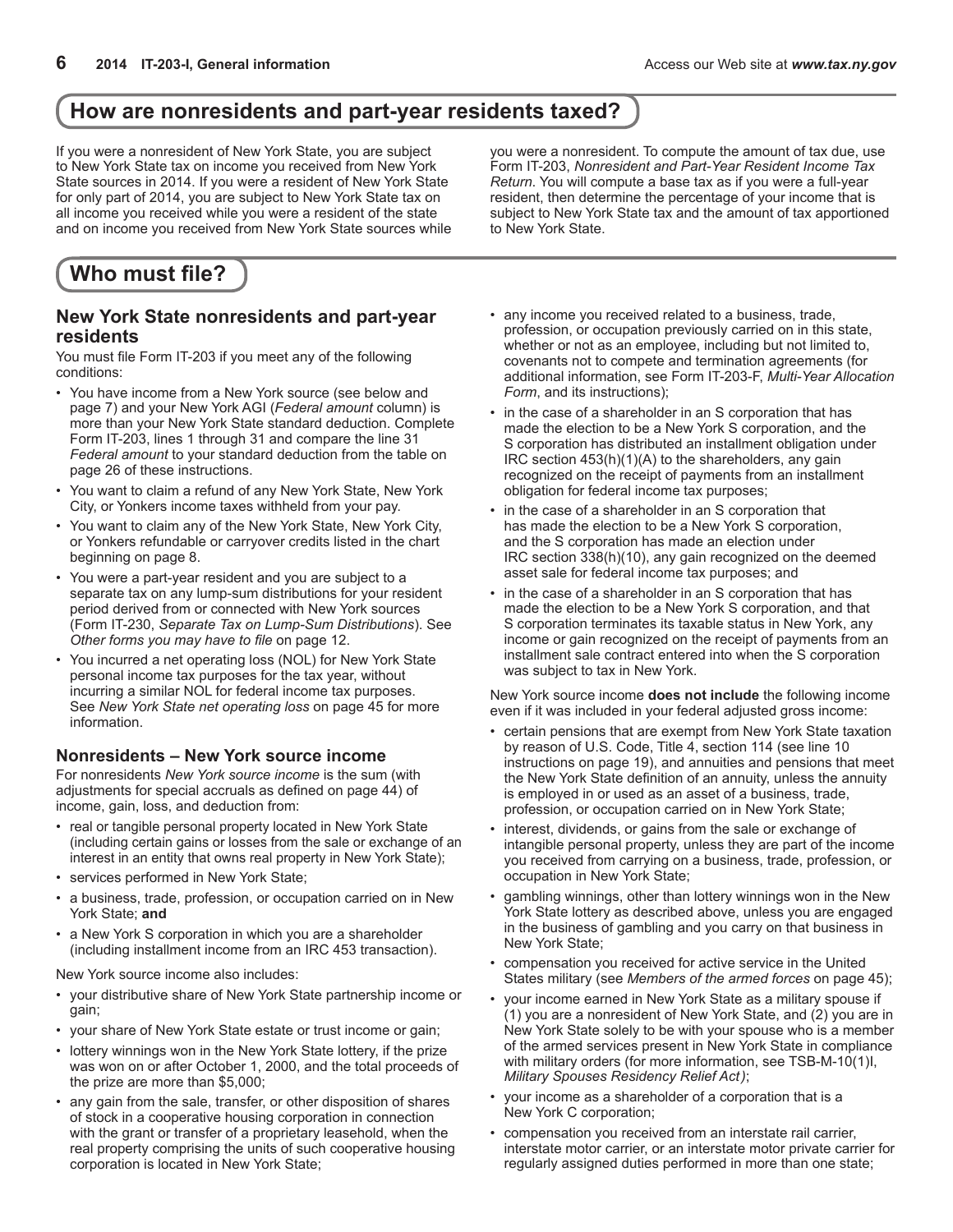- <span id="page-6-0"></span>• compensation you received from an interstate air carrier if 50% or less of that compensation is earned in New York State;
- compensation paid to you if (1) you are engaged on a vessel to perform assigned duties in more than one state as a pilot licensed under U.S. Code, Title 46, section 7101, or (2) you perform regularly assigned duties while engaged as a master, officer, or crewman on a vessel operating on the navigable waters of more than one state.

### **Part-year residents – New York source income**

For part-year residents *New York source income* is the sum of the following with adjustments for special accruals as defined on page 44:

- 1) all income reported on your federal return for the period you are a resident of New York State; **and**
- 2) the New York source income for the period you were a nonresident of New York State.

### **Additional notes to all filers**

See *Other forms you may have to file* to make sure your tax return is complete.

See the credit charts on pages 8 through 11 to review credits available for nonresidents and part-year residents.

Does your child have **investment income** over \$2,000? It would be to your advantage to file a New York return for your child to report your child's investment income, since there will be no New York tax on the first \$3,100 of that income. When you file your federal return, report your child's investment income on federal Form 8615 (instead of federal Form 8814). If you file Form 8814, the amount of your child's investment income over \$2,000 that was included in your federal gross income will be reported in the *Federal amount* column of your Form IT-203 on your New York return and taxed at your rate.

### **Joint filing exception for some married taxpayers**

If you are married and filing a joint federal income tax return but one spouse is a New York State resident and the other is a nonresident or part-year resident, you are required to file separate New York State returns. The resident must use Form IT-201, *Resident Income Tax Return*. The nonresident or part-year resident, if required to file a New York State return, must use Form IT-203. However, if you both choose to file a joint New York State return, use Form IT-201 and both spouses' income will be taxed as full-year residents of New York State.

## **Filing information for same-sex married couples**

Same-sex married couples have the same state tax benefits and requirements as different-sex married couples filing and paying New York State personal income tax. In addition, as a result of the Supreme Court's decision *United States v. Windsor*, and IRS Revenue Ruling 2013-17, for federal tax purposes the IRS will recognize a marriage between a same-sex couple that is a legal marriage under the laws of the jurisdiction (either domestic or foreign) where the

marriage was performed. Therefore, you must determine your filing status using the general married filing status rules (see *Item A* on page 14)*.*

The term *spouse* should be read as gender neutral and includes a person in a marriage with a same-sex spouse. The term *marriage* includes a marriage between same-sex spouses.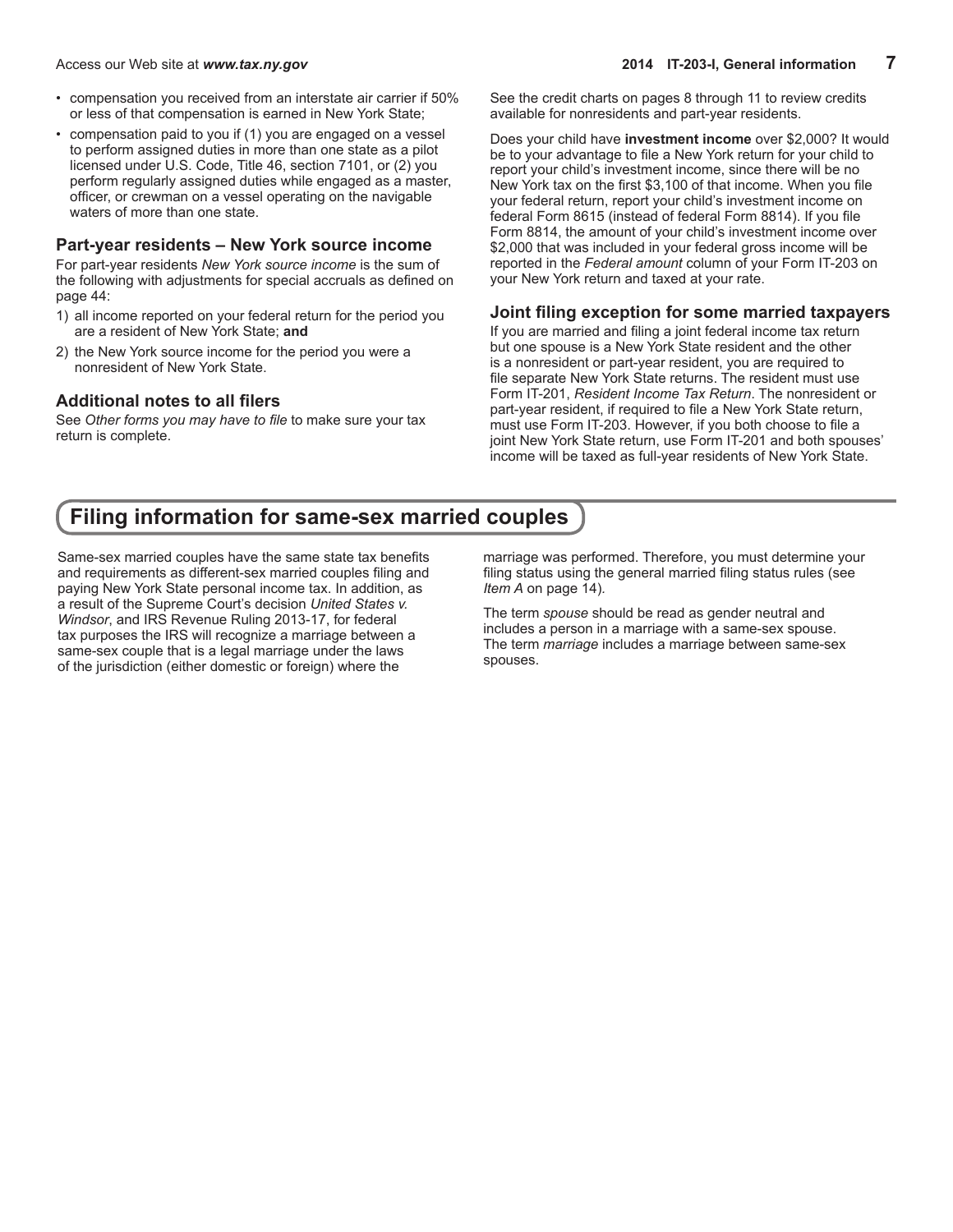| <b>Credit</b>                                                           | See Key<br>above. | You may qualify for this credit if you:                                                                                                                                                                             |                           |  |  |  |  |  |
|-------------------------------------------------------------------------|-------------------|---------------------------------------------------------------------------------------------------------------------------------------------------------------------------------------------------------------------|---------------------------|--|--|--|--|--|
| <b>Accumulation distribution</b>                                        |                   | are a beneficiary of a trust who received an accumulation distribution.                                                                                                                                             | page 37*                  |  |  |  |  |  |
| <b>Accumulation distribution</b><br>(Part-year New York City)           |                   | are a beneficiary of a trust who received an accumulation distribution<br>during the period you were a New York City resident.                                                                                      | IT-360.1                  |  |  |  |  |  |
| <b>Alternative fuels</b>                                                |                   | have unused credit for purchasing a new alternative-fuel vehicle or converting<br>a vehicle to use alternative fuel, or have unused credit for investing in new<br>clean-fuel vehicle refueling property.           | IT-253                    |  |  |  |  |  |
| <b>Alternative fuels</b><br>and electric vehicle<br>recharging property |                   | placed in service alternative fuel vehicle refueling or electric vehicle<br>recharging property in New York State.                                                                                                  | IT-637                    |  |  |  |  |  |
| Child and dependent care<br>(New York State)                            |                   | are able to claim the federal child and dependent care credit.<br>Part-year NYS residents: This credit may be refunded to you, even if you owe no tax.                                                              | IT-216                    |  |  |  |  |  |
| Child and dependent care<br>(Part-year New York City)                   | $\Box$            | are qualified to claim the NYS child and dependent care credit.                                                                                                                                                     | IT-216                    |  |  |  |  |  |
| Claim of right<br>(New York State)                                      | O                 | had a claim of right credit on your federal return for income that was subject<br>to New York State tax on a prior year's return.                                                                                   | $IT-257$                  |  |  |  |  |  |
| Claim of right<br>(New York City)                                       | $\Box$            | had a claim of right credit on your federal return for income that was subject<br>to New York City tax on a prior year's return.                                                                                    | $IT-257$                  |  |  |  |  |  |
| Claim of right<br>(Yonkers)                                             | $\Box$            | had a claim of right credit on your federal return for income that was subject<br>to Yonkers tax on a prior year's return.                                                                                          | $IT-257$                  |  |  |  |  |  |
| <b>Clean heating fuel</b><br>$\Box$                                     |                   | purchased bioheat that is used for space heating or hot water production for<br>residential purposes.                                                                                                               | $IT-241$                  |  |  |  |  |  |
| <b>Conservation</b><br>easement                                         | $\Box$            | own land that is subject to a conservation easement held by a public or private<br>conservation agency.                                                                                                             | $IT-242$                  |  |  |  |  |  |
| <b>Defibrillator</b>                                                    |                   | purchased an automated external defibrillator machine.                                                                                                                                                              | IT-250                    |  |  |  |  |  |
| <b>Earned income</b><br>(New York State)                                |                   | are allowed an earned income credit (EIC) on your federal income tax return.<br>Part-year NYS residents: This credit may be refunded to you, even if you owe no tax.                                                | $IT-215$                  |  |  |  |  |  |
| <b>Earned income</b><br>(Part-year New York City)                       | $\Box$            | are allowed an EIC on your federal income tax return.                                                                                                                                                               | $IT-215$                  |  |  |  |  |  |
| <b>Empire State child</b>                                               | O                 | have a spouse who qualifies to claim the Empire State child credit on their<br>separately filed New York State resident return.                                                                                     | $IT-213$                  |  |  |  |  |  |
| <b>Family tax relief</b>                                                | □                 | in 2012, were a New York State resident, filed Form IT-201 or IT-201-X<br>listing a dependent child under age 17, had a New York AGI between<br>\$40,000 and \$300,000, and had a tax liability of zero or greater. | <b>See Note</b><br>below. |  |  |  |  |  |
| <b>Green building</b>                                                   |                   | had expenses for a building meeting certain environmental and energy standards.                                                                                                                                     | DTF-630                   |  |  |  |  |  |
| <b>Historic homeownership</b><br>rehabilitation                         | □                 | had qualified rehabilitation expenditures made with respect to a qualified historic<br>home located in New York State.                                                                                              | IT-237                    |  |  |  |  |  |
| Household<br>(New York State)                                           |                   | cannot be claimed as a dependent on another taxpayer's federal return<br>and your federal adjusted gross income (AGI), Federal amount column,<br>is not over \$32,000 (\$28,000 if filing as single).               | page 27 <sup>*</sup>      |  |  |  |  |  |
| Household<br>(New York City)                                            |                   | cannot be claimed as a dependent on another taxpayer's federal return<br>and your federal AGI, Federal amount column, is not over \$22,500<br>$($12,500$ if filing as single).                                      | $IT-360.1$                |  |  |  |  |  |
| Long-term care insurance                                                |                   | paid premiums during the tax year for a long-term care insurance policy.                                                                                                                                            | IT-249                    |  |  |  |  |  |
| Lump-sum distribution                                                   |                   | received a federal lump-sum distribution while a New York State resident that<br>was taxed by a specified jurisdiction outside New York State.                                                                      | $IT-112.1$                |  |  |  |  |  |
| <b>Nursing home assessment</b>                                          | О                 | paid an amount directly relating to the assessment imposed on a residential<br>health care facility located in New York State.                                                                                      | IT-258                    |  |  |  |  |  |

<span id="page-7-0"></span>Credits for individuals **Manufary:** Key: **D** indicates that this credit may be refunded to you, even if you owe no tax.

\* See this page in the instructions. There is no form for this credit.

**Note:** These were advance payments mailed in the fall of 2014. For more information, see our Web site.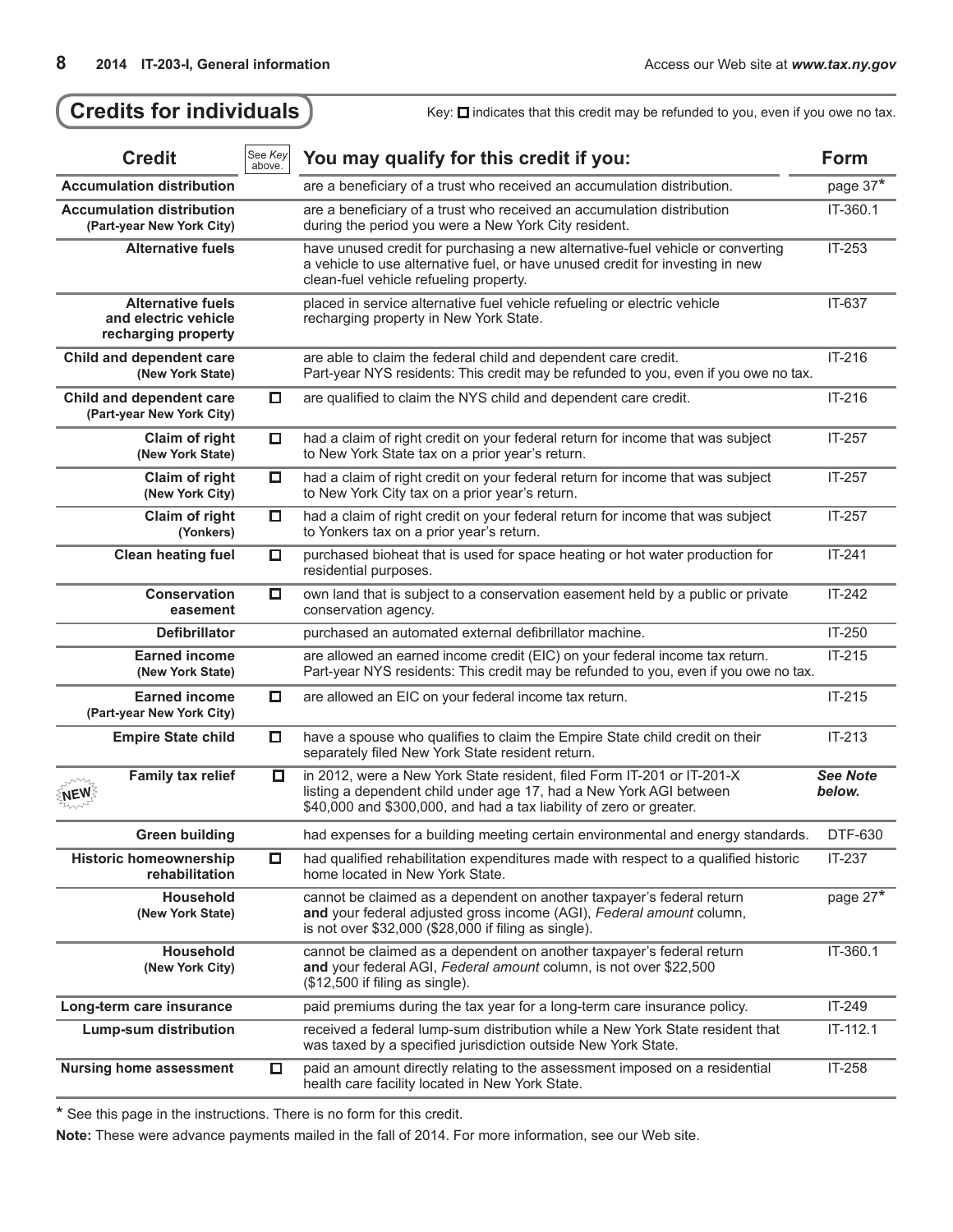Í

| <b>Credits for individuals (continued)</b><br>Key: $\square$ indicates that this credit may be refunded to you, even if you owe no tax. |                   |                                                                                                                                                                                                                                                                                               |                    |  |  |  |  |
|-----------------------------------------------------------------------------------------------------------------------------------------|-------------------|-----------------------------------------------------------------------------------------------------------------------------------------------------------------------------------------------------------------------------------------------------------------------------------------------|--------------------|--|--|--|--|
| <b>Credit</b>                                                                                                                           | See Key<br>above. | You may qualify for this credit if you:                                                                                                                                                                                                                                                       | <b>Form</b>        |  |  |  |  |
| <b>Property tax freeze</b><br><b>NEW</b>                                                                                                | О                 | are a New York State homeowner (outside of New York City)<br>who is eligible for the STAR property tax exemption.                                                                                                                                                                             | See Note<br>below. |  |  |  |  |
| <b>Residential fuel oil</b><br>storage tank                                                                                             |                   | have unused credit for replacing or installing a residential fuel oil storage tank.                                                                                                                                                                                                           | page 37*           |  |  |  |  |
| <b>School tax</b><br>(Part-year New York City)                                                                                          | о                 | are a part-year New York City resident and you cannot be claimed as a<br>dependent on another taxpayer's federal return. You may apply for this credit<br>even if you don't have to file Form IT-203. You do not have to file Form NYC-210<br>if you are claiming this credit on Form IT-203. | NYC-210            |  |  |  |  |
| Solar energy<br>system equipment                                                                                                        |                   | purchased or leased solar energy system equipment and installed it at your<br>principal residence in New York State.                                                                                                                                                                          | IT-255             |  |  |  |  |
| Solar and wind energy                                                                                                                   |                   | have unused credit for purchasing and installing a solar or wind energy system.                                                                                                                                                                                                               | page 37*           |  |  |  |  |
| Taxes paid to another<br>state or jurisdiction                                                                                          |                   | received income during your New York State resident period from outside<br>New York State that was taxed by a jurisdiction outside New York State.                                                                                                                                            | IT-112-R           |  |  |  |  |
| <b>Taxes paid to Canada</b>                                                                                                             |                   | received income during your New York State resident period from Canada<br>that was taxed by a province of Canada.                                                                                                                                                                             | $IT-112-C$         |  |  |  |  |

↸

\* See this page in the instructions. There is no form for this credit.

**Note:** These were advance payments mailed in the fall of 2014. For more information, see our Web site.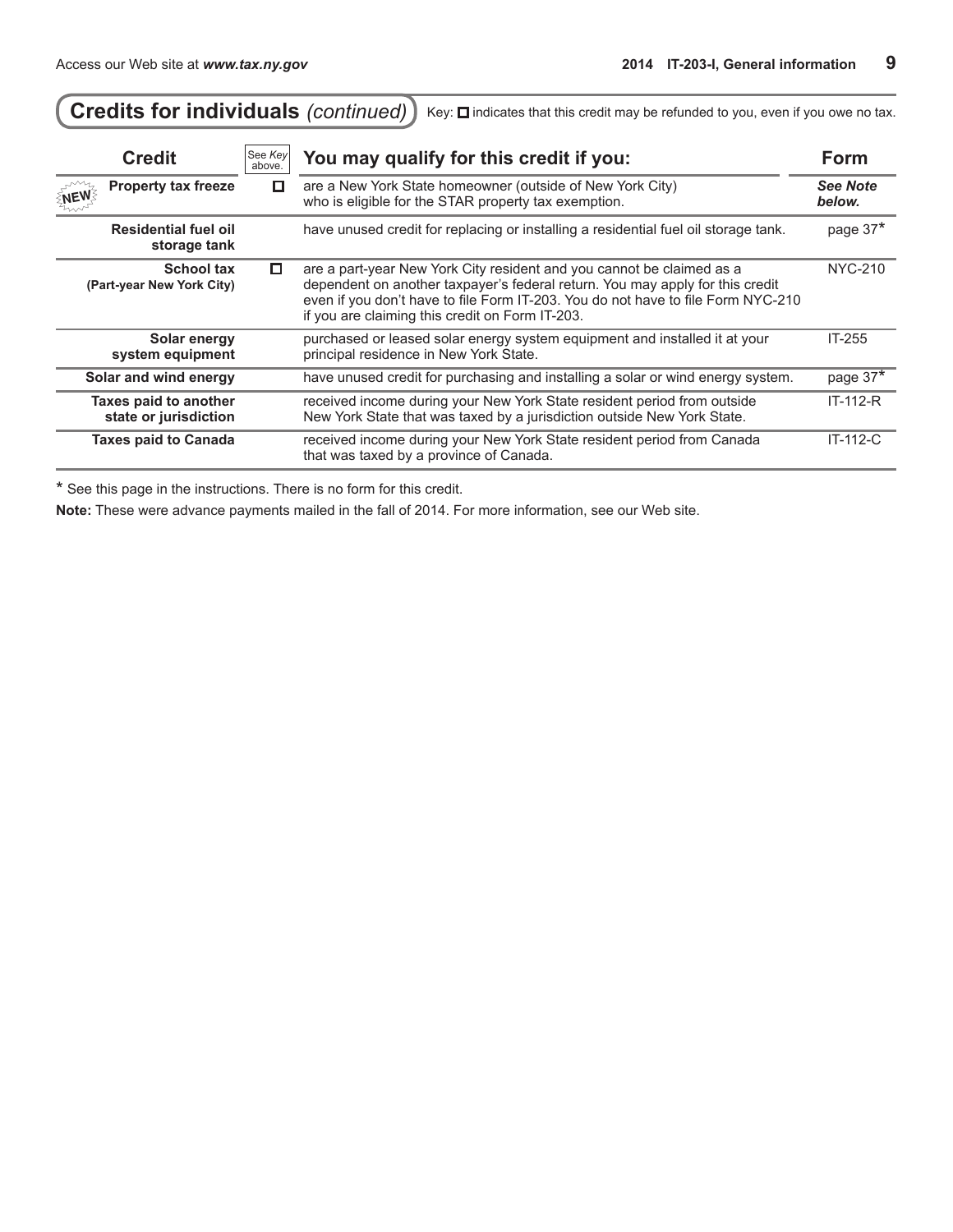| <b>Credits for businesses</b>                                           |                   | Key: $\Box$ indicates that this credit may be refunded to you, even if you owe no tax.                                                                                                                    |                                        |  |  |
|-------------------------------------------------------------------------|-------------------|-----------------------------------------------------------------------------------------------------------------------------------------------------------------------------------------------------------|----------------------------------------|--|--|
| <b>Credit</b>                                                           | See Key<br>above. | You may qualify for this credit if you or your business:                                                                                                                                                  | <b>Form</b>                            |  |  |
| <b>Alternative fuels</b>                                                |                   | have unused credit for purchasing a new alternative-fuel vehicle or converting a<br>vehicle to use alternative fuel, or have unused credit for investing in new clean-fuel<br>vehicle refueling property. | IT-253                                 |  |  |
| <b>Alternative fuels</b><br>and electric vehicle<br>recharging property |                   | placed in service alternative fuel vehicle refueling or electric vehicle<br>recharging property in New York State.                                                                                        | IT-637                                 |  |  |
| <b>Beer production</b>                                                  | O                 | is a registered beer distributor that produced 60,000,000 or fewer gallons of beer<br>in New York State in the tax year.                                                                                  | IT-636                                 |  |  |
| <b>Biofuel production</b>                                               | □                 | produced biofuel at a biofuel plant located in New York State.                                                                                                                                            | $IT-243$                               |  |  |
| <b>Brownfield credits</b>                                               | □                 | was issued a certificate of completion by the New York State Department<br>of Environmental Conservation (DEC) under the Brownfield Cleanup<br>Program.                                                   | IT-611<br>IT-611.1<br>IT-612<br>IT-613 |  |  |
| <b>Clean heating fuel</b>                                               | □                 | purchased bioheat that is used for space heating or hot water production for<br>residential purposes.                                                                                                     | $IT-241$                               |  |  |
| <b>Conservation</b><br>easement                                         | □                 | own land that is subject to a conservation easement held by a public or private<br>conservation agency.                                                                                                   | $IT-242$                               |  |  |
| <b>Defibrillator</b>                                                    |                   | purchased an automated external defibrillator machine.                                                                                                                                                    | IT-250                                 |  |  |
| <b>Economic Transformation</b><br>and Facility Redevelopment<br>Program | □                 | was issued a certificate of eligibility by Empire State Development (ESD)<br>admitting you into the Economic Transformation and Facility Redevelopment<br>Program.                                        | IT-633                                 |  |  |
| <b>Empire State</b><br>commercial production                            | □                 | had expenses for the production of certain qualified commercials.                                                                                                                                         | IT-246                                 |  |  |
| <b>Empire State film</b><br>production                                  | o                 | had expenses for the production of certain qualified films and television shows.                                                                                                                          | IT-248                                 |  |  |
| <b>Empire State film</b><br>post-production                             | 口                 | had expenses for the post-production of certain qualified films and television shows.                                                                                                                     | IT-261                                 |  |  |
| <b>Empire State Jobs</b><br>◘<br><b>Retention Program</b>               |                   | was issued a certificate of eligibility by Empire State Development (ESD) under the<br>Jobs Retention Program.                                                                                            |                                        |  |  |
| Empire zone (EZ) capital                                                | O                 | made investments or contributions to an EZ business or project, or have an<br>unused EZ capital tax credit from a prior year.                                                                             |                                        |  |  |
| <b>EZ employment incentive</b>                                          | □                 | acquired, built, or erected property for which an EZ investment credit is allowed.                                                                                                                        | IT-603                                 |  |  |
| <b>EZ investment</b>                                                    | □                 | is EZ-certified and placed qualified property in service in an EZ.                                                                                                                                        | IT-603                                 |  |  |
| EZ wage                                                                 | $\Box$            | is EZ-certified and paid wages to employees within the EZ.                                                                                                                                                | IT-601                                 |  |  |
| <b>Employment incentive</b>                                             | $\Box$            | put property in service that qualified for the investment credit.                                                                                                                                         | IT-212-ATT                             |  |  |
| <b>Employment of persons</b><br>with disabilities                       |                   | employed persons with disabilities.                                                                                                                                                                       | IT-251                                 |  |  |
| <b>Excelsior jobs</b>                                                   | □                 | was issued a certificate of eligibility by Empire State Development (ESD)<br>under the Excelsior Jobs Program.                                                                                            | IT-607                                 |  |  |
| <b>Farmers' school tax</b>                                              | O                 | are in the farming business and paid school taxes on agricultural property<br>in New York State.                                                                                                          | $IT-217$                               |  |  |
| <b>Financial services industry</b><br><b>EZ employment incentive</b>    | 口                 | is a financial services industry (FSI) business that was allowed an<br>FSI EZ investment credit.                                                                                                          | IT-605                                 |  |  |
| <b>Financial services</b><br>industry EZ investment                     | ◘                 | is an FSI business that placed qualified property in service in<br>an EZ.                                                                                                                                 | IT-605                                 |  |  |
| <b>Financial services industry</b><br>employment incentive              | O                 | put property in service that qualified for the FSI investment credit.                                                                                                                                     | <b>IT-252-ATT</b>                      |  |  |
| <b>Financial services</b><br>industry investment                        | □                 | is an FSI business that placed qualified property in service<br>in New York State.                                                                                                                        | IT-252                                 |  |  |
| <b>Green building</b>                                                   |                   | had expenses for a building that meets certain environmental and energy standards. DTF-630                                                                                                                |                                        |  |  |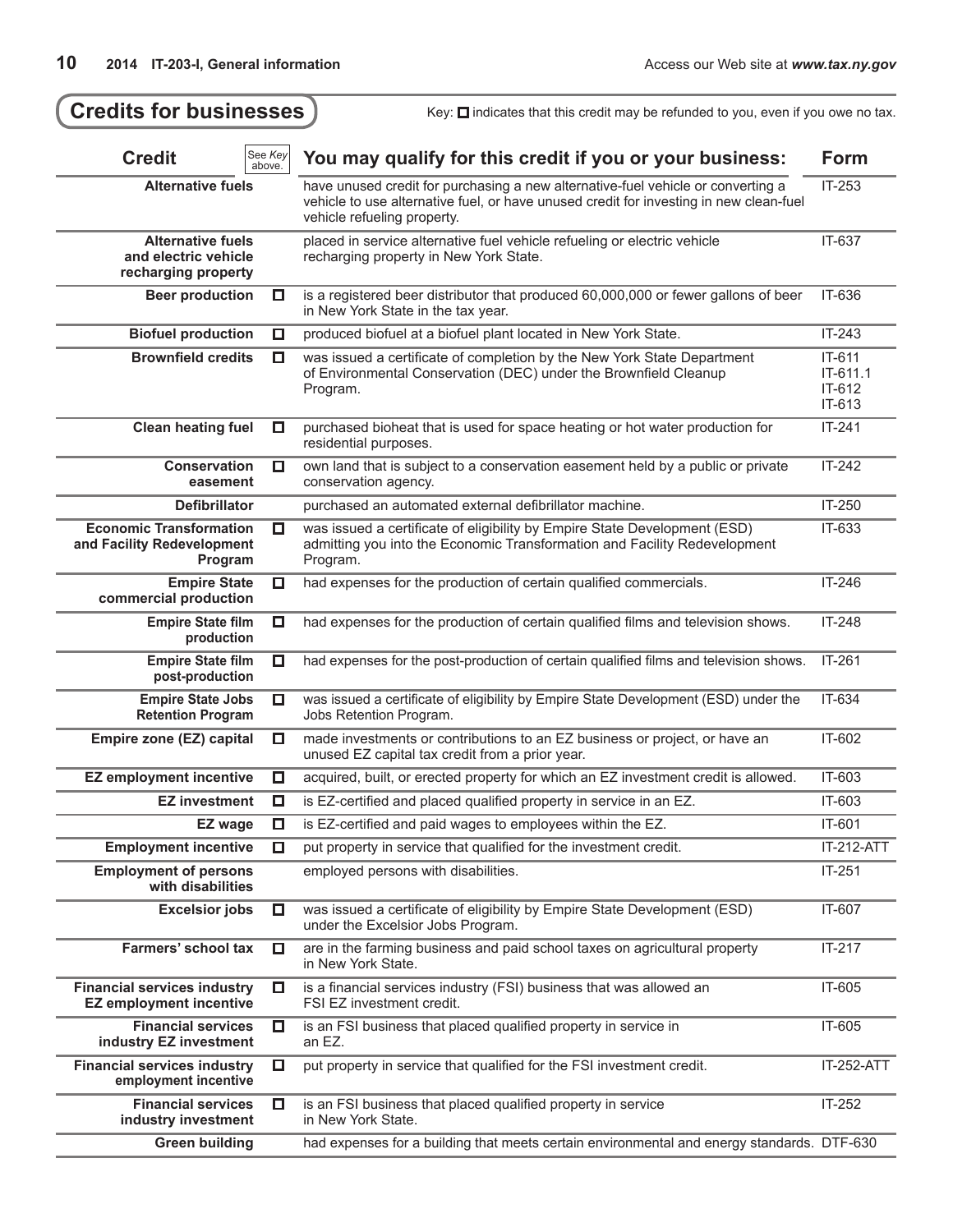| <b>Credits for businesses (continued)</b><br>Key: $\Box$ indicates that this credit may be refunded to you, even if you owe no tax.      |                                                                   |                   |                                                                                                                                                                                                                                                               |                   |  |  |  |
|------------------------------------------------------------------------------------------------------------------------------------------|-------------------------------------------------------------------|-------------------|---------------------------------------------------------------------------------------------------------------------------------------------------------------------------------------------------------------------------------------------------------------|-------------------|--|--|--|
|                                                                                                                                          | <b>Credit</b>                                                     | See Key<br>above. | You may qualify for this credit if you or your business:                                                                                                                                                                                                      |                   |  |  |  |
|                                                                                                                                          | <b>Historic barn rehabilitation</b>                               |                   | paid or incurred expenses to restore a historic barn in New York State.                                                                                                                                                                                       | <b>IT-212-ATT</b> |  |  |  |
|                                                                                                                                          | <b>Investment</b>                                                 | □                 | placed qualified property in service in New York State.                                                                                                                                                                                                       | $IT-212$          |  |  |  |
|                                                                                                                                          | Long-term care insurance                                          |                   | paid premiums during the tax year for a long-term care insurance policy.                                                                                                                                                                                      | IT-249            |  |  |  |
|                                                                                                                                          | Low-income housing                                                | □                 | had construction or rehabilitation expenses for eligible rent-restricted housing.                                                                                                                                                                             | DTF-624           |  |  |  |
| $\mathcal{M}_L$<br><b>NEW</b>                                                                                                            | <b>Manufacturer real</b><br>property taxes                        | □                 | is a qualified New York manufacturer that paid eligible real property taxes.                                                                                                                                                                                  | IT-641            |  |  |  |
| <b>NEW</b>                                                                                                                               | Minimum wage<br>reimbursement                                     | □                 | paid wages at the New York State minimum wage rate to students who are<br>16 to 19 years old.                                                                                                                                                                 | IT-639            |  |  |  |
|                                                                                                                                          | <b>New York</b><br><b>Youth Works</b>                             | o                 | was issued a certificate of eligibility by New York State Department of Labor<br>under the New York Youth Works Tax Credit Program.                                                                                                                           | IT-635            |  |  |  |
|                                                                                                                                          | <b>QETC capital</b>                                               | □                 | held investments in a qualified emerging technology company (QETC).                                                                                                                                                                                           | DTF-622           |  |  |  |
|                                                                                                                                          | <b>QETC employment</b>                                            | $\Box$            | is a QETC company that paid wages to full-time employees.                                                                                                                                                                                                     | DTF-621           |  |  |  |
| <b>QEZE real property taxes</b><br>$\Box$<br><b>QEZE tax reduction</b><br>$\Box$<br><b>Rehabilitation of</b><br>□<br>historic properties |                                                                   |                   | is a qualified empire zone enterprise (QEZE) that paid eligible real property taxes.                                                                                                                                                                          | IT-606            |  |  |  |
|                                                                                                                                          |                                                                   |                   | is a QEZE that meets the employment requirements.                                                                                                                                                                                                             | IT-604            |  |  |  |
|                                                                                                                                          |                                                                   |                   | had qualified expenses related to the rehabilitation of a certified historic<br>structure located in New York State.                                                                                                                                          | IT-238            |  |  |  |
| <b>Security officer</b><br>O<br>training                                                                                                 |                                                                   |                   | employed qualified security officers and received a certificate from the New York<br>State Office of Homeland Security.                                                                                                                                       | IT-631            |  |  |  |
| <b>Special additional</b><br>$\Box$<br>mortgage recording tax                                                                            |                                                                   |                   | paid the special additional mortgage recording tax.                                                                                                                                                                                                           | IT-256            |  |  |  |
|                                                                                                                                          | <b>START-UP NY</b><br>telecommunication<br>services excise tax    | □                 | is an approved START-UP NY business and paid excise tax on<br>telecommunication services.                                                                                                                                                                     | IT-640            |  |  |  |
| NEW                                                                                                                                      | <b>START-UP NY tax</b><br>elimination                             | о                 | is an approved START-UP NY business operating in a tax-free NY area.                                                                                                                                                                                          | IT-638            |  |  |  |
|                                                                                                                                          | <b>Taxicabs and livery</b><br>service vehicles<br>accessible to   |                   | have unused credit for upgrading a vehicle so that it is accessible to persons<br>with disabilities. (For costs incurred before January 1, 2011.)                                                                                                             | IT-239            |  |  |  |
| persons with<br>disabilities                                                                                                             |                                                                   |                   | had costs associated with the purchase or upgrading of a vehicle that is accessible IT-236<br>to persons with disabilities. (For costs incurred on or after January 1, 2011.)                                                                                 |                   |  |  |  |
| <b>Temporary deferral</b><br>nonrefundable payout                                                                                        |                                                                   |                   | deferred certain nonrefundable credits in 2010, 2011, or 2012.                                                                                                                                                                                                | IT-501            |  |  |  |
|                                                                                                                                          | <b>Temporary deferral</b><br>refundable payout                    | □                 | deferred certain refundable credits in 2010, 2011, or 2012.                                                                                                                                                                                                   | IT-502            |  |  |  |
|                                                                                                                                          | Unincorporated<br>business tax (UBT)<br>(Part-year New York City) | □                 | is a New York City business that filed Form NYC-202 or NYC-202S and paid UBT; or<br>was a partner in a New York City partnership that filed Form NYC-204 and paid UBT; or<br>was a beneficiary of an estate or trust that filed Form NYC-202EIN and paid UBT. | $IT-219$          |  |  |  |
| Zone equivalent area<br>o<br>(ZEA) wage                                                                                                  |                                                                   |                   | has an unused credit from a prior year for wages paid to employees within a ZEA.                                                                                                                                                                              | IT-601.1          |  |  |  |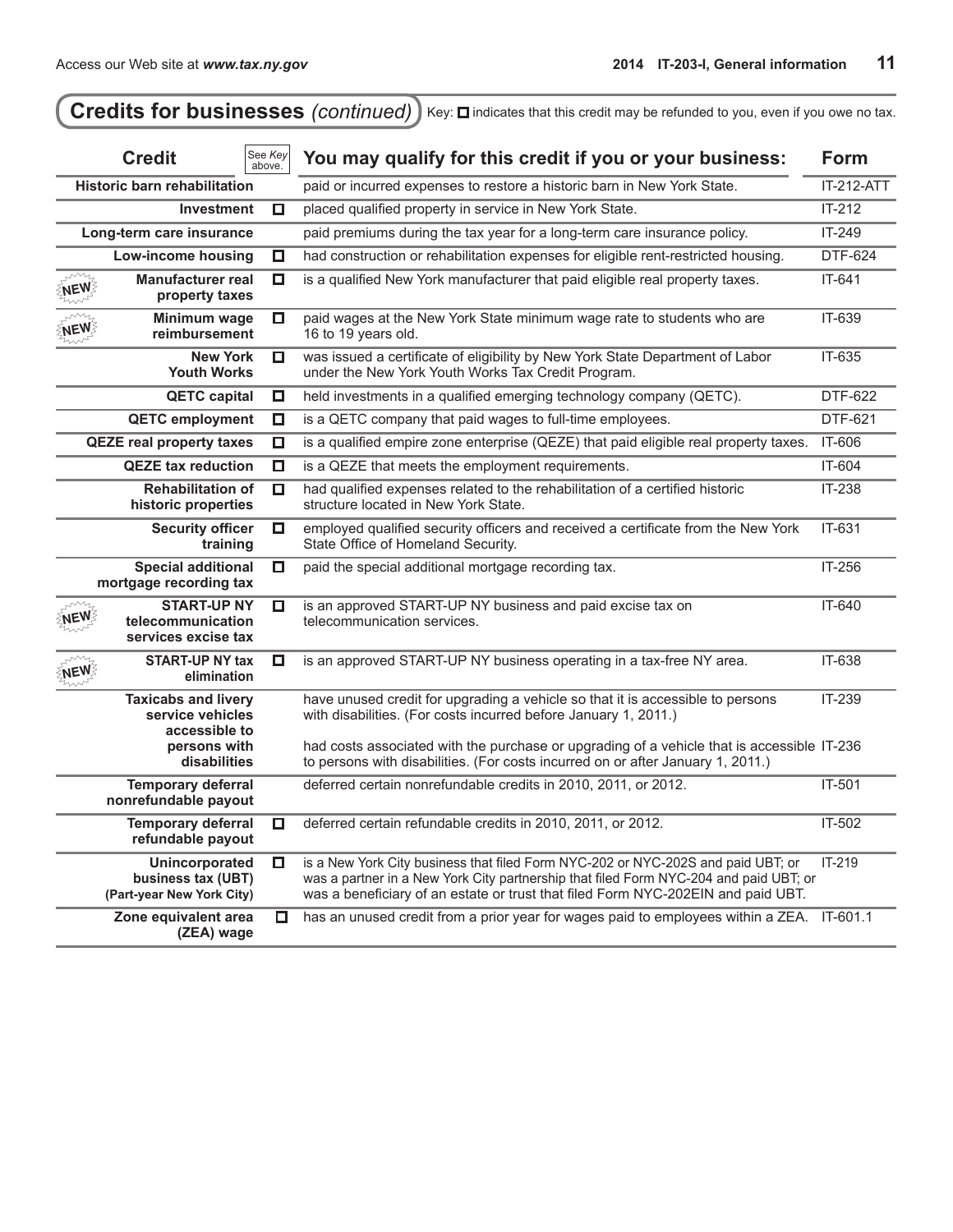# <span id="page-11-0"></span>**Other forms you may have to file**

| Form IT-203-ATT<br><b>Other Tax Credits and Taxes</b><br>Attachment to Form IT-203                                                         | To report any other New York State taxes you are subject to, or to claim credits other<br>than those reported on Form IT-203. For more information, see the instructions for<br>Form IT-203-ATT.                                                                                                                                                                                                                                                                                          |
|--------------------------------------------------------------------------------------------------------------------------------------------|-------------------------------------------------------------------------------------------------------------------------------------------------------------------------------------------------------------------------------------------------------------------------------------------------------------------------------------------------------------------------------------------------------------------------------------------------------------------------------------------|
| <b>Form IT-201-V</b><br>Payment Voucher for Income Tax Returns                                                                             | To make a payment by check or money order. For more information, see<br>Form IT-201-V.                                                                                                                                                                                                                                                                                                                                                                                                    |
| <b>Form IT-203-B</b><br>Nonresident and Part-Year Resident Income<br>Allocation and College Tuition Itemized<br><b>Deduction Worksheet</b> | To allocate wages to New York, report living quarters maintained in New York<br>State during any part of the tax year, and to compute your college tuition itemized<br>deduction.                                                                                                                                                                                                                                                                                                         |
| <b>Form IT-203-C</b><br>Nonresident or Part-Year Resident<br>Spouse's Certificate                                                          | To allow a spouse with no New York source income, in the case of married<br>nonresidents and part-year residents who are required to file a joint return, the<br>option to not sign the joint return and to not be held liable for any tax, penalty, or<br>interest due.                                                                                                                                                                                                                  |
| <b>Form IT-203-D</b><br>Nonresident and Part-Year<br><b>Resident Itemized Deduction Schedule</b>                                           | To claim the New York itemized deduction. For more information, see the<br>instructions for Form IT-203-D.                                                                                                                                                                                                                                                                                                                                                                                |
| Form IT-203-F<br><b>NEWS</b><br><b>Multi-Year Allocation Form</b>                                                                          | To allocate income to New York, includable in federal AGI, attributable to past<br>employment in New York, and to report stock option income.                                                                                                                                                                                                                                                                                                                                             |
| Form IT-225<br><b>NEWS</b><br><b>New York State Modifications</b>                                                                          | To report New York State addition and subtraction modifications to federal AGI other<br>than those specifically listed on Form IT-203. For more information, see page 23<br>and the instructions for Form IT-225.                                                                                                                                                                                                                                                                         |
| Form IT-230<br>Separate Tax on Lump-Sum Distributions                                                                                      | To compute tax due if you used federal Form 4972 to compute your federal tax on a<br>lump-sum distribution from a qualified retirement plan. For more information, see the<br>instructions for Form IT-230.                                                                                                                                                                                                                                                                               |
| <b>Form IT-360.1</b><br><b>Change of City Resident Status</b>                                                                              | To compute the tax due if you changed your New York City or Yonkers resident<br>status during the year. You must pay the New York City income tax or Yonkers<br>resident income tax surcharge for the part of the year that you lived in New York City<br>or Yonkers. For more information, see the instructions for Form IT-360.1.                                                                                                                                                       |
| <b>Form IT-2105</b><br><b>Estimated Tax Payment Voucher</b><br>for Individuals                                                             | To pay estimated tax for 2015 if you expect to owe at least \$300 of New York State<br>or New York City or Yonkers income tax after deducting tax withheld and credits you<br>are entitled to claim or owe any amount of MCTMT. For more information, see the<br>instructions for Form IT-2105.                                                                                                                                                                                           |
| <b>Form Y-203</b><br>Yonkers Nonresident Earnings Tax Return                                                                               | To compute the tax due if you were not a Yonkers resident for 2014 but you earned<br>wages or had self-employment income from within Yonkers, and you have to file<br>a New York State income tax return. For more information, see the instructions for<br>Form Y-203.                                                                                                                                                                                                                   |
| <b>Form IT-203-X</b><br>Amended Nonresident and<br>Part-Year Resident Income Tax Return                                                    | To amend a previously filed New York State income tax return. Generally, an<br>amended return claiming credit for, or a refund of, an overpayment must be filed<br>within three years of the date that the original return was filed, or within two years of<br>the date that the tax was paid, whichever is later. However, if you file an amended<br>federal return, you must also file an amended New York State return within 90 days<br>from the date you amend your federal return. |
|                                                                                                                                            | You must also file an amended return to correct any error on your original state<br>return and to report changes made on your federal return by the IRS. You must<br>report such changes to the New York State Tax Department within 90 days from the<br>date the IRS makes its final determination.                                                                                                                                                                                      |
|                                                                                                                                            | In addition, you must use Form IT-203-X to file a protective claim or to report a net<br>operating loss (NOL) carryback.                                                                                                                                                                                                                                                                                                                                                                  |
|                                                                                                                                            | For more information, see Amending your return on page 46 and the instructions for<br>Form IT-203-X.                                                                                                                                                                                                                                                                                                                                                                                      |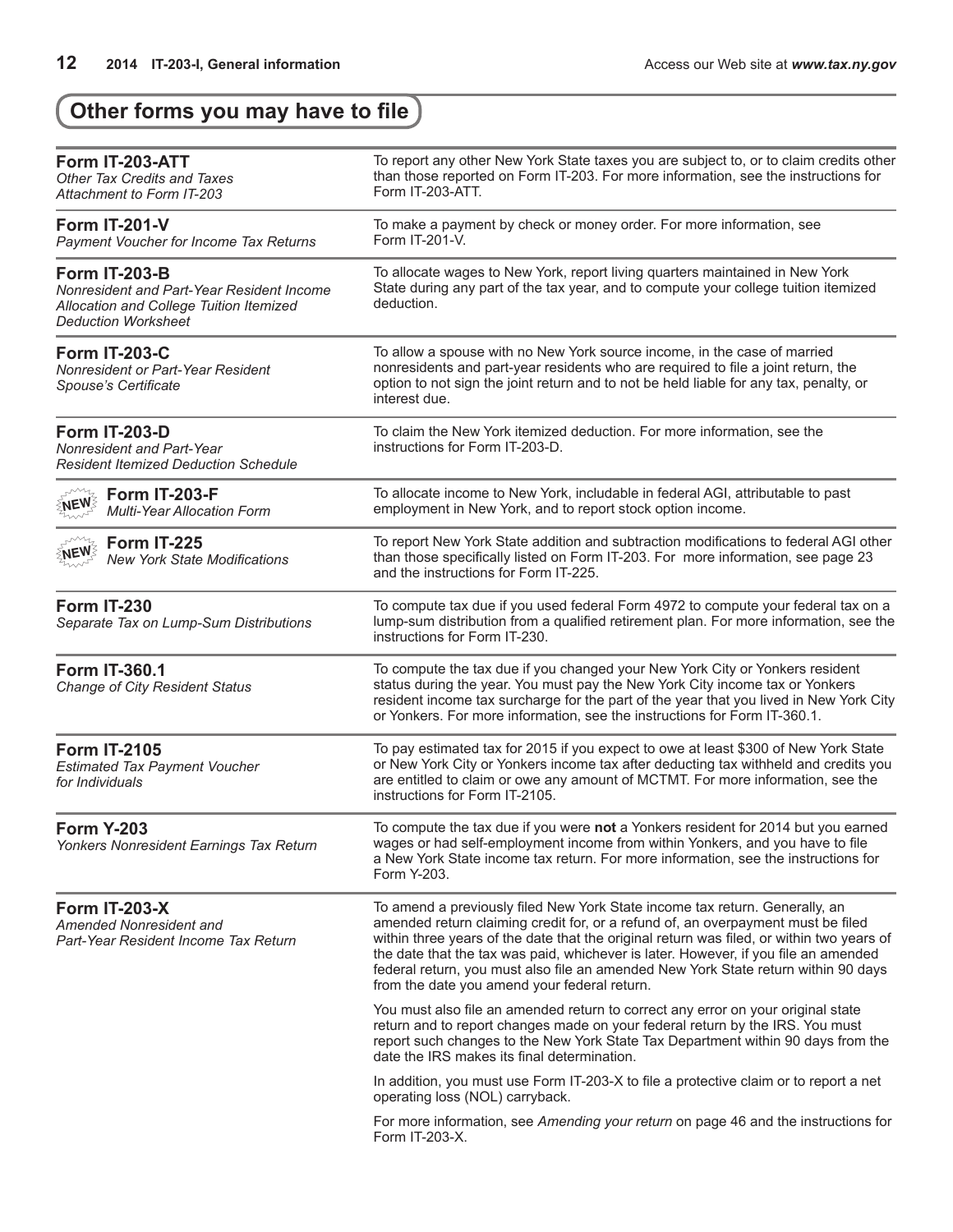# **Step 1 – Complete the taxpayer information section**

## **Name and address**

Write the following in the spaces provided:

- Name: First name, middle initial, and last name for you, and, if you are filing a joint return, your spouse.
- Mailing address: PO box or street address, city, state, and ZIP code where you wish to receive your mail (refund and correspondence).

If you are required to file Form IT-203-C (see page 12), only enter the name of the spouse with New York source income.

### **Foreign addresses**

Enter the information in the following order: city, abbreviation for the province or state, postal code (follow the country's practice), and country. **Do not abbreviate the country name.**

## **Taxpayer's permanent home address**

If your mailing address is different from your permanent home address (for instance, you use a PO box), enter your permanent home address.

### **Part-year residents**

Your permanent home address is the address of the dwelling place in New York State that you occupied last in the tax year, whether you or your spouse own or rent it.

- If you moved **into** the state, enter your permanent home address as of December 31, 2014. If you moved **out of** the state prior to December 31, 2014, enter as your permanent home address the address of the New York State residence you occupied last in 2014.
- If you use a paid preparer and you use the preparer's address as your mailing address, enter the address of your permanent home in the space provided.
- If you are a permanent resident of a nursing home, enter the nursing home address.
- If you are in the armed forces and your permanent home was in New York State when you entered the military, enter your New York permanent home address regardless of where you are stationed.
- If you are married and maintain separate New York State residences and are filing separate New York State returns, enter as your permanent home address the address of your own residence.

### **Nonresidents**

Enter the address of your residence outside New York State that you consider to be your domicile and your permanent place of abode if it is different from your mailing address. For definitions of *domicile* and *permanent place of abode*, see page 43.

If you moved into New York State after December 31, 2014, enter the address of the residence that you maintained during 2014 outside New York State that you considered to be your domicile and your permanent place of abode.

## **Dates of birth and social security numbers**

Enter your date(s) of birth and social security number(s) in the same order as your names.

If you are required to file Form IT-203-C, include both your and your spouse's social security number.

## **New York State county of residence**

### **Part-year residents**

Enter the county of the last residence where you lived in New York State. If you lived in New York City, use one of the following county names:

| If you live in  | use county      |
|-----------------|-----------------|
| <b>Bronx</b>    | <b>Bronx</b>    |
| <b>Brooklyn</b> | <b>Kings</b>    |
| Manhattan       | <b>New York</b> |
| Queens          | Queens          |
| Staten Island   | <b>Richmond</b> |
|                 |                 |

### **Nonresidents**

Enter the abbreviation *NR* in the county space.

## **School district name and code**

### **Part-year residents**

**Enter the correct code number and the name of your school district**. This is the district where you were a resident on December 31, 2014, or the district where you were a resident of New York before you moved out of the state. School districts and code numbers are on pages 47 through 50. If you do not know the name of your school district, contact your nearest public school.

#### **You must enter your school district name and code number** even if you were absent from the school district temporarily, if the school your children attended was not in your school district, or if you had no children attending school. **Incorrect district names and code numbers may affect school aid.**

### **Nonresidents**

Enter the abbreviation *NR* in the school district name box. Leave the code box blank.

## **Decedent information**

If the taxpayer whose name is listed **first** on the return died after December 31, 2013, and before you filed your return, enter the date of death in the boxes labeled *Taxpayer's date of death*, in month, day, and last two digits of year order. If the taxpayer whose name is listed **second** died after December 31, 2013, and before you filed your return, enter the date of death in the boxes labeled *Spouse's date of death*.

In addition, you must make the appropriate entry at item F if you qualify for an automatic 90-day extension of time to file your return because your spouse died within 30 days before the due date of your return (see page 15).

Also see *Deceased taxpayers* on page 44.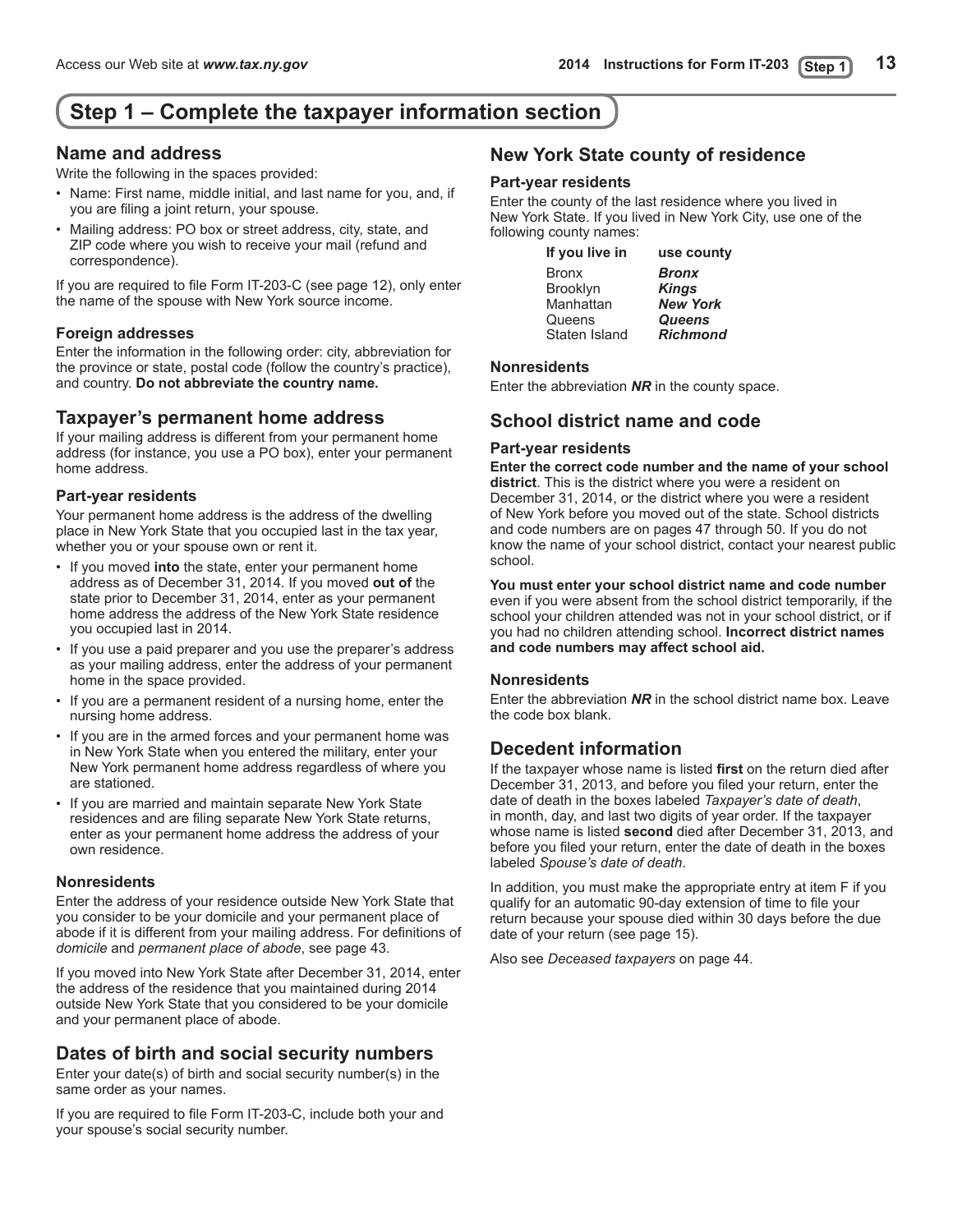## <span id="page-13-0"></span>**Step 2 – Select your filing status and complete items B through I**

### **Item A**

In nearly all cases you must use the same filing status that you used on your federal return. If you did not have to file a federal return, use the filing status you would have used if you had filed.

The only exceptions to this rule apply to married individuals who file a joint federal return. If you filed a joint federal return, see below. All others, go to item B.

If you filed a joint federal return and:

- 1) both spouses are nonresidents and both have New York source income, **or**
- 2) one spouse is a part-year resident and the other is a nonresident with New York source income, **or**
- 3) both spouses are part-year residents,

you must file a joint New York State return using filing status 2. Both spouses must sign the return and will generally be jointly and individually liable for the entire tax, penalty, or interest due. This means that if one spouse does not pay the tax due, the other may have to.

If you meet one of the preceding three conditions but are unable to file a joint New York return because:

- 1) the address or whereabouts of your spouse is unknown, you can demonstrate that reasonable efforts have been made to locate your spouse, and good cause exists for the failure to file a joint New York return, **or**
- 2) your spouse refuses to sign a joint New York return, reasonable efforts have been made to have your spouse sign a joint return, there exists objective evidence of alienation from your spouse such as judicial order of protection, legal separation under a decree of divorce or separate maintenance, or living apart for the twelve months immediately preceding application to file a separate return or commencement of an action for divorce or commencement of certain family court proceedings, and good cause exists for the failure to file a joint New York return,

you may file a separate New York return using filing status  $\circled{1}$ .

If you filed a joint federal return and:

- 1) both spouses are nonresidents but only one has New York source income, **or**
- 2) one spouse is a part-year resident and the other is a nonresident with no New York source income,

you must file a joint New York State return using filing status 2 and include in the *Federal amount* column the joint income as reported on your federal income tax return. However, only the spouse with New York source income (or the part-year resident spouse) should sign Form IT‑203. That spouse must also complete Form IT‑203‑C, *Nonresident or Part-Year Resident Spouse's Certification* (see *Other forms you may have to file*), and submit it with your Form IT‑203. In this case, any refund or notice of tax, penalty, or interest due will be issued only in the name of the spouse required to sign Form IT‑203.

**If you filed a joint federal return and one spouse is a New York State resident and the other is a nonresident or part-year resident**, you are required to file separate New York State returns. The resident must use Form IT-201. The nonresident or part-year resident, if required to file a New York State return, must use Form IT-203. However, if you both choose to file a joint New York State return, use Form IT-201; both spouses' income will be taxed as full-year residents of New York State.

### **Item B**

If you itemized your deductions on your 2014 federal income tax return, mark an *X* in the *Yes* box. If you claimed the standard deduction on your federal return, mark an *X* in the *No* box.

### **Item C**

If you can be claimed as a dependent on another taxpayer's federal return, you must mark an *X* in the *Yes* box. You must mark the *Yes* box even if the other taxpayer did not claim you as a dependent. For example, if another taxpayer was entitled to claim you as a dependent on his or her federal return, but chose not to so that you can claim the federal education credit, you must mark the *Yes* box.

### **Item D1**

If you marked *Yes* on federal Schedule B, then mark an *X* in the *Yes* box.

### **Item D2 Yonkers residents and part-year residents only:**  $\frac{1}{2}N$ **E** $M$ <sup>5</sup>

If you received a check for the property tax freeze credit, you must mark an *X* in the *Yes* box and enter the amount you received. The payment was generally mailed in the fall of 2014. For more information, and to determine your amount, see our Web site.

### **Item D3 All taxpayers:**

If you received an advance payment (check) for the family tax relief credit during 2014, you must mark an *X* in the *Yes* box. This payment was mailed in the fall of 2014 to most eligible taxpayers. For more information, see our Web site.

**Yonkers residents:** Your part-year Yonkers resident tax could be overstated if you do not mark the appropriate box in items D2 and D3 above.

### **Item E**

### **New York City part-year residents only:**

Enter in the applicable box the number of months you and your spouse (if filing a joint return) lived in New York City during 2014.

We need this information to verify your New York City school tax credit.

### **All other taxpayers should leave the boxes at item E blank**.

### **Item F**

If you qualify for one or more of the special conditions below, enter the specified 2‑character code(s).

### **Code A6 Build America Bond (BAB) interest**

Enter this code if you included BAB interest in your federal AGI. For additional information, see TSB-M-10(4)I, *Treatment of Interest Income from Build America Bonds*, available on our Web site*.*

### **Code C7 Combat zone**

Enter this code if you qualify for an extension of time to file and pay your tax due under the combat zone or contingency operation relief provisions. See Publication 361, *New York State Income Tax Information for Military Personnel and Veterans*.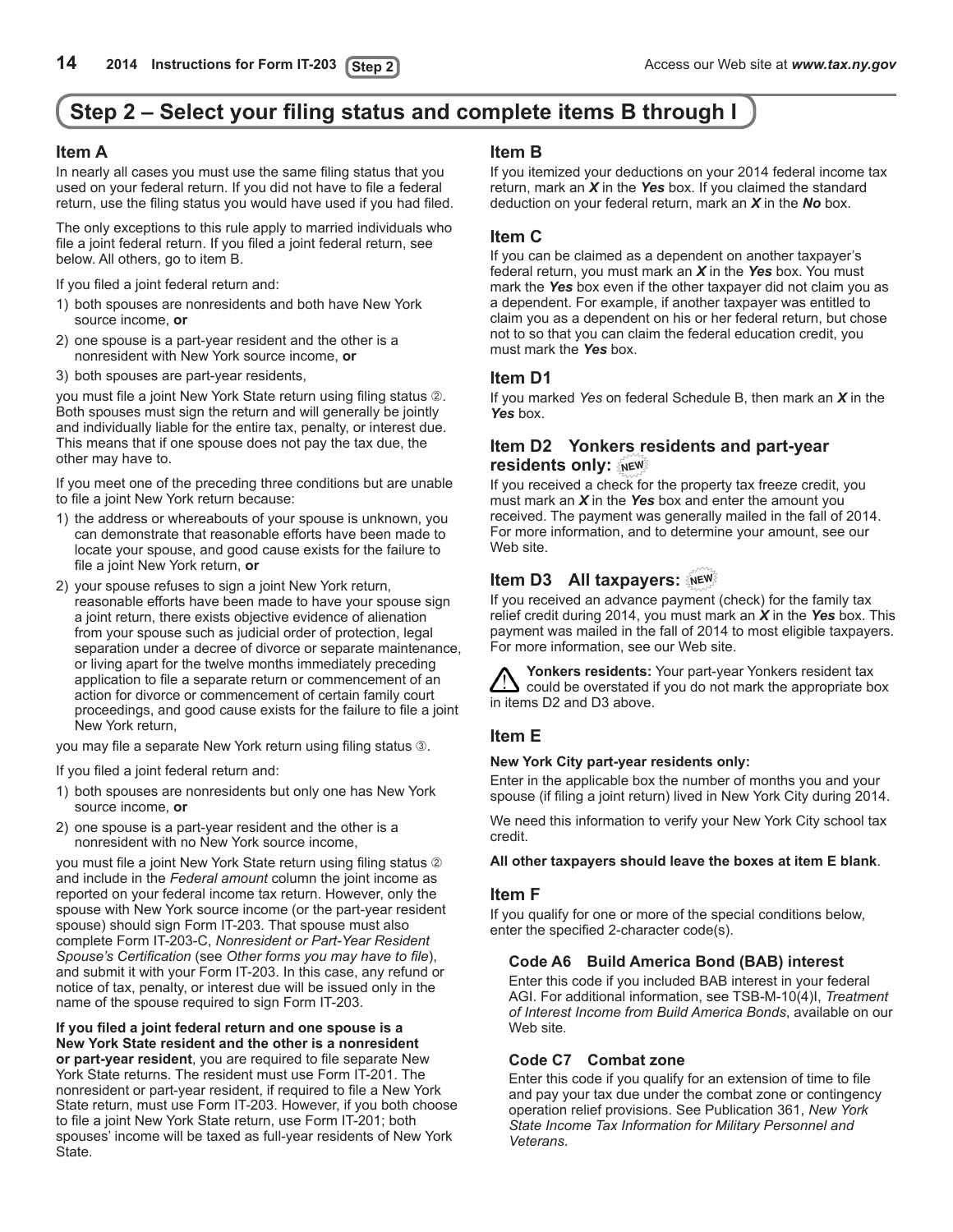### **Code D9 Death of spouse**

Enter this code if you qualify for an automatic 90-day extension of time to file your return because your spouse died within 30 days before the due date of your return.

### **Code K2 Combat zone, killed in action (KIA)**

Enter this code if you are filing a return on behalf of a member of the armed forces who died while serving in a combat zone. See Publication 361 for information on filing a claim for tax forgiveness.

### **Code E3 Out of the country**

Enter this code if you qualify for an automatic two-month extension of time to file your federal return because you are out of the country. For additional information, see *When to file/Important dates* on the back cover.

### **Code E4 Nonresident aliens**

Enter this code if you are a U.S. nonresident alien for federal income tax purposes and you qualify to file your federal income tax return on or before June 15, 2015. The filing deadline for your New York return is also June 15, 2015.

### **Code E5 Extension of time to file beyond six months**

Enter this code if:

- 1) You qualify for an extension of time to file beyond six months under section 157.3(b)(1) of the personal income tax regulations because you are outside the United States and Puerto Rico, or you intend to claim nonresident status under section 605(b)(1)(A)(ii) of the Tax Law (548-day rule). If you qualify under section  $157.3(b)(1)(i)$  of the personal income tax regulations, submit a copy of the letter you sent to the IRS to request the additional time to file.
- 2) You received a federal extension to qualify for the federal foreign earned income exclusion and/or the foreign housing exclusion or deduction. Submit a copy of the approved federal Form 2350, *Application for Extension of Time to File U.S. Income Tax Return*.

### **Code M2 Military spouse exempt income**

Enter this code if you had exempt income under the federal Military Spouses Residency Relief Act (Public Law 111-97). For additional information, see TSB-M-10(1)I, *Military Spouses Residency Relief Act*, available on our Web site.

### **Code 56 Losses from** *Ponzi-type* **fraudulent investment arrangements**

Enter this code if you had a *Ponzi-type* fraudulent investment arrangement and are reporting a federal and New York State theft loss deduction (itemized deduction) using the federal safe harbor rules. Also submit a copy of your federal Form 4684, *Casualties and Thefts*, and a copy of the statement made in accordance with federal Revenue Procedure 2009-20.

Failure to complete item G or item H, whichever applies, may result in a delay in the processing of your return.

### **Item G**

### **New York State part-year residents**

If you were a New York State resident for part of the year, enter the date you moved and mark an *X* in the box that describes your situation on the last day of the tax year.

### **Item H**

### **New York State nonresidents**

### **Did you maintain living quarters in New York State?**

If you or your spouse had living quarters available for your use in New York State during any part of 2014 (whether or not you personally used those living quarters for any part of the year), mark an *X* in the *Yes* box and complete Schedule B on Form IT‑203‑B.

These living quarters would include a house, apartment, co-op or any other living quarters that are suitable for year-round use, **maintained or paid for by you or your spouse,** or any New York State living quarters **maintained for your primary use** by another person, family member or employer.

For an example of living quarters maintained for your primary use, see the instructions for Form IT‑203‑B, Schedule B.

**Note:** If you marked the *Yes* box, and you spend 184 days or more (any part of a day is a day for this purpose) in New York State, you may be considered a resident for New York State income tax purposes. The determination of residency is based on the facts and circumstances of your own situation. See the definitions of *Resident, Nonresident,* and *Part-year resident* in these instructions and the *Nonresident Audit Guidelines* available on our Web site.

In addition, if you marked the *Yes* box and the living quarters were located in New York City or Yonkers, you may also be considered a resident of New York City or Yonkers for income tax purposes.

If you meet the definition of a resident of New York State, New York City, or Yonkers, you may not file Form IT-203. You must file Form IT-201, *Resident Income Tax Return*.

If you are in the military and did not maintain a permanent place of abode within the state, submit a statement to that effect with your return (see Publication 361, *New York State Income Tax Information for Military Personnel and Veterans)*.

### **Item I**

Enter the required information for each **dependent** for whom you claimed an exemption on federal Form 1040 or 1040A. Also enter the required information for any dependent for whom you were entitled to claim an exemption on your federal return but chose not to (see *Example* below). If you did not have to file a federal return, enter the required information for each dependent for whom an exemption would be allowed for federal income tax purposes.

**Example:** *You were entitled to claim your daughter as a dependent on your federal return but chose not to in order to allow her to claim a federal education credit on her federal tax return; you may still claim her as a dependent on your New York State return.*

If you have more than 6 dependents, submit a separate piece of paper marked *Form IT-203- item I continued,* and enter the required information for the additional dependents on that paper (be sure to include your name and social security number at the top of each sheet).

**Note:** If you are married filing a joint federal return but are required to file separate returns for New York State (see page 7), complete item I as if you had filed separate federal returns.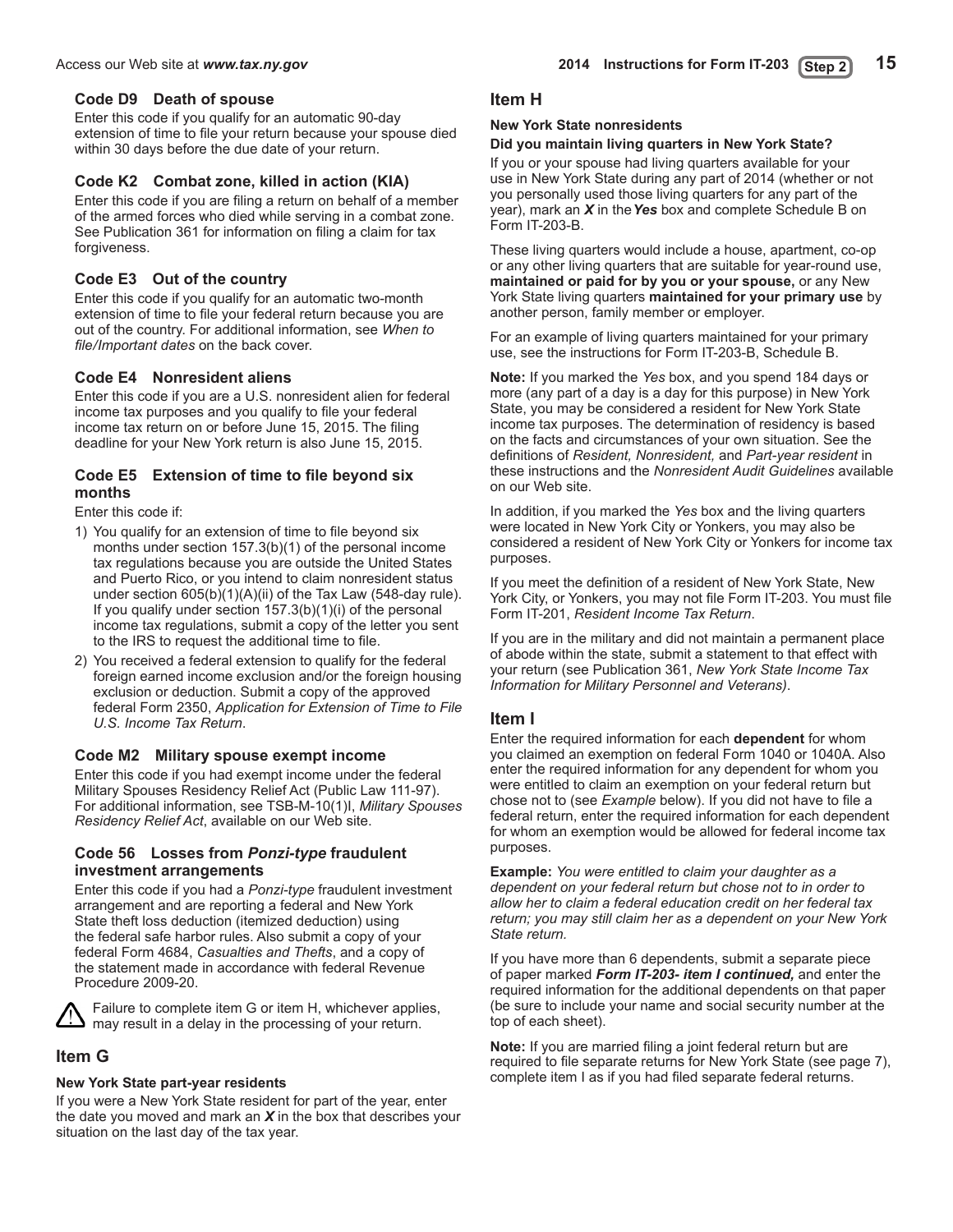## <span id="page-15-0"></span>**Step 3 – Enter your federal income and adjustments**

### **Overview**

The purpose of lines 1 through 19 is to determine the portion of your federal AGI that is subject to New York State tax, before certain adjustments. This portion includes any items of income you received as a nonresident from New York State sources plus, if you were a resident of New York State for part of the year, any items you received from any source while you were a resident.

### *Federal amount* **column**

Enter the amount reported on your federal return for each item of income or adjustment. In general, you must report income as it appears on your federal return. (If you did not file a federal return, report the amounts you would have reported as if you had filed a federal return.)

However, if you are subject to the special accrual rules, either as a full-year nonresident or a part-year resident, also include all items you would have to include as if you filed a federal return on the accrual basis. See *Special accruals* on page 44.

If you file a joint federal return but must file a separate return for New York State, calculate the *Federal amount* column as if you had filed a separate federal return.

### *New York State amount* **column**

#### **Nonresidents**

Enter all the income included in the *Federal amount* column that you received from New York State sources.

#### **Part-year residents**

Enter the total of (a) your New York State source income for the part of the year you were a nonresident, and (b) the income included in the *Federal amount* column that you received from all sources earned while you were a New York State resident. **Complete the** *Part-year resident income allocation worksheet* **below to determine your New York State source income.**

|    | <b>Adjusted gross income</b>                            |                | <b>Federal income</b><br>(all sources) | <b>New York State</b><br>nonresident period              |                                                           | <b>New York State</b><br>resident period              | <b>Totals</b>   |
|----|---------------------------------------------------------|----------------|----------------------------------------|----------------------------------------------------------|-----------------------------------------------------------|-------------------------------------------------------|-----------------|
|    | Married persons filing separate New York State          |                | Column A                               | <b>Column B</b>                                          | <b>Column C</b>                                           | <b>Column D</b>                                       | <b>Column E</b> |
|    | returns should complete separate worksheets.            |                | Income from<br>federal return          | Income from<br><b>Column A for</b><br>nonresident period | Income from<br><b>Column B from</b><br><b>NYS sources</b> | Income from<br><b>Column A for</b><br>resident period | $(C + D)$       |
|    |                                                         | $\mathbf{1}$   |                                        |                                                          |                                                           |                                                       |                 |
|    | Taxable interest income<br>2                            | $\overline{2}$ |                                        |                                                          |                                                           |                                                       |                 |
|    | 3                                                       | $\overline{3}$ |                                        |                                                          |                                                           |                                                       |                 |
|    | 4 Taxable refunds, credits or offsets of                |                |                                        |                                                          |                                                           |                                                       |                 |
|    | state and local income taxes                            | 4              |                                        |                                                          |                                                           |                                                       |                 |
|    | 5                                                       | 5              |                                        |                                                          |                                                           |                                                       |                 |
|    | Business income or loss (from federal<br>6.             |                |                                        |                                                          |                                                           |                                                       |                 |
|    |                                                         | 6              |                                        |                                                          |                                                           |                                                       |                 |
|    | 7                                                       | $\overline{7}$ |                                        |                                                          |                                                           |                                                       |                 |
|    | Other gains or losses (from federal Form 4797)<br>8     | 8              |                                        |                                                          |                                                           |                                                       |                 |
|    | Taxable amount of IRA distributions                     | 9              |                                        |                                                          |                                                           |                                                       |                 |
| 10 | Taxable amount of pensions and annuities                | 10             |                                        |                                                          |                                                           |                                                       |                 |
| 11 | Rental real estate, royalties, partnerships,            |                |                                        |                                                          |                                                           |                                                       |                 |
|    | S corporations, trusts, etc. (from federal              |                |                                        |                                                          |                                                           |                                                       |                 |
|    |                                                         | 11             |                                        |                                                          |                                                           |                                                       |                 |
|    | 12 Rental real estate included in line 11               |                |                                        |                                                          |                                                           |                                                       |                 |
|    | (federal amount)   12                                   |                |                                        |                                                          |                                                           |                                                       |                 |
| 13 | Farm income or loss (from federal Schedule F)           | 13             |                                        |                                                          |                                                           |                                                       |                 |
| 14 | Unemployment compensation                               | 14             |                                        |                                                          |                                                           |                                                       |                 |
| 15 | Taxable amount of social security benefits              | 15             |                                        |                                                          |                                                           |                                                       |                 |
| 16 |                                                         | 16             |                                        |                                                          |                                                           |                                                       |                 |
| 17 | Add lines 1 through 11 and 13 through 16                | 17             |                                        |                                                          |                                                           |                                                       |                 |
| 18 | Total federal adjustments to income                     | 18             |                                        |                                                          |                                                           |                                                       |                 |
|    | 19 Federal adjusted gross income                        |                |                                        |                                                          |                                                           |                                                       |                 |
|    | (subtract line 18 from line 17; see instructions below) | 19             |                                        |                                                          |                                                           |                                                       |                 |

### **Part-year resident income allocation worksheet**

The combined total of Columns B and D should equal the total of Column A unless you have capital gains or losses. Add the amounts in Column C and D for each line of the worksheet above and transfer the total to the corresponding line of Form IT‑203 in the *New York State amount* column.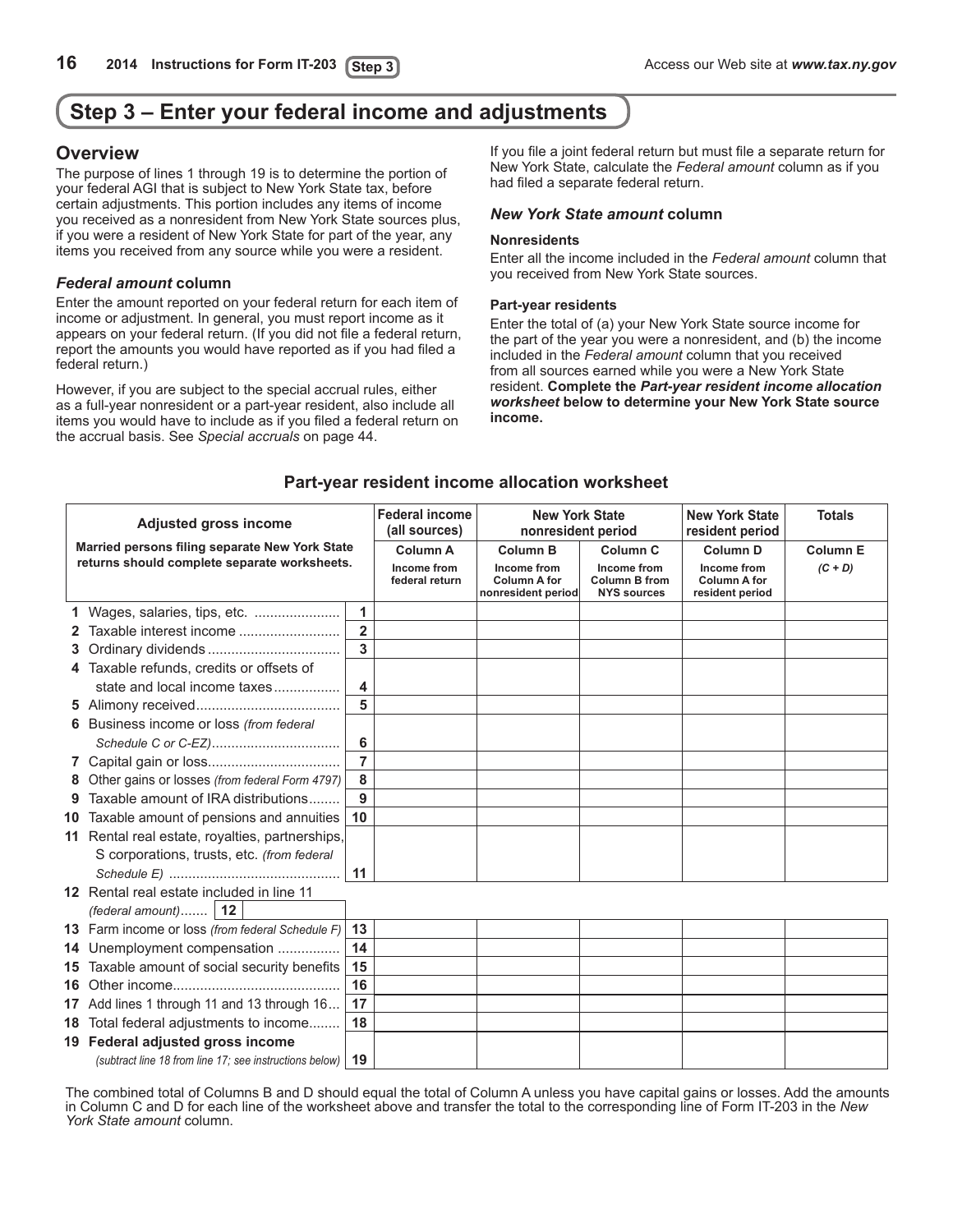## <span id="page-16-0"></span>**Instructions for Part-year resident income allocation worksheet**

**If you moved into or out of New York State during 2014**, use the *Part-year resident income allocation worksheet* on page 16 along with the specific line instructions for Form IT-203 beginning below to determine your New York State source income for the entire tax year.

Enter only whole dollar amounts (see page 5).

*Resident period* is the period you were a New York State resident; *nonresident period* is the period you were a New York State nonresident.

### **Column A**

Enter the amounts you reported on your federal return. Include items you would have to include if you were filing a federal return on the accrual basis.

### **Column B**

Enter that portion of the Column A amount that you received during your nonresident period. If you moved into New York State, include items you would have to report if you were filing a federal return on the accrual basis for the period before you changed your resident status.

### **Column C**

Enter that portion of the Column B amount that you received during your nonresident period from:

- • services you performed in New York State (for example, wages, salaries, termination agreements, covenants not to compete, stock options, and stock appreciation rights);
- • property located in New York State; **and**
- businesses, trades, professions, or occupations conducted in New York State.

If you earned salary or wages both inside and outside of New York State, you must complete Schedule A on Form IT-203-B to determine the amount that is allocable to New York State. Enter that amount in Column C. See the instructions for Form IT-203-B for more information.

See Form IT-203-F, *Multi-Year Allocation Form*, if you received income from a termination agreement, covenant not to compete, stock option, restricted stock, or stock appreciation right.

### **Column D**

Enter that portion of the Column A amount that you received during your resident period. If you moved out of New York State, include items you would have to report if you were filing a federal return on the accrual basis for the period before you changed your resident status.

Transfer the amounts in Column A to the corresponding lines on Form IT-203 in the *Federal amount* column.

Transfer the amounts in Column E to the corresponding lines on Form IT-203 in the *New York State amount* column.

**Example 1:** *You moved from Indiana to New York State on August 15, 2014. On your federal return, you report \$35,000 in total wages. Of this amount, you earned \$12,000 while you were a New York State resident. On line 1, you would enter \$35,000 in Column A, \$23,000 in Column B, \$0 in Column C (you earned no income in New York State prior to the move), \$12,000 in Column D, and \$12,000 in Column E.*

**Example 2:** *You moved from New York State to Georgia on June 10, 2014. On June 1, 2014, your employer awarded you a guaranteed bonus of \$2,000 that it paid to you on July 1, 2014. You must enter the \$2,000 bonus in Column D, line 1, since this is income accruable to your resident period.*

**Example 3:** *You moved from New Jersey to New York State on May 10, 2014. You own stock in the XYZ Corporation which, on May 1, 2014, declared a \$1,000 dividend payable on June 1, 2014. You also received \$500 a month from rental property located in New York which you sold on April 30, 2014.You must report the \$1,000 dividend income in Column B on line 3, since this is income accruable to the nonresident period. You would report the rental income in Column B and in Column C on line 11, since you derived this income from New York State sources during your nonresident period.*

## **Line instructions for Form IT-203**

### **Line 1 – Wages, salaries, tips, etc.**

### *Federal amount* **column**

Enter the total of all wages, salaries, fees, commissions, bonuses, tips, fringe benefits, etc., you reported on your 2014 federal return. Generally, the amount you enter should be shown in box 1 of your federal Form(s) W-2, *Wage and Tax Statement*. However, you must include all of these items even if your employer did not report them on a wage and tax statement or other income statement.

### *New York State amount* **column**

Enter that part of the federal amount that represents services performed in New York State as a nonresident. This amount cannot exceed the amount entered in the *Federal amount* column.

### **Part-year residents**

Also add that part of the federal amount that you earned while a resident.

### **Allocation of nonresident income earned partially in New York State**

If you earned your salary or wages both inside and outside of New York State, you must determine the amount that is allocable to New York State. This is not necessarily the amount shown in the *State wages, tips, etc.* box on your Form(s) W-2. To correctly determine your income earned in New York State, use one of the following methods:

- – To allocate income that does not depend directly on the volume of business transacted (for example, wages), complete Schedule A, *Allocation of wage and salary income to New York State,* on Form IT-203-B to determine the amount earned in New York State. See page 37. Also see the caution on page 18.
- To allocate income from a termination agreement, covenant not to compete, stock option, restricted stock, or stock appreciation right, complete Form IT-203-F to determine the amount to allocate to New York State.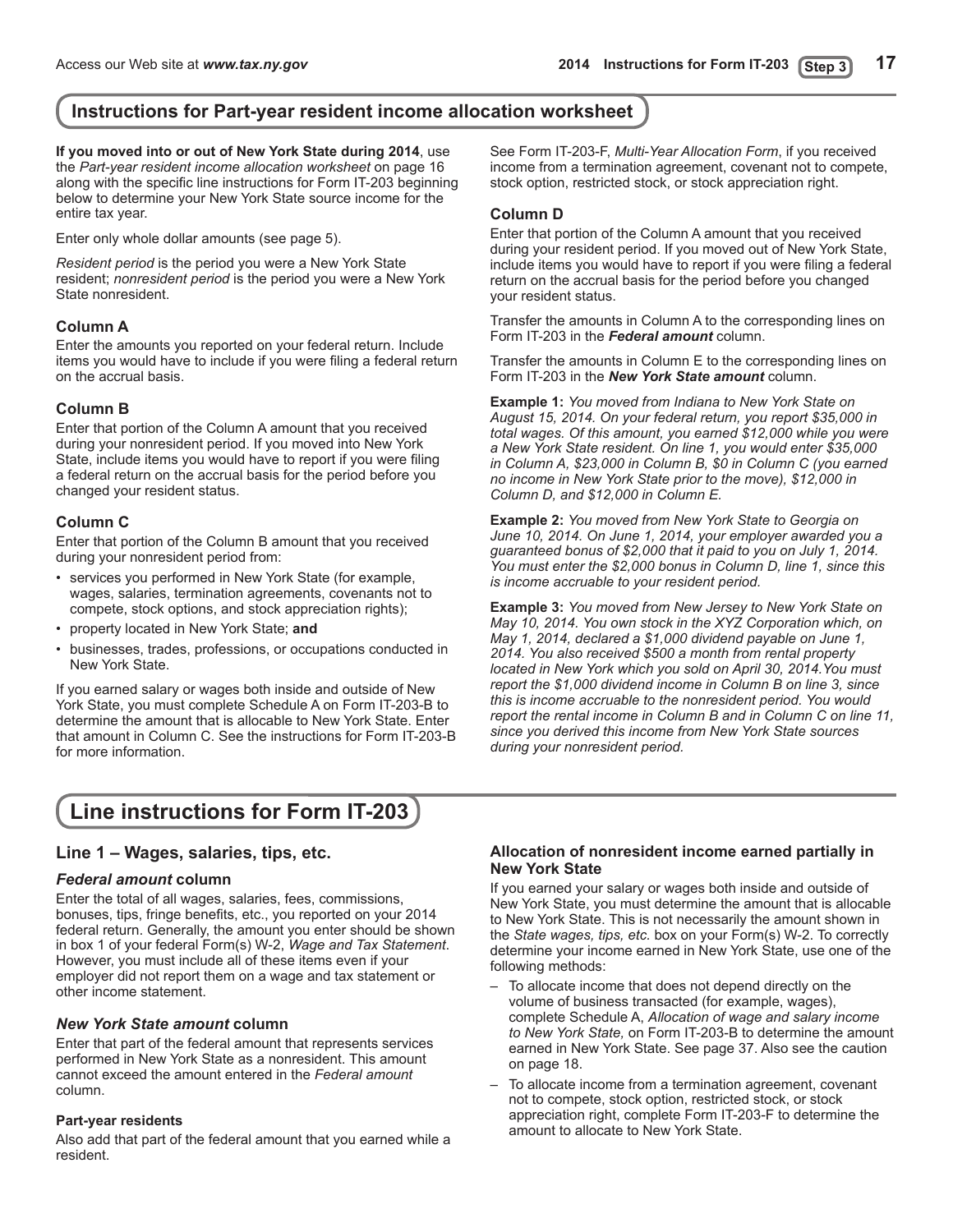- To allocate income that depends entirely on the volume of business transacted, as in the case of a salesperson working on commission, divide your volume of business transacted in the state by your total volume of business transacted both in and out of New York State. (The location where the services or sales activities were actually performed determines where business is transacted.) Multiply your total income subject to allocation by this percentage. This is the amount allocated to New York State. Submit a schedule with your return showing how you computed this allocation.

If you allocate your personal service income differently, submit a separate schedule showing complete details.

#### **Failure to complete Schedule A of Form IT-203-B (and Form IT-203-F, if applicable) and submit it with your return will delay the processing of your return and could result in penalties and interest being charged.**

### **Line 2 – Taxable interest income**

### *Federal amount* **column**

Enter the amount you reported on your federal return.

### *New York State amount* **column**

Enter that part of the federal amount that you received as a nonresident from a business, trade, profession, or occupation carried on in New York State. If the business is carried on both in and out of New York State, see the instructions for line 6.

### **Part-year residents**

Also add that part of the federal amount that you earned while you were a resident.

### **Line 3 – Ordinary dividends**

### *Federal amount* **column**

Enter the amount you reported on line 9a of your federal return.

### *New York State amount* **column**

Enter that part of the federal amount that you received as a nonresident from a business, trade, profession, or occupation carried on in New York State. If the business is carried on both in and out of New York State, see the instructions for line 6.

### **Part-year residents**

Also add that part of the federal amount that you earned while you were a resident.

### **Line 4 – Taxable refunds, credits, or offsets of state and local income taxes**

### *Federal amount* **column**

Enter the amount you included as income on your federal return. Also enter this amount on line 24, *Federal amount* column.

### *New York State amount* **column**

Enter that part of the federal amount that was derived from or connected with New York State sources as a nonresident. Also enter this amount on line 24, *New York State amount* column.

### **Part-year residents**

Also add that part of the federal amount that you received while you were a resident. Include this amount on line 24, *New York State amount* column.

### **Line 5 – Alimony received**

### *Federal amount* **column**

Enter the amount you reported on your federal return.

### *New York State amount* **column**

Do not enter alimony you received as a nonresident.

### **Part-year residents**

Enter that part of the federal amount that you received while you were a resident.

### **Line 6 – Business income or loss**

### *Federal amount* **column**

Enter the amount you reported on your federal return and submit a copy of your federal Schedule C or Schedule C-EZ.

### *New York State amount* **column**

Enter that part of the federal amount that you received as a nonresident from a business, trade, or profession you carried on in New York State.

### **Part-year residents**

Also add that part of the federal amount that you received while you were a resident.

### **Business carried on in New York State**

Your business, trade, profession, or occupation (not including personal service as an employee) is carried on in New York State if you have, maintain, operate or occupy desk space, an office, a shop, a store, a warehouse, a factory, an agency or other place in New York State where you regularly carry on your affairs, or transact your business, with a fair measure of permanency and continuity. This definition is not exclusive.

### **Business carried on both in and out of New York State**

If you carry on your business, trade, or profession both in and out of New York State, and you maintain accounts clearly reflecting income from the New York operations, enter the net profit or loss from business carried on in New York State.

If the business's books do not clearly reflect income from New York operations, you must allocate the income according to a prescribed formula or an approved alternative method. Complete Form IT-203-A, *Nonresident Business Allocation Schedule*, and submit it with Form IT-203. If you submit an alternative method for allocation, submit all information about your own method of allocation, along with Form IT-203-A (see the instructions for Form IT-203-A).

### **Passive activity loss**

Complete and submit Form IT-182, *Passive Activity Loss Limitations for Nonresidents and Part-Year Residents*, to report any passive activity losses from New York sources.

### **New York City businesses**

If you are self-employed and carry on a business, trade, or profession in New York City, you may have to file New York City's Form NYC-202, *Unincorporated Business Tax Return for Individuals and Single-Member LLCs,* or Form NYC-202S, *Unincorporated Business Tax Return for Individuals*. See *How to get New York City forms* on page 5. New York State does not administer the New York City unincorporated business tax. You must file your Form NYC-202 or NYC-202S at the address specified on that form; **do not** submit it with your state return.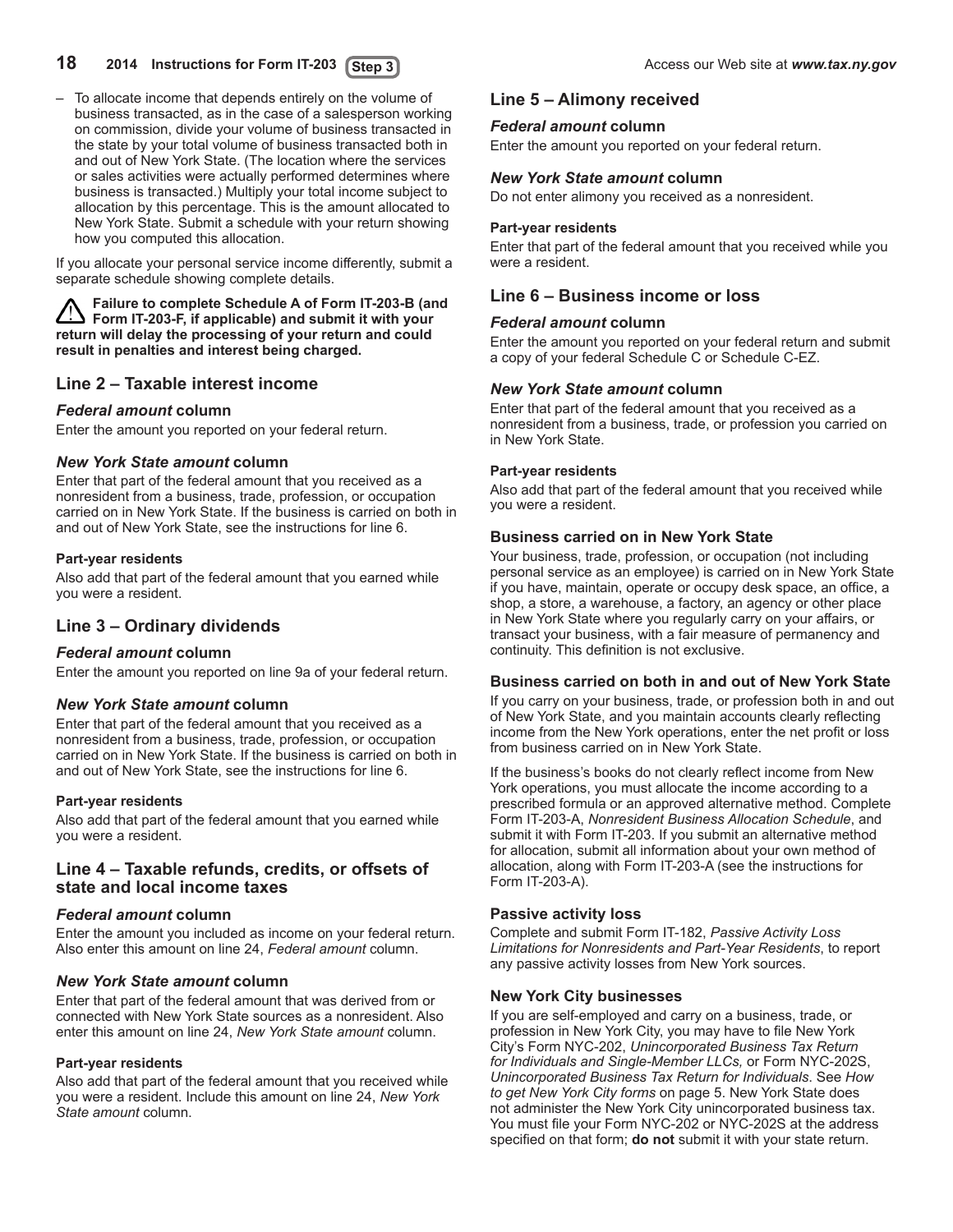### **Line 7 – Capital gain or loss**

### *Federal amount* **column**

Enter the amount you reported on your federal return. Submit a copy of federal Schedule D, if required for federal purposes, and any related schedules. If the copy of federal Schedule D contains gains or losses from the sale of real property, please note on the schedule the state(s) where the property is located.

### *New York State amount* **column**

Enter your New York capital gain or loss as a nonresident. To compute this amount, use a copy of federal Schedule D (Form 1040) as a worksheet, and the federal provisions for computing capital gains and losses only for transactions that were from New York sources. If you have a net capital loss for New York State purposes the loss is limited to \$3,000 (\$1,500 if you are married and filing separately) on your New York State return. You must treat any balance of a loss in excess of the amount claimed on your 2014 return as a carryover loss on returns for later years.

Capital gains and losses from New York State sources (*New York State amount* column) include:

- capital gains or losses derived from real or tangible personal property located within New York State, whether or not connected with a trade or business (including all or a portion of the gain or loss from the sale or exchange of an interest in an entity if the entity owns real property in New York State and the real property has a fair market value that equals or exceeds 50% of the fair market value of the assets the entity has owned for at least two years as of the date of the sale or exchange; for additional information, see TSB-M-09(5)I, *Amendment to the Definition of New York Source Income of a Nonresident Individual)*;
- any gain from the sale, transfer, or other disposition of shares of stock in a cooperative housing corporation in connection with the grant or transfer of a proprietary leasehold with respect to real property located in New York State, whether or not connected with a trade or business;
- capital gains from stock options, if you performed services in New York State for the grantor during the period options were granted, and the compensation (difference between the option price and the fair market value of the stock at the time the option was exercised) was not previously reported (see Form IT-203-F);
- capital gains or losses from stocks, bonds and other intangible personal property used in or connected with a business, trade, profession, or occupation carried on in New York State; **and**
- any capital gain or loss derived from New York sources you received as a member of a partnership, a beneficiary of an estate or trust, or a shareholder of a New York S corporation (the partnership, S corporation, or estate or trust should provide this information to you).

If any capital gains or losses are from business property (other than real property) of a business carried on both in and out of New York State, apply the business allocation percentage (from Form IT-203-A) or an approved alternative method to determine the New York capital gain or loss. Gains and losses from the sale or disposition of real property are not subject to allocation. In all cases, use the federal tax basis of property in computing capital gains or losses.

### **Part-year residents**

Also add that part of the federal amount that you realized while you were a resident.

### **Line 8 – Other gains or losses**

### *Federal amount* **column**

Enter the amount you reported on your federal return and submit a copy of federal Form 4797.

### *New York State amount* **column**

Enter your New York gain or loss from the sale or exchange of noncapital assets as a nonresident. To compute this amount, use the federal provisions for computing gains or losses from the sale or exchange of noncapital assets only for transactions that were from New York sources.

Noncapital transactions from New York sources *(New York State amount* column) are:

- noncapital transactions included in your federal return relating to property used in connection with a business, trade, profession, or occupation carried on in New York State, **and**
- your share of any noncapital gain or loss you received as a member of a partnership, a beneficiary of an estate or trust, or a shareholder of a New York S corporation (the partnership, S corporation, or estate or trust should provide this information to you).

If the business's books do not clearly reflect the New York gain or loss, you must allocate the gain or loss according to a prescribed formula or an approved alternative method. Complete Form IT-203-A, *Nonresident Business Allocation Schedule*, and submit it with Form IT-203. If you submit an alternative method for allocation, submit all information about your own method of allocation, along with Form IT-203-A (see the instructions for Form IT-203-A).

### **Part-year residents**

Also add that part of the federal amount that you realized while you were a resident.

### **Line 9 – Taxable amount of IRA distributions**

### *Federal amount* **column**

Enter the amount you reported on your federal return.

### *New York State amount* **column**

Do not enter any part of the federal amount you received as a nonresident.

### **Part-year residents**

Enter that part of the federal amount that you received while you were a resident.

See the instructions for line 28 to see if you qualify for the pension and annuity income exclusion.

### **Line 10 – Taxable amount of pensions and annuities**

### *Federal amount* **column**

Enter the taxable amount you reported on your federal return.

### *New York State amount* **column**

Certain pension income received while a nonresident is not taxable to New York State and should not be included in the *New York State amount* column.

• U.S. Code, Title 4, section 114, prohibits states from taxing nonresidents on income they receive from (a) pension plans recognized as qualified under the IRC and (b) certain deferred compensation plans that are nonqualified retirement plans but which meet additional requirements.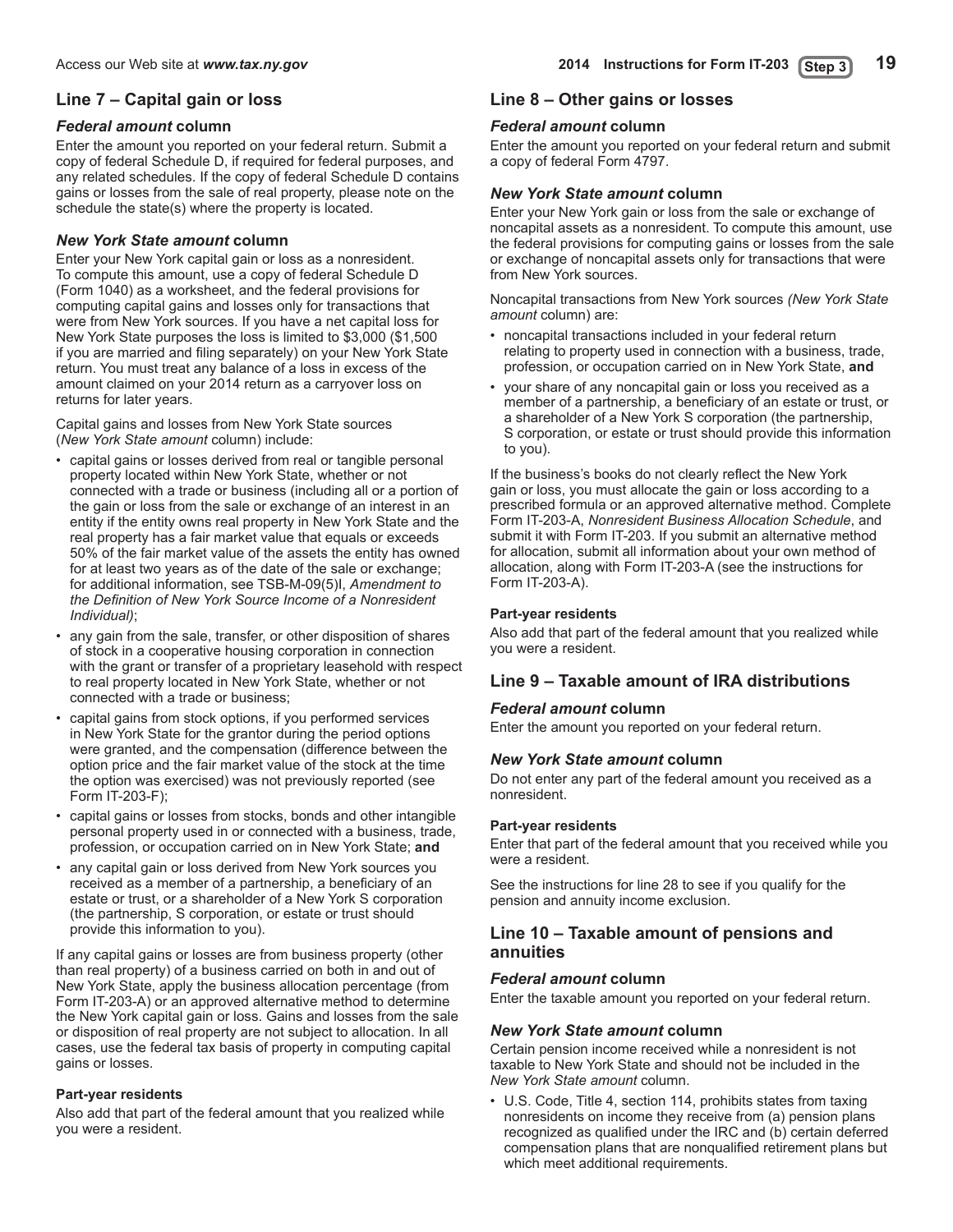### 20 **2014** Instructions for Form IT-203 (Step 3) Access our Web site at www.tax.ny.gov

• A pension or other retirement benefit that is not exempt under Title 4 of the U.S. Code, is exempt if it meets the New York definition of an annuity.

#### See Publication 36, *General Information for Senior Citizens and Retired Persons*.

If your pension and annuity income is not exempt from New York tax and is based on services performed inside and outside New York State, enter the amount you received as a nonresident to the extent that the services were performed in New York State.

### **Part-year residents**

Enter that part of the *Federal amount* column that represents the taxable amount you received while you were a New York State resident.

### **Government pensions**

If the amount on line 10, either column, represents a pension or other benefit paid by the New York State or a municipal retirement system (including distributions from the TIAA-CREF Optional Retirement Program) or the United States, its territories or possessions, political subdivisions of these territories or possessions, the District of Columbia or any agency or instrumentality of any of the above (including the military), also include this amount on line 25. See the instructions for line 25.

### **Pension and annuity income exclusion**

If you entered an amount on line 10, either column, see the instructions for line 28 to see if you qualify for the pension and annuity income exclusion.

### **Line 11 – Rental real estate, royalties, partnerships, S corporations, trusts, etc.**

### *Federal amount* **column**

Enter the amount you reported on your federal return and submit a copy of federal Schedule E.

### *New York State amount* **column**

Enter that part of the federal amount you received as a nonresident that was derived from or connected with New York State sources. See the instructions below relating to specific types of income.

- • **Rent and royalty income from personal property –** Include rents and royalties from (1) tangible personal property not used in a business, if the property is located in New York State; and (2) tangible and intangible personal property used in or connected with a business, trade, profession or occupation you carried on in New York State. If you carry on a business both in and out of New York State, determine your income from New York State sources by applying the business allocation percentage (from Form IT-203-A) or an alternate allocation method. Include also your share of any rental or royalty income you received as a member of a partnership or as a beneficiary of an estate or trust (this information should be provided to you by your partnership or the estate or trust).
- **Rent from real property –** Include rents and royalties from real property located in New York State, whether or not used in connection with a business. Also include your share of any rental or royalty income you received as a member of a partnership or as a beneficiary of an estate or trust (this information should be provided to you by your partnership or the estate or trust).
- **Partnership income –** Include your distributive share of partnership income as reported on your Form IT-204-IP, *New York Partner's Schedule K-1*. Include only those items of partnership income that you are not required to include

elsewhere in the *New York State amount* column. For example, your share of a partnership's New York capital gain is included on line 7. (See *Special rule* for part-year residents below.)

- **S corporation income –** Include your pro rata share of New York S corporation income, gain, loss and deduction (this information should be provided to you by the S corporation). Include only those items of S corporation income that you are not required to include elsewhere in the *New York State amount* column. For example, your share of S corporation capital gains is included on line 7. If the corporation carried on business both in and out of New York State, use the corporation's business allocation percentage and investment allocation percentage determined under Article 9-A, or the entire net income allocation percentage determined under Article 32, to compute the amount of your income or loss derived from or connected with New York State sources. (See *Special rule* for part-year residents below.)
- • **Estate and trust income** Include your share of estate or trust income from New York State sources (this information should be provided to you by the fiduciary). Include only those items of estate or trust income that you are not required to include elsewhere in the *New York State amount* column. For example, your share of the estate's or trust's capital gains is included on line 7. (See *Special rule* for part-year residents below.)
- **Passive activity loss –** Complete and submit Form IT-182, *Passive Activity Loss Limitations for Nonresidents and Part-Year Residents*, to report your passive activity losses from New York sources. Your passive activity loss as a nonresident must be recomputed to determine the amounts that would be allowed if your federal AGI took into account only items of income, gain, loss, or deduction derived from or connected with New York sources.

### **Part-year residents**

Also add that part of the federal amount that you received while you were a resident. Any passive activity loss must be recomputed as if you filed separate federal returns for your resident and nonresident periods.

**Special rule –** Part-year residents must determine, and include in the *New York State amount* column, the portion of their share of income from a partnership, S corporation, or estate or trust using either of two methods of allocation: the direct accounting method or the proration method.

**Note:** If you are a partner, shareholder, or beneficiary of more than one entity, apply either method (direct accounting method or proration method) separately to each entity. You are not required to use the same method for all entities.

**Direct accounting method –** The direct accounting method requires you to determine the actual amount of your share of income attributable to the period you were a resident and nonresident during the partnership's, S corporation's, or estate's or trust's tax year ending within your tax year. If you elect to use the direct accounting method, you must use the partnership's, S corporation's, or estate's or trust's method of accounting for federal income tax purposes to determine the amount attributable to each period. In addition, you must use the method for all items of income, gain, loss and deduction that are included in your distributive share of partnership income, your pro rata share of S corporation income, or your share of estate or trust income.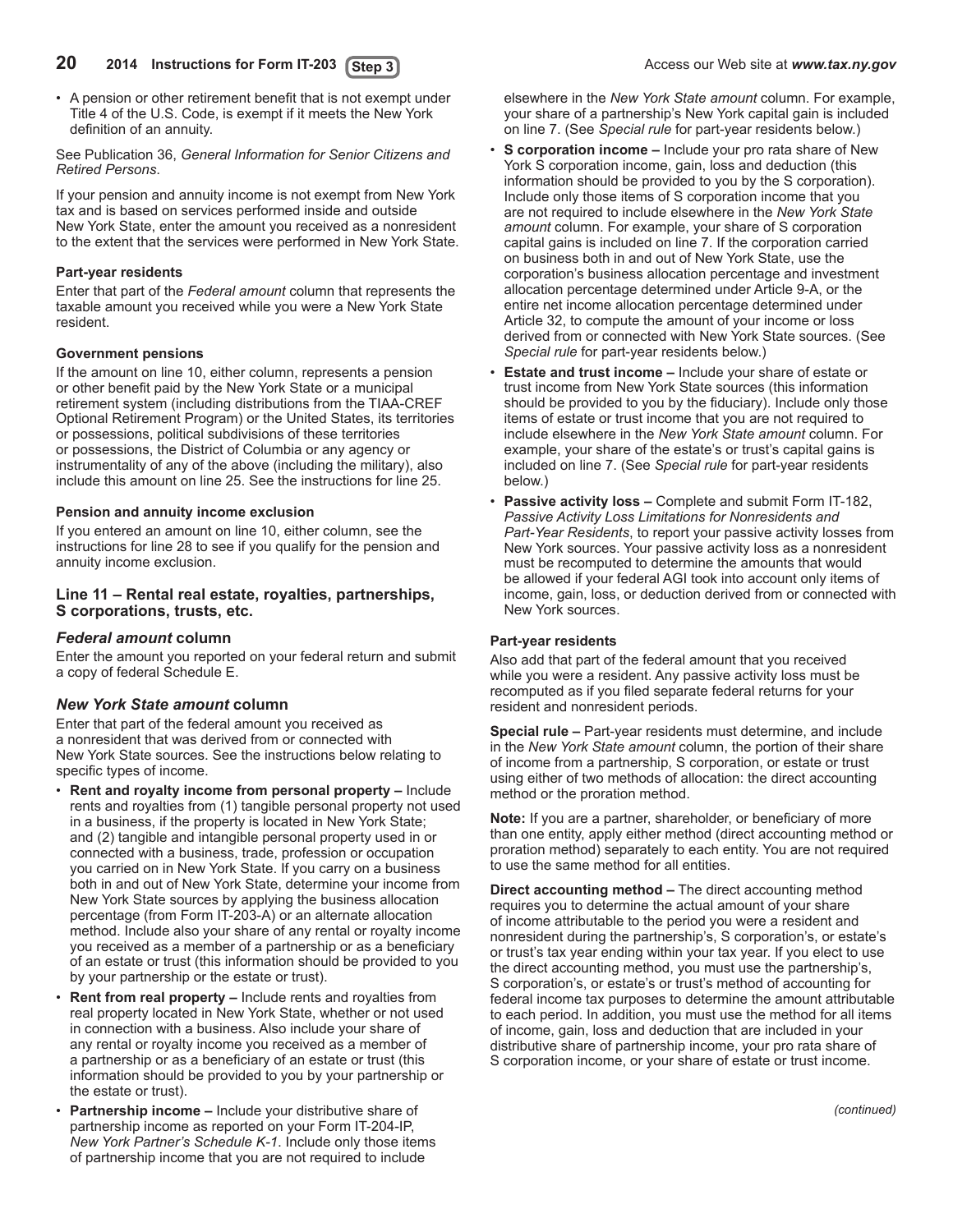**Proration method –** Allocate the items of income based on the number of days you were a resident and the number of days you were a nonresident during the partnership's, S corporation's, or estate's or trust's tax year which ends during your tax year. The

portion attributable to your nonresident period is limited to the percentage of income derived from or connected with New York State sources. (Obtain this percentage from your partnership, S corporation, or estate or trust.) The following formula illustrates the computation:

|                                                   | Step 1                                                                                                                                     | Step 2                                            |   |                                                                                                                                               |  |                                                                                                                     | Step 3                       |
|---------------------------------------------------|--------------------------------------------------------------------------------------------------------------------------------------------|---------------------------------------------------|---|-----------------------------------------------------------------------------------------------------------------------------------------------|--|---------------------------------------------------------------------------------------------------------------------|------------------------------|
| Share of<br>income for<br>federal tax<br>purposes | Number of days you<br>were a resident during<br>entity's tax year ending<br>during your tax year<br>Number of days in<br>entity's tax year | Share of<br>income for<br>federal tax<br>purposes | ᄌ | Number of days you were<br>a nonresident during<br>entity's tax year ending<br>during your tax year<br>Number of days in<br>entity's tax year |  | Entity's New York<br>allocation percentage<br>(or, if estate or trust,<br>portion derived from<br>New York sources) | New York <br>State<br>amount |

**Example 1:** *Sam Smith was a partner in partnership Q during 2014. Partnership Q's tax year ends on December 31, 2014. Partnership Q carried on business both within and outside New York State and has determined that the partnership's New York allocation percentage is 65%. For tax year 2014, the distributive share of income from partnership Q included in Sam's* Federal amount *column on Form IT-203 was \$40,000. Sam changed residence from New York State to New Jersey on September 30, 2014. Using Steps 1 through 3, the amount of partnership income that Sam Smith must include in New York source income (the* New York State amount *column) on his 2014 Form IT-203, is computed as follows:*

#### *Step 1 (resident period)*

*\$40,000 × 273 (number of days from 1/1/2014 through 9/30/2014) ÷ 365 = \$29,917.81*

#### *Step 2 (nonresident period)*

*\$40,000 × 92 (number of days from 10/1/2014 through 12/31/2014) ÷ 365 = \$10,082.19 × .65 = \$6,553.42*

#### *Step 3*

*Total amount to include in* New York State amount *column = \$36,471*

### **Line 13 – Farm income or loss**

### *Federal amount* **column**

Enter the amount you reported on your federal return. Submit a copy of your federal Schedule F.

### *New York State amount* **column**

Enter that part of the federal amount that represents income or loss from farming carried on in New York State as a nonresident.

Reporting farm income is similar to reporting business income. See the instructions for reporting business income on line 6, including the instructions for reporting when business is carried on both in and out of New York State.

### **Part-year residents**

Also add that part of the federal amount that you realized while you were a resident.

### **Line 14 – Unemployment compensation**

### *Federal amount* **column**

Enter the amount reported on your federal return.

### *New York State amount* **column**

Enter that part of the federal amount that represents taxable unemployment compensation received as a nonresident resulting **Example 2:** *Tim Jones was a partner in partnership R during 2014. Partnership R's tax year began on November 1, 2013, and ended on October 31, 2014. Partnership R carried on business both within and outside New York State and has determined the partnership's New York allocation percentage is 60%. For tax year 2014, the distributive share of income from partnership R included in Tim's* Federal amount *column on Form IT-203 was \$65,000. Tim changed residence from New York State to Vermont on May 31, 2014. Using steps 1 through 3, the amount of partnership income that Tim Jones must include in New York source income (the* New York State amount *column) on his 2014 Form IT-203, is computed as follows:*

### *Step 1 (resident period)*

*\$65,000 × 212 (number of days from 11/1/2013 through 5/31/2014) ÷ 365 = \$37,753.42*

#### *Step 2 (nonresident period)*

*\$65,000 × 153 (number of days from 6/1/2014 through 10/31/2014) ÷ 365 = \$27,246.58 × .60 = \$16,347.95* 

#### *Step 3*

*Total amount to include in* New York State amount *column = \$54,101*

from employment in New York State. If the unemployment compensation received from New York State sources is based on wage or salary income earned partly in and partly out of New York State, determine the amount allocable to New York State in the same manner as the wage and salary income on which it is based.

#### **Part-year residents**

Also add that part of the federal amount that you received while you were a resident.

### **Line 15 – Taxable amount of social security benefits**

### *Federal amount* **column**

Enter the amount of taxable social security (and Tier 1 railroad retirement benefits) you reported on your federal return. Also enter this amount on line 26.

### *New York State amount* **column**

Do not enter any amount you received as a nonresident.

#### **Part-year residents**

Enter that part of the federal amount that represents any taxable amount of social security (and Tier 1 railroad retirement benefits) you received while you were a New York State resident. Also enter this amount on line 26.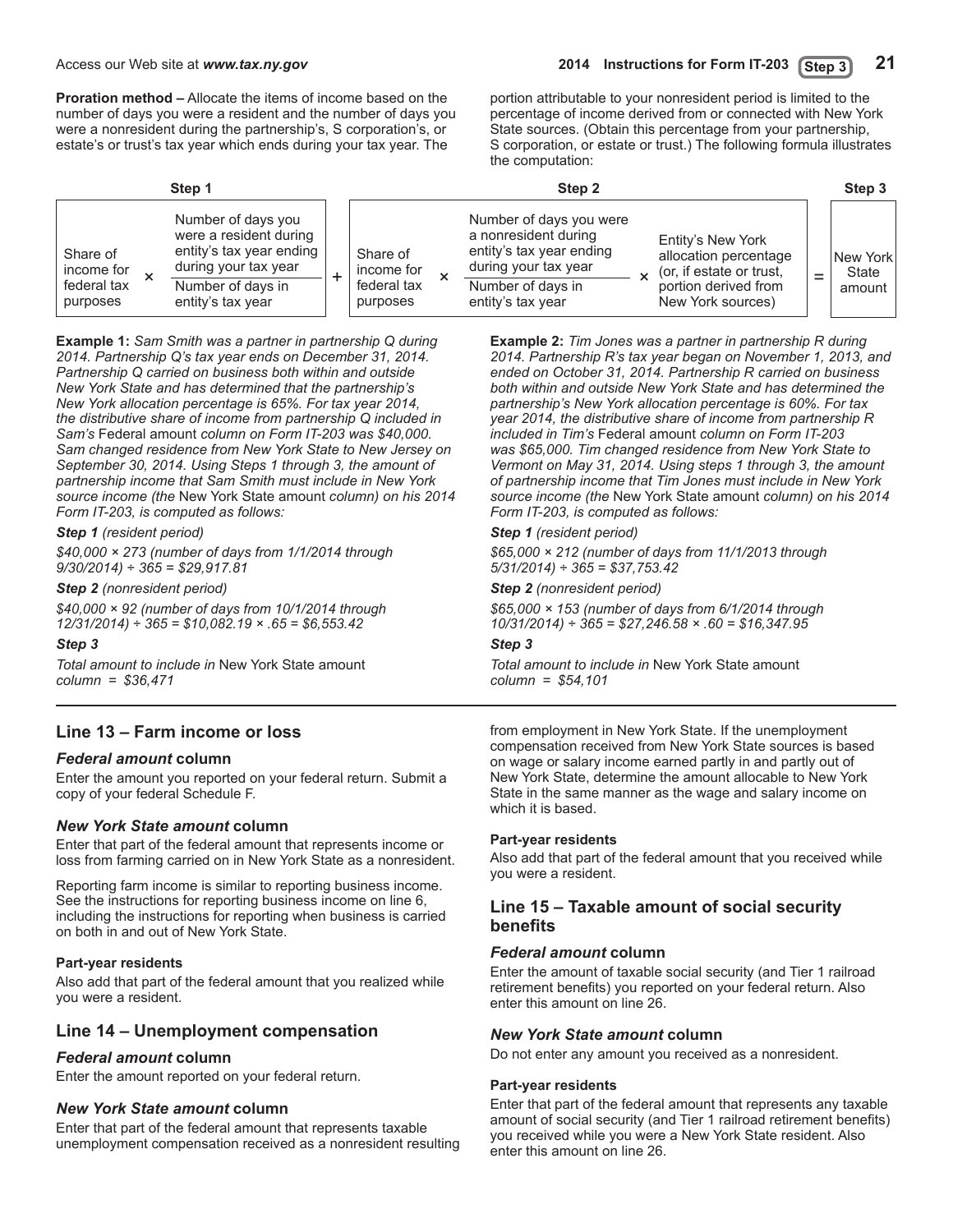### **Line 16 – Other income**

### *Federal amount* **column**

Enter the total other income you reported on your federal return. Write each type of income and its amount in the *Identify* area on line 16. If you need more room, submit a list with your New York return showing each type of income and its amount.

### *New York State amount* **column**

Enter that part of the federal amount you received as a nonresident that was derived from or connected with New York State sources.

### **Part-year residents**

Also add that part of the federal amount that you received while you were a New York State resident.

### **Special rules**

### **1) New York State lottery winnings**

### • **Nonresidents**

 Include prizes (not proceeds) won in the New York State Lottery if the total proceeds of the prize exceed \$5,000. Proceeds means the total amount of the prize (not the installment amount, if the prize is payable in installments), less the cost to purchase just the winning ticket. If a group wins a prize, use the total prize (not each group member's share) to determine if the proceeds exceed \$5,000.

### **• Part-year residents**

 Also add that part of the federal amount that you received while you were a resident.

 In the case of a lottery prize you elected to receive on the installment basis, see *Special accruals* on page 44.

 For additional information, see Publication 140-W, *FAQs: New York State Lottery Winners, What are my Tax Responsibilities for New York State?*

### **2) Net operating loss (NOL)**

For New York State income tax purposes, your NOL deduction is limited to the lesser of your NOL deduction derived from New York sources (recomputed using federal rules) or your federal AGI from the *New York State amount* column (but not less than zero) computed without the NOL deduction. Also see page 45 and addition modification number A-215 in the instructions for Form IT-225.

 If you are carrying forward an NOL derived from New York sources (without a corresponding federal NOL), enter the amount of the loss in the *New York State amount* column with a minus sign. Submit a statement explaining the loss.

### **Part-year residents**

Also add that part of the federal amount, if any, that you incurred while you were a resident.

### **Line 18 – Total federal adjustments to income**

### *Federal amount* **column**

Enter the total adjustments to income you reported on your federal return. Write each adjustment and its amount in the *Identify* area on line 18. If you need more room, submit a list showing each adjustment and its amount.

If you did not have to file a federal return, claim the same adjustments to income that you would have claimed for federal income tax purposes.

### *New York State amount* **column**

Enter that part of the federal amount that represents adjustments

related to income you received as a nonresident that was derived from or connected with New York State sources.

### **Part-year residents**

Also add that part of the federal adjustment deductible while you were a New York State resident.

### **Special rules**

### **1) Alimony paid**

 You must use the following formula to compute the amount of the federal deduction allowed in the *New York State amount*  column for alimony paid:

| NYS amount<br>column, line 17     | Federal<br>alimony | $=$ | New York<br>alimony    |
|-----------------------------------|--------------------|-----|------------------------|
| Federal amount<br>column. line 17 | deduction          |     | deduction <sup>*</sup> |

 The New York alimony deduction included on line 18 cannot exceed the alimony deduction you claimed on your federal return.

 **\***If this amount is a negative number, your New York alimony deduction is zero.

### **2) Moving expenses**

*Federal amount* column

 Enter the amount you reported on your federal return.

### *New York State amount* column

 Include moving expenses that you incurred as a nonresident only if you moved to a new home because (1) you changed job locations in New York State, or (2) you started a new job in New York State. Do not include moving expenses you incurred if your new job or new work location is outside New York State.

### **Part-year residents**

Also add that part of the federal amount that you paid or incurred during your resident period.

### **Other adjustments to income**

Allocate to New York State any other adjustment to income that relates to wage or salary income earned partly in New York State, or to income from a business carried on both in and out of New York State, on the same basis as the income to which it relates. Some of these adjustments include IRA deduction, one-half of self-employment tax, and self-employed SEP, SIMPLE, and qualified plans.

**Example:** *You are allowed an adjustment of \$800 on your federal return for payments by a self-employed person to a retirement plan, and these payments were made in connection with a business you operated both in and out of New York State.*

*If, in determining your business income from New York State sources, you compute your business allocation percentage on Form IT-203-A to be 75% (see the instructions for line 6), then 75% of this adjustment, or \$600, should be included in the* New York State amount *column on line 18.*

### **Line 19 – Federal adjusted gross income**

Subtract line 18 from line 17 in each column and enter the results on line 19. Generally, the *Federal amount* column will be the same as the adjusted gross income reported on your federal return. However, this amount will not be the same if you are subject to the special accruals, either as a full-year nonresident or part-year resident.



**Do not leave line 19 blank.**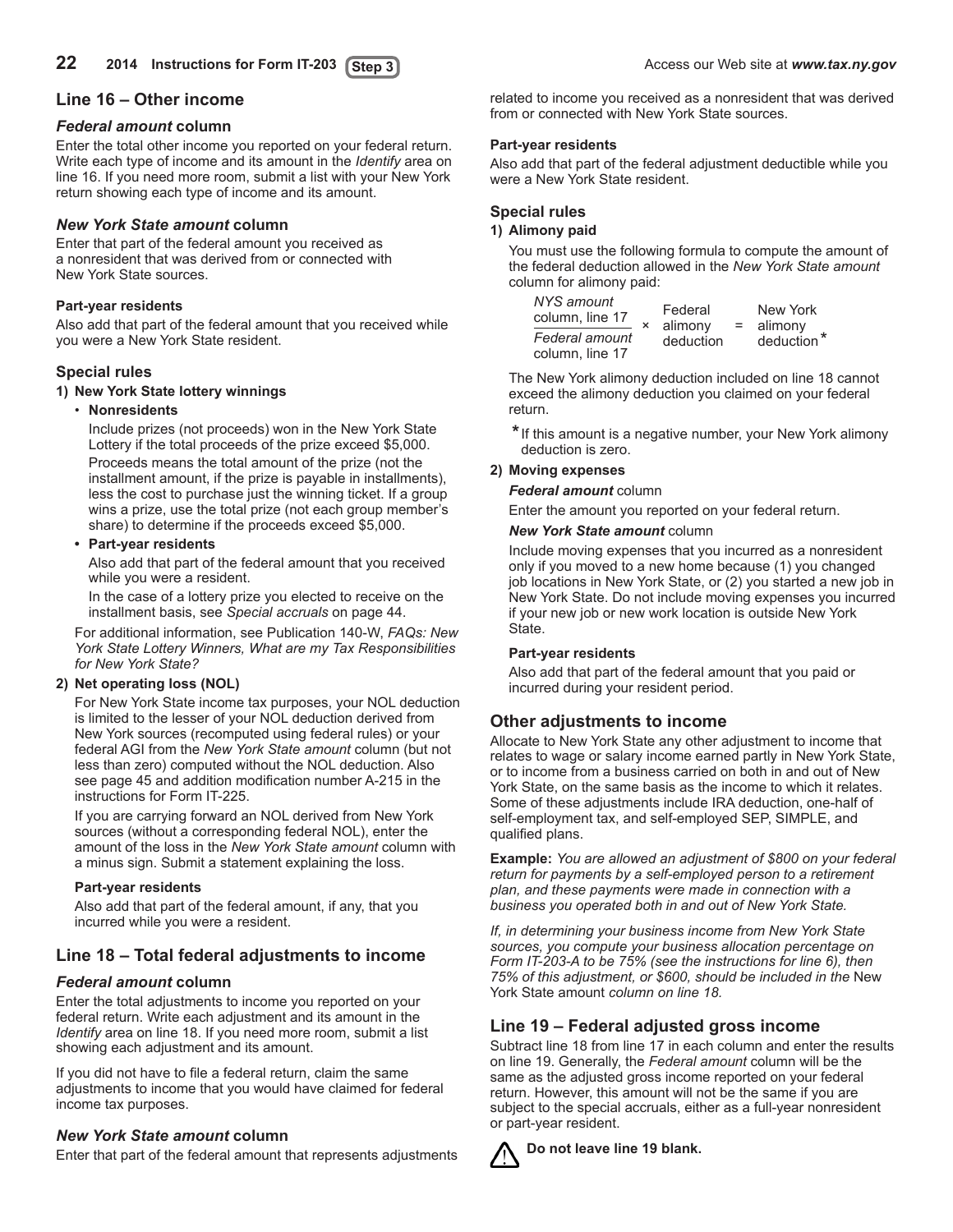## <span id="page-22-0"></span>**Step 4 – Calculate your New York additions and subtractions Step 4 – Calculate your New York additions and subtractions**

### **Overview**

The computation of your New York State income tax is based on your New York AGI, which is your federal AGI modified by certain New York adjustments (New York additions and New York subtractions).

New York State taxes certain items of income not taxed by the federal government (New York additions). Similarly, New York State does not tax certain items of income taxed by the federal government (New York subtractions). See below and Form IT-225, *New York State Modifications*, and its instructions.

### **Nonresidents**

These New York State additions or subtractions must be added or subtracted from your federal AGI in the *Federal amount* column and, to the extent they relate to income, loss, or deduction derived from or connected with New York State sources, they must be added or subtracted in the *New York State amount* column.

New York additions and subtractions that relate to intangible items of income, such as interest or ordinary dividends, are only required to the extent the property that generates the income is employed in a business, trade, profession, or occupation carried on in New York State.

### **Part-year residents**

If you were a part-year resident, include the portion of any of the additions and subtractions that relate to your New York State resident period in the *New York State amount* column. Also, for the period you were a nonresident, include in the *New York State amount* column the portion of any of the additions and subtractions to the extent they are related to a business, trade, profession, or occupation carried on in New York State or are from real or tangible personal property located in New York State.

### **Partners and S corporation shareholders**

If you have income from a partnership or S corporation, include any New York adjustments that apply to that income. This information should be provided by the entity. For important information regarding these modifications, see Form IT-225, *New York State Modifications*, and its instructions.

If you have any of the addition or subtraction modifications in the chart below relating to your partnership or S corporation income, include the amount on the applicable line of Form IT-203.

| <b>Modification</b><br>code | <b>Description</b>                                                      | Line<br>number |
|-----------------------------|-------------------------------------------------------------------------|----------------|
| A-113 or<br>EA-113          | Interest income on state and local<br>bonds and obligations             | 20             |
| S-108 or<br>ES-108          | Taxable refunds, credits, or offsets of<br>state and local income taxes | 24             |
| S-125 or<br>ES-125          | Interest income on U.S. government<br>bonds                             | 27             |

For all other additions and subtractions relating to your partnership and S corporation income, complete Form IT-225.

### **Beneficiaries (estates and trusts)**

If you have income from an estate or trust, any New York adjustments that apply to that income, as well as any additions to or subtractions from federal itemized deductions, will be shown in your share of a single fiduciary adjustment. You, as a nonresident beneficiary, must include in the *Federal amount* column your share of the total fiduciary adjustment. Include in the *New York State amount* column **only** that portion of the nonresident beneficiary's share of the fiduciary adjustment that relates to income, loss, or deduction derived from or connected with New York State sources. Submit a schedule showing how the fiduciary adjustment was computed. If the adjustment is a net addition, complete Form IT-225 and enter the amount and addition modification number *EA-901* on line 5 of Form IT-225. If the adjustment is a net subtraction, complete Form IT-225 and enter the amount and subtraction modification number *ES-901* on line 14 of Form IT-225. Complete Form IT-225 and transfer the amounts to Form IT-203.

If you filed federal Form 4970, *Tax on Accumulation Distribution of Trusts*, the income you reported on line 1 of Form 4970 is not included on line 11 of Form IT‑203 because the IRC considers the distribution part of federal gross income. You must therefore include on line 5 of your Form IT-225 the amount of **income you reported on Form 4970, line 1, less any interest income on state and local bonds and obligations of New York State and its local governments** (that was included on Form 4970, line 5). See addition modification number A-114 in the instructions for Form IT-225.

### **New York additions**

### **Line 20 – Interest income on state and local bonds and obligations**

Do you have interest income from state and local bonds and obligations from states other than New York State or its local governments? If *No*, go to line 21. If *Yes*, see below.

### *Federal amount* **column**

If *Yes*, enter any such interest income that you received or that was credited to you during 2014, that was **not** included in your federal AGI. This includes interest income on state and local bonds, interest and dividend income from tax-exempt bond mutual funds, and tax‑exempt money market funds that invest in obligations of states other than New York.

If you purchased a bond between interest dates, include the amount of interest you received during the year, less the seller's accrued interest (the amount accrued from the interest date preceding your purchase to the date you purchased the bond). If you sold a bond between interest dates, include the amount of interest you received during the year plus the accrued interest amount (the amount accrued from the interest date preceding the date you sold the bond to the date you sold the bond). You should have received this information when you purchased or sold the bond.

### *New York State amount* **column**

Do **not** make this addition for any period you were a **nonresident** unless the addition is attributable to a business, trade, profession, or occupation carried on in New York State.

If you were a **part-year resident**, you must also add the part of the federal amount that you received or that was credited to you for the period you were a resident.

### **Line 21 – Public employee 414(h) retirement contributions**

Are you a public employee of NYS or its local governments? If *No*, go to line 22.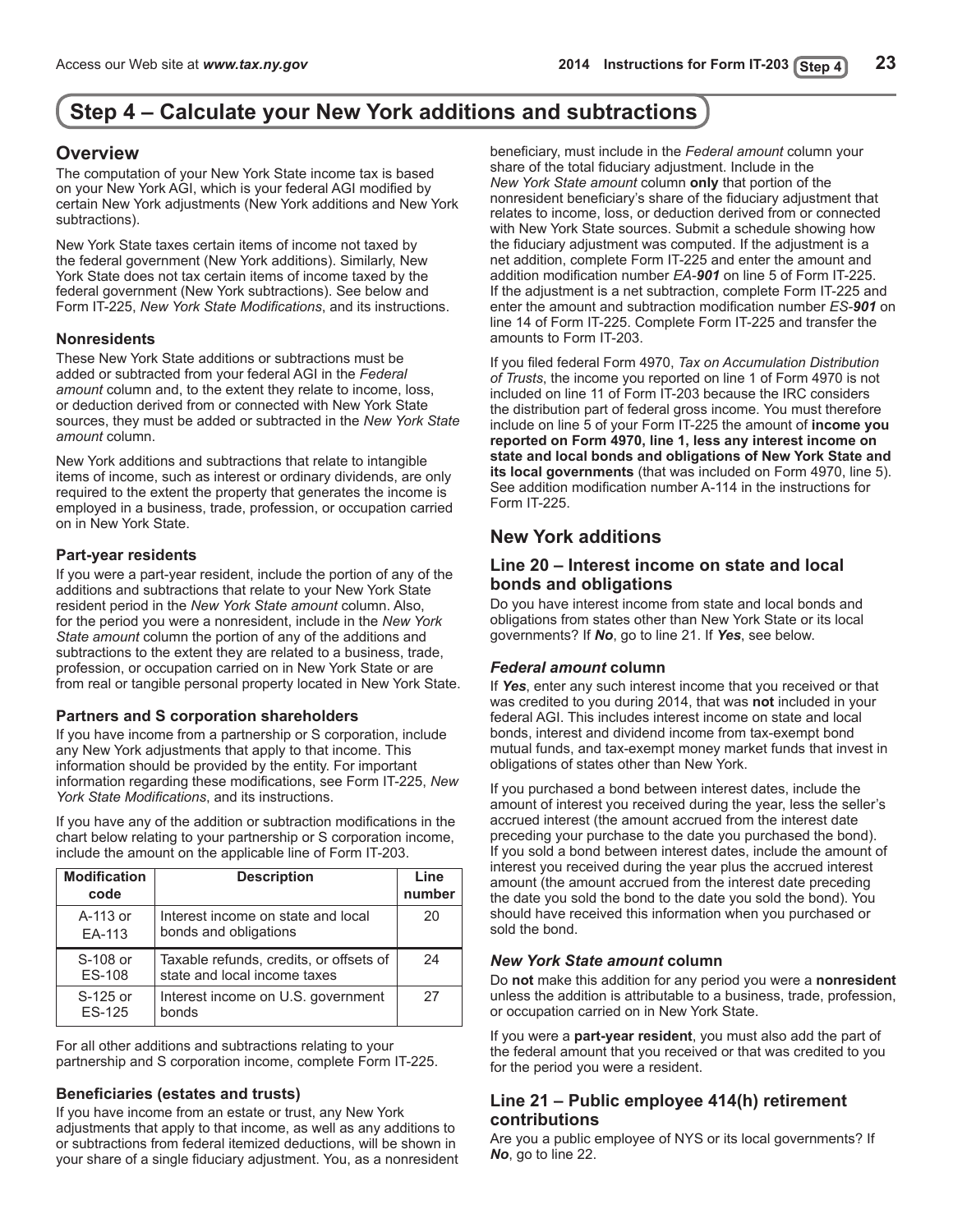If *Yes*, enter in both the *Federal amount* column and the *New York State amount* column the amount of 414(h) retirement contributions, if any, shown on your wage and tax statement(s), federal Form W-2, if you are:

- a member of the NYS and Local Retirement Systems, which includes the NYS Employees' Retirement System and the NYS Police and Fire Retirement System; **or**
- • a member of the NYS Teachers' Retirement System; **or**
- • an employee of the State **or** City University of New York who belongs to the Optional Retirement Program; **or**
- • a member of the NYC Employees' Retirement System, the NYC Teachers' Retirement System, the NYC Board of Education Retirement System, the NYC Police Pension Fund or the NYC Fire Department Pension Fund; **or**
- a member of the Manhattan and Bronx Surface Transit Operating Authority (MABSTOA) Pension Plan.

Do not enter contributions to a section 401(k) deferred arrangement, section 403(b) annuity or section 457 deferred compensation plan.

### **Line 22 – Other additions**

Use this line to report other additions that are not specifically listed on Form IT-203.

Enter on line 22, *Federal amount* column, the amount from Form IT-225, line 9. Enter on line 22, *New York State amount* column, the sum of the entries from Form IT-225, lines 1 and 5, column B. Submit Form IT-225 with your return.

## **New York subtractions**

### **Line 25 – Pensions of New York State and local governments and the federal government**

Did you receive a pension or other distribution from a NYS or local government pension plan or federal government pension plan? If *No*, go to line 26.

If *Yes*, and the pension or distribution amount was included in your federal AGI, enter in both the *Federal amount* column and *New York State amount* column the amount included in line 10 that represents any pension you received, or distributions made to you from a pension plan which represents a return of contributions in a year prior to retirement, as an officer, employee, or beneficiary of an officer or employee of:

NYS, including State and City University of New York and NYS Education Department employees who belong to the Optional Retirement Program.

 Optional Retirement Program members may only subtract that portion attributable to employment with the State or City University of New York or the NYS Education Department.

- • Certain public authorities, including:
	- – Metropolitan Transit Authority (MTA) Police 20‑Year Retirement Program;
	- Manhattan and Bronx Surface Transit Operating Authority (MABSTOA); **and**
	- Long Island Railroad Company.
- • Local governments within the state (for more details see Publication 36, *General Information for Senior Citizens and Retired Persons* ).
- The United States, its territories, possessions (or political subdivisions thereof), or any agency or instrumentality of the United States (including the military), or the District of Columbia.

Also include distributions received from a New York State or local pension plan or from a federal government pension plan as a **nonemployee spouse** in accordance with a court-issued qualified domestic relations order (QDRO) that meets the criteria of IRC section 414(p)(1)(A) or in accordance with a domestic relations order (DRO) issued by a New York court. For additional information, see Publication 36.

You may **not** subtract (1) pension payments or return of contributions that were attributable to your employment by an employer other than a New York public employer, such as a private university, and any portion attributable to contributions you made to a supplemental annuity plan which was funded through a salary reduction program; or (2) periodic distributions from government (IRC section 457) deferred compensation plans. However, these payments and distributions may qualify for the pension and annuity income exclusion described in the instructions for line 28 below.

### **Line 27 – Interest income on U.S. government bonds**

Did you include interest income from U.S. government bonds or other U.S. government obligations on lines 2, 6, or 11? If *No*, go to line 28.

If *Yes*, enter in the *Federal amount* column and, if applicable, the *New York State amount* column the amount of interest income earned from bonds or other obligations of the U.S. government.

Dividends you received from a regulated investment company (mutual fund) that invests in obligations of the U.S. government and meet the 50% asset requirement each quarter qualify for this subtraction. The portion of such dividends that may be subtracted is based upon the portion of taxable income received by the mutual fund that is derived from federal obligations.

Contact the mutual fund for further information on meeting the 50% asset requirement and computing your allowable subtraction (if any).

If you include an amount on line 27 from more than one line on Form IT-203, submit a schedule showing the breakdown from each line.

Do not list the same interest more than once on lines 27 and 29; see the instructions for Form IT-225, subtraction modification numbers S-121 and S-123.

### **Line 28 – Pension and annuity income exclusion**

Did you enter an amount on line 9 or 10 that was not from a NYS or local government pension plan or federal government pension plan? If *No*, go to line 29.

### *Federal amount* **column**

If *Yes*, and you were 59½ before January 1, 2014, enter the qualifying pension and annuity income included in your 2014 federal AGI, **but not more than \$20,000.** If you became 59½ during 2014, enter only the amount received after you became 59½, **but not more than \$20,000.** If you received pension and annuity income and are married, or received pension and annuity income as a beneficiary, see below.

### **\$20,000 limit**

You may **not** take a pension and annuity income exclusion that exceeds \$20,000, regardless of the source(s) of the income.

### **Qualifying pension and annuity income includes:**

- periodic payments for services you performed as an employee before you retired;
- periodic and lump-sum payments from an IRA, but not payments derived from contributions made after you retired;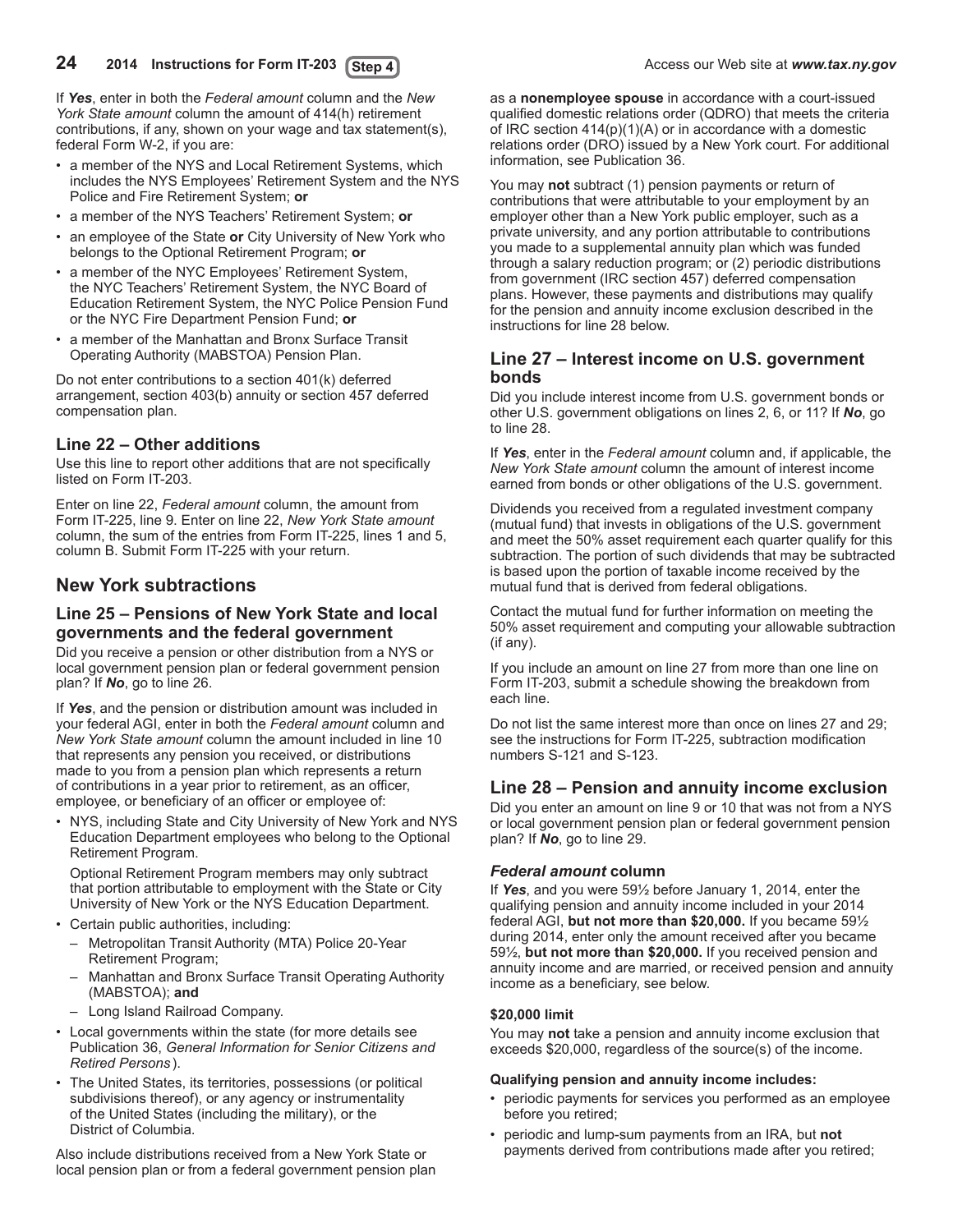- periodic distributions from government (IRC section 457) deferred compensation plans;
- periodic distributions from an annuity contract (IRC section 403(b)) purchased by an employer for an employee and the employer is a corporation, community chest, fund, foundation, or public school;
- • periodic payments from an HR-10 (Keogh) plan, but **not** payments derived from contributions made after you retired;
- lump-sum payments from an HR-10 (Keogh) plan, but only if federal Form 4972 is not used. Do **not** include that part of your payment that was derived from contributions made after you retired;
- periodic distributions of benefits from a cafeteria plan (IRC section 125) or a qualified cash or deferred profit-sharing or stock bonus plan (IRC section 401(k)), but not distributions derived from contributions made after you retired.

Qualifying pension and annuity income **does not** include distributions received as a **nonemployee spouse** in accordance with a court-issued qualified domestic relations order (QDRO) that meets the criteria of IRC section  $414(p)(1)(A)$  or in accordance with a domestic relations order (DRO) issued by a New York court. For additional information, see Publication 36.

### **Married taxpayers**

If you both qualify, you and your spouse can each subtract up to \$20,000 of your own pension and annuity income. However, you cannot claim any unused part of your spouse's exclusion.

**Example:** *Chris and Pat, both age 62, included total pension and annuity income of \$45,000 in their federal AGI on their joint federal tax return. Chris received qualifying pension and annuity payments totaling \$30,000 and Pat received qualifying payments totaling \$15,000. They are filing a joint New York State resident personal income tax return. Chris may claim the maximum pension and annuity income exclusion of \$20,000, and Pat may claim an exclusion of \$15,000, for a total pension and annuity income exclusion of \$35,000.*

### **Beneficiaries**

If you received a decedent's pension and annuity income, you may make this subtraction if the decedent would have been entitled to it, had the decedent continued to live, regardless of your age. If the decedent would have become 59½ during 2014, enter only the amount received after the decedent would have become 59½, but not more than \$20,000.

In addition, the pension and annuity income exclusion of the decedent that you are eligible to claim as a beneficiary must first be reduced by the amount subtracted on the decedent's New York State personal income tax return, if any. The total pension and annuity income exclusion claimed by the decedent and the decedent's beneficiaries cannot exceed \$20,000.

If the decedent has more than one beneficiary, the decedent's \$20,000 pension and annuity income exclusion must be allocated among the beneficiaries. Each beneficiary's share of the \$20,000 exclusion is determined by multiplying \$20,000 by a fraction, whose numerator is the value of the pensions and annuities inherited by the beneficiary, and whose denominator is the total value inherited by all beneficiaries.

**Example:** *A taxpayer received pension and annuity income totaling \$6,000 as a beneficiary of a decedent who was 59½ before January 1, 2014. The decedent's total pension and annuity income was \$24,000, shared equally among four beneficiaries. Each beneficiary is entitled to one‑quarter of the decedent's pension exclusion, or \$5,000 (\$20,000 divided by 4). The taxpayer also received a qualifying pension and annuity payment of \$14,000 in 2014. The taxpayer is entitled to claim* 

*a pension and annuity income exclusion of \$19,000 (\$14,000 attributable to the taxpayer's own pension and annuity payment, plus \$5,000 received as a beneficiary \*).*

\* The total amount of the taxpayer's pension and annuity income exclusion that can be applied against the taxpayer's pension and annuity income received as a beneficiary is limited to the taxpayer's share of the decedent's pension and annuity income exclusion.

### **Disability income exclusion**

If you are also claiming the disability income exclusion (Form IT-225, S-124), the total of your pension and annuity income exclusion and disability income exclusion cannot exceed \$20,000.

### *New York State amount* **column**

### **Nonresidents**

If you received pension or annuity income as a nonresident of New York State, and were required to report it in the *New York State amount* column on line 10 and it qualifies for the pension and annuity income exclusion (see above), enter that amount, but not more than \$20,000, in the *New York State amount* column.

However, if you allocated the amount included on line 10, in the *New York State amount* column because you performed services inside and outside New York State, then you must allocate the pension and annuity exclusion in the same manner, using the same allocation percentage (but not more than \$20,000).

### **Part-year residents**

You may be entitled to deduct in the *New York State amount* column a pension and annuity income exclusion of up to \$20,000 for each of your taxable periods.

For your period of residence, include that part of the qualifying pension and annuity income that you received during the period you were a resident, but not more than \$20,000.

For your period of nonresidence, include only that part of the qualifying pension and annuity income you received during the period you were a nonresident that was required to be included in the line 10, *New York State amount* column, but not more than \$20,000. If you allocated the pension and annuity income that you received during your nonresident period to New York because it was attributable to services performed inside and outside New York State, you must allocate the pension and annuity income exclusion using the same allocation percentage applied to your pension and annuity income included on line 10 (but not more than \$20,000).

### **Line 29 – Other subtractions**

Use this line to report other subtractions that are not specifically listed on Form IT-203.

Enter on line 29, *Federal amount* column, the amount from Form IT-225, line 18. Enter on line 29, *New York State amount* column, the sum of the entries from Form IT-225, lines 10 and 14, column B. Submit Form IT-225 with your return.

### **Line 31 – New York adjusted gross income**

In the amount boxes to the left of line 45, enter the amounts from line 31 in the *Federal amount* column and the *New York State amount* column. If the amount on line 31 in either the *Federal amount* column or the *New York State amount* column is zero or less, skip lines 32 through 44; enter *0* on line 45; and continue on line 47.

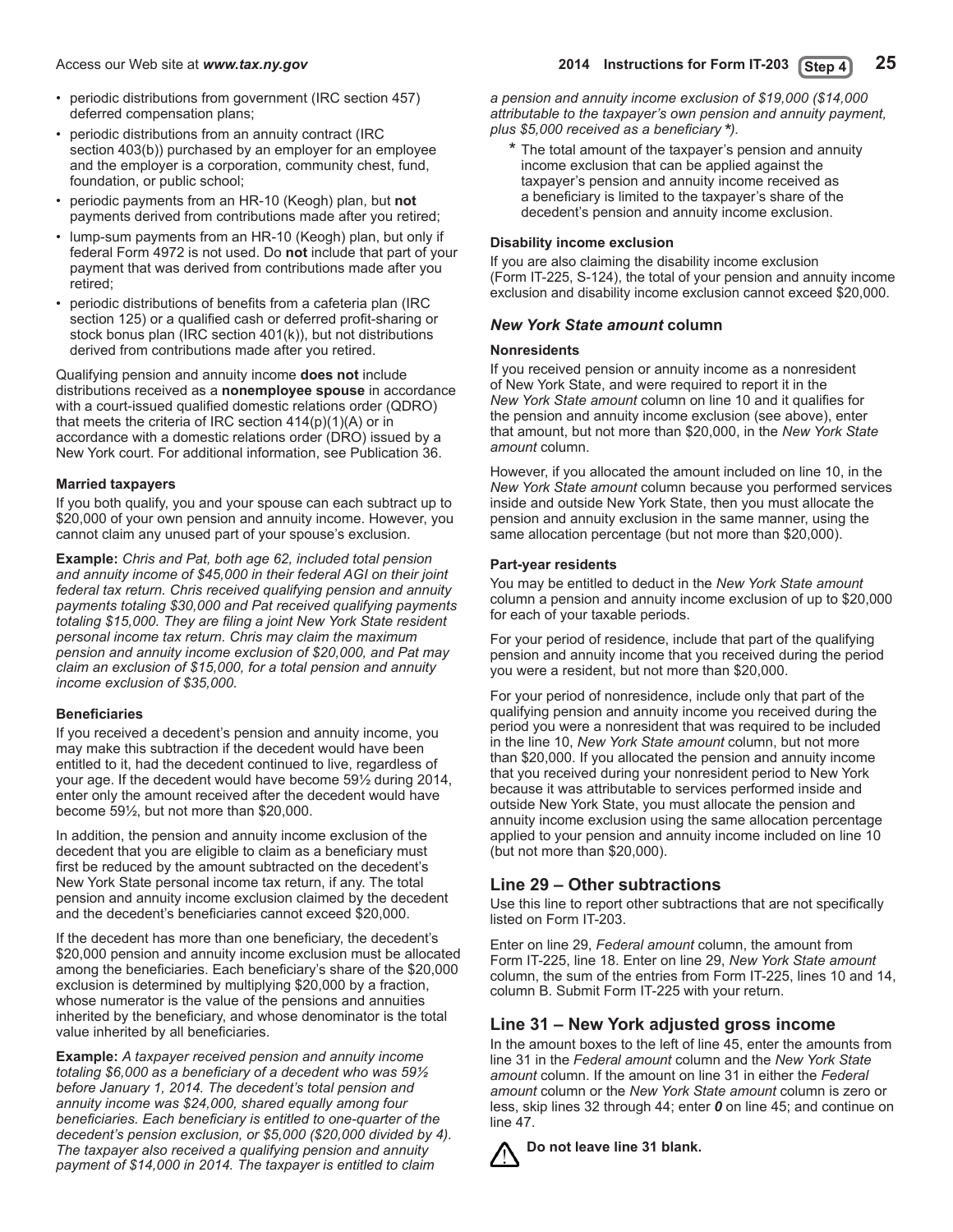## <span id="page-25-0"></span>**Step 5 – Enter your standard or itemized deduction and dependent exemption amounts**

### **Line 33 – Standard or itemized deduction**

Determine which deduction to use:

- 1. If you took the standard deduction on your federal return, or if you did not have to file a federal return, you **must** take the New York standard deduction. Use the **standard deduction table** below to find the standard deduction amount for your filing status. Enter the amount on line 33, mark an *X* in the *Standard* box, and go to line 34.
- 2. If you itemized deductions on your federal return, use Form IT-203-D, *Nonresident and Part-year Resident Itemized Deduction Schedule,* and its instructions beginning on page 40 to compute your New York itemized deduction. Compare the Form IT-203-D, line 15 amount to your New York standard deduction amount from the standard deduction table. For greater tax savings, enter the **larger** of these amounts on line 33 and mark an *X* in the appropriate box, *Standard* or *Itemized*.

**Note:** If you choose the itemized deduction, you must submit Form IT-203-D with your return.

If you are married and filing separate returns (filing status  $\mathcal{D}$ ), both of you must take the standard deduction unless both of you itemized deductions on your federal returns and both of you elect to itemize deductions on your New York returns.

**Note:** If you paid qualified college tuition expenses, your New York itemized deduction may be increased to an amount greater than your New York standard deduction. You should complete Form IT-203-D to determine if your allowable New York itemized deduction is greater than your standard deduction.

#### **New York State standard deduction table**

| Filing status<br>(see page 14)                                                                                                                               | <b>Standard deduction</b><br>(enter on line 33) |  |  |  |
|--------------------------------------------------------------------------------------------------------------------------------------------------------------|-------------------------------------------------|--|--|--|
| 100 Single and you marked item C Yes \$ 3,100<br>4 Head of household (with qualifying person)  10,950<br>© Qualifying widow(er) with dependent child  15,650 |                                                 |  |  |  |

### **Line 35 – Dependent exemptions**

Unlike on your federal return, you may **not** take personal exemptions for yourself and for your spouse on your New York State return.

The value of each New York State **dependent** exemption is \$1,000.

Enter on line 35 the **number** of your dependent exemptions listed on Form IT-203, item I (and on *Form IT-203 - item I continued,* if needed).

### **Lines 36 and 37 – Taxable income**

Subtract line 35 from line 34. The result is your taxable income. Enter this amount on both line 36 and line 37. If line 35 is more than line 34, leave line 36 and line 37 blank.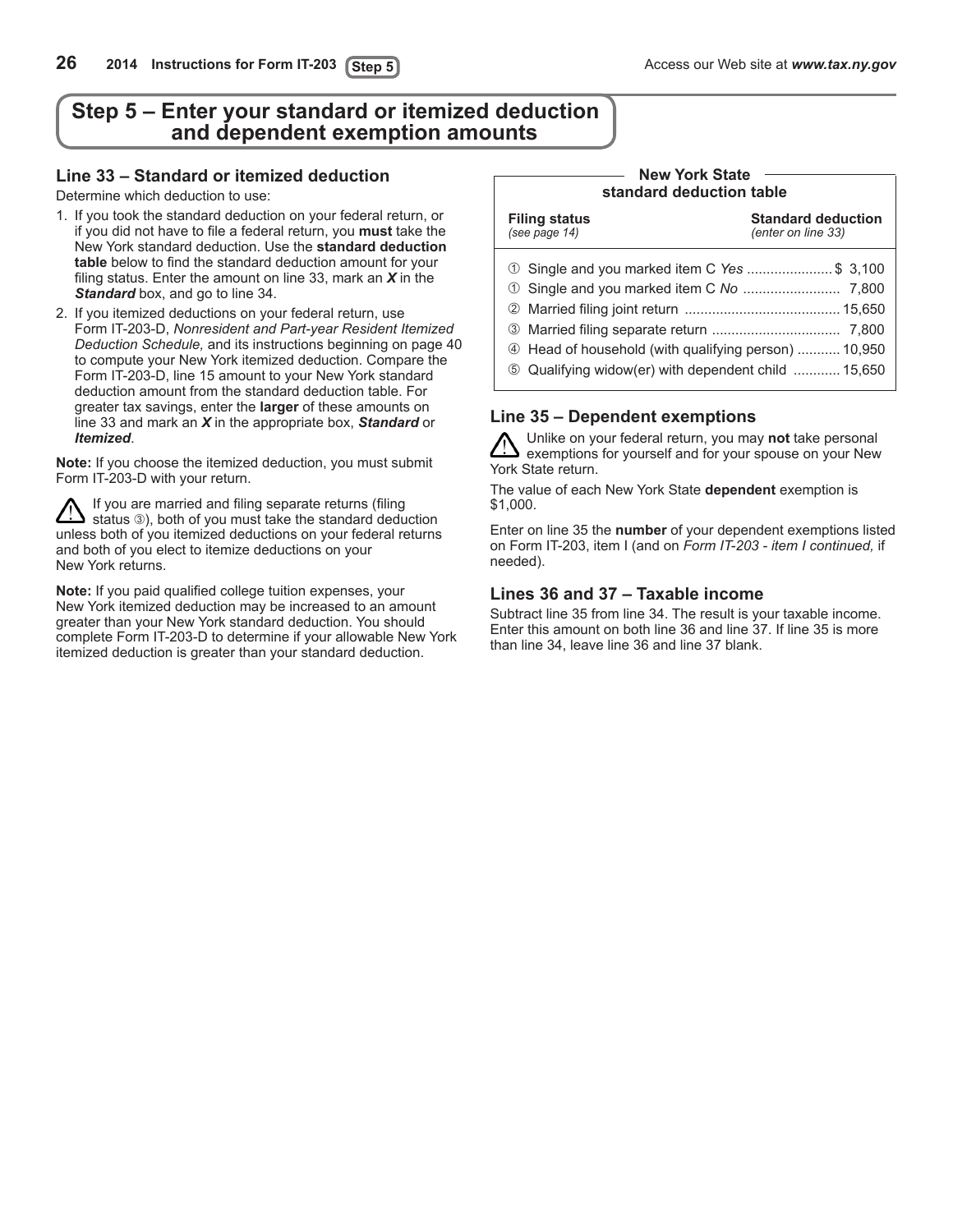## <span id="page-26-0"></span>**Step 6 – Compute your taxes**

### **Line 38 – New York State tax**

Is **line 32** (your New York AGI) \$104,600 or less?

If *Yes*, find your New York State tax using the *2014 New York State Tax Table* on pages 51 through 58, or if **line 37** is \$65,000 or more, use the *New York State tax rate schedule* on page 59. Enter the tax due on line 38.

If *No*, see *Tax computation – New York AGI of more than \$104,600,* beginning on page 60.

### **Line 39 – New York State household credit**

If you marked the *Yes* box at item C on the front of Form IT-203, you do not qualify for this credit and should go to line 40. If you marked *No*, use the appropriate table (1, 2, or 3) and the notes on page 28 to determine the amount to enter on line 39.

- **• Filing status only (Single)** Use *New York State household credit table 1*.
- Filing status 2, 4 and 5 Use New York State household *credit table 2*.
- **• Filing status only (Married filing separate return)** Use *New York State household credit table 3*.

### **Filing status only (Single) New York State household credit table 1**

| If your federal AGI (see <b>Note 1</b> ) is over: | but not over | enter on Form IT-203, line 39: |
|---------------------------------------------------|--------------|--------------------------------|
|                                                   |              |                                |
|                                                   |              |                                |
|                                                   |              |                                |
|                                                   |              |                                |
|                                                   |              |                                |
|                                                   |              |                                |
|                                                   |              |                                |

#### **Filing status 2. 4 and 5 New York State household credit table 2**

| If your federal AGI (see <b>Note 1)</b> is: |      |                                |              |                         |           |                                               |     | And the number of exemptions listed on Form IT-203, item I, plus one<br>for you (and one for your spouse if Married filing joint return) is: |
|---------------------------------------------|------|--------------------------------|--------------|-------------------------|-----------|-----------------------------------------------|-----|----------------------------------------------------------------------------------------------------------------------------------------------|
| but not                                     |      |                                | $\mathbf{3}$ | $\overline{\mathbf{4}}$ | $\vert$ 5 | $\begin{array}{c c c c c} \hline \end{array}$ |     | over 7<br>(see <b>Note</b> 3)                                                                                                                |
| over                                        |      | Enter on Form IT-203, line 39: |              |                         |           |                                               |     |                                                                                                                                              |
| $$$ (see Note 2)  \$ 5,000                  | \$90 | 105                            | 120          | 135                     | 150       | 165                                           | 180 | 15                                                                                                                                           |
| 6.000                                       | 75   | 90                             | 105          | 120                     | 135       | 150                                           | 165 | 15                                                                                                                                           |
| 7.000                                       | 65   | 80                             | 95           | 110                     | 125       | 140                                           | 155 | 15                                                                                                                                           |
| 20,000<br>7.000                             | 60   | 75                             | 90           | 105                     | 120       | 135                                           | 150 | 15                                                                                                                                           |
| 22,000                                      | 60   | 70                             | 80           | 90                      | 100       | 110                                           | 120 | 10                                                                                                                                           |
| 25,000                                      | 50   | 60                             | 70           | 80                      | 90        | 100                                           | 110 | 10                                                                                                                                           |
| 28,000<br>25.000                            | 40   | 45                             | 50           | 55                      | 60        | 65                                            | 70  | 5                                                                                                                                            |
| 32,000                                      | 20   | 25                             | 30           | 35                      | 40        | 45                                            | 50  | 5                                                                                                                                            |

### **New York State household credit table 3 (see** *Note 5)* **Filing status**  $\circledcirc$  **only (Married filing separate return)**

| If your federal AGI (see <b>Note 4)</b><br>total from both returns is: | And the number of exemptions (from both returns) listed on<br>your spouse is: |                                                                                 |                |                |                                 |                                                                                     |                | Form IT-203, item I (Form IT-201, item H) plus one for you and one for |                               |
|------------------------------------------------------------------------|-------------------------------------------------------------------------------|---------------------------------------------------------------------------------|----------------|----------------|---------------------------------|-------------------------------------------------------------------------------------|----------------|------------------------------------------------------------------------|-------------------------------|
| Over                                                                   | but not<br>over                                                               | Enter on Form IT-203, line 39:                                                  | $\mathbf{z}$   | $\mathbf{3}$   | $\begin{array}{cc} \end{array}$ | $\begin{array}{ c c c c c } \hline \quad & \quad 5 & \quad 6 \\ \hline \end{array}$ |                |                                                                        | over 7<br>(see <b>Note</b> 3) |
| $$$ (see Note 2)  \$ 5,000<br>5.000<br>6.000<br>                       | 6.000<br>7.000                                                                | \$45<br>38<br>33                                                                | 53<br>45<br>40 | 60<br>53<br>48 | 68<br>60<br>55                  | 75<br>68<br>63                                                                      | 83<br>75<br>70 | 90<br>83<br>78                                                         | 8<br>8<br>8                   |
| 7.000<br>20,000<br>22,000<br>                                          | 20.000<br>22.000<br>25.000                                                    | 30<br>30<br>25                                                                  | 38<br>35<br>30 | 45<br>40<br>35 | 53<br>45<br>40                  | 60<br>50<br>45                                                                      | 68<br>55<br>50 | 75<br>60<br>55                                                         | 8<br>5<br>5                   |
| 25,000<br>28,000<br>32,000                                             | 28.000<br>32.000                                                              | 20<br>10<br>No credit is allowed; do not make an entry on Form IT-203, line 39. | 23<br>13       | 25<br>15       | 28<br>18                        | 30<br>20                                                                            | 33<br>23       | 35<br>25                                                               | 3<br>3                        |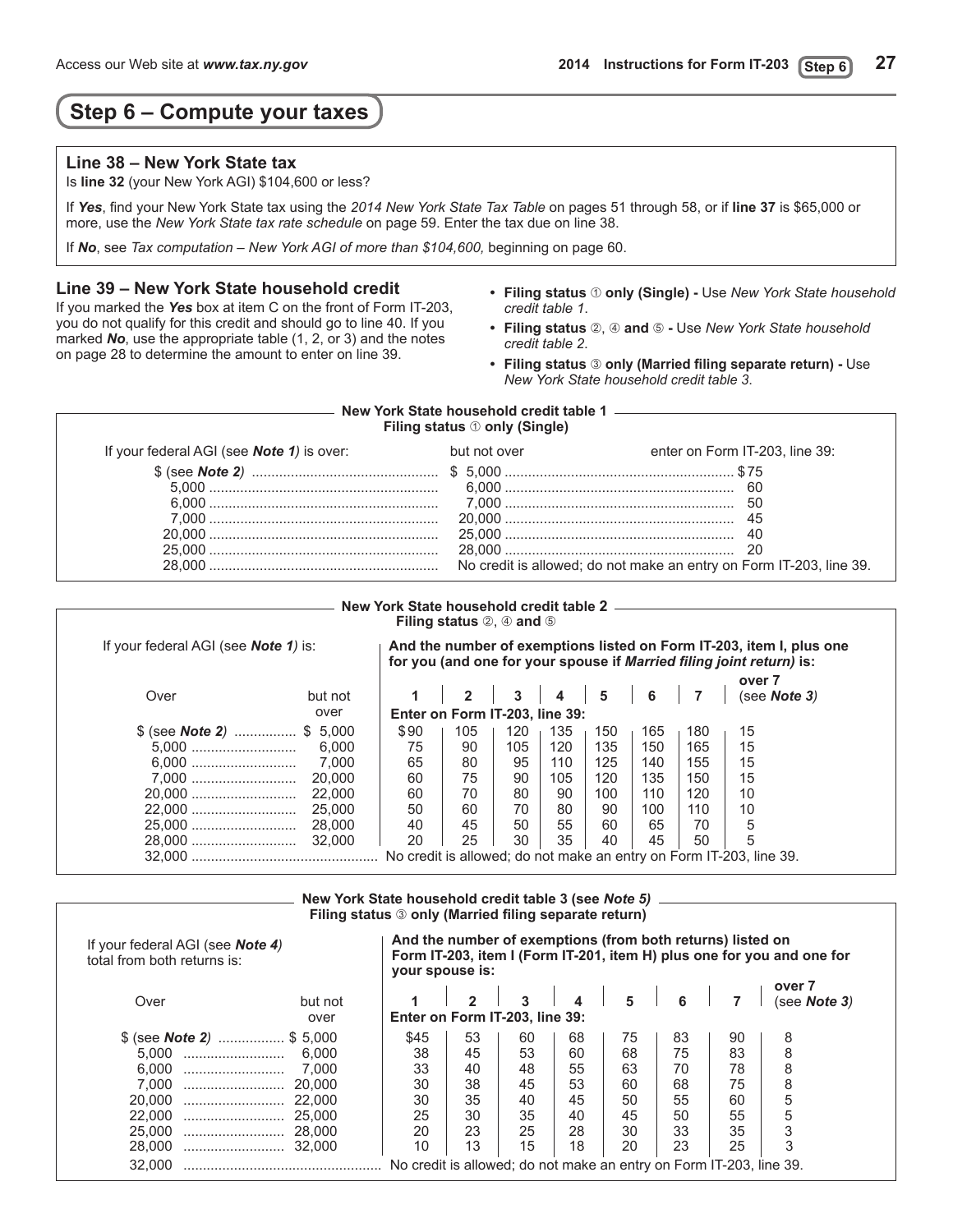### **Use these notes for New York State household credit tables 1 through 3**

- <span id="page-27-0"></span>**Note 1** For most taxpayers, federal AGI is the amount from **Form IT-203, line 19,** *Federal amount* column. However, if on Form IT-203 you entered special condition code *A6* (for Build America Bond (BAB) interest), your federal AGI is the line 19 amount minus any BAB interest that was included in the line 19 amount.
- **Note 2** This amount could be **0** or a negative amount.
- **Note 3** For each exemption over 7, add the amount in this column to the column 7 amount.

**Note 4** For most taxpayers, federal AGI is the amount from **Form IT-203, line 19**, *Federal amount* column (or Form IT-201, line 19). However, if on your NYS return(s) you or your spouse entered special condition code A6 (for Build America Bond (BAB) interest), federal AGI is the line 19 amount minus any BAB interest that was included in the line 19 amount. If your spouse was not required to file a New York State return, use your spouse's federal AGI as reported on his or her federal return (minus any BAB interest included in that amount).

**Note 5** The credit amounts have been rounded (see page 5).

### **Line 41 – New York State child and dependent care credit**

Did you qualify to claim the **federal** child and dependent care credit for 2014 (whether or not you actually claimed it)?

If *No*, you do not qualify for this credit. Go to line 42.

If *Yes*, complete Form IT-216, *Claim for Child and Dependent Care Credit*, and transfer the amount from Form IT‑216 to Form IT‑203, line 41. Submit Form IT‑216 with your return.

For more information, see the instructions for Form IT-216.

### **Line 43 – New York State earned income credit**

Did you claim the **federal** earned income credit for 2014 on your federal income tax return?

If *No*, you do not qualify for this credit. Go to line 44.

If *Yes*, complete Form IT-215, *Claim for Earned Income Credit,* and transfer the amount from Form IT-215 to Form IT-203, line 43. Submit Form IT‑215 with your return. For more information, see the instructions for Form IT-215.

If the IRS is computing your federal earned income credit, write *EIC* in the box to the left of the money column and leave the money column blank on line 43. You must complete Form IT-203, lines 45, 47, 49, 51 through 57, and 60 through 65, but **do not complete** lines 66 through 71.

Complete Form IT-215, lines 1 through 9 (and lines 21, 23, and 24, if you are a part-year resident), and submit it with your return. The Tax Department will compute your New York State earned income credit and the resulting refund or amount due.

If you are due a refund, we will send you the refund along with an explanatory statement. If you owe tax, you will receive a bill that must be paid within 21 days, or by April 15, 2015, whichever is later.

### **Line 45 – Income percentage**

To compute your income percentage, divide the amount from line 31 in the *New York State amount* column by the amount from line 31 in the *Federal amount* column. (These amounts must be entered in the boxes to the left of line 45.) **Round the result to the fourth decimal place.** For example, if the amounts used were \$12,000 divided by \$36,000, the result would be .3333. Enter this decimal on line 45; **do not convert to a percentage**.

If the amount on line 31 in either the *Federal amount* column or *New York State amount* column is zero or less, enter *0* on line 45.

If the amount on line 31 in the *New York State amount* column is more than the amount on line 31 in the *Federal amount* column, **the income percentage will be more than 100%**. For example, if the amounts used were \$25,000 divided by \$15,000, the result would be 1.6667.

If you used Form IT‑230, Part 2, you must complete the *Nonresident and part-year resident income percentage schedule* of Form IT‑230‑I, *Instructions for Form IT-230*, to compute the income percentage to enter on line 45.

### **Line 47 – New York State nonrefundable credits**

See the credit charts beginning on page 8 for a list of nonrefundable credits. If you are claiming any nonrefundable credits, complete the appropriate credit forms and Form IT‑203‑ATT. Transfer the amount of nonrefundable credits to line 47. **You must submit the completed credit forms and Form IT-203-ATT with your return.**

### **Line 49 – Net other New York State taxes**

If you are subject to any other taxes, complete the appropriate forms and Part 2 of Form IT‑203‑ATT. Transfer the total amount of net other New York State taxes to line 49. **You must submit the completed forms and Form IT-203-ATT with your return.**

### **Line 51 – Part-year New York City resident tax**

If you were a New York City resident for part of 2014, complete Form IT-360.1, *Change of City Resident Status.* Enter the tax amount on line 51 and submit Form IT-360.1 with your return. For more information see Form IT‑360.1-I, *Instructions for Form IT-360.1*.

### **Line 52 – Part-year resident nonrefundable New York City child and dependent care credit**

If you qualify to claim the federal child and dependent care credit for 2014 (whether or not you actually claimed it) and:

- 1) have federal AGI**\*** of \$30,000 or less, and
- 2) have a qualifying child under 4 years of age as of December 31, 2014,

you may qualify for this credit. Review the instructions for Form IT-216 and, if you qualify, complete Form IT-216 and transfer the amount from Form IT-216 to Form IT-203, line 52. Submit Form IT-216 with your return.

**\*** For most taxpayers, federal AGI is the amount from Form IT-203, line 19, *Federal amount* column. However, if on Form IT-203 you entered special condition code *A6* (for Build America Bond (BAB) interest), your federal AGI is the line 19 amount minus any BAB interest that was included in the line 19 amount.

### **Line 53 – Yonkers nonresident earnings tax**

Did you earn wages or conduct a trade or business in Yonkers either as an individual or as a member of a partnership? If *No*, go to line 54.

If *Yes*, complete Form Y‑203, *Yonkers Nonresident Earnings Tax Return*. Enter the amount of tax on line 53 and submit Form Y‑203 with your return.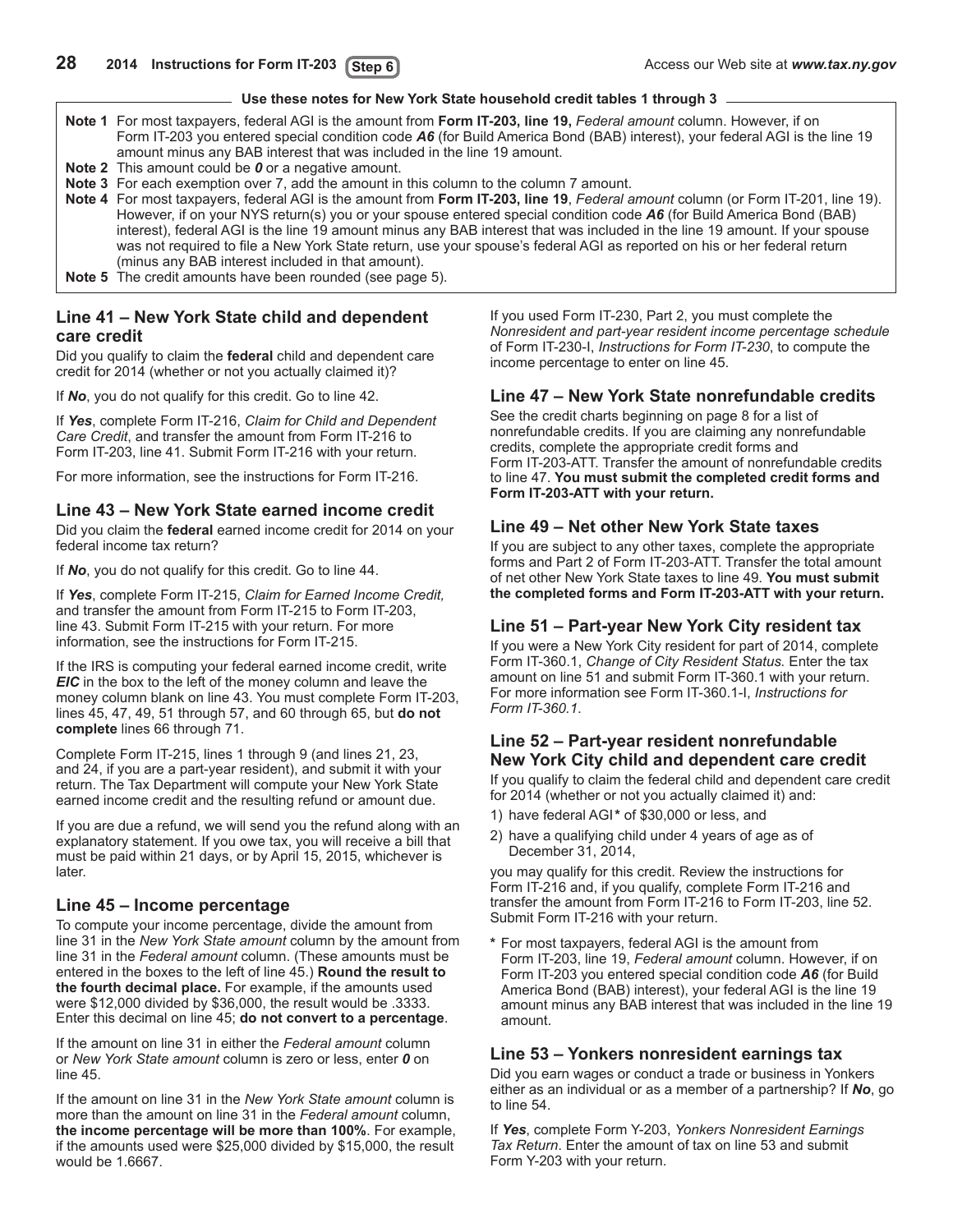### **Line 54 – Part-year Yonkers resident income tax surcharge**

If you were a resident of Yonkers for part of 2014, complete Form IT‑360.1, *Change of City Resident Status*. Enter the tax amount on line 54 and submit Form IT-360.1 with your return.

### **Line 56 – Sales or use tax**

Report your sales or use tax liability on this line.

You owe sales or compensating use tax if you:

- purchased an item or service subject to tax that is delivered to you in New York State without payment of New York State and local tax to the seller; or
- purchased an item or service outside New York State that is subject to tax in New York State (and you were a resident of New York State at the time of purchase) with subsequent use in New York State.

**Note:** You may be entitled to a credit for sales tax paid to another state. See the exact calculation method in the instructions for Form ST-140, *Individual Purchaser's Annual Report of Sales and Use Tax.*

For sales and use tax purposes, a resident includes persons who have a permanent place of abode in the state. Accordingly, you may be a resident for sales tax purposes even though you may not be a resident for income tax purposes. See the instructions for Form ST-140 for more information.

You may not use this line to report:

- any sales and use tax on business purchases if the business is registered for sales and use tax purposes. You must report this tax on the business's sales tax return.
- any unpaid sales and use tax on motor vehicles, trailers, all-terrain vehicles, vessels, or snowmobiles. This tax is paid directly to the Department of Motor Vehicles (DMV). If you will not be registering or titling it at the DMV, you should remit the tax directly to the Tax Department using Form ST-130, *Business Purchaser's Report of Sales and Use Tax*, or Form ST-140.

An unpaid sales or use tax liability commonly arises if you made purchases through the Internet, by catalog, from television shopping channels, or on an Indian reservation, or if you purchased items or services subject to tax in another state and brought them back to New York for use here.

**Example 1:** *You purchased a computer over the Internet that was delivered to your house in Monroe County, New York, from an out-of-state company and did not pay sales tax to that company.* 

**Example 2:** *You purchased a book on a trip to New Hampshire that you brought back to your residence in Nassau County, New York, for use there.*

You may also owe an additional **local** tax if you use property or services in another locality in New York State, other than the locality to which you paid tax. You owe use tax to the second locality if you were a resident of that locality at the time of the purchase and its rate of tax is higher than the rate of tax originally paid.

Failure to pay sales or use tax may result in the imposition of penalty and interest. The Tax Department conducts routine audits based on information received from third parties, including the U.S. Customs Service and other states.

**If you owe sales or use tax**, you may report the amount you owe on your personal income tax return rather than filing Form ST-140.

Using the sales and use tax chart below is an easy way to compute your liability for all your purchases of items or services costing less than \$1,000 each (excluding shipping and handling) that are not related to a business, rental real estate, or royalty activities.

You must use Form ST-140 to calculate your sales and use tax liability to be reported on this return if any of the following apply:

- You prefer to calculate the exact amount of sales and use tax due.
- You owe sales or use tax on an item or service costing \$1,000 or more (excluding shipping and handling).
- You owe sales or use tax for purchases related to a business not registered for sales tax purposes, rental real estate, or royalty activities.

Include the amount from Form ST-140, line 4, on Form IT-203, line 56. **Do not submit Form ST-140 with your return.**

If the amount reported on line 56 is \$1,700 or more, you must complete Form IT-135, *Sales and Use Tax Report for Purchases of Items and Services Costing \$25,000 or More*, and submit it with your return.

**If you do not owe any sales or use tax, you must enter** *0* **on line 56.** Do not leave line 56 blank.

**For additional information on when you may owe sales or use tax to New York, see TB-ST-913,** *Use Tax for Individuals (including Estates and Trusts)*. For more information on taxable and exempt goods and services, see TB-ST-740, *Quick Reference Guide for Taxable and Exempt Property and Services.*

**Sales and use tax chart**

| If your<br>federal adjusted gross income |                                                                          |
|------------------------------------------|--------------------------------------------------------------------------|
| (line 19, Federal amount column) is:     | Enter on line 56:                                                        |
|                                          | -9<br>S<br>18<br>30<br>45<br>60<br>80<br>96                              |
| * This may be any amount up to \$15,000, | .049% (.00049)<br>of income, or<br>\$250, whichever<br>amount is smaller |

including *0* or a negative amount.

**You may use this chart for purchases of items or services costing less than \$1,000 each (excluding shipping and handling). You may not use this chart for purchases related to a business, rental real estate, or royalty activities, regardless of the amount.**

If you maintained a permanent place of abode in New York State for sales and use tax purposes for only part of the year, multiply the tax amount from the chart by the number of months you maintained the permanent place of abode in New York State and divide the result by 12. (Count any period you maintained the abode for more than one-half month as one month.)

<span id="page-28-0"></span>Access our Web site at *www.tax.ny.gov* **2014 Instructions for Form IT-203 29 Step 6**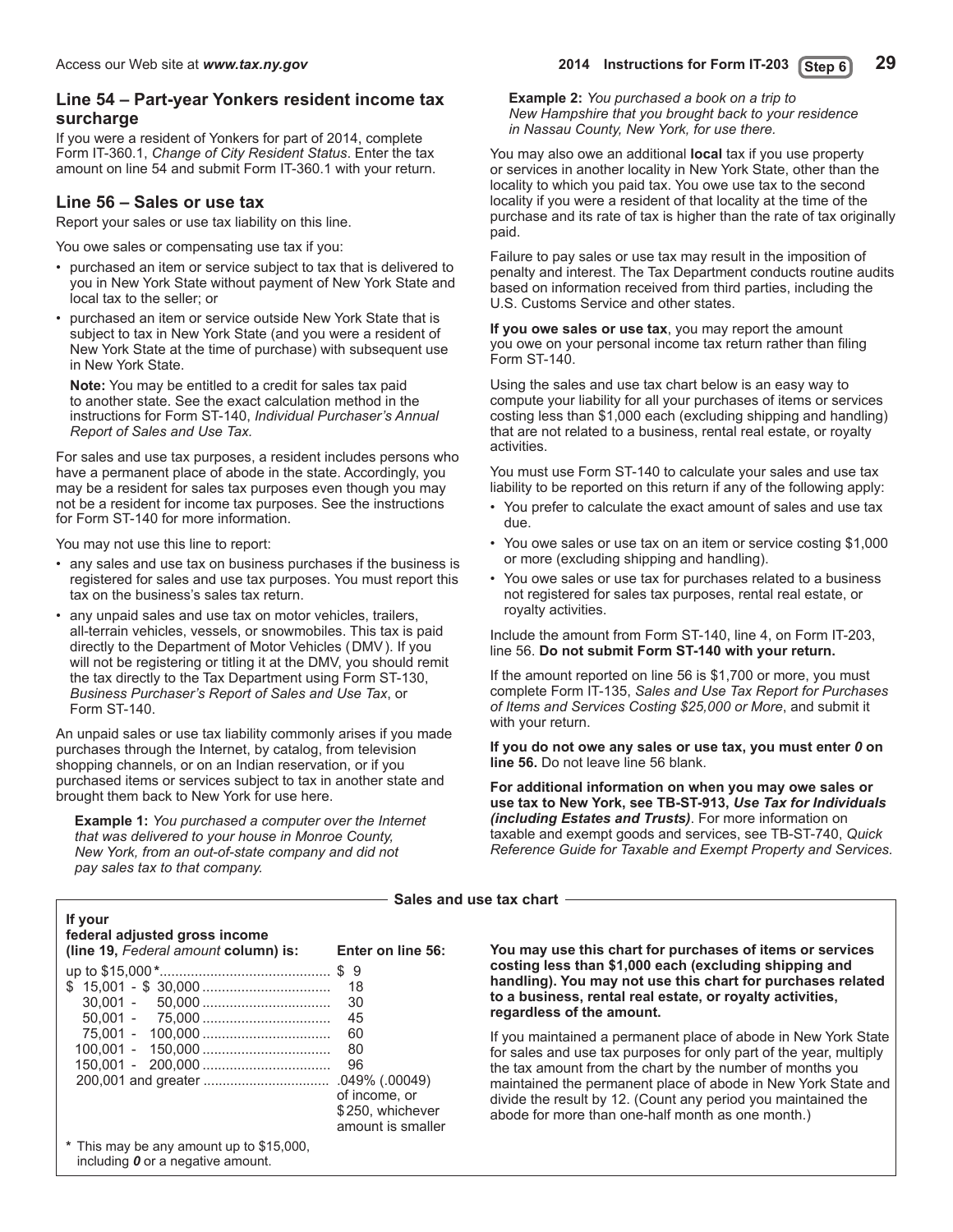## <span id="page-29-0"></span>**Step 7 – Add voluntary contributions**

### **Line 57 (57a through 57j)**

You may make voluntary contributions to the funds listed below. Enter the whole dollar amount (no cents, please) of your contribution(s) in the amount boxes (lines 57a through 57j). Enter the total amount of all your contributions combined on line 57.

#### **Your contribution(s) will reduce your refund or increase your tax payment. You cannot change the amount(s) you give after you file your return.**

### **Return a Gift to Wildlife**

Your contribution will benefit New York's fish, wildlife, and marine resources, and you can receive a free issue of *Conservationist* magazine. Call 1 800 678-6399 for your free sample issue. For more information about New York State's environmental conservation programs, go to *www.dec.ny.gov*. For information about *Conservationist*, go to *www.TheConservationist.org*.

### **Missing and Exploited Children Clearinghouse (MECC) Fund** *(Missing/Exploited Children Fund)*

Each year over 20,000 children are reported missing in New York State. Your contribution will benefit the New York State MECC (part of the Missing Persons Clearinghouse). This organization works with police agencies and parents to locate missing children and to promote child safety through education. Contributions are used to distribute educational materials, disseminate missing child alerts, and conduct investigative training for police officers. For additional information about services and free safety publications visit *www.criminaljustice.ny.gov* or call 1 800 FIND-KID (346-3543).

#### **Breast Cancer Research and Education Fund** *(Breast Cancer Research Fund)*

Your contribution will support ground-breaking research and education in New York State to prevent, treat, and cure breast cancer. Help make breast cancer a disease of the past. For more information, go to *www.wadsworth.org/extramural/breastcancer*. New York State will match your contribution to the Breast Cancer Research and Education Fund, dollar for dollar.

### **Alzheimer's Disease Fund** *(Alzheimer's Fund)*

Contributions to this fund support services provided by the Alzheimer's Disease Program administered by the New York State Department of Health. This program is designed to provide education, counseling, respite, support groups, and other supportive services to people with Alzheimer's disease, their families, caregivers, and health care professionals.

### **United States Olympic Committee/Lake Placid Olympic Training Center** *(Olympic Fund)*

Contributions to this fund help support the Olympic Training Center in Lake Placid. The \$16 million complex is one of just three U.S. Olympic training centers in the United States. The center is used primarily by U.S. athletes who are training to compete in future winter and summer Olympic and Paralympic sports. Individual contributions must be \$2. If you are married filing jointly and your spouse also wants to contribute, enter \$4.

### **Prostate and Testicular Cancer Research and Education Fund**

Your contribution will advance prostate and testicular cancer research, support programs and education projects in New York State. New York State will match contributions to the Prostate and Testicular Cancer Research and Education Fund, dollar for dollar.

#### **National September 11 Memorial & Museum at the World Trade Center** *(9/11 Memorial)*

Your contribution will help sustain the National September 11 Memorial & Museum that commemorates and honors the thousands of people who died in the attacks of September 11, 2001, and February 26, 1993. The Memorial and Museum recognizes the endurance of those who survived, the courage of those who risked their lives to save others, and the compassion of all who supported us in our darkest hours. Help New York State, the nation, and the world remember by making a contribution. For more information, go to *www.911memorial.org*.

### **Volunteer Firefighting and Volunteer Emergency Services Recruitment and Retention Fund**  *(Volunteer Firefighting & EMS Recruitment Fund)*

Contributions to this fund will help recruit and retain the men and women who make up our volunteer fire and volunteer emergency medical services units. Volunteer firefighters and volunteer emergency medical services workers are crucial to the effective operation of a municipality and for the safety and well-being of the citizens of this state. Volunteer firefighters and volunteer emergency medical services workers provide invaluable benefits to their local communities. Despite their importance, the number of volunteer firefighters and volunteer emergency medical services workers has declined significantly over the past few years. For more information, go to *www.dhses.ny.gov/ofpc* or contact the State Office of Fire Prevention and Control at (518) 474-6746.

### **Teen Health Education Fund**

### *(Teen Health Education)*

Contributions to this fund will be used to supplement educational programs in schools for awareness of health issues facing teens today. These issues include health programs with an established curriculum providing instruction on alcohol, tobacco, and other drug abuse prevention, teen obesity, and teen endometriosis.

#### **Veterans Remembrance and Cemetery Maintenance and Operation Fund**  *(Veterans Remembrance)*

Your contribution will help provide for the perpetual care of state veterans cemeteries. Contributions will be used for the purchase, leasing, and improvement of land for veterans cemeteries, the purchase and leasing of equipment and other materials needed for the maintenance of cemeteries, and other associated costs.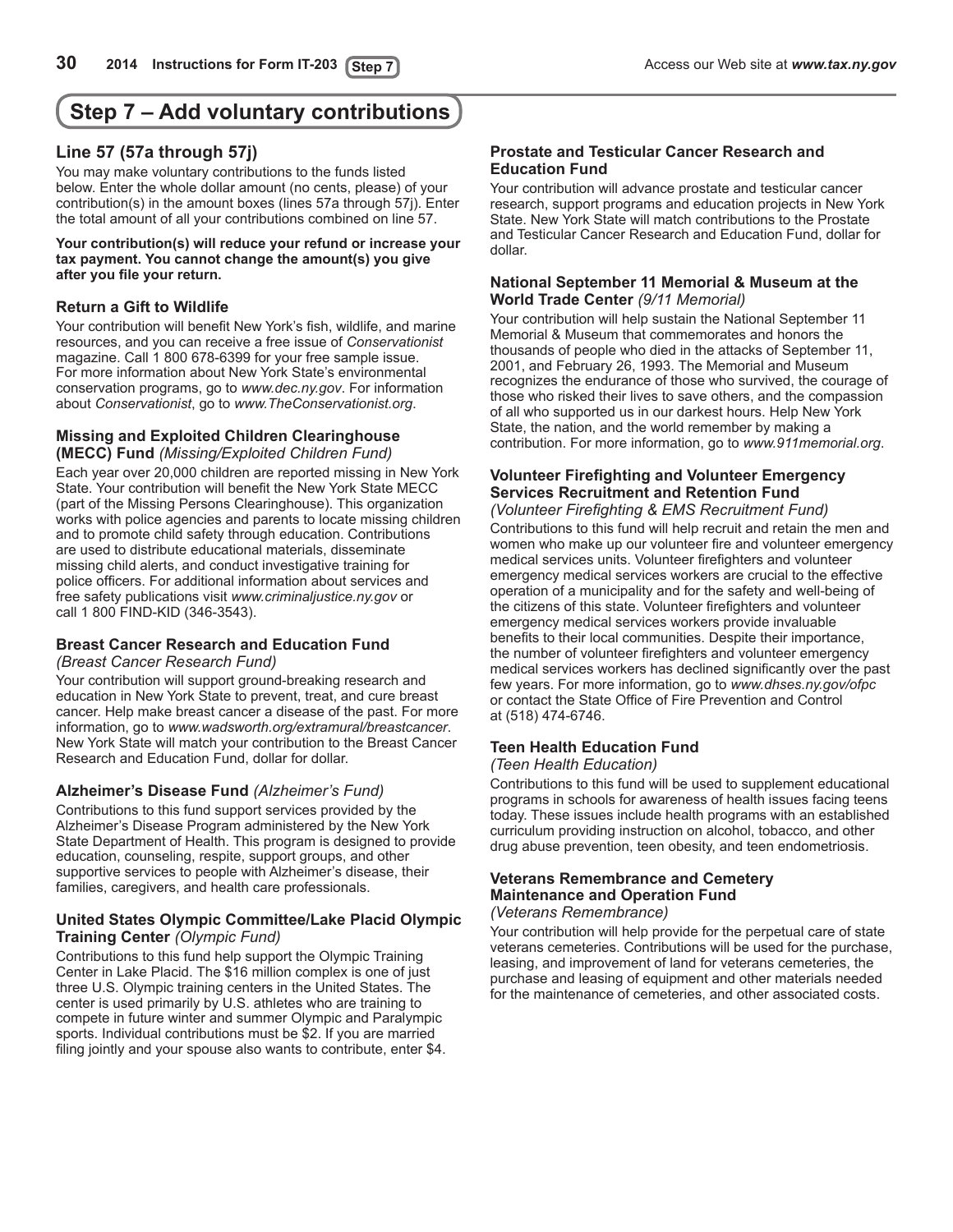## <span id="page-30-0"></span>**Step 8 – Enter your payments and credits**

### **Line 60 – Part-year New York City school tax credit**

If you are **not** a New York City part-year resident, you do not qualify to claim this credit. Go to line 61.

If you are a New York City part-year resident and marked the *Yes* box at item C on the front of Form IT-203 indicating that you can be claimed as a dependent on another taxpayer's federal return, **or** your income\* is more than \$250,000, you do not qualify for this credit. Go to line 61.

If you are a New York City part-year resident and marked the *No* box at item C on the front of Form IT-203 indicating that you **cannot** be claimed as a dependent on another taxpayer's federal return **and** your income\* is \$250,000 or less, determine your credit using the chart below. At item E on the front page of your Form IT-203, be sure you have entered the number of months you, and your spouse if applicable, lived in New York City.

If you are filing status  $\mathbb{O}, \mathbb{O},$  or  $\mathbb{O},$  determine your credit using the second column in the tax credit proration chart.

If you are filing status  $\circledS$ , determine your credit using the third column in the tax credit proration chart.

If you are filing status  $\oslash$ , and both spouses were part-year city residents, determine your credit using the third column in the tax credit proration chart. If both spouses do not have the same city resident period, determine the credit using the number of months for the spouse with the longer city resident period.

**Example:** *You were a 5-month New York City resident and your spouse was an 8-month New York City resident*. *Your income\* was less than \$250,000 and you marked filing status 2, married filing joint return. You are entitled to a credit of \$83 (using the 8-month period).*

If one spouse was a New York City part-year resident and the other spouse was a city nonresident for the entire year, determine the part-year resident's credit using the second column and filing status **3**. The nonresident spouse may not take a credit.

### **Part-year New York City school tax credit proration chart**

| Resident<br>period    | If your income* is \$250,000 or less, and             |                                                    |  |  |  |  |
|-----------------------|-------------------------------------------------------|----------------------------------------------------|--|--|--|--|
| (number of<br>months) | Your filing status is 1, 3<br>or 4, your credit** is: | Your filing status is 2<br>or 5, your credit** is: |  |  |  |  |
|                       | 5                                                     | 10<br>S                                            |  |  |  |  |
|                       | 10                                                    | 21                                                 |  |  |  |  |
| $\frac{2}{3}$         | 16                                                    | 31                                                 |  |  |  |  |
| 4                     | 21                                                    | 42                                                 |  |  |  |  |
| 5                     | 26                                                    | 52                                                 |  |  |  |  |
| 6                     | 31                                                    | 63                                                 |  |  |  |  |
| 7                     | 36                                                    | 73                                                 |  |  |  |  |
| 8                     | 42                                                    | 83                                                 |  |  |  |  |
| 9                     | 47                                                    | 94                                                 |  |  |  |  |
| 10                    | 52                                                    | 104                                                |  |  |  |  |
| 11                    | 57                                                    | 115                                                |  |  |  |  |
| 12                    | 63                                                    | 125                                                |  |  |  |  |

*\* Income*, for purposes of determining your New York City school tax credit, means your federal AGI from Form IT-203, line 19 *(Federal amount* column), minus distributions from an individual retirement account and an individual retirement annuity, from Form IT-203, line 9 *(Federal amount* column), if they were included in your FAGI.

*\*\** The statutory credit amounts have been rounded (see page 5).

### **Line 61 – Other refundable credits**

See the credit charts beginning on page 8 for a listing of credits that can be refunded. If you are claiming any refundable credits, complete the appropriate credit forms and Form IT‑203‑ATT. Transfer the amount of refundable credits to line 61. **You must submit the completed credit forms and Form IT-203-ATT with your return.**

### **Lines 62, 63, and 64 – Total New York State, New York City, and Yonkers tax withheld**

You must **include the state copy** of certain federal forms with your return. See *Note* below.

Enter your **total** New York State (line 62), New York City (line 63), and Yonkers (line 64) tax withheld (if any) as shown on the following federal Forms:

- W-2, *Wage and Tax Statement,*
- 1099-R, *Distributions From Pensions, Annuities, Retirement or Profit Sharing Plans, IRAs, Insurance Contracts, etc.,*
- 1099-G, Certain Government Payments (used to report New York State unemployment compensation), **and**
- W-2G, *Certain Gambling Winnings* (used to report New York State lottery distributions).

**Note:** If you received any of the above forms, verify that your social security number is listed correctly. Include the state copy with your Form IT-203. You must include with your return **all** Forms W-2 you received (even if no New York tax was withheld), but only include Forms 1099-R, 1099-G, and W-2G that list NYS, NYC, or Yonkers withholding. You must also include any foreign wage statement you received for income earned while working abroad. (If there are any errors on these forms, contact the issuer, ask for corrected forms, and include them instead of the originals.)

### **Check your withholding for 2015**

If, after completing your 2014 tax return, you want to change the amount of New York State, New York City, and Yonkers tax withheld from your paycheck, complete Form IT-2104, *Employee's Withholding Allowance Certificate*, and give it to your employer.

If your income is subject to allocation and you want to have your withholding adjusted to reflect the allocation, complete Form IT-2104.1, *New York State, City of New York, and City of Yonkers Certificate of Nonresidence and Allocation of Withholding Tax*, and give it to your employer.

If you change residence, or if you are a nonresident and the percentage of services you perform within the state or city changes substantially, you must notify your employer within 10 days.

### **Line 65 – Total estimated tax payments and amount paid with Form IT-370**

Enter the total of:

- Your 2014 estimated income tax payments for New York State, New York City, and Yonkers (include your last installment even if paid in 2015). If you marked filing status  $\oslash$  but made separate 2014 estimated income tax payments (Form IT-2105), enter your combined total estimated income tax paid;
- Any amount of estimated income tax paid with Form IT‑2663, *Nonresident Real Property Estimated Income Tax Payment Form*, and Form IT‑2664, *Nonresident Cooperative Unit*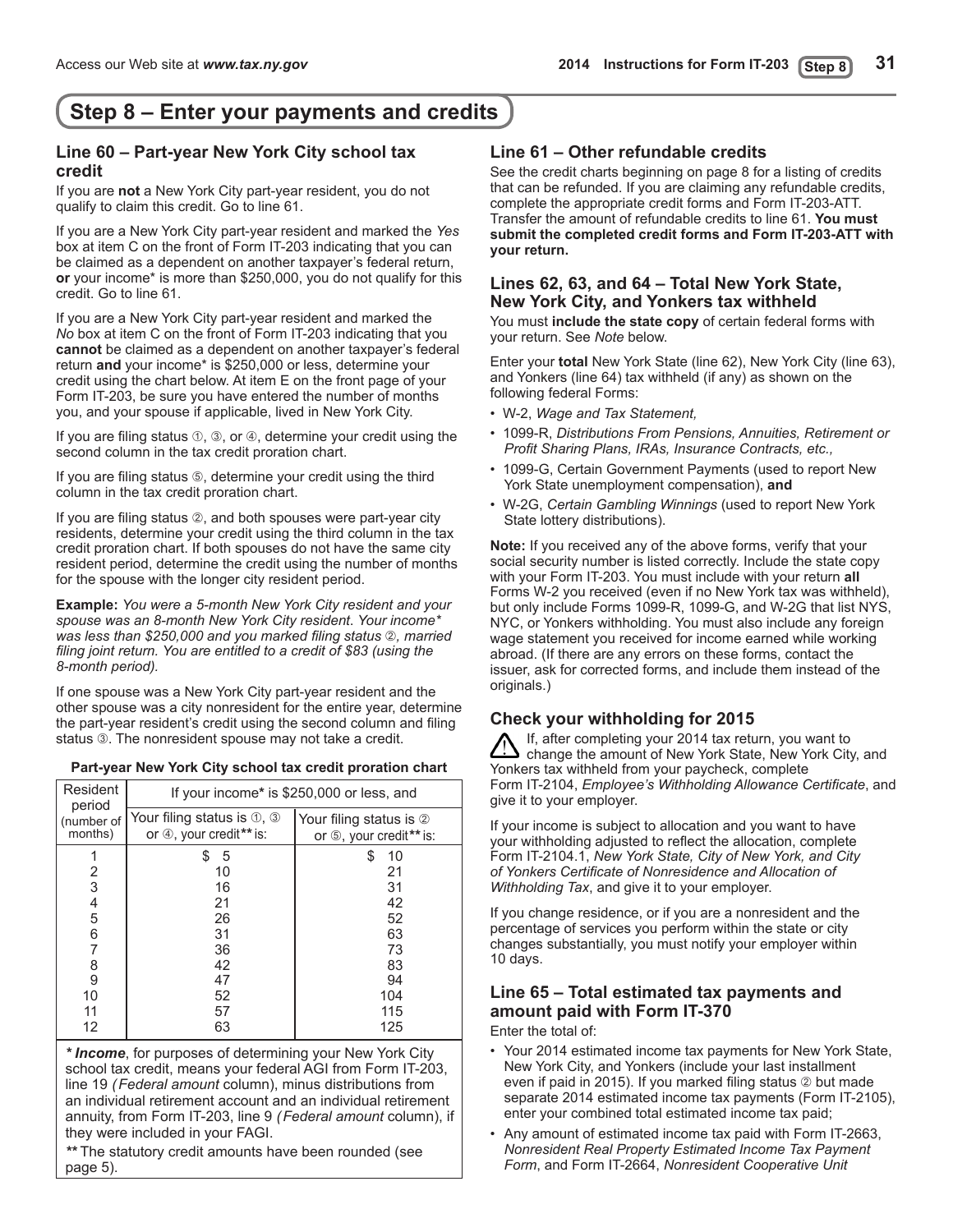### <span id="page-31-0"></span>**32 2014** Instructions for Form IT-203 (Step 8 and Step 9) **Access** our Web site at *www.tax.ny.gov*

*Estimated Income Tax Payment Form*, and any amount of estimated income tax paid on your behalf by a partnership, S corporation, or LLC of which you are a partner, shareholder, or member;

- Any amount of overpayment from your 2013 return that you applied to your 2014 estimated income tax (if this amount was adjusted by the Tax Department, use the adjusted amount); **and**
- • Any amount you paid with Form IT-370, *Application for Automatic Six-Month Extension of Time to File for Individuals*  (or Form IT-370-V, *Payment Voucher for Form IT-370 Filed Online*). If you marked filing status  $\oslash$  but you and your spouse filed separate Forms IT-370, enter the total amount you and your spouse paid.

Do not include any amounts you paid for the New York City unincorporated business tax. File New York City's Form NYC-202 or NYC-202S directly with the New York City Department of Finance.

You can check your balance and reconcile your estimated income tax account by going to our Web site or by writing us at:

> NYS TAX DEPARTMENT ESTIMATED TAX UNIT W A HARRIMAN CAMPUS ALBANY NY 12227-0822

If you are a beneficiary of an estate or trust and are claiming your portion of any payment of estimated income taxes allocated to you by the estate or trust, include your amount on line 65 and submit a copy of the notification issued by the estate or trust with your return. This notification must include the name and identifying number of the estate or trust and the amount allocated to you.

## **Step 9 – Calculate your refund or the amount you owe**

### **Line 67 – Amount overpaid**

If you have to pay an estimated income tax penalty (see line 71 instructions), subtract the penalty from the overpayment and enter the net overpayment on line 67.

Your net overpayment can be:

- 1. refunded to you (enter amount on line 68);
- 2. applied to your 2015 estimated income tax (enter on line 69); **or**
- 3. divided between options 1 and 2.

If your estimated income tax penalty on line 71 is greater than your overpayment on line 67, enter the difference on line 70 (amount you owe).

### **Line 68 – Your refund**

You must file a return to get a refund.

Enter the amount of overpayment you want refunded to you. You have three ways to receive your refund. You can choose **direct deposit** to have the funds deposited directly into your bank account, or you can choose to have a **debit card** or a **paper check** mailed to you. Mark an *X* in one box to indicate your choice.

### **Direct deposit**

Direct deposit is the **fastest and easiest** way to get your refund.

If you choose direct deposit, enter your account information on line 73 for a fast and secure direct deposit of your refund (see line 73 instructions). Generally, the Tax Department will **not** notify you that your refund has been deposited. However, if the amount we deposit is different from the amount of refund you claimed, we will send you a written explanation of the adjustment within two weeks from the date your refund is deposited. If we cannot make the direct deposit for any reason (for example, you don't enter complete and correct account information at line 73), we will send your refund to the mailing address on your return.

Direct deposit of your refund is not available if the refund would go to an account outside the U.S. (see *Note* on banking rules on page 34).

#### **Debit cards**

Your debit card(s) will be sent to the mailing address entered on your return. Debit cards are secure, easy to use, and flexible.

- **Secure:** We've designed the cards so that only you can activate your card. The cards offer fraud and theft protection.
- • **Easy to use:** Use the card like any other debit card. Most banks and retail locations that accept credit cards will accept your refund debit card. You can call toll free or go online to check your balance. Once activated, your card remains valid for 18 months.
- • **Flexible:** The debit card allows you to use your refund in several different ways:
	- Take it as a cash withdrawal from a bank even if you don't have a bank account. You will need to show identification.
	- Use it to make purchases from stores that accept Debit MasterCards.
	- Deposit it into your bank account (if you plan to do this, you should consider choosing to get your refund by *direct deposit* instead).
	- Make ATM withdrawals.

**Joint returns –** If you filed a joint return, separate debit cards will be mailed together in one envelope to you and your spouse. One or both of you can activate your card(s) to access the refund. Once activated, either card can access the entire amount of the refund.

**Fees –** In most instances, there's no charge to you for using the debit card.

- **Cash withdrawal from a bank:** no fee if you want to take the entire amount of your refund in cash at one time (\$1 fee for each later withdrawal). You don't need to have a bank account, but you must present ID to the teller.
- • **Retail sales:** never a fee
- ATMs: If you use the issuing bank's ATM network, there's no fee. Fees probably apply if you use another ATM network.

For more information about the debit card, visit this Web site: *www.bankofamerica.com/nyrefund*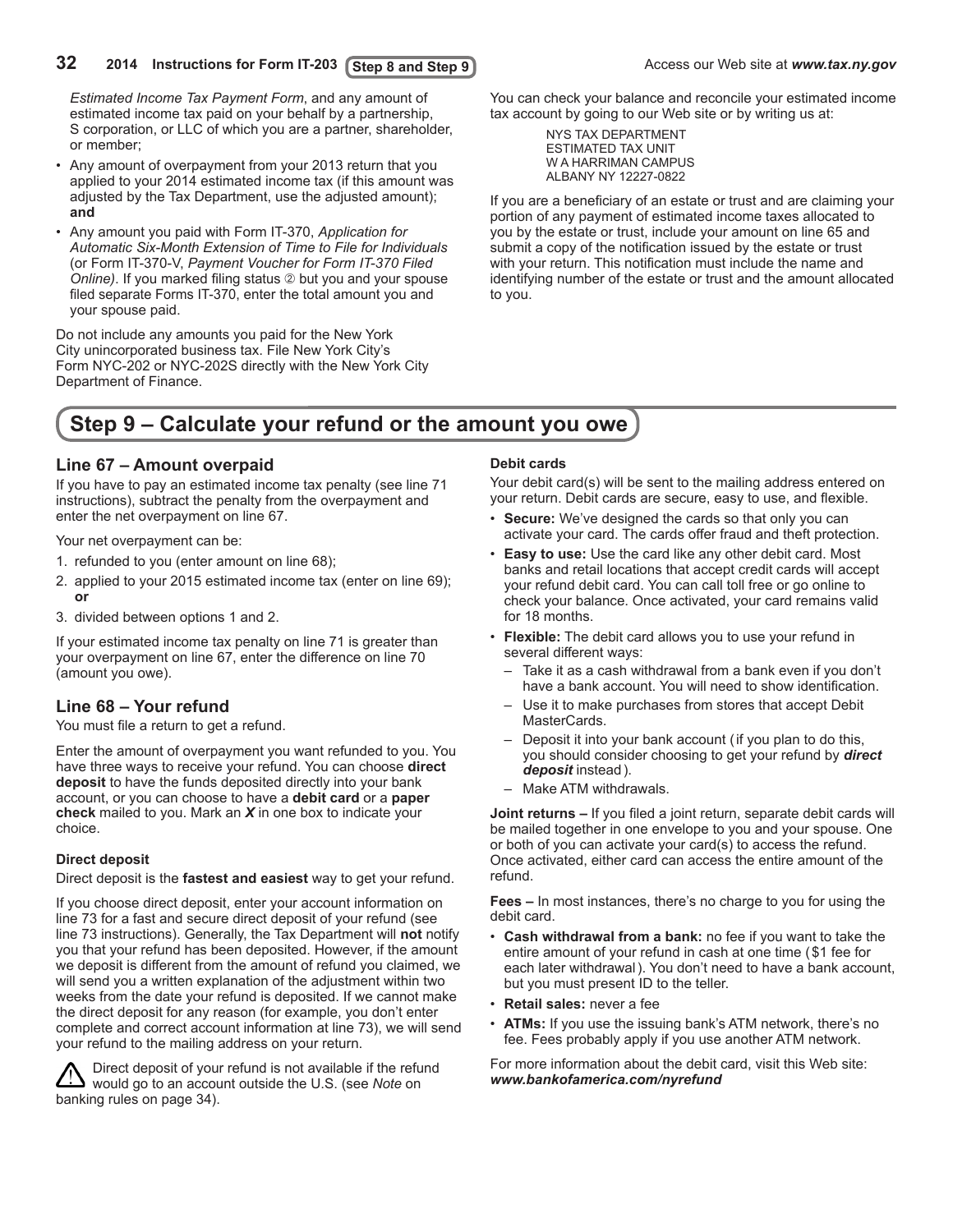### <span id="page-32-0"></span>**Paper checks**

The Tax Department will mail your refund check to the mailing address entered on your return. Paper checks for joint filers will be issued with both names and must be signed by both spouses. Paper checks take weeks to be processed, printed, and mailed.

If you don't have a bank account, you will likely be charged a fee to cash your check. You may want to consider a debit card refund instead; there are several ways to get or spend your money without fees (be sure to carefully read the fee schedule before using the card).

### **Collection of debts from your refund**

We will keep all or part of your overpayment (refund) if you owe a New York State tax liability or a New York City or Yonkers personal income tax liability, if you owe past-due support or a past-due legally enforceable debt to the IRS, to a New York State agency, or to another state, if you defaulted on a governmental education, state university, or city university loan, or if you owe a New York City tax warrant judgment debt. We will refund any amount that exceeds your debt.

A New York State agency includes any state department, board, bureau, division, commission, committee, public authority, public benefit corporation, council, office, or other entity performing a governmental or proprietary function for the state or a social services district.

If you have questions about whether you owe a past-due legally enforceable debt to the IRS, to another state, or to a New York State agency, contact the IRS, the other state, or the New York State agency.

For New York State tax liabilities or New York City or Yonkers personal income tax liabilities, call (518) 457-5434 or write to: NYS Tax Department, Civil Enforcement Division, W A Harriman Campus, Albany NY 12227-4000.

### **Disclaiming of spouse's debt**

If you marked filing status 2 and you do not want to apply your part of the overpayment to your spouse's debt because you are not liable for it, complete Form IT‑280, *Nonobligated Spouse Allocation*, and submit it with your original return. We need the information on Form IT-280 to process your refund as quickly as possible. You cannot file an amended return to disclaim your spouse's debt after you have filed your original return.

We will notify you if we keep your overpayment because of a past-due legally enforceable debt to the IRS or a tax debt to another state. You cannot use Form IT-280 to disclaim liability for a legally enforceable debt to the IRS, or to disclaim a tax liability owed to another state. You must contact the other state to resolve your responsibility for the asserted liability.

### **Line 69 – Estimated tax**

Enter the amount of overpayment from line 67 that you want applied to your New York State, New York City, and Yonkers estimated income tax for 2015. The total of lines 68 and 69 should equal the amount on line 67.

### **Line 70 – Amount you owe**

Enter on line 70 the amount of tax you owe **plus any estimated income tax penalty** you owe (see line 71 instructions) and **any other penalties and interest** you owe (see line 72 instructions).

If you choose to pay by electronic funds withdrawal, mark an *X* in the box, enter your account information on line 73 and enter your electronic funds withdrawal information on line 74.

To avoid other penalties and interest, pay any tax you owe by April 15, 2015.

For additional information on penalties and interest, visit our Web site.

### **Line 71 – Estimated tax penalty**

Begin with these steps to determine if you may owe an estimated income tax penalty.

- 1. Locate the amount of your 2013 New York AGI as shown on your 2013 return;
- 2. Locate the amount of your 2013 New York income tax; **then**
- 3. Calculate the amount of your 2014 prepayments (the amount of withholding and estimated tax payments you have already made for 2014).

In general, you are not subject to a penalty if your 2014 prepayments equal at least 100% of your 2013 income tax based on a 12-month return.

However:

- If your 2013 New York AGI was more than \$150,000 (or \$75,000 if you are married filing separately for 2014) and you are not a farmer or a fisherman, your prepayments must equal at least 110% of your 2013 income tax based on a 12-month return;
- • You may owe a penalty if line 70 is \$300 or more and represents more than 10% of the income tax shown on your 2014 return; **and**
- You may owe a penalty if you underpaid your estimated income tax liability for any payment period.

For more information, see Form IT-2105.9, *Underpayment of Estimated Income Tax by Individuals and Fiduciaries.*

If you owe an estimated income tax penalty, enter the penalty amount on line 71. Also add the same amount to any tax due and enter the total on line 70. It is possible for you to owe an estimated income tax penalty and also be due a refund. In that case, subtract the estimated income tax penalty amount from the overpayment and enter the net result on line 67. **Do not include any other penalty or interest amounts on line 67.** Be sure to submit Form IT-2105.9 with your return.

### **Line 72 – Other penalties and interest**

If you owe a late filing penalty, late payment penalty, or interest, enter the penalty and interest amount on line 72. Also add the same amount to any tax due and enter the total on line 70. You may compute the penalty and interest using the *Penalty and Interest Calculator* on our Web site.

### **Payment options**

### **By automatic bank withdrawal**

You may authorize the Tax Department to make an electronic funds withdrawal from your bank account either by completing line 73, or on our Web site.

This payment option is not available if the funds for your payment would come from an account outside the U.S. (see *Note* on banking rules on page 34).

**File now/Pay later!** You must specify a future payment date up to and including April 15, 2015. If you file before April 15, money will not be withdrawn from your account before the date you specify. To avoid interest and penalties, you must authorize a withdrawal on or before the filing deadline. If you designate a weekend or a bank holiday, the payment will be withdrawn the next business day. See line 73 instructions.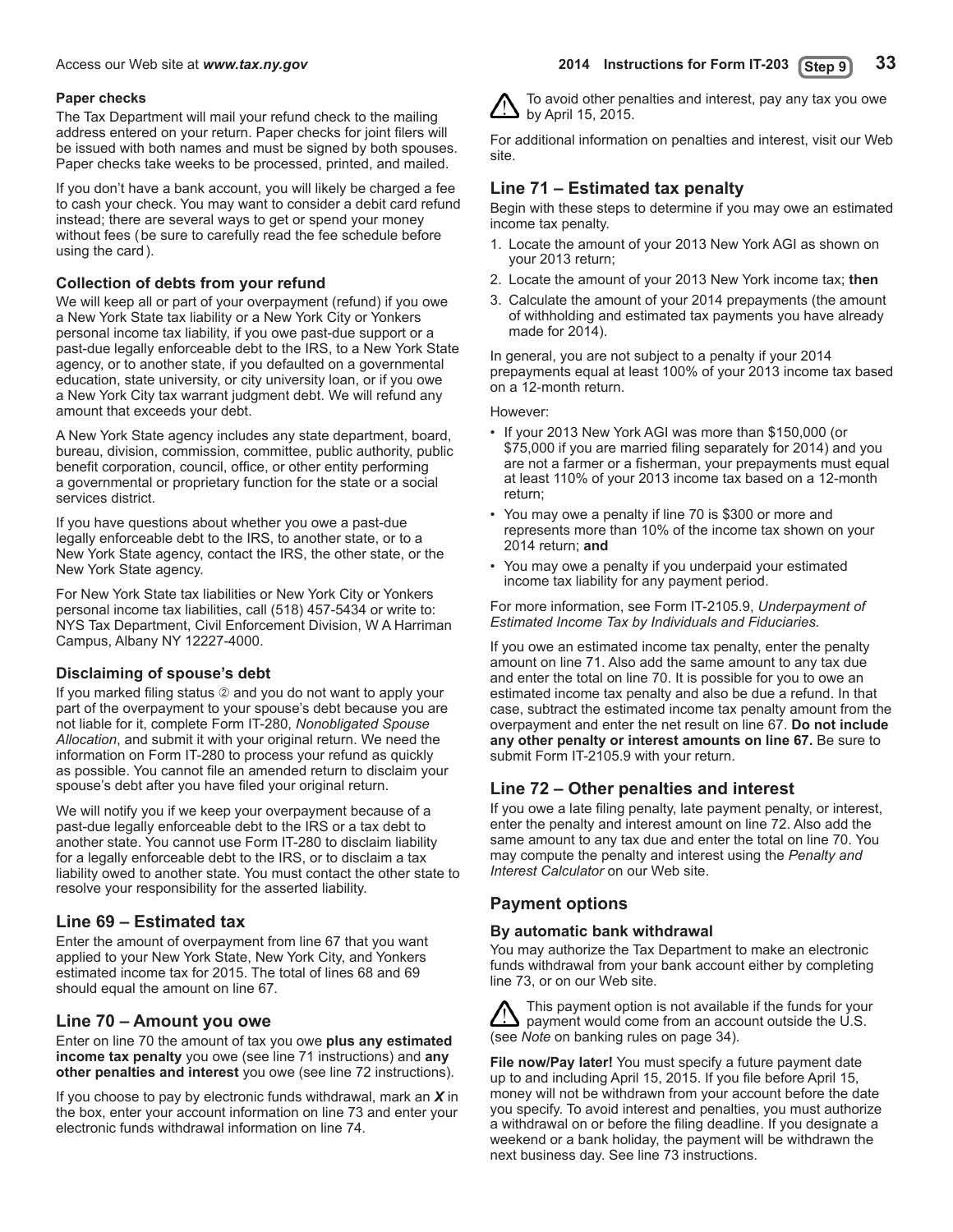### <span id="page-33-0"></span>**By check or money order**

If you owe more than one dollar, include full payment with your return. Make check or money order payable in U.S. funds to *New York State Income Tax* and write your social security number and *2014 Income Tax* on it. Do not send cash.

You must submit Form IT-201-V if you are making a payment by check or money order. For additional information, see Form IT-201-V.

### **Fee for payments returned by banks**

The law allows the Tax Department to charge a \$50 fee when a check, money order, or electronic payment is returned by a bank for nonpayment. However, if an electronic payment is returned as a result of an error by the bank or the department, the department won't charge the fee.

If your payment is returned, we will send a separate bill for \$50 for each return or other tax document associated with the returned payment.

### **By credit card**

You can use your American Express Cards<sup>®</sup>, Discover<sup>®</sup>/Novus<sup>®</sup>, MasterCard®, or Visa® to pay the amount you owe on your New York State income tax return. You can pay your income taxes due with your return by credit card through the Internet. The credit card service provider **will charge** you a convenience fee to cover the cost of this service, and you will be told the amount before you confirm the credit card payment. Please note that the convenience fee, terms, and conditions may vary between the credit card service providers.

You can make your payment by credit card regardless of how you file your income tax return. For returns filed before the due date, you can make credit card payments any time up to the due date. For returns filed on or after the due date, you should make your credit card payment at the same time you file your return. Credit cards cannot be used to pay any tax due on an amended return.

For additional information on the credit card payment program and the credit card service providers available for your use, go to our Web site.

Follow the simple instructions to enter personal identifying information, the credit card number and expiration date, and the amount of the payment **(line 70 of Form IT-203)**. Have a copy of your completed New York State income tax return available. You will be told the amount of the convenience fee that the credit card service provider will charge you to cover the cost of this service. At this point you may elect to accept or cancel the credit card transaction.

If you accept the credit card transaction you will be given a confirmation number. **Keep this confirmation number as proof of payment.**

### **Unable to pay?**

To avoid interest and penalty charges, you must file and pay the amount due by April 15, 2015.

If you cannot pay in full, you should file your return on time, and pay as much of the tax due as possible by automatic bank withdrawal, check, or money order. Also consider alternative payment methods such as a commercial or private loan, or a credit card transaction to pay any remaining balance.

You will be billed for any unpaid tax plus interest (see *Amount you owe)*. Pay the bill immediately if you can; if you cannot, call the number provided on the bill to make other arrangements. If you fail to pay the amount due, New York State may file a tax warrant, seize your assets, and/or garnishee your wages to ensure payment.

### **Line 73 – Account information**

If you marked the box that indicates your payment (or refund) would come from (or go to) an account outside the U.S.; **stop**. Do not complete lines 73a, 73b, or 73c (see *Note* below). **All others,**  supply the information requested for lines 73a, 73b, and 73c.

**Note:** Banking rules prohibit us from honoring requests for electronic funds withdrawal or direct deposit when the funds for your payment (or refund) would come from (or go to) an account outside the U.S. Therefore, if you marked this box, you must pay any amount you owe by check, money order, or credit card (see above); or if you are requesting a refund, we will send your refund to the mailing address on your return.

#### **The following requirements apply to both direct deposit and electronic funds withdrawal:**

On line 73a, mark an *X* in the box for the type of account:

- If you mark personal or business checking, enter the account number shown on your checks. (On the sample check below, the account number is *1357902468*. **Do not** include the check number.)
- If you mark personal or business savings, you can get your savings account number from a preprinted savings account deposit slip, your passbook or other bank records, or from your bank.

Enter your bank's 9‑digit routing number on line 73b. If the first two digits are not 01 through 12, or 21 through 32, the transaction will be rejected. On the sample check below, the routing number is *090090099*.



#### **Note:** *The routing and account numbers may appear in different places on your check.*

**If** your check states that it is payable through a bank different from the one where you have your checking account, **do not** use the routing number on that check. Instead, contact your bank for the correct routing number to enter on line 73b.

Enter your account number on line 73c. The number can be up to 17 characters (both numbers and letters). Include hyphens (-) but omit spaces and special symbols. Enter the number from left to right and leave any unused boxes blank.

Contact your bank if you need to verify routing and account numbers or confirm that it will accept your direct deposit or process your electronic funds withdrawal.

If you encounter any problem with direct deposit to, or electronic withdrawal from, your account, call (518) 457-5181. Please allow six to eight weeks for processing your return.

### **Line 74 – Electronic funds withdrawal**

Enter the date you want the Tax Department to make an electronic funds withdrawal from your bank account and the amount from line 70 you want electronically withdrawn. Enter a due date that is on or before the due date of your return. If we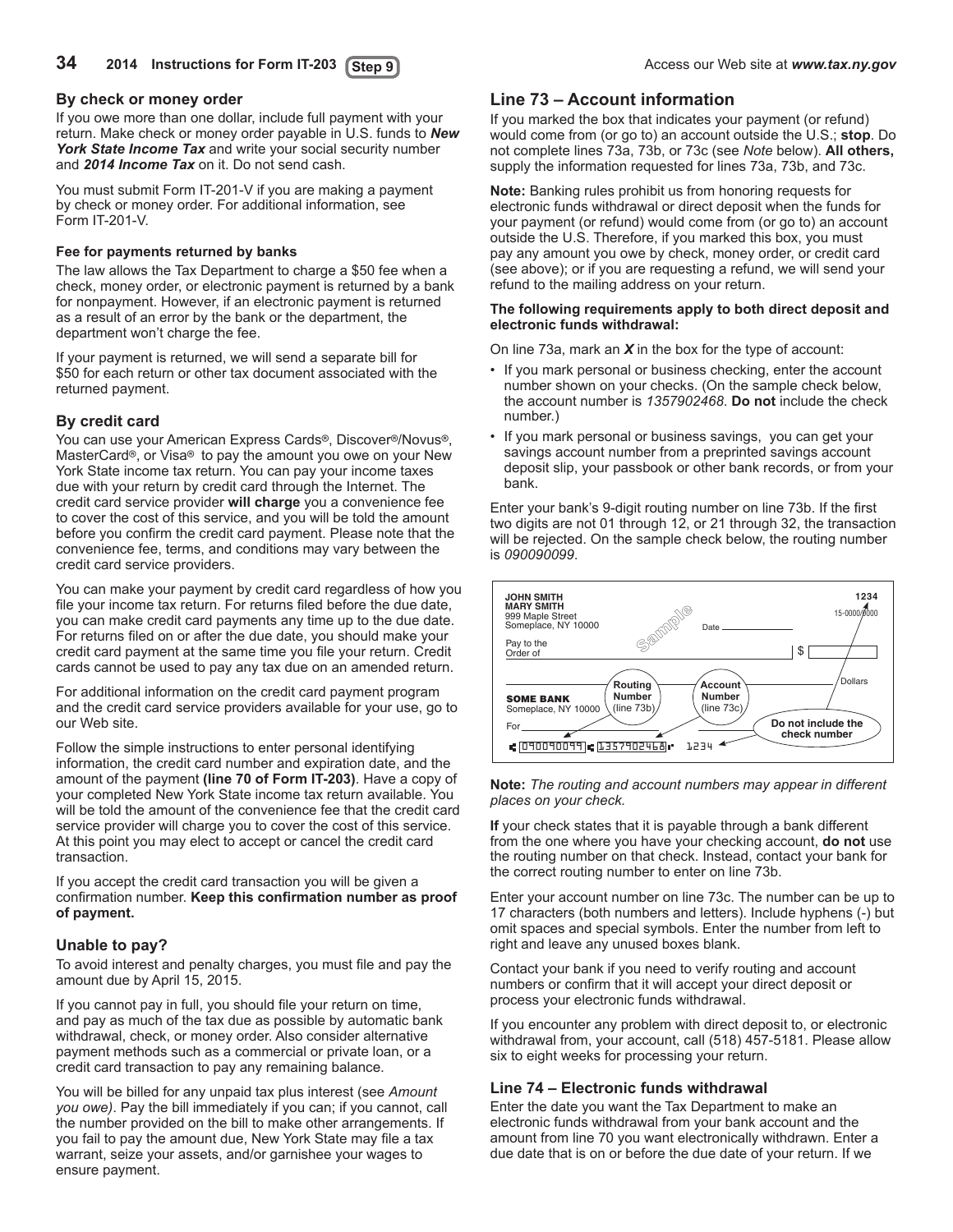receive your return after the due date or you do not enter a date, we will withdraw the funds on the day we accept your return.

Your confirmation will be your bank statement that includes a *NYS Tax Payment* line item.

We will only withdraw the amount that you authorize. If we determine that the amount you owe is different from the amount claimed on your return, we will issue you a refund for any amount overpaid or send you a bill for any additional amount owed, **which may include penalty and interest.**

## **Step 10 – Sign and date your return**

### **Third-party designee**

Do you want to authorize a friend, family member, return preparer, or any other individual (third-party designee) to discuss this tax return and questions arising from it with the New York State Tax Department?

If *No*, mark an *X* in the *No* box.

If *Yes*, mark an *X* in the *Yes* box. Print the designee's name, phone number, and any five numbers the designee chooses as his or her personal identification number (PIN). If you want to authorize the paid preparer who signed your return to discuss it with the Tax Department, print the preparer's name and phone number in the spaces for the designee's name and phone number (you do not have to provide a PIN).

If you mark the *Yes* box, you (and your spouse, if filing a joint return) are authorizing the Tax Department to discuss with the designee any questions related to this return. You are also authorizing the designee to give and receive confidential taxpayer information relating to:

- this return, including missing information,
- any notices or bills arising from this filing that you share with the designee (they will not be sent to the designee),
- any payments and collection activity arising from this filing, and
- the status of your return or refund.

This authorization will not expire but will only cover matters relating to this return. If you decide to revoke this designee's authority at any time, call us (see *Need help?*).

You are not authorizing the designee to receive your refund, bind you to anything (including any additional tax liability), or otherwise represent you before the Tax Department. If you want someone to represent you or perform services for you beyond the scope of the third-party designee, you must designate the person using another method such as Form DTF-280, *Tax Information Authorization*, or a power of attorney. For additional information on third-party designees and other types of authorizations, visit our Web site.

### **Paid preparer's signature**

If you pay someone to prepare your return, the paid preparer must also sign it and fill in the other blanks in the paid preparer's area of your return. A person who prepares your return and does not charge you should not fill in the paid preparer's area.

Access our Web site at *www.tax.ny.gov* **2014 Instructions for Form IT-203 35 Step 9 and Step 10**

You may revoke your electronic funds withdrawal authorization only by contacting the Tax Department at least 5 business days before the payment date.

If you complete the entries for electronic funds withdrawal, **do not** send a check or money order for the same amount due unless you receive a notice.

**Paid preparer's responsibilities –** Under the law, all paid preparers must sign and complete the paid preparer section of the return. Paid preparers may be subject to civil and/or criminal sanctions if they fail to complete this section in full.

When completing this section, enter your New York tax preparer registration identification number (NYTPRIN) if you are required to have one. If you are not required to have a NYTPRIN, enter in the *NYTPRIN excl. code* box one of the specified 2-digit codes listed below that indicates why you are exempt from the registration requirement. You **must** enter a NYTPRIN **or** an exclusion code. Also, you must enter your federal preparer tax identification number (PTIN) if you have one; if not, you must enter your social security number.

| Code <sub>1</sub> | <b>Exemption type</b>  | Code <sub>1</sub> | <b>Exemption type</b>                                      |
|-------------------|------------------------|-------------------|------------------------------------------------------------|
| 01                | Attorney               | 02                | Employee of attorney                                       |
| 03                | <b>CPA</b>             | 04                | Employee of CPA                                            |
| 05                | PA (Public Accountant) | 06                | Employee of PA                                             |
| 07                | Enrolled agent         | 08                | Employee of enrolled agent                                 |
| 09                | Volunteer tax preparer | 10                | Employee of business<br>preparing that business'<br>return |

See our Web site for more information about the tax preparer registration requirements.

### **Your signature(s)**

In the spaces provided at the bottom of page 4, sign and date your **original** return and enter your occupation. If you are married and filing a joint return, and you are not required to submit Form IT-203-C, you must both sign Form IT-203. If you are required to submit Form IT-203-C, only the spouse with New York source income must sign Form IT-203. **Your return cannot be processed** if you do not properly sign it and submit a signed Form IT-203-C, if required. Keep your signature(s) within the spaces provided.

If the return is for someone who died and there is no surviving spouse to sign it, print or type the name and address of the person signing it below the signature. For additional information about deceased taxpayers, see page 44.

### **Daytime phone number**

This entry will enable the Tax Department to correct minor errors or omissions by calling you rather than writing or sending back your return.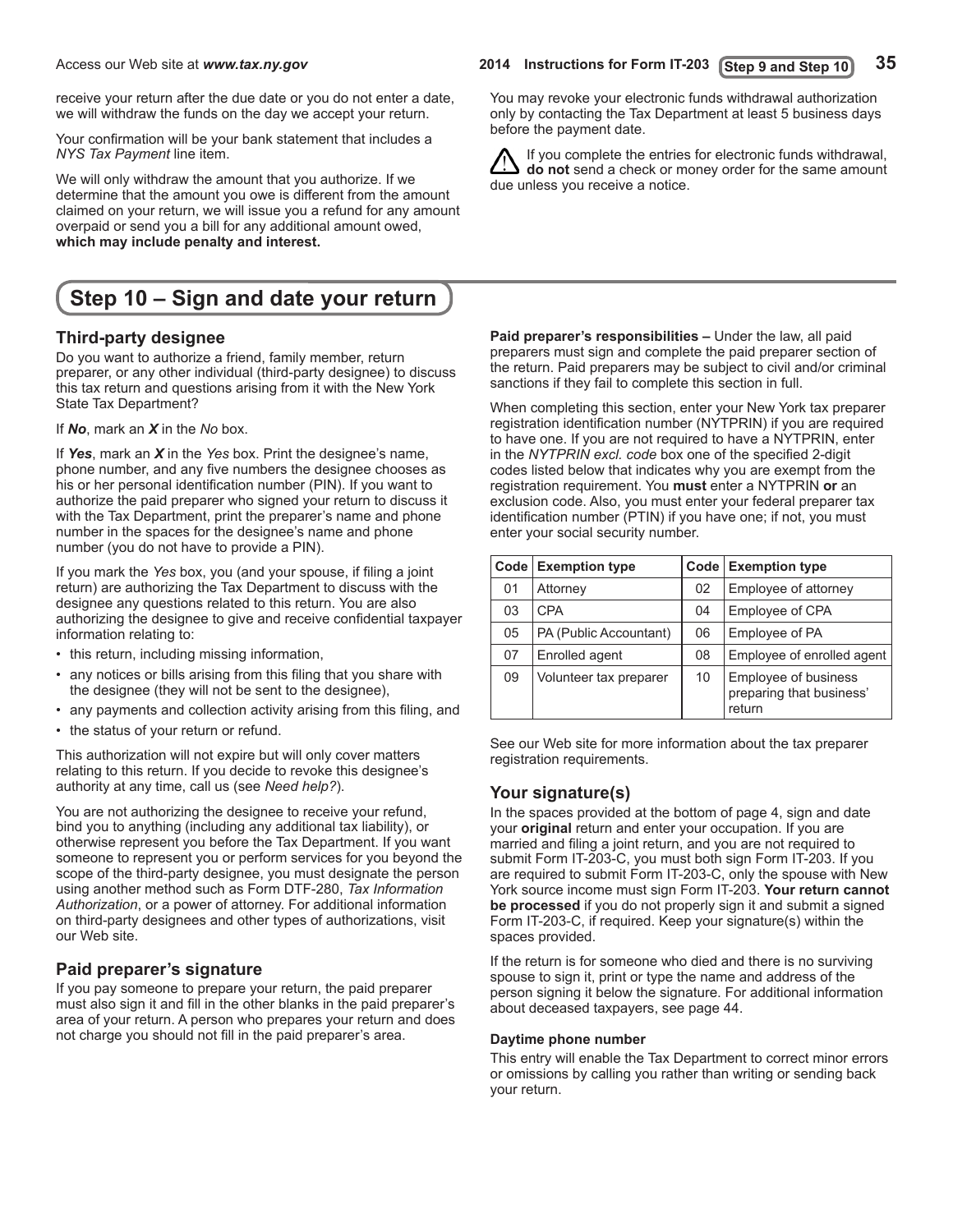## <span id="page-35-0"></span>**Step 11 – Finish your return**

Take a moment to go over your return to avoid errors that may delay your refund. Finish your return as shown below. **Do not staple any items to the return.**

- **1) Make a copy of your return,** and any other forms or papers you are submitting, for your records. You may be asked by the Tax Department to provide copies of these records after you have filed your income tax return.
- **2) Enclose the following** in an envelope (see illustration):
	- • your check or money order and Form IT-201-V if you owe tax and are not paying by another option
	- your original, signed return
	- other forms, including Form IT-203-D, Form IT-225, and Form IT-203-ATT
	- • any correspondence and computation sheets of paper
	- your wage and tax statements: federal Form(s) W-2 (and Forms 1099-R, 1099-G, and W-2G, if applicable)



- **3) Include the following** on your envelope:
	- • your return address
	- enough postage (some returns require additional postage) • the appropriate mailing address (see below)
- **4) Mail your return** by April 15, 2015.
	- • If **enclosing** a payment (check or money order and Form IT-201-V), mail to: **STATE PROCESSING CENTER PO BOX 15555 ALBANY NY 12212-5555**
	- • If **not enclosing** a payment, mail to: **STATE PROCESSING CENTER PO BOX 61000 ALBANY NY 12261-0001**

#### **Private delivery services**

If you choose, you may use a private delivery service, instead of the U.S. Postal Service, to mail in your form and tax payment. However, if, at a later date, you need to establish the date you filed or paid your tax, you cannot use the date recorded by a private delivery service unless you used a delivery service that has been designated by the U.S. Secretary of the Treasury or the Commissioner of Taxation and Finance. (Currently designated delivery services are listed in Publication 55, *Designated Private Delivery Services*. See *Need help?* for information on obtaining forms and publications.) If you have used a designated private delivery service and need to establish the date you filed your form, contact that private delivery service for instructions on how to obtain written proof of the date your form was given to the delivery service for delivery. See Publication 55 for where to send the forms covered by these instructions.

### **Privacy notification**

New York State Law requires all government agencies that maintain a system of records to provide notification of the legal authority for any request, the principal purpose(s) for which the information is to be collected, and where it will be maintained. To view this information, visit our Web site, or, if you do not have Internet access, call and request Publication 54, *Privacy Notification*. See *Need help?* for the Web address and telephone number.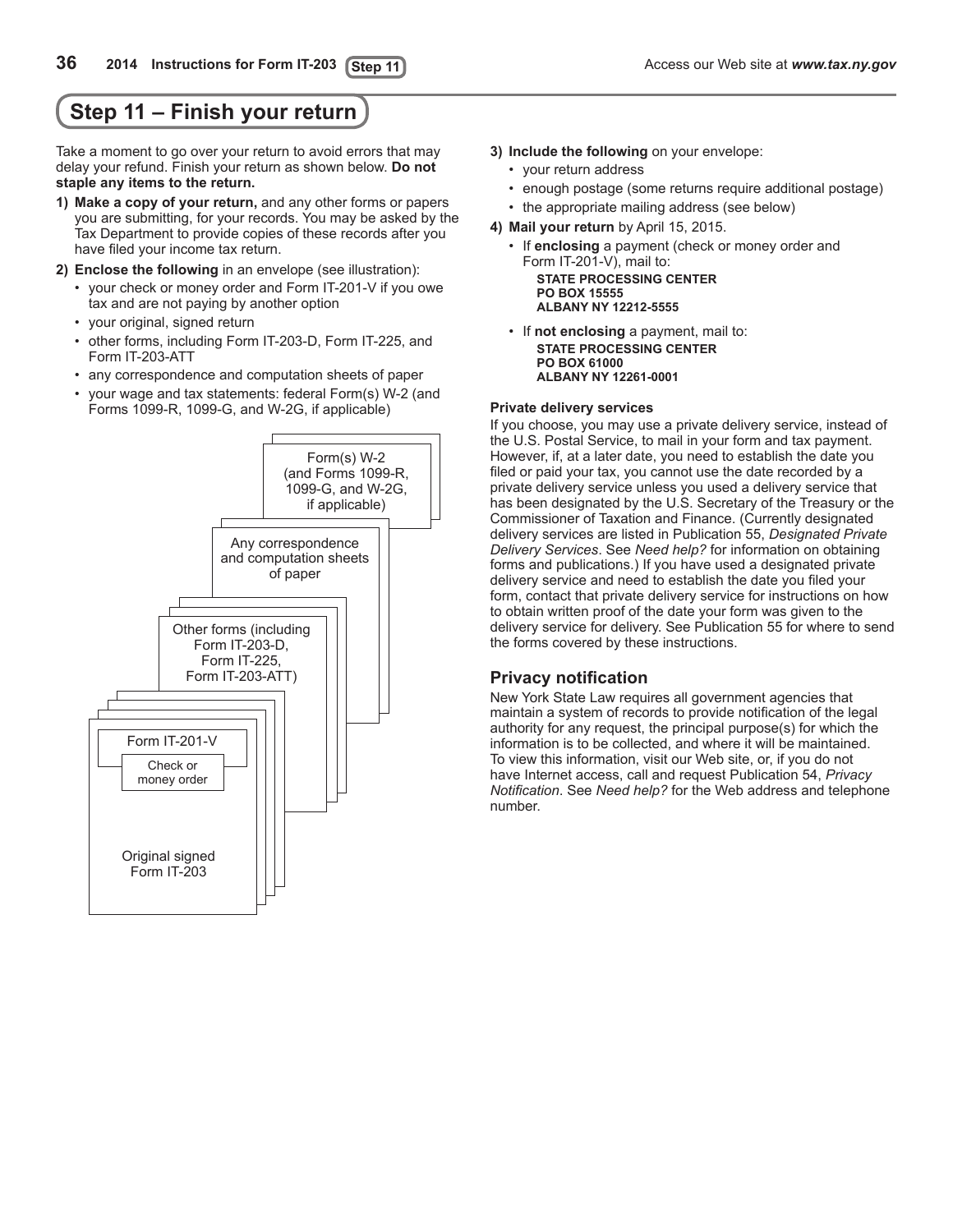## <span id="page-36-0"></span>**Instructions for Form IT-203-ATT,** *Other Tax Credits and Taxes*

## **Purpose of Form IT-203-ATT**

If you are claiming other New York State, New York City, or Yonkers credits that are not entered directly on Form IT‑203, or if you are subject to other New York State taxes, you must complete Form IT-203-ATT and submit it with your Form IT-203.

## **Line instructions**

Enter your name and social security number as they are listed on your Form IT-203. If you are filing a joint return, enter both names and the social security number of the taxpayer listed first on your Form IT‑203.

Complete the appropriate form for each credit you are claiming (see the credit charts on pages 8 through 11 for a listing of credits) or to compute other taxes you may have to pay. Follow the form's instructions for how to enter the money amount(s) and code number(s) on Form IT-203-ATT.

#### **You must submit all applicable credit forms and tax computations with Form IT-203.**

See the specific instructions for lines 2, 7, 10, and 11 below.

### **Line A**

If you (or an S corporation of which you are a shareholder, or partnership of which you are a partner) are convicted of an offense defined in New York State Penal Law Article 200 *(Bribery Involving Public Servants and Related Offenses)* or 496 *(Corrupting the Government)*, or section 195.20 *(Defrauding the Government)*, you must mark an *X* in the *Yes* box. If you marked *Yes*, you are not eligible for any tax credit allowed under Tax Law Article 9, 9-A, 32, or 33, or any business tax credits allowed under Tax Law Article 22. A *business tax credit allowed under Article 22* is a tax credit allowed to taxpayers under Article 22 that is substantially similar to a tax credit allowed to taxpayers under Article 9-A.

### **Line 2**

If you received an accumulation distribution as a beneficiary of a trust, you may be allowed an accumulation distribution credit for your share of:

• New York State income taxes paid by the trust\*, and

• any income tax imposed on the trust by another state, political subdivision within that state, or the District of Columbia on income sourced to the other jurisdiction.\* However, this credit cannot be more than the percentage of tax due determined by dividing the portion of the income taxable to the trust in the other jurisdiction and taxable to the beneficiary in New York by the beneficiary's total New York Income.

The credit may not reduce your tax due to an amount less than would have been due if the accumulation distribution was excluded from your New York AGI. Submit a copy of the computation of your New York State accumulation distribution credit and enter the amount of the credit on line 2.

\*These amounts should be provided to you by the trust.

#### **Line 7 – Special instructions for residential fuel oil storage tank credit carryover and solar and wind energy credit carryover**

**Residential fuel oil storage tank credit carryover –** There is no form for computing the residential fuel oil storage tank credit carryover. If you are using any unused credit from last year, you must submit a schedule showing how you computed the amount being used. Enter the amount and code *054* on a line between lines 7a-7n.

**Solar and wind energy credit carryover –** There is no form for computing the solar and wind energy credit carryover. If you are using any unused credit from last year, you must submit a schedule showing how you computed the amount being used. Enter the amount and code *052* on a line between lines 7a-7n.

### **Lines 10 and 11**

If you wrote *EIC* in the box to the left of line 43 on Form IT-203 because you are having the IRS compute your earned income credit, write *EIC* in the box(es) (not in the money column(s)) to the left of line(s) 10 or 11; leave the money column(s) blank.

## **Instructions for Form IT-203-B,** *Nonresident and Part-Year Resident Income Allocation and College Tuition Itemized Deduction Worksheet*

### **Schedule A – Allocation of wage and salary income to New York State**

If any amount included on line 1 of Form IT-203 in the *Federal amount* column represents wage and salary income earned from work within New York State and outside of New York State while a nonresident, and that income does not depend directly on the volume of the business transacted (for example, hourly wages), you must complete Schedule A to compute the amount earned in New York State. For each job where such wages or salaries were earned both inside New York State and outside New York State, you must complete a separate Schedule A.

If you were married and both you and your spouse worked in New York State and earned wages subject to allocation, each of you must complete a separate Schedule A for each job with allocable wages.

*Work days* are days on which you were required to perform the usual duties of your job. Any allowance for days worked outside New York State must be based upon the performance of services which, because of necessity (not convenience) of the employer, obligate the employee to out-of-state duties in the service of his or her employer. Such duties are those which, by their very nature can not be performed at the employer's place of business.

Applying the above principles, normal work days spent at home are considered days worked in New York State, and days spent working at home that are not normal work days are considered to be nonworking days. Under this rule, days worked at home are considered New York work days only if the employee's assigned or primary work location is at an established office or other bona fide place of business of the employer *(a bona fide employer office)* in New York State. If the employee's assigned or primary work location is at an established office or other bona fide place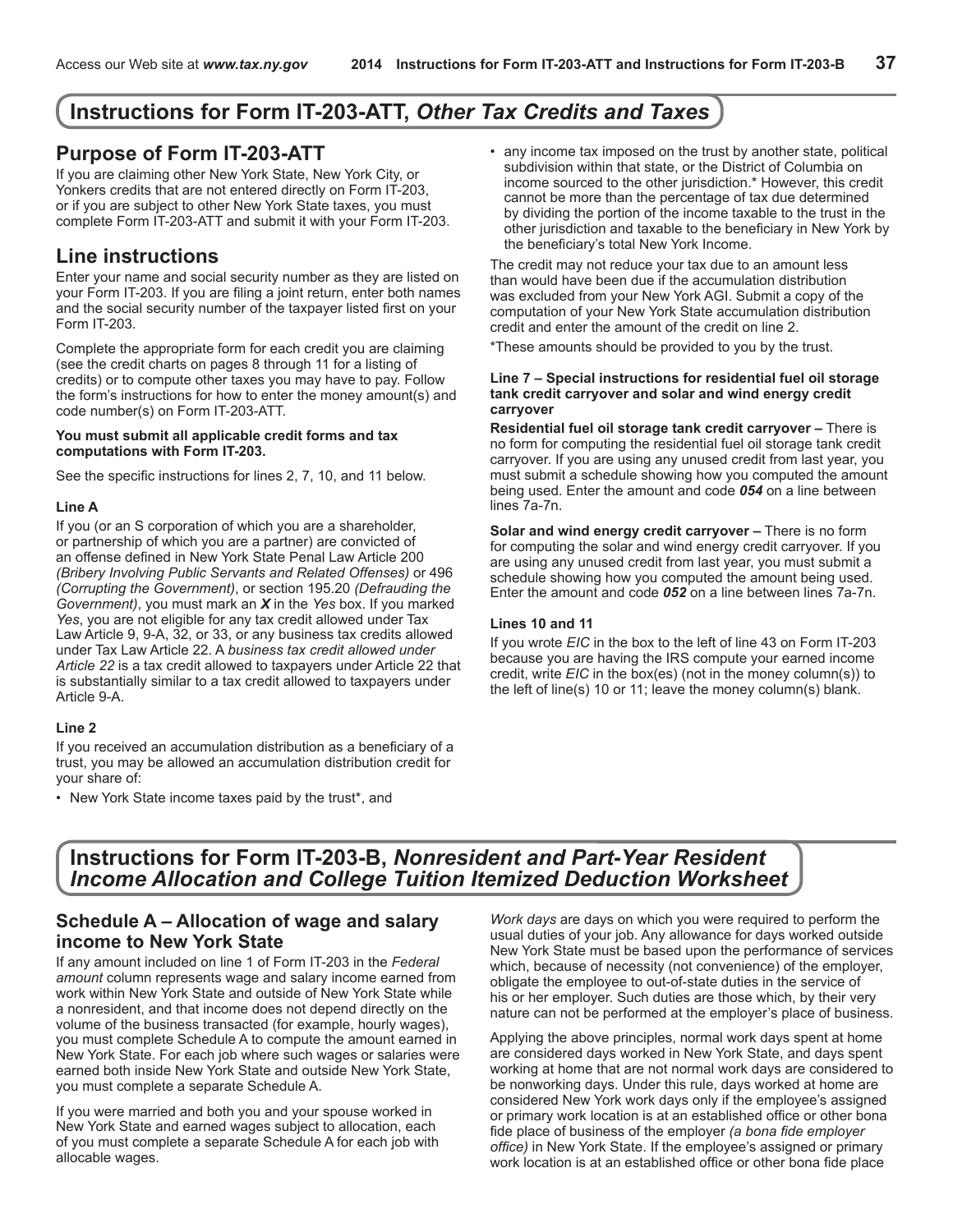## **Instructions for Form IT-203-B** *(continued)*

of business of the employer outside New York State, then any normal work day worked at home would be treated as a day worked outside New York State.

If an employee's assigned or primary office is in New York State, any normal work day spent at the home office will be treated as a day worked outside the state if the employee's home office is a *bona fide employer office*. Any day spent at the home office that is not a normal work day would be considered a nonworking day. For more information on a *bona fide employer office*, see TSB-M-06(5)I, *New York Tax Treatment of Nonresidents and Part-Year Residents Application of the* Convenience of the Employer *Test to Telecommuters and Others*. This TSB-M is available on the Tax Department's Web site.

### **Line instructions**

**Line 1a –** Enter the total number of days you were employed at this job during the year while you were a nonresident. If you were employed at the same job from January 1 through December 31, you would enter *365* (except in leap years). If the period of employment is less than a full year, enter the actual period of employment. If you were employed in and out of New York State for separate periods of 170 days by one employer and 195 days by another employer, you would enter *170* on the first Schedule A, line 1a, and enter *195* on the second Schedule A, line 2a.

**Line 1b –** Enter the total number of Saturdays and Sundays not worked during this period of employment.

**Line 1c –** Enter the total number of holidays (such as Christmas, Thanksgiving or Columbus Day) not worked during this period of employment.

**Line 1d –** Enter the total number of days you did not work because of sickness during this period of employment.

**Line 1e –** Enter the total number of days you did not work because you were on vacation during this period of employment.

**Line 1f –** Enter the total number of days you did not work for other reasons during this period of employment.

**Line 1o –** Enter the amount of wages, salaries, tips, etc. earned during the nonresident period. If you changed your residence into or out of New York State during the year, do not include any income earned during the resident period in this amount.

**Line 1p –** If you have to allocate wages or salaries received from more than one job, total the line p amounts from all Schedule A sections and include the total on Form IT-203, line 1, in the *New York State amount* column.

If you are married filing jointly, include the combined amounts of wages allocated to New York from the separate Schedule A sections completed by you and your spouse on Form IT-203, line 1, in the *New York State amount* column.

**Failure to complete Schedule A and submit it with your Form IT-203 will result in a delay in the processing of your return.**

### **Schedule B – Living quarters maintained in New York State by a nonresident**

Complete this schedule if you marked the *Yes* box at item H on Form IT-203. If you or your spouse had living quarters available for your use in New York State during any part of 2014, (whether or not you personally used those living quarters for any part of the year) enter the address(es). These living quarters would

include a house, apartment, co‑op or any other living quarters that are suitable for year-round use, **maintained or paid for by you or your spouse,** or any living quarters **maintained for your use** by another person, family member, or employer.

For example, if a company were to lease an apartment for the use of the company's president or chief executive officer, and the dwelling was principally available to that individual, the individual would be considered as maintaining living quarters in New York even though others might use the apartment on an occasional basis.

Enter the number of days you were in New York State, even if on personal business. (**Married filing jointly?** If both spouses spent days in New York State, enter the higher number of days.) Do not count days you traveled through New York State to use a common carrier such as an airplane, train, or bus.

**Note:** If you marked the *Yes* box at item H, and you spent 184 days or more (any part of a day is a day for this purpose) in New York State, you may be considered a resident for New York State income tax purposes. The determination of residency is based on the facts and circumstances of your own situation. See the definition of *Resident, Nonresident,* and *Part-year resident* in these instructions and the *Nonresident Audit Guidelines* available on our Web site.

In addition, if you marked the *Yes* box at item H and the living quarters were located in New York City or Yonkers, you may also be considered a resident of New York City or Yonkers for income tax filing purposes.

If you meet the definition of a resident of New York State, New York City, or Yonkers, you may **not** file Form IT‑203. You must file Form IT‑201, *Resident Income Tax Return*.

### **Schedule C – College tuition itemized deduction worksheet**

If you, your spouse, or your dependent(s) were a student enrolled at or attending an institution of higher education, you may be entitled to a college tuition itemized deduction. The maximum deduction allowed is \$10,000 per eligible student.

You must complete Schedule C and submit Form IT-203-B with your return if you are claiming the college tuition itemized deduction.

**Note:** If a student is claimed as a dependent on another person's New York State tax return, only the person who claims the student as a dependent may claim the itemized deduction. If a student is **not** claimed as a dependent on another person's New York State tax return, only the student may claim the itemized deduction.

*Eligible student* includes the taxpayer, the taxpayer's spouse, and the taxpayer's dependent (for whom an exemption for New York State income tax purposes is allowed).

An *institution of higher education* means any institution of higher education or business, trade, technical, or other occupational school, located in or out of New York State. The institution must be recognized and approved by either the regents of the University of New York or a nationally recognized accrediting agency or association accepted by the regents. In addition, the institution or school must provide a course of study leading to the granting of a post-secondary degree, certificate, or diploma.

Where referenced on Schedule C and in these instructions, the term *college or university* includes all the above institutions.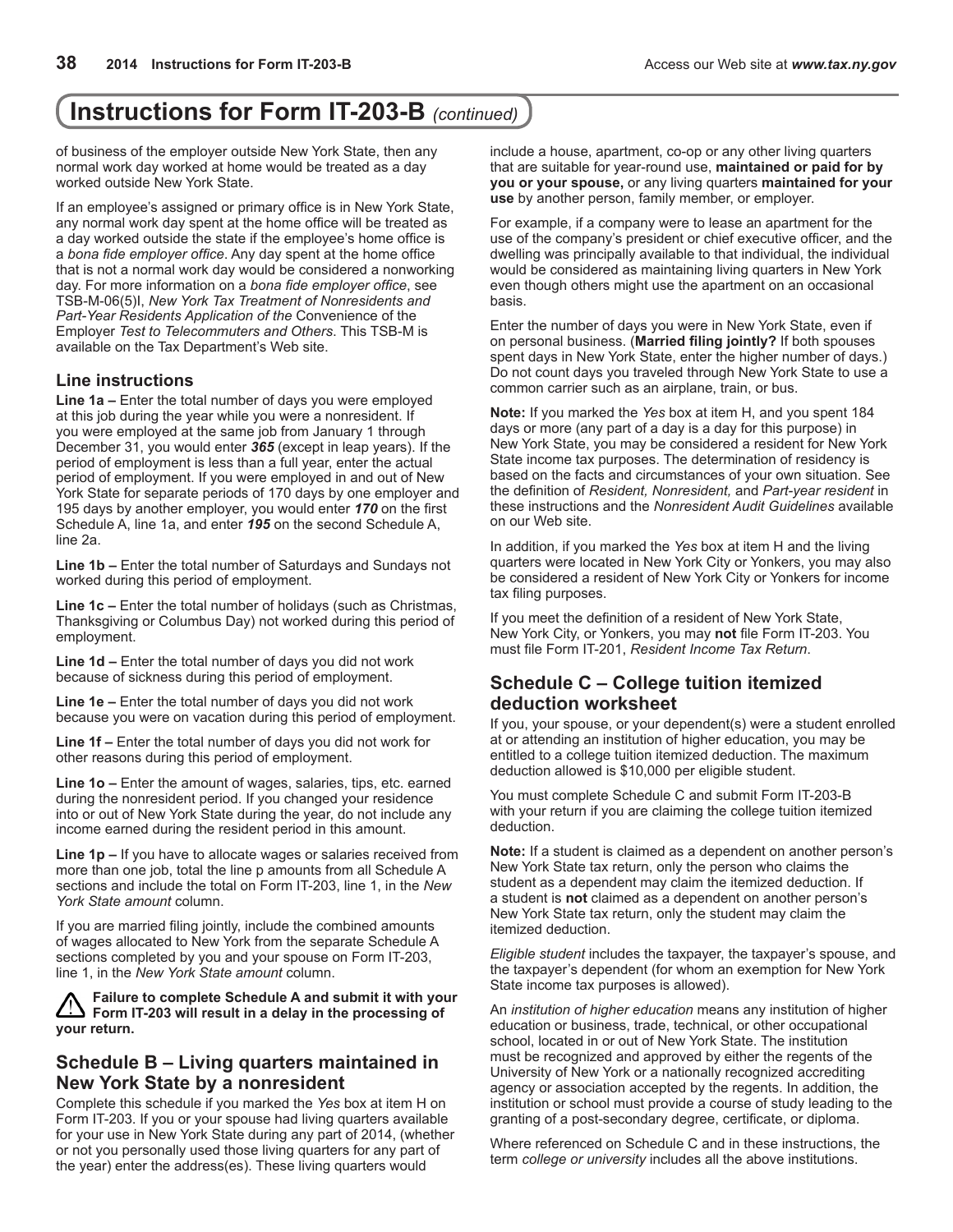## **Instructions for Form IT-203-B** *(continued)*

*Qualified college tuition expenses* include tuition required for the enrollment or attendance of the eligible student at an institution of higher education. The expenses may be paid by cash, check, credit card, or with borrowed funds. The eligible student does not need to be enrolled in a degree program or attend full time for the expenses to qualify. **However, only expenses for undergraduate enrollment or attendance qualify**. Expenses for enrollment or attendance in a course of study leading to the granting of a postbaccalaureate or other graduate degree **do not** qualify.

Payments on behalf of an eligible student from a qualified state tuition program (such as **New York's** 529 college savings program) are considered qualified tuition expenses for purposes of the college tuition deduction. If you claim the student as a dependent, these payments are treated as paid by you.

Generally, qualified tuition expenses paid on behalf of an eligible student by someone other than the student (such as a relative) are treated as paid by the student. However, if the eligible student is claimed as a dependent on another person's New York State income tax return, only the person who claims the student as a dependent for income tax purposes may claim the deduction for college tuition expenses that were paid (or treated as paid) by the student. This is the case even if the expenses were paid from the student's earnings, gifts, inheritances, or savings.

If you or the eligible student claims a federal deduction or credit for qualified college tuition expenses, you can still use these expenses to compute the college tuition itemized deduction.

Qualified tuition expenses do not include:

- tuition paid through the receipt of scholarships or financial aid (for this purpose, financial aid does not mean student loans, other loans and grants that must be repaid either before or after the student ceases attending school);
- amounts paid for room and board, insurance, medical expenses (including student health fees), transportation, or other similar personal, living, or family expenses; or
- fees for course-related books, supplies, equipment, and nonacademic activities, even if the fees are required to be paid to the institution as a condition of enrollment or attendance.

### **Special rules**

### **Limitation**

The maximum amount of qualified college tuition expenses allowed for each eligible student is \$10,000. However, there is no limit on the number of eligible students for whom you may claim the itemized deduction.

### **Spouses filing separately**

If you and your spouse are filing separate returns, you may each claim your separately computed college tuition itemized deduction. However, you must each claim your separately computed itemized deduction based only upon the amount of qualified college tuition expenses you paid (or that were treated as if paid by you) for yourself, your spouse, or a person who you claim as a dependent on your separate return. You cannot claim expenses for a dependent claimed by your spouse.

For more information on the college tuition itemized deduction, go to our Web site.

**Line A –** Enter the first and last name of the eligible student. List each eligible student only once on line A. If you are claiming the

college tuition itemized deduction for more than three students, submit a separate statement with your Form IT-203-B. Write your name and social security number on the statement.

**Line C –** If the eligible student is someone other than you or your spouse, the student must be claimed as a dependent on your New York State return. If the eligible student is you or your spouse, mark an *X* in the *No* box.

**Lines D and E –** Enter the EIN and name of the college or university to which qualified college tuition expenses were paid. Obtain the EIN from Form 1098-T, *Tuition Statement*, or contact the college or university.

If the eligible student attended more than one college or university during the tax year, enter the EIN and name of the last one attended.

**Line F –** If *No,* stop; these tuition expenses do not qualify for the deduction. Only expenses for undergraduate enrollment or attendance qualify.

**Line G –** Enter only qualified college tuition expenses paid for the eligible student in 2014.

If you paid qualified college tuition expenses in 2014 for an academic period that begins in 2015 or after, those expenses are considered eligible expenses for the 2014 college tuition itemized deduction.

Expenses reimbursed to you from your employer are not eligible for the college tuition itemized deduction. When figuring your itemized deduction, you must reduce the total of your qualified college tuition expenses by any scholarships or financial aid received or by any refunds of qualified expenses. If you have not received a refund, scholarship, or other form of financial aid before you file your tax return, reduce your qualified expenses by the amount that will be received if you can determine this amount. If the refund, scholarship, or financial aid is received after you have filed your return, you must file Form IT‑203‑X, *Amended Nonresident and Part-Year Resident Income Tax Return*. Compute the amount by which your deduction would have been reduced if the refund, scholarship, or financial aid had been received in the year for which you claimed the deduction.

**Line H –** Enter for each student listed on line A the lesser of \$10,000 or the amount of qualified college tuition expenses shown on line G.

If you paid qualified college tuition expenses to more than one college or university for the same eligible student, enter the total qualified expenses paid to all institutions during 2014 for that student on one line.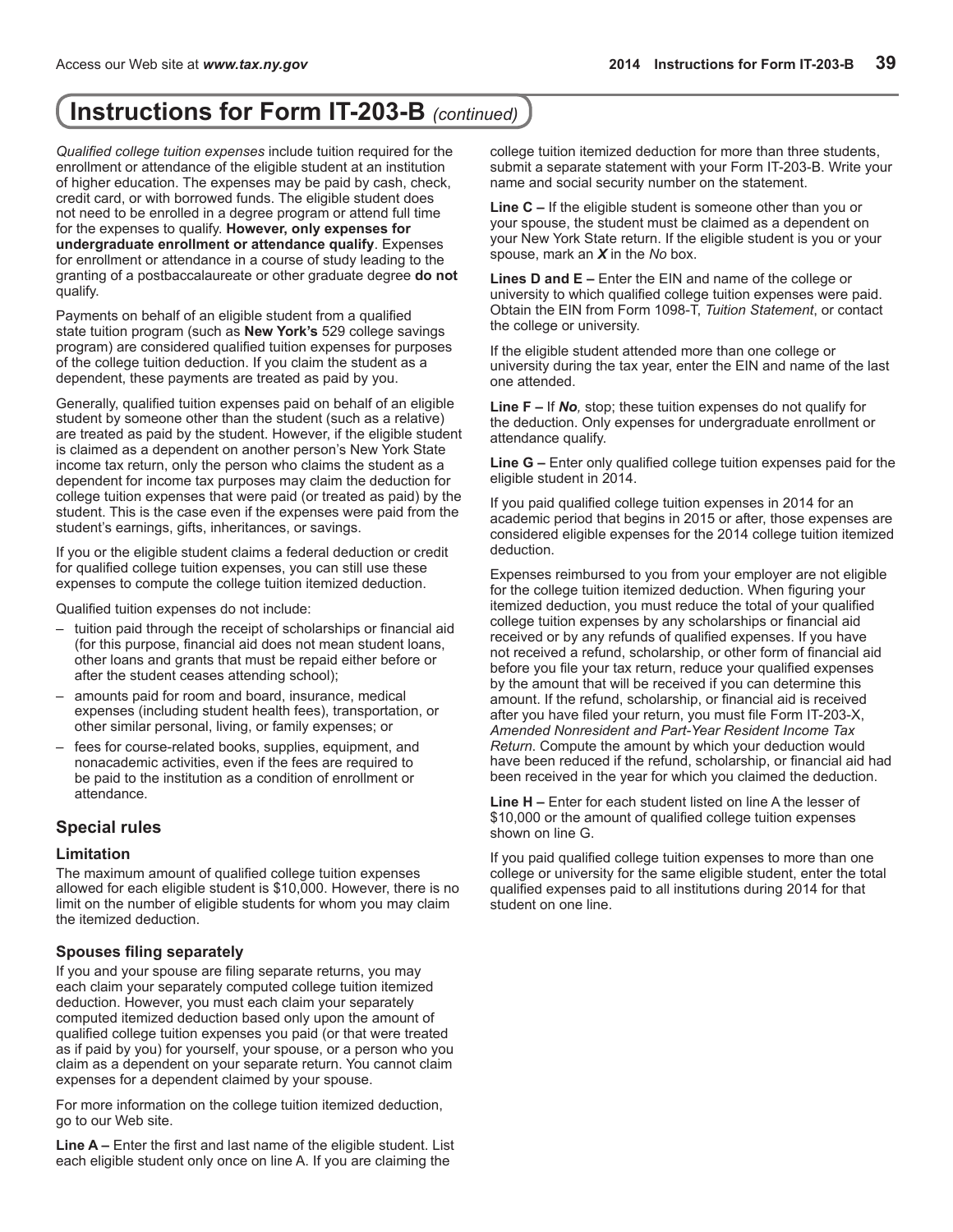## <span id="page-39-0"></span>**Instructions for Form IT-203-D,** *Nonresident and Part-Year Resident Itemized Deduction Schedule*

### **General information**

The starting point in computing your New York itemized deduction amount is your federal itemized deductions from federal *Schedule A*. However, differences between federal and New York State tax laws make it necessary to make certain adjustments to your federal itemized deductions in computing your New York itemized deduction.

The subtraction adjustments on line 9 reflect the fact that New York does not allow certain federal itemized deductions such as the federal deduction for state and local income taxes (or general sales tax, if applicable). Because of limits on certain federal deductions, and the overall limit on federal itemized deductions applicable to higher income taxpayers, it may be necessary for you to complete one or more worksheets to determine the amount of the New York subtraction adjustment.

The addition adjustments on lines 11 and 12 reflect the fact that New York allows certain deductions that are not allowed for federal purposes such as expenses for qualified college tuition expenses and expenses related to income that is exempt from federal tax but subject to New York tax.

Also, further adjustments may be required if you are subject to the New York itemized deduction adjustment for higher income taxpayers (line 14).

Before you begin, locate your federal *Schedule A*, and, if you were required to complete it, the federal itemized deduction worksheet in the instructions for Form 1040.

### **Line instructions**

### **Lines 1 through 8**

Enter the amounts from the designated lines of your federal *Schedule A* (Form 1040).

### **Line 9 – Subtraction adjustments A through F**

To compute your New York itemized deduction, you must subtract certain amounts deducted on your federal return that cannot be deducted on your state return. Follow these steps:

- 1) Add the amounts of the adjustments described in items A through F. If this total includes any of the adjustments described in items B through F, list them on a separate piece of paper marked *itemized deduction schedule - subtraction adjustments*. Identify the amount of each adjustment by letter (B through F) and submit that paper with your Form IT-203-D.
	- A State, local, and foreign *income* taxes (or general sales tax, if applicable) from federal *Schedule A*, lines 5 and 8.
	- B Ordinary and necessary expenses paid or incurred in connection with income, or property held for the production of income, which is exempt from New York income tax but only to the extent included in total federal itemized deductions.
	- C Amortization of bond premium attributable to 2014 on any bond whose interest income is exempt from New York income tax, but only to the extent included in total federal itemized deductions.
	- D Interest expense on money borrowed to purchase or carry bonds or securities whose interest is exempt from New York income tax, but only to the extent included in total federal itemized deductions.
	- E If you are a shareholder of a federal S corporation that could elect but did not elect to be a New York S corporation, any S corporation deductions included in

your total federal itemized deductions. If an S corporation short year is involved, you must allocate those deductions.

F Premiums paid for long-term care insurance to the extent deducted in determining federal taxable income (from line 5 of Worksheet 1 below).

#### **Worksheet 1 Long-term care adjustment**

| 1 Amount of long-term care premiums<br>included on federal Schedule A, line 1  1 |  |
|----------------------------------------------------------------------------------|--|
| 2 Amount from federal Schedule A, line 1 2                                       |  |
| 3 Divide line 1 by line 2 and round to the                                       |  |
| 4 Amount from federal Schedule A, line 4 4                                       |  |
|                                                                                  |  |

**Partners:** Include on line 9 the subtractions described above that apply to your share of partnership deduction items. Obtain your share of partnership items from your Form IT-204-IP, lines 26a through 26f*.*

**S corporation shareholders:** If you are a shareholder of a federal S corporation that is a New York S corporation, or if you were not eligible to make the election to treat your corporation as a New York S corporation because the corporation is not subject to Article 9-A, general business corporation franchise tax, or Article 32, banking corporation franchise tax, include on line 9 subtractions B, C, D, and F described above that apply to your pro rata share of S corporation items of income, loss or, deduction. If the election to be a New York S corporation terminated during the tax year, you must allocate those items. Obtain your share of S corporation items from the S corporation.

If you are a shareholder of a federal S corporation that could, but did not, elect to be a New York S corporation, include subtraction E only.

- 2) If the amount on Form IT-203, line 19 *(Federal amount* column), is **equal to or less than** the applicable amount in Table 1 below based on your filing status, enter the total of your subtraction adjustments on line 9.
- 3) If the amount on Form IT-203, line 19 *(Federal amount* column), is **more than** the applicable amount in Table 1 below based on your filing status, you must complete Worksheet 2 below.

| <b>Filing status</b>                                  | Applicable<br>amount |
|-------------------------------------------------------|----------------------|
|                                                       |                      |
| Married filing joint return 2, or qualifying          |                      |
|                                                       | 305.050              |
|                                                       | 152.525              |
| Head of household 4 (with qualifying person)  279,650 |                      |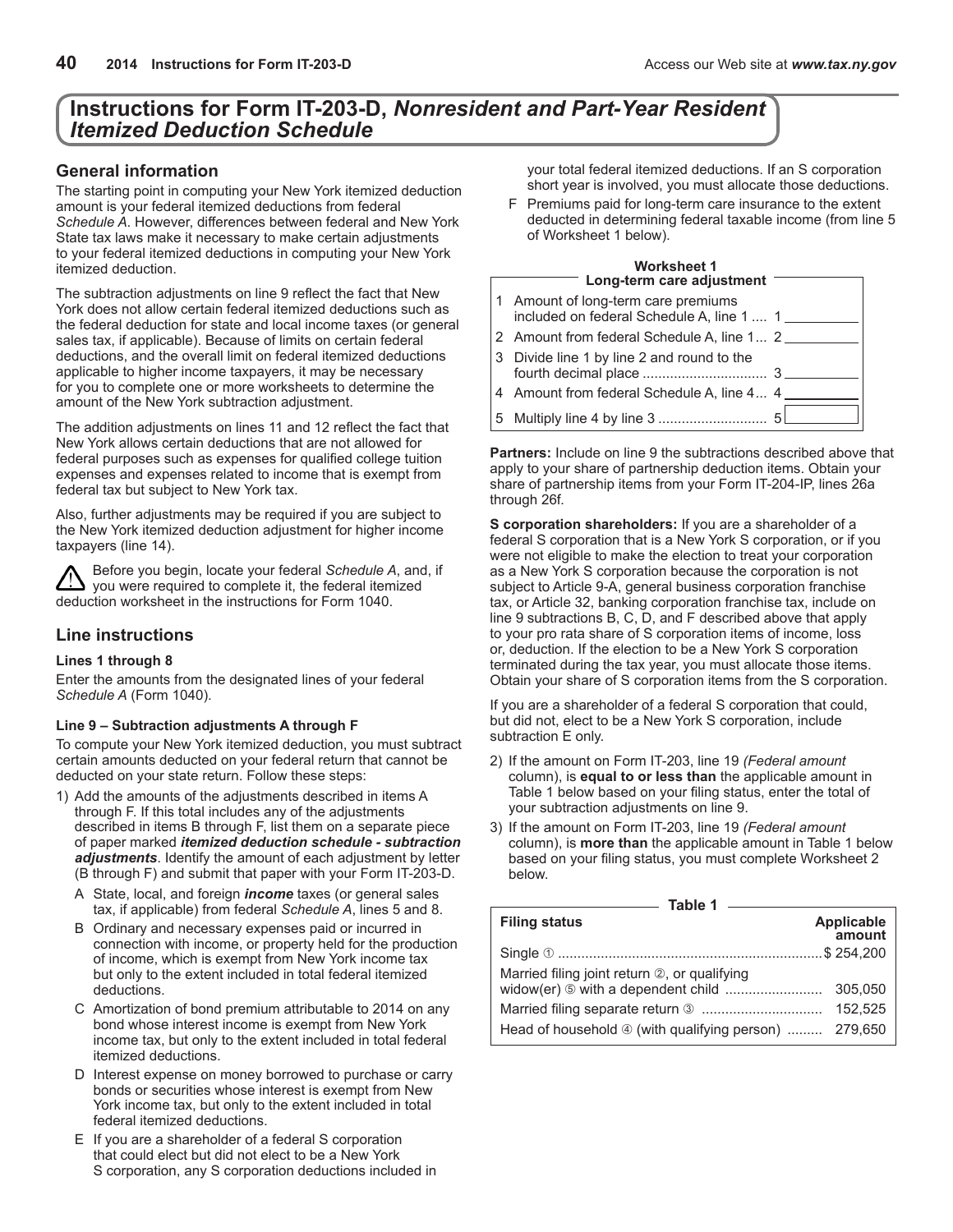## **Instructions for Form IT-203-D** *(continued)*

|    | —— Worksheet 2 ——                                                                                                                                                                                                                                                                                                                                                           |  |
|----|-----------------------------------------------------------------------------------------------------------------------------------------------------------------------------------------------------------------------------------------------------------------------------------------------------------------------------------------------------------------------------|--|
| 1  | Enter amount from line 9 of the federal<br>itemized deduction worksheet in the<br>instructions for line 29 of federal                                                                                                                                                                                                                                                       |  |
| 2  | Enter amount from federal itemized                                                                                                                                                                                                                                                                                                                                          |  |
| 3  | Divide line 1 by line 2 and round to the                                                                                                                                                                                                                                                                                                                                    |  |
| 4  | Amount of subtraction adjustment A                                                                                                                                                                                                                                                                                                                                          |  |
| 5  | Amount of subtraction adjustments B and<br>C described above that are included in total<br>federal itemized deductions from federal<br>Schedule A, line 29, before any federal<br>disallowance. Also include that portion of the<br>deductions under subtraction adjustment E<br>that is included in lines 19, 27, and 28 of<br>federal Schedule A (e.g., contributions)  5 |  |
| 6  |                                                                                                                                                                                                                                                                                                                                                                             |  |
| 7  |                                                                                                                                                                                                                                                                                                                                                                             |  |
| 8  |                                                                                                                                                                                                                                                                                                                                                                             |  |
| 9  | Enter the amount of subtraction adjustments<br>D and E described above, excluding that<br>portion of E included in line 5 above  9                                                                                                                                                                                                                                          |  |
| 10 | Enter the amount from Worksheet 1,                                                                                                                                                                                                                                                                                                                                          |  |
| 11 | Add lines 8, 9, and 10.<br>Enter the total on Form IT-203-D,                                                                                                                                                                                                                                                                                                                |  |

### **Line 10**

Subtract line 9 from line 8 and enter the result.

If you made no entry on line 9, enter the amount from line 8 on line 10.

### **Line 11**

Enter the amount from Form IT-203-B, Schedule C, line 2. You must first complete all of Schedule C in order to compute the college tuition itemized deduction. If you fail to complete Schedule C, your college tuition itemized deduction could be disallowed. See the instructions for Schedule C.

### **Line 12 – Addition adjustments G, H, and I**

In computing your New York itemized deduction, you may add certain amounts that you were not entitled to deduct on your federal return but that you may deduct on your New York State return.

List any of the addition adjustments below that apply to you on a separate piece of paper marked *itemized deduction schedule - addition adjustments*. Identify the amount of each adjustment that applies to you by letter (G, H, and I). Add all of your addition adjustments and enter the total on line 12. Submit that paper with your Form IT-203-D.

G Interest expense on money borrowed to purchase or carry bonds or securities whose interest is subject to New York income tax, but exempt from federal income tax, if this interest expense was not deducted on your federal return or shown as a New York subtraction.

- H Ordinary and necessary expenses paid or incurred during 2014 in connection with income, or property held for the production of income, which is subject to New York income tax but exempt from federal income tax, if these expenses were not deducted on your federal return or shown as a New York subtraction.
- I Amortization of bond premium attributable to 2014 on any bond whose interest income is subject to New York income tax, but exempt from federal income tax, if this amortization was not deducted on your federal return or shown as a New York subtraction.

**Partners:** Include on line 12 the additions described above that apply to your share of partnership deduction items. Obtain your share of partnership items from your Form IT-204-IP, lines 24a through 24f.

**S corporation shareholders:** If you are a shareholder of a federal S corporation that is a New York S corporation for the tax year, or if you were not eligible to make the election to treat your corporation as a New York S corporation because the corporation is not subject to Article 9-A, general business corporation franchise tax, or Article 32, banking corporation franchise tax, include on line 12 additions G through I, described above, that apply to your pro rata share of S corporation items of income, loss, or deduction. If the election to be a New York S corporation terminated during the tax year, you must allocate those items. Obtain your share of S corporation items from the S corporation.

**Line 13 –** Add lines 10, 11, and 12 and enter the total on line 13.

If you made no entry on lines 11 and 12, enter the amount from line 10 on line 13.

*(continued)*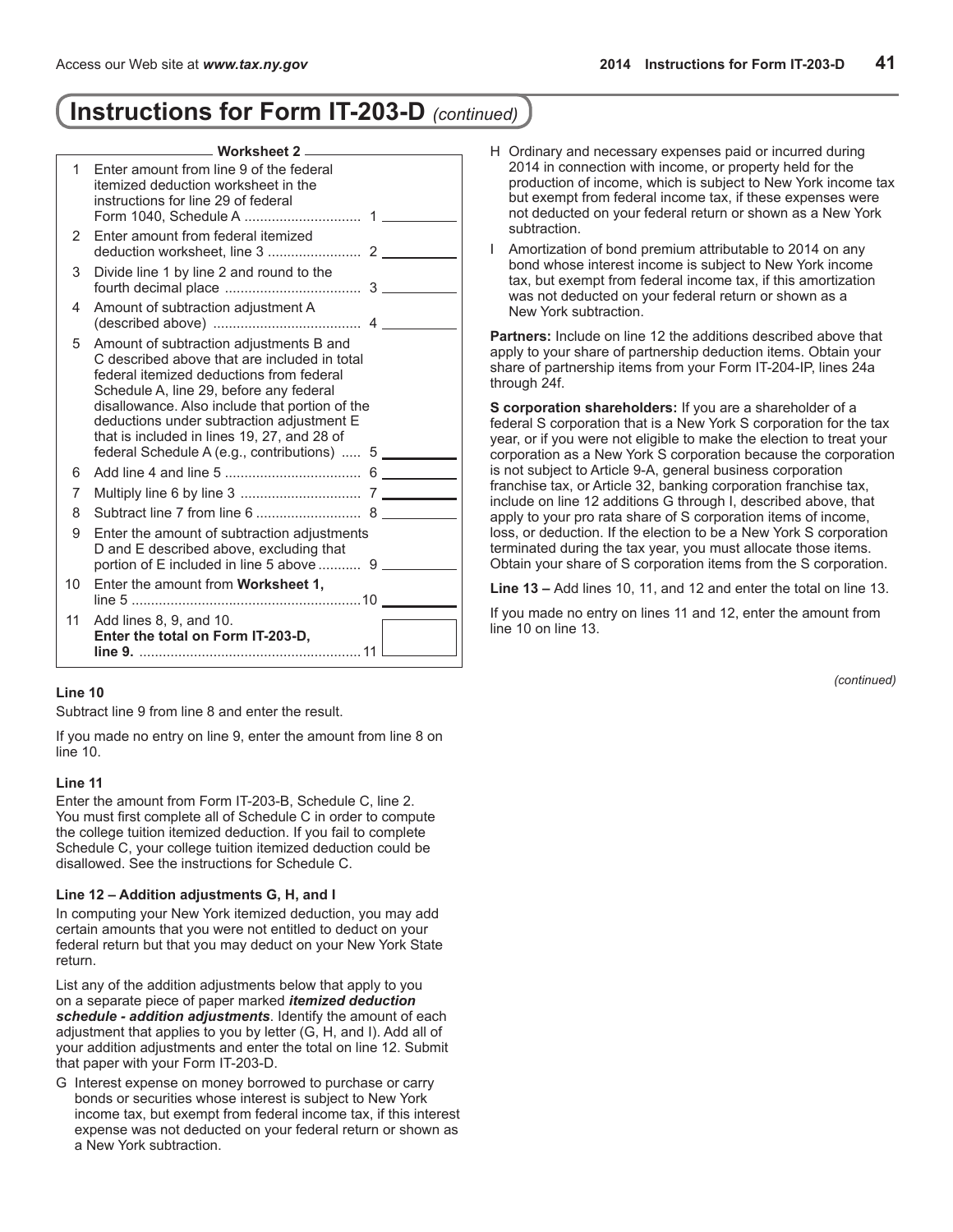## **Instructions for Form IT-203-D** *(continued)*

#### **Line 14 – Itemized deduction adjustment**

Enter the amount of your itemized deduction adjustment. If Form IT-203, line 32 is:

- \$100,000 or less, leave line 14 blank and go to line 15;
- more than \$100,000 but not more than \$475,000, fill in Worksheet 3 below;
- more than \$475,000 but not more than \$525,000, fill in Worksheet 4 below;
- more than \$525,000 but not more than \$1,000,000, enter 50% (.50) of line 13 on line 14;
- more than \$1,000,000 but not more than \$10,000,000, fill in Worksheet 5 below; **or**
- more than \$10,000,000, fill in Worksheet 6 below.

**Worksheet 3**

| 1 New York adjusted gross income from                                                                                              |  |
|------------------------------------------------------------------------------------------------------------------------------------|--|
| 2 Filing status 10 or 3 enter \$100,000 or<br>filing status $\Phi$ enter \$150,000, or                                             |  |
| 3 Subtract line 2 from line 1. (If line 2 is more<br>than line 1, leave line 14 blank. Do not<br>continue with this worksheet.)  3 |  |
| 4 Enter the lesser of line 3 or \$50,000  4                                                                                        |  |
| 5 Divide line 4 by \$50,000 and round to                                                                                           |  |
|                                                                                                                                    |  |
|                                                                                                                                    |  |
|                                                                                                                                    |  |
| Enter this amount on line 14.                                                                                                      |  |

#### **Worksheet 4**

| 1 Enter the excess of New York adjusted gross<br>income from Form IT-203, line 32 over<br>\$475,000 (cannot exceed \$50,000)  1 |  |
|---------------------------------------------------------------------------------------------------------------------------------|--|
| 2 Divide line 1 by \$50,000 and round to the                                                                                    |  |
|                                                                                                                                 |  |
|                                                                                                                                 |  |
|                                                                                                                                 |  |
| Enter this amount on line 14.                                                                                                   |  |
|                                                                                                                                 |  |

#### **Worksheet 5**

| 2 Enter 50% $(.50)$ of your gifts to |  |
|--------------------------------------|--|
|                                      |  |
|                                      |  |
| Enter this amount on line 14.        |  |

#### **Worksheet 6**

| 2 Enter 25% (.25) of your gifts to |  |
|------------------------------------|--|
|                                    |  |
|                                    |  |
| Enter this amount on line 14.      |  |

**Line 15 –** Compare the amount on line 15 to your New York standard deduction amount from the standard deduction table on page 26. For greater tax savings, enter the larger of these amounts on Form IT-203, line 33 and mark an *X* in the appropriate box, *Standard* or *Itemized*. If you choose the itemized deduction, you must submit Form IT-203-D with your return.

If you are married and filing separate returns (filing status 3), see the caution for Form IT-203, line 33 on page 26.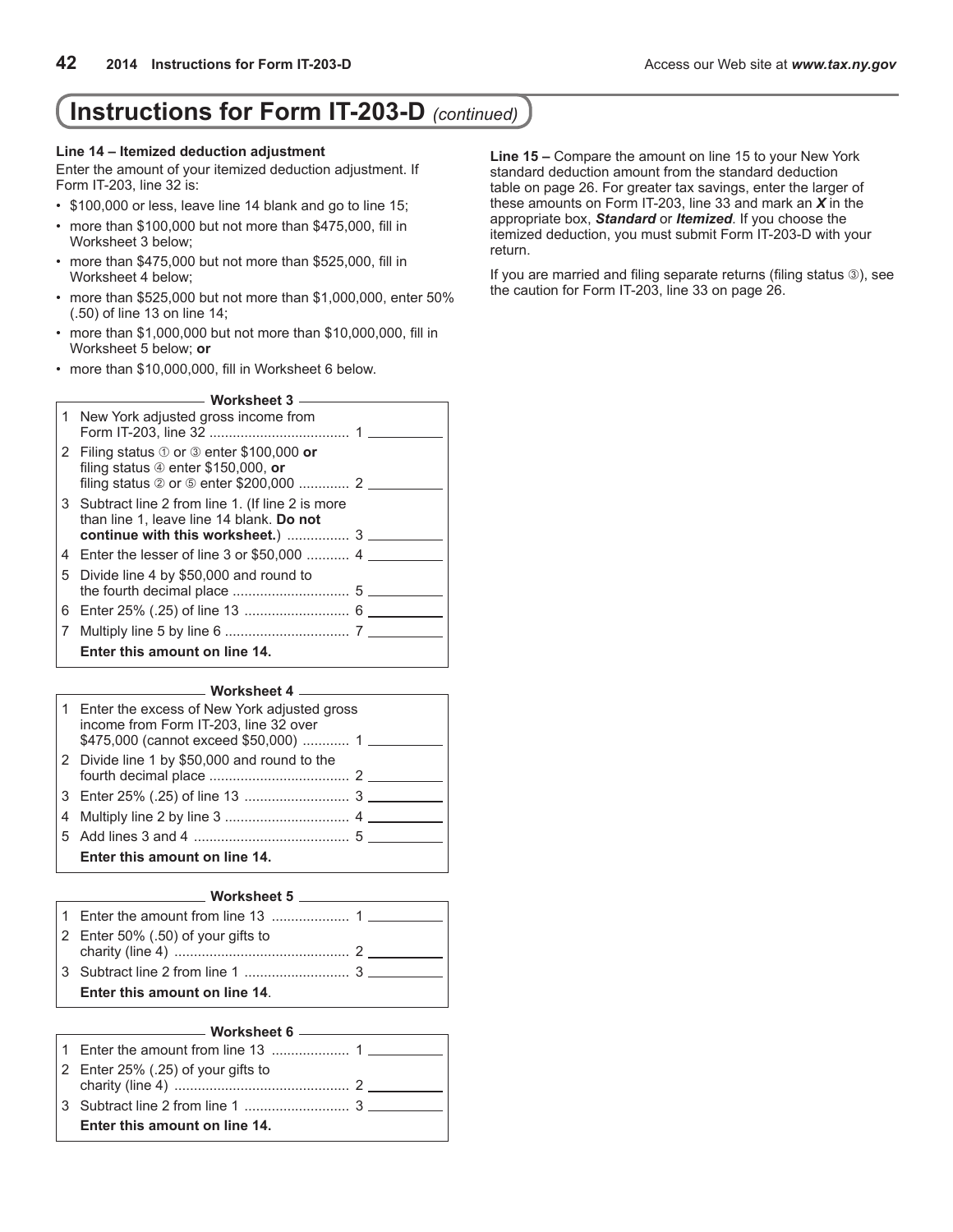## <span id="page-42-0"></span>**Additional information**

### **Definitions used to determine resident, nonresident, or part-year resident**

You may have to pay income tax as a New York State resident even if you are not considered a resident for other purposes. For income tax purposes, your resident status depends on where you were domiciled and where you maintained a permanent place of abode during the tax year.

### **Domicile**

In general, your *domicile* is the place you intend to have as your permanent home. Your domicile is, in effect, where your permanent home is located. It is the place you intend to return to after being away (as on vacation abroad, business assignment, educational leave, or military assignment).

**You can have only one domicile.** Your New York domicile does not change until you can demonstrate that you have abandoned your New York domicile and established a new permanent domicile outside New York State.

A change of domicile must be *clear and convincing.* Easily controlled factors such as where you vote, where your driver's license and registration are issued, or where your will is located are **not** primary factors in establishing domicile. To determine whether you have, in fact, changed your domicile, you should compare (1) the size, value, and nature of use of your first residence to the size, value, and nature of use of your newly acquired residence; (2) your employment and/or business connections in both locations; (3) the amount of time spent in both locations; (4) the physical location of items that have significant sentimental value to you in both locations; and (5) your close family ties in both locations. A change of domicile is *clear and convincing* only when your primary ties are clearly **greater** in the new location. When weighing your primary ties, keep in mind that some may weigh more heavily than others, depending upon your overall lifestyle. If required by the Tax Department, it is the taxpayer's responsibility to produce documentation showing the necessary intention to effect a change of domicile.

If you move to a new location but intend to stay there only for a limited amount of time (no matter how long), your domicile does not change. For example, Mr. Green of ABC Electronics in Newburgh, New York, was temporarily assigned to the Atlanta, Georgia branch office for two years. After his stay in Atlanta, he returned to his job in New York. His domicile did not change during his stay in Georgia; it remained New York State.

If your domicile is in New York State and you go to a foreign country because of a business assignment by your employer, or for study, research or any other purpose, your domicile does not change unless you show that you definitely do not intend to return to New York.

### **Permanent place of abode**

In general, a permanent place of abode is a residence (a building or structure where a person can live) that you permanently maintain, whether you own it or not, that is suitable for year-round use. A permanent place of abode usually includes a residence your spouse owns or leases. For additional information, visit our Web site.

However, a residence maintained by a full-time student enrolled at an institution of higher education in an undergraduate degree program leading to a baccalaureate degree and occupied by the student while attending the institution is not a permanent place of abode with respect to that student. For additional information,

see TSB-M-09(15)I, *Amendment to the Definition of Permanent Place of Abode in the Personal Income Tax Regulations Relating to Certain Undergraduate Students*.

**Note:** Special rules apply to military personnel and their spouses; see Publication 361, *New York State Income Tax Information For Military Personnel and Veterans*.

### **Resident**

You are a New York State resident for income tax purposes if:

• Your domicile is not New York State but you maintain a permanent place of abode in New York State for more than 11 months of the year and spend **184 days or more** (any part of a day is a day for this purpose) in New York State during the tax year. (In this instance, you must file Form IT-201, *Resident Income Tax Return*.)

**Note:** If you maintain a permanent place of abode in New York State but are claiming to be a nonresident for tax purposes, you must be able to provide adequate records to substantiate that you did not spend more than 183 days of the tax year in New York State.

However, if you are a member of the armed forces, and your domicile is not New York State, you are not a resident under this definition. Also, if you are a military spouse domiciled in another state, but located in New York State solely to be with your spouse (who is a member of the armed services present in New York State in compliance with military orders), you are not considered a resident under this definition. For more information, see TSB-M-10(1)I, *Military Spouses Residency Relief Act*; or

• Your domicile is New York State. However, even if your domicile is New York, you are not a resident if you meet **all three** of the conditions in either Group A or Group B as follows: **Group A**

### 1) You did not maintain any permanent place of abode in New York State during the tax year; and

- 2) You maintained a permanent place of abode outside New York State during the entire tax year; and
- 3) You spent **30 days or less** (any part of a day is a day for this purpose) in New York State during the tax year.

### **Group B**

- 1) You were in a foreign country for at least 450 days (any part of a day is a day for this purpose) during any period of 548 consecutive days; and
- 2) You, your spouse (unless legally separated), and minor children spent **90 days or less** (any part of a day is a day for this purpose) in New York State during this 548-day period; and
- 3) During the nonresident portion of the tax year in which the 548‑day period begins, and during the nonresident portion of the tax year in which the 548‑day period ends, you were present in New York State for no more than the number of days which bears the same ratio to 90 as the number of days in such portion of the tax year bears to 548. The following formula illustrates this condition:

| Number of days in the               |        | <b>Maximum number</b> |
|-------------------------------------|--------|-----------------------|
| nonresident portion<br>$\mathbf{x}$ | $90 =$ | of days allowed       |
| 548                                 |        | in New York State     |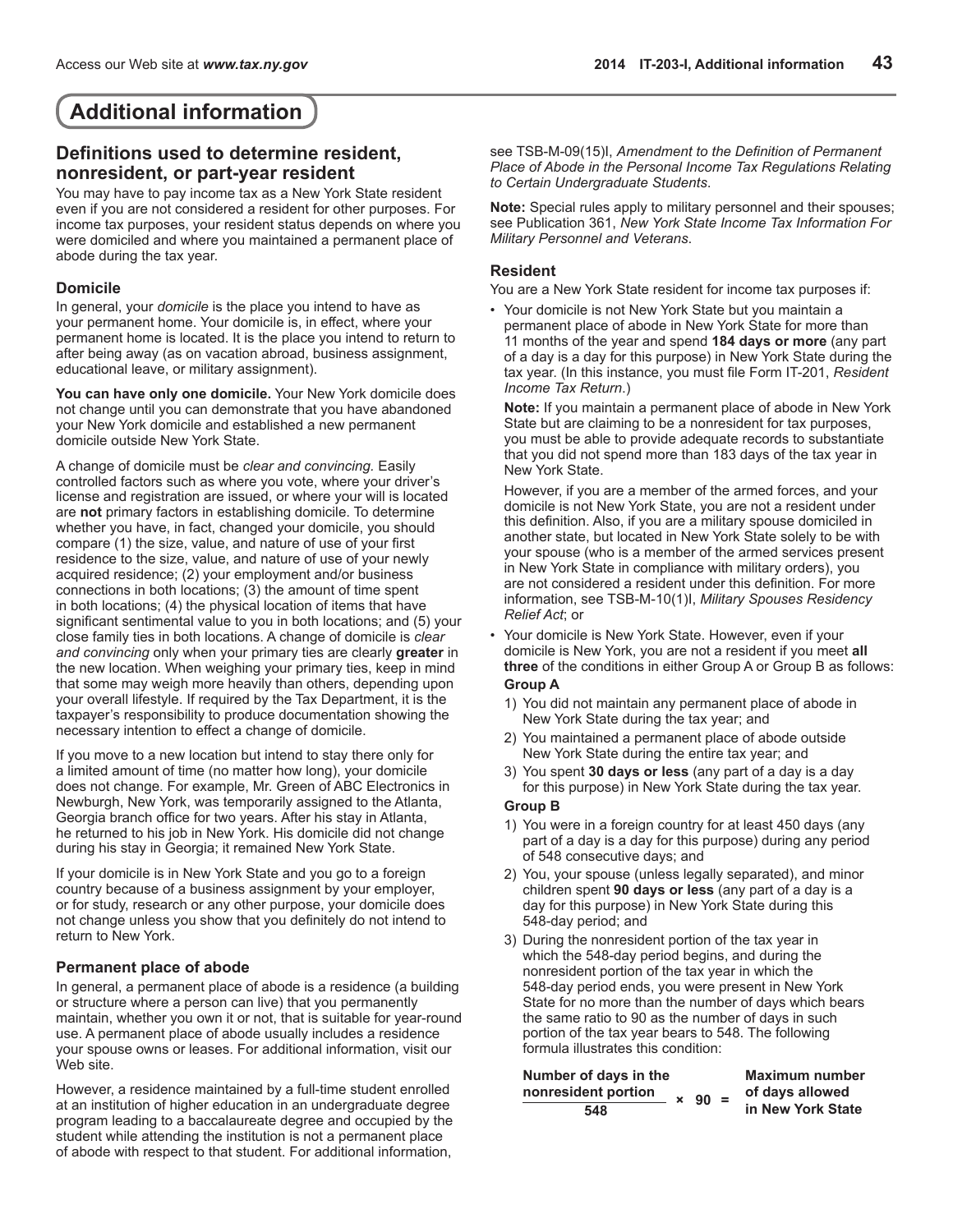### **Nonresident**

You are a New York State nonresident if you were not a resident of New York State for any part of the year.

### **Part-year resident**

You are a New York State part-year resident if you meet the definition of resident or nonresident for only part of the year.

### **New York City and Yonkers**

For the definition of a **New York City** or **Yonkers** resident, nonresident, and part-year resident, see the definitions of a New York State resident, nonresident, and part-year resident, and substitute *New York City* or *Yonkers* in place of *New York State.*

## **Special accruals for full-year nonresidents**

You are subject to special accrual rules in computing your New York State personal income tax for 2014 if you meet the following criteria:

- you were a resident of New York State on December 31, 2013, or you became a resident of New York State on January 1, 2015, and
- you had accrued income (see below) for 2014.

You have accrued income for 2014 if either of the following apply:

- you have an item of income that was fixed and determinable in a tax year prior to 2014, but you are reporting that income for federal income tax purposes in tax year 2014; or
- you have an item of income from a non-New York source that was fixed and determinable in tax year 2014, but you will be reporting that income for federal income tax purposes in a tax year after 2014.

*Income from a non-New York source* is income that is not attributable to (1) a business, trade, profession, or occupation carried on in New York State, or (2) the ownership of any interest in real or tangible personal property in New York State.

If you are subject to the special accrual rules, see the instructions for Form IT-225, addition modification number A-115 and subtraction modification number S-129.

### **Special accruals for part-year residents**

Income accrues to you as a taxpayer when the amount of income becomes fixed and determinable and you have an unrestricted right to receive it.

An *accrued expense* is a cost that has been incurred but not yet paid.

If you are an individual moving out of New York State, accrued income is income you earned during your New York State resident period but did not receive until after you became a nonresident of New York State.

If you moved out of New York State, you must accrue any item of income, gain, loss, or deduction that, under an accrual method of accounting, would be reportable at the time you changed your residence. This includes income or gain you elected to report on the installment basis. You must also include the total taxable amount of lump-sum distributions subject to the separate tax on lump-sum distributions (Form IT-230).

If you are an individual moving into New York State, accrued income is income you earned from a non-New York State source during your nonresident period but received after you became a New York State resident.

If you became a resident of New York State during the tax year, you must accrue any item of income, gain, loss, or deduction

that, under an accrual method of accounting, would be reportable at the time you changed your residence. However, no accrual is required or allowed for items of income, gain, loss, or deduction derived from or connected with New York State sources.

For any subsequent tax year, any item of income, gain, loss, or deduction accrued up to the time you changed your residence must be excluded in determining your New York source income, New York adjusted gross income, or total taxable amount of lump-sum distributions.

If you are subject to the special accrual rules, see the instructions for Form IT-225, addition modification number A-115 and subtraction modification number S-129.

### **Estates and trusts**

Estates and trusts are subject to the New York State personal income tax. The fiduciary for an estate or trust must file Form IT-205, *Fiduciary Income Tax Return.* Each nonresident and part-year resident beneficiary of an estate or trust must include his or her share of the estate or trust income, if any portion of that income is derived from or connected with New York sources, on Form IT-203. For more information on responsibilities of beneficiaries, see *Beneficiaries (estates and trusts)* on page 23.

### **Deceased taxpayers**

If a taxpayer died after 2013 and before filing a return for 2014, the taxpayer's spouse or personal representative may have to file and **sign** a return for that taxpayer. A personal representative can be an executor, administrator or anyone who is in charge of the deceased taxpayer's property. If a taxpayer did not have to file a federal return but had New York State tax withheld, a New York return must be filed to get a refund. If a joint federal income tax return was filed for the deceased taxpayer and the surviving spouse, a joint New York State return can be filed on Form IT-203. Write *Filing as surviving spouse* in the area where you sign the return. If someone else is the personal representative for the deceased spouse, he or she must also sign the return. The person who files the return for the deceased taxpayer should write the deceased taxpayer's date of death in the area indicated near the top of the return.

### **Partnerships/limited liability partnerships or companies**

Partnerships, limited liability partnerships (LLPs) and limited liability companies (LLCs), limited liability investment companies (LLICs) and limited liability trust companies (LLTCs) that are treated as partnerships for federal purposes are not subject to the New York State personal income tax, but individual partners (members) of the partnerships are.

If your partnership has a partner who is a New York State resident, or if the partnership has any income from New York State sources, it must file Form IT-204, *Partnership Return.* If your partnership carried on a business in New York City, it may also have to file New York City's Form NYC-204, *Unincorporated Business Tax Return for Partnerships (including Limited Liability Companies).* Since New York State does not administer the New York City unincorporated business tax, do not file your Form NYC-204 with your state return.

### **Innocent spouse relief**

There are three forms of innocent spouse relief: innocent spouse, separation of liability, and equitable relief. You may qualify for relief from full or partial tax liability on a joint return as an *innocent spouse* if: (1) there is an understatement of tax on a joint return because of an omission or error involving income, deduction, credit, or basis; (2) you can show that when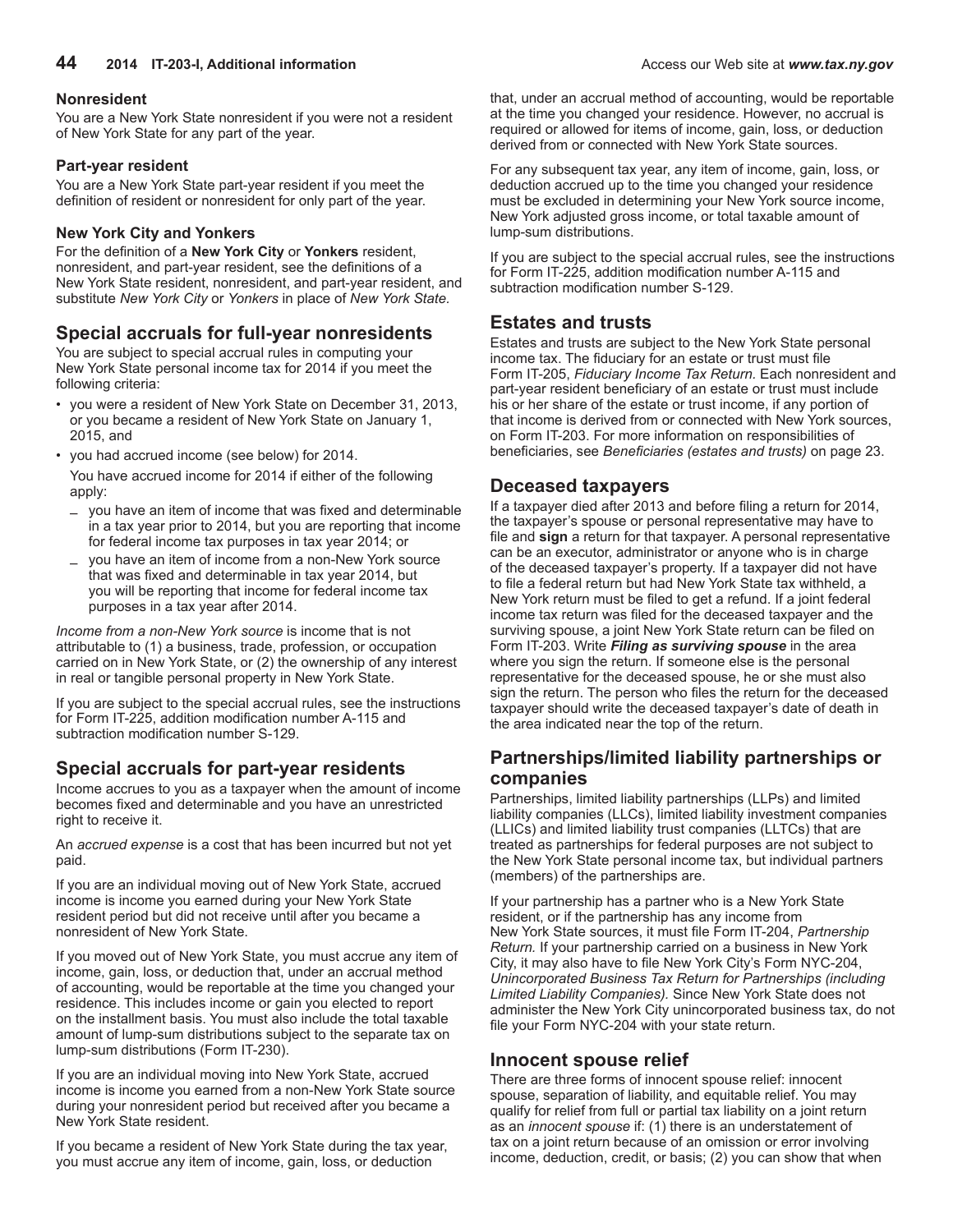you signed the return you did not know and had no reason to know of the understatement; and (3) taking into account all the facts and circumstances, it would be unfair to hold you liable for the understated tax. You may also request a *separation of liability* for any understated tax on a joint return if you and your spouse or former spouse are no longer married, or are legally separated, or have lived apart at all times during the 12-month period prior to the date of filing for relief. If you do not qualify as an innocent spouse or for separation of liability, you may qualify for *equitable relief* if you can show that, taking into account all the facts and circumstances, you should not be held liable for any understatement or underpayment of tax. For more information, see Form IT‑285, *Request for Innocent Spouse Relief (and Separation of Liability and Equitable Relief)*. You may use Form IT-285 only for innocent spouse relief under the three circumstances. Do **not** file Form IT-285 with your return.

If you want to disclaim your spouse's defaulted governmental education, state university, or city university loan or past-due support or past-due legally enforceable debt owed to a New York State agency or a New York City tax warrant judgement debt because you do not want to apply your part of a joint refund or refundable credit to a debt owed solely by your spouse, use Form IT-280, *Nonobligated Spouse Allocation*. You must complete Form IT-280 and submit it with your original return when filed. (Also see *Disclaiming of spouse's debt* on page 33.)

### **Members of the armed forces**

If you are a New York State nonresident, your military pay is not subject to New York State tax and cannot be used to determine the amount of New York State personal income tax you must pay (see the instructions for Form IT-225, subtraction modification number S-119). However, although a military spouse's income is generally not considered to be New York source income (see *Nonresidents – New York source income*), the military spouse's income **is used** to determine the amount of New York State personal income tax you must pay (the income is included in the *Federal amount* column). Any other income that you receive from New York State sources while you are a nonresident may be subject to tax. If you have a civilian job in New York State during your off-duty hours, the income you receive is subject to income tax. Income or gain from property located in New York State, or from a business, trade, or profession carried on in this state is also subject to tax.

In addition, if you are a part-year New York State resident, certain combat pay that you received during your resident period may not be subject to tax (see the instructions for Form IT-225, subtraction modification number S-118).

For more information, see Publication 361, *New York State Income Tax Information for Military Personnel and Veterans.*

### **Exclusion of, or deduction from, foreign earned income**

If you are entitled to claim a federal exclusion of, or deduction from, your foreign earned income (as stated under section 911 of the Internal Revenue Code (IRC)), you are also allowed to claim it on your New York State income tax return in the *Federal amount* column. You would also be allowed to claim that portion of the federal exclusion of, or deduction from, foreign earned income in the *New York State amount* column to the extent it relates to income reported in the *New York State amount* column. If you claim either the exclusion or the deduction, submit a copy of your federal Form 2555, *Foreign Earned Income*, or Form 2555‑EZ, *Foreign Earned Income Exclusion*, with your New York State income tax return.

If you have not yet qualified for the exclusion or deduction but you have filed a federal return, you must also file a New York

State return. You should report all income, including income earned in any foreign country, reported on your federal return. If you later qualify for an exclusion or deduction, you can file an amended return on Form IT‑203‑X, *Amended Nonresident and Part-Year Resident Income Tax Return* (see *Other forms you may have to file*). Submit a copy of federal Form 2555 or 2555‑EZ with your Form IT‑203‑X.

### **U.S. nonresident aliens**

**If you are a U.S. nonresident alien for federal income tax purposes and are required to file federal Form 1040NR,** *U.S. Nonresident Alien Income Tax Return*, or federal Form 1040NR-EZ, *U.S. Income Tax Return for Certain Nonresident Aliens with No Dependents*, you may be required to file a New York State nonresident return, Form IT‑203. See *New York State nonresidents and part-year residents* beginning on page 6.

If you must file a New York return and you checked filing status box 3, 4, or 5 on federal Form 1040NR, or box 2 on federal Form 1040NR-EZ, you must compute your New York State tax as married filing separately and mark an *X* in box 3 at item A on your Form IT‑203. It is important to note that some income items and line references used on Form IT‑203 do not correspond with those shown on federal Form 1040NR or 1040NR-EZ. For example, line 12 of federal Form 1040NR or line 5 of federal Form 1040NR-EZ is used to report income from scholarships and fellowships. Since there is no corresponding line on the New York State nonresident return, report this income as other income on line 16 of Form IT‑203.

Also, if you filed federal Form 1040NR you should claim the New York deduction (itemized or standard) that is more advantageous to you.

### **New York State net operating loss**

### **Nonresident**

The New York State net operating loss (NOL) to be included in the *New York State amount* column of a nonresident's Form IT‑203 must be computed in the same manner as the corresponding federal deduction, but using only New York State items of income, gain, loss, and deduction in the computation. New York State modifications are **not** included in the computation of the NOL or in determining the amount of loss to be used in the carryback or carryover year.

It is possible, because of the above rules, for a nonresident to have a New York State NOL without having a federal NOL, or to have a New York State NOL that is larger or smaller than the corresponding federal NOL. A nonresident individual claiming a NOL for New York State purposes but not for federal income tax purposes must file Form IT-203.

#### **Part-year resident**

A part‑year resident of New York State who incurs losses in the resident or nonresident period, or both, must make a separate NOL computation for each period (resident and nonresident), using only those items of income, gain, loss, or deduction attributable to each period. For the resident period, compute the NOL using only those items of income, gain, loss, and deduction that would have been reported if a separate federal return was filed for the period of New York State residence. For the nonresident period, compute the NOL using the above rules for nonresidents.

To report an NOL on Form IT‑203, see the instructions for line 16, *Other income,* on page 22 and addition modification number A-215 in the instructions for Form IT-225.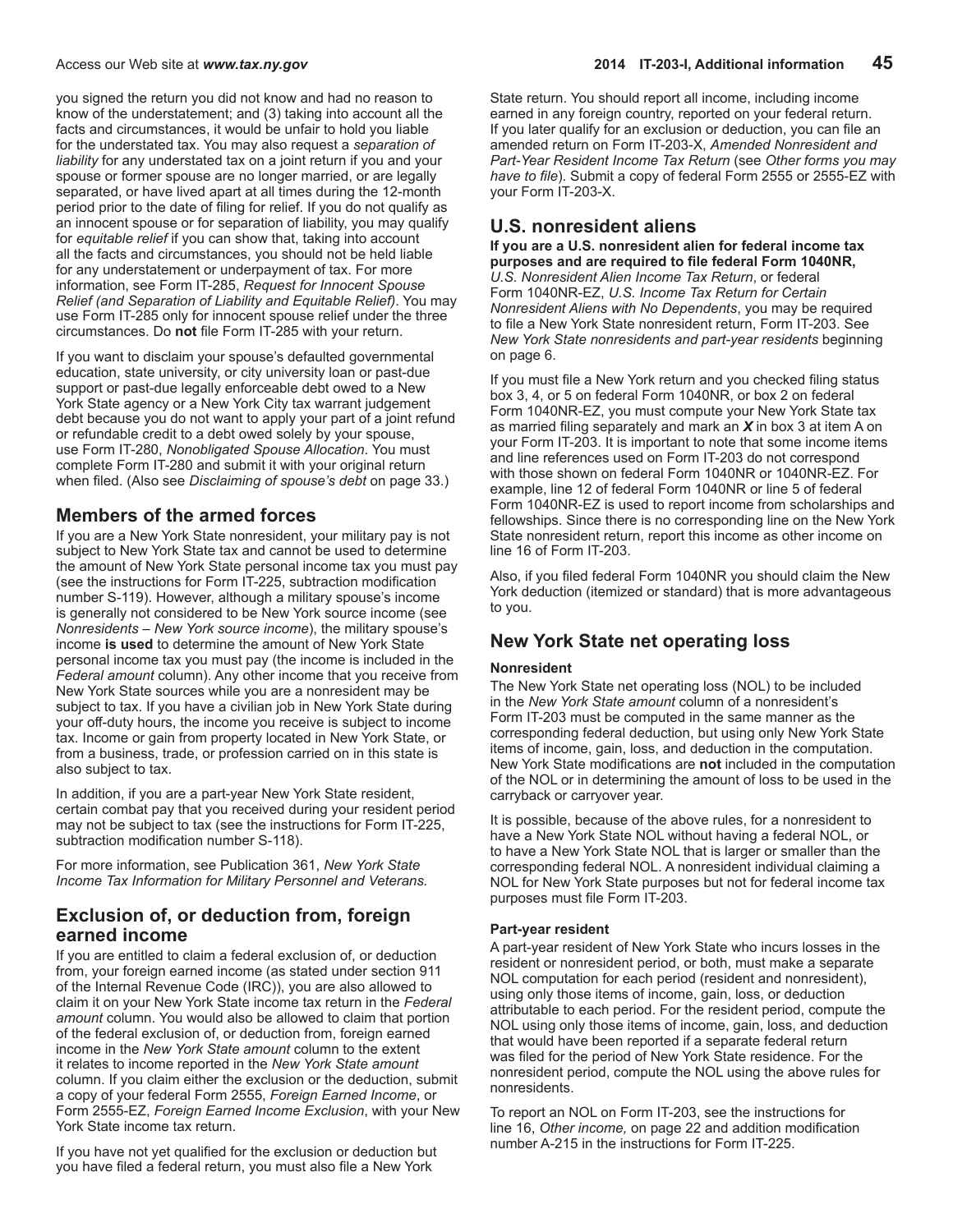File Form IT‑203‑X to claim a personal income tax refund based upon an NOL carryback. File Form IT-201-X to claim a refund based upon a **federal** NOL carryback to a tax year when you were a full-year New York State resident.

For more information on claiming a personal income tax refund based upon an NOL, see the instructions for Form IT-203-X or Form IT-201-X.

## **Stock options**

If, as a New York State nonresident or part-year resident, you received stock options and the options you received are attributable to services performed in New York State, some or all of the federal income related to the options may be included in New York source income.

To determine the amount of federal income related to the options that must be included in New York source income, you should maintain records and documentation of your services performed in New York State. For additional information, see Form IT-203-F and its instructions.

### **Keep a copy of your tax records**

Please remember to keep a copy of your completed income tax return. Also keep copies of any books, records, schedules, statements, or other related documents.

The Tax Department may ask you to provide copies of these records after you have filed your income tax returns.

You should retain copies of your return for at least seven years after you file your return.

### **Amending your return**

Use Form IT-203-X if your original return was Form IT-203 and you were a nonresident or part-year resident of New York State. Also use Form IT-203-X if you mistakenly filed Form IT-201, but you were a nonresident or part-year resident. Use Form IT-201-X if you mistakenly filed Form IT-203 but you were a full-year resident of New York State. See *Other forms you may have to file*.

### **Paid preparer information**

For information relating to the Tax Preparer Registration Program, the signing of returns by a paid preparer (anyone you pay to prepare your return), e‑file mandate for paid preparers, and other requirements relating to paid preparers, see Publication 58, *Information for Income Tax Return Preparers*, and our Web site.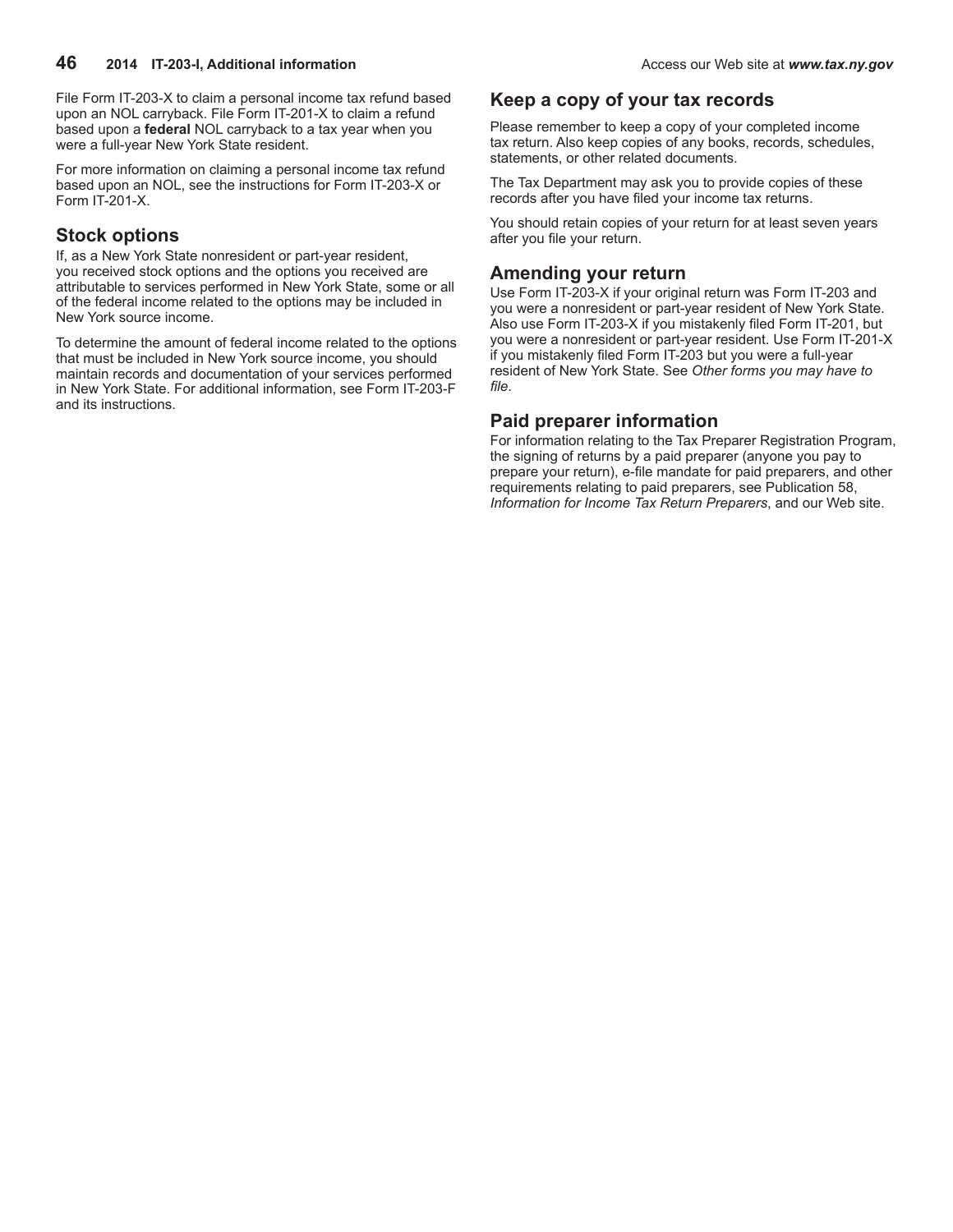You must enter your school district and code number even if you were absent temporarily, if the school your children attended was not in your school district, or if you had no children attending school. School aid may be

your school district, contact the nearest public school to your New York

affected if your school district or code number is not correct.

## **School districts and code numbers**

State home.

**Albany – Erie**

<span id="page-46-0"></span>If you were a part-year resident of New York State, use this list to find the name and code number of the public school district located in the county where you were last a New York State resident. (If you were also a part-year resident of New York City, look for your listing after Nassau County.) Enter the school district name and code number at the top of the front of your return in the boxes provided. If you do not know the name of

### **Albany**

Albany **005** Berne-Knox-Westerlo **050** Bethlehem **051** Cairo-Durham **076** Cohoes **122** Duanesburg **153** Green Island **236** Greenville **240** Guilderland **246** Menands **388** Middleburgh **393** Mohonasen **402** Niskayuna **439** North Colonie (including Maplewood) **443** Ravena-Coeymans-Selkirk **524** Schalmont **568** Schoharie **572** South Colonie **595** Voorheesville **660** Watervliet **674**

#### **Allegany**

Alfred-Almond **010** Andover **017** Arkport **021** Belfast **044** Bolivar-Richburg **054** Canaseraga **083** Canisteo-Greenwood **086** Cuba-Rushford **138** Dalton-Nunda (Keshequa) **320** Fillmore **192** Friendship **209** Genesee Valley **018** Hinsdale **277** Letchworth **339** Pioneer **498** Portville **512** Scio **575** Wellsville **683** Whitesville **702**

#### **Bronx**

Bronx **068**

**Brooklyn** (see *Kings*)

**Broome**

Afton **003** Bainbridge-Guilford **031** Binghamton **053** Chenango Forks **107** Chenango Valley **108** Cincinnatus **113** Deposit **146** Greene **238** Harpursville **259** Johnson City **313** Maine-Endwell **364** Marathon **372** Newark Valley **432** South Mountain-Hickory **720** Susquehanna Valley **627** Union-Endicott **651** Vestal **658** Whitney Point **703** Windsor **710**

### **Cattaraugus**

Allegany-Limestone **011** Cattaraugus-Little Valley **094** Cuba-Rushford **138** Ellicottville **181** Forestville **198** Franklinville **205** Frewsburg **208** Gowanda **230** Hinsdale **277** Olean **462** Pine Valley **497** Pioneer **498** Portville **512** Randolph **522** Salamanca **556** Springville-Griffith Institute **244** Ten Broeck Academy and Franklinville **205** West Valley **690**

#### **Cayuga**

Auburn **025** Cato-Meridian **092** Groton **245** Hannibal **257** Homer **281** Jordan-Elbridge **315** Moravia **407** Oswego **472** Port Byron **507** Red Creek **525** Skaneateles **588** Southern Cayuga **609** Union Springs **650** Weedsport **681**

#### **Chautauqua**

Bemus Point **048** Brocton **067** Cassadaga Valley **091** Chautauqua Lake **104** Clymer **119** Dunkirk **155** Falconer **189** Forestville **198** Fredonia **206** Frewsburg **208** Gowanda **230** Jamestown **306** Panama **479** Pine Valley **497** Randolph **522** Ripley **536** Sherman **583** Silver Creek **587** Southwestern **611** Westfield Academy and Central **692**

### **Chemung**

Corning-Painted Post **132** Elmira **182** Elmira Heights **183** Horseheads **287** Newfield **436** Odessa-Montour **460** Spencer-Van Etten **613** Watkins Glen **675** Waverly **676**

**Chenango** Afton **003** Bainbridge-Guilford **031** Brookfield **070** Chenango Forks **107** Cincinnatus **113** DeRuyter **141** Gilbertsville-Mount Upton **222** Greene **238** Harpursville **259** Norwich **455** Otselic Valley **606** Oxford Academy and Central **475** Sherburne-Earlville **582** Sidney **586** Unadilla Valley **422** Whitney Point **703**

#### **Clinton**

AuSable Valley **026** Beekmantown **043** Chateaugay **102** Chazy **105** Northeastern Clinton **418** Northern Adirondack **453** Peru **492** Plattsburgh **503** Saranac **560** Saranac Lake **561**

#### **Columbia**

Chatham **103** East Greenbush **158** Germantown **221** Hudson **289** Ichabod Crane **294** New Lebanon **426** Pine Plains **496** Red Hook **526** Schodack **571** Taconic Hills **632** Webutuck **680**

#### **Cortland**

Cincinnatus **113** Cortland **134** DeRuyter **141** Dryden **152** Fabius-Pompey **187** Greene **238** Groton **245** Homer **281** Marathon **372** McGraw **385** Newark Valley **432** Tully **646** Whitney Point **703**

#### **Delaware** Andes **016**

Bainbridge-Guilford **031** Charlotte Valley **101** Delhi **144** Deposit **146** Downsville **150** Franklin **203** Gilboa-Conesville **223** Hancock **256**

**Delaware** *(continued)*

Jefferson **310** Livingston Manor **349** Margaretville **375** Oneonta **464** Roscoe **545** Roxbury **547** Sidney **586** South Kortright **601** Stamford **620** Sullivan West **143** Unatego **649** Walton **663** Worcester **711**

#### **Dutchess**

Arlington **022** Beacon **040** Carmel **089** Dover **149** Haldane **249** Hyde Park **293** Millbrook **396** Pawling **483** Pine Plains **496** Poughkeepsie **514** Red Hook **526** Rhinebeck **531** Spackenkill **612** Taconic Hills **632** Wappingers **665** Webutuck **680**

### **Erie**

Akron **004** Alden **007** Amherst **719** Attica **024** Buffalo **073** Cheektowaga **106** Cheektowaga-Sloan **589** Clarence **114** Cleveland Hill **115** Depew **145** East Aurora **156** Eden **171** Frontier **210** Gowanda **230** Grand Island **232** Hamburg **251** Holland **278** Iroquois **300** Kenmore-Town of Tonawanda **319** Lackawanna **326** Lake Shore **330** Lancaster **332** Maryvale **378** North Collins **442** Orchard Park **468** Pioneer **498** Silver Creek **587** Springville-Griffith Institute **244** Sweet Home **628** Tonawanda City **638** West Seneca **689** Williamsville **706**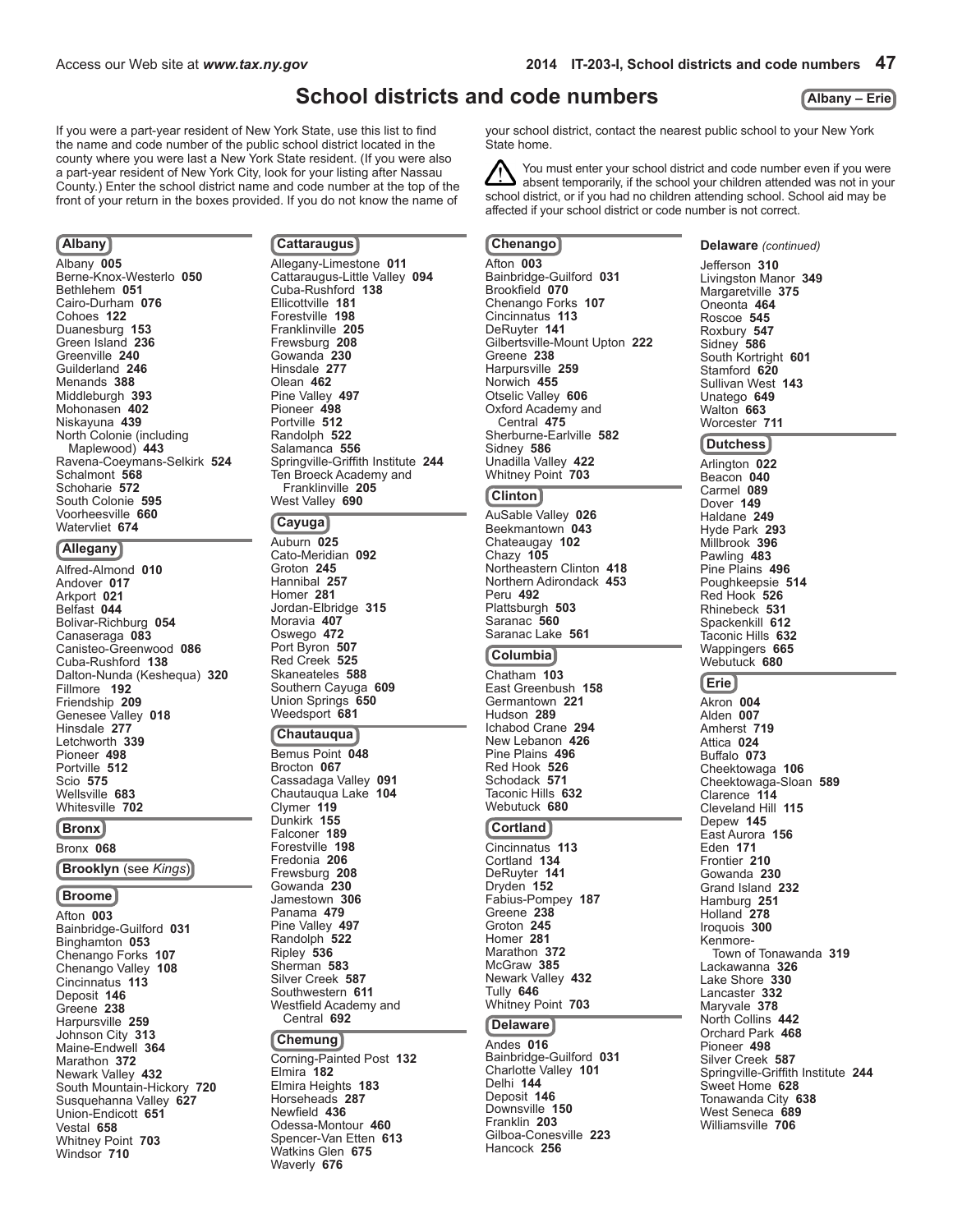#### **Essex – Nassau**

#### **Essex**

AuSable Valley **026** Crown Point **137** Elizabethtown-Lewis **179** Keene **317** Lake Placid **328** Minerva **399** Moriah **408** Newcomb **434** Putnam **517** Saranac Lake **561** Schroon Lake **573** Ticonderoga **636** Westport **696** Willsboro **707**

### **Franklin**

AuSable Valley **026** Brasher Falls **058** Brushton-Moira **072** Chateaugay **102** Malone **365** Northern Adirondack **453** Salmon River **558** Saranac Lake **561** St. Regis Falls **619** Tupper Lake **647**

### **Fulton**

Amsterdam **015** Broadalbin-Perth **065** Dolgeville **148** Edinburg **173** Fonda-Fultonville **197** Fort Plain **201** Galway **212** Gloversville **227** Johnstown **314** Mayfield **383** Northville **454** Oppenheim-Ephratah- St. Johnsville **467** Wheelerville **698**

#### **Genesee**

Akron **004** Albion **006** Alden **007** Alexander **008** Attica **024** Batavia **036** Brockport **066** Byron-Bergen **075** Caledonia-Mumford **077** Elba **177** Iroquois **300** Le Roy **338** Medina **387** Oakfield-Alabama **458** Pavilion **482** Pembroke **487** Royalton-Hartland **548** Wyoming **714**

#### **Greene**

Cairo-Durham **076** Catskill **093** Coxsackie-Athens **135** Gilboa-Conesville **223** Greenville **240** Hunter-Tannersville **291** Margaretville **375** Onteora **466** Ravena-Coeymans-Selkirk **524** Windham-Ashland-Jewett **709**

**Hamilton** Indian Lake **296** Inlet **298** Lake Pleasant **329** Long Lake **354** Northville **454** Piseco **499** Poland **506** Raquette Lake **523** Wells **682**

### **Herkimer**

Adirondack **002** Cherry Valley-Springfield **616** Dolgeville **148** Fort Plain **201** Frankfort-Schuyler **202** Herkimer **268** Holland Patent **279** Ilion-Mohawk **295** Little Falls **346** Mount Markham **412** New Hartford **424** Oppenheim-Ephratah- St. Johnsville **467** Owen D. Young (Van Hornesville) **474** Poland **506** Remsen **528** Richfield Springs **533** Sauquoit Valley **564** Town of Webb **639** West Canada Valley **685** Whitesboro **701**

### **Jefferson**

Alexandria **009** Belleville Henderson **045** Carthage **090** Copenhagen **129** General Brown **217** Gouverneur **229** Hammond **253** Indian River **297** LaFargeville **324** Lyme **356** Sackets Harbor **288** Sandy Creek **559** South Jefferson **600** Thousand Islands **634** Watertown **672**

#### **Kings** (Brooklyn) Brooklyn **071**

**Lewis** Adirondack **002** Beaver River **041** Camden **079** Carthage **090** Copenhagen **129** Harrisville **261** Lowville Academy and Central **355** Sandy Creek **559** South Jefferson **600** South Lewis **602**

### **Livingston**

Avon **029** Caledonia-Mumford **077** Canaseraga **083** Dalton-Nunda (Keshequa) **320** Dansville **140** Geneseo **218**

**Livingston** *(continued)* Honeoye **282** Honeoye Falls-Lima **283** Le Roy **338** Livonia **350** Mount Morris **413** Naples **420** Pavilion **482** Perry **490** Wayland-Cohocton **677** Wheatland-Chili **697** York **716**

#### **Madison**

Brookfield **070** Canastota **084** Cazenovia **095** Chittenango **111** DeRuyter **141** East Syracuse-Minoa **167** Edmeston **174** Fabius-Pompey **187** Fayetteville-Manlius **370** Hamilton **252** Madison **361** Morrisville-Eaton **411** Mount Markham **412** Oneida **463** Otselic Valley **606** Sherburne-Earlville **582** Stockbridge Valley **624** Unadilla Valley **422** Vernon-Verona-Sherrill **584** Waterville **673**

#### **Manhattan** (see *New York*)

**Monroe** Avon **029** Brighton **063** Brockport **066** Byron-Bergen **075** Caledonia-Mumford **077** Churchville-Chili **112** East Irondequoit **160** East Rochester **165** Fairport **188** Gates Chili **216** Greece **235** Hilton **276** Holley **280** Honeoye Falls-Lima **283** Kendall **318** Penfield **488** Pittsford **500** Rochester **538** Rush-Henrietta **549** Spencerport **614** Victor **659** Wayne **678** Webster **679** West Irondequoit **299** Wheatland-Chili **697**

#### **Montgomery**

Amsterdam **015** Broadalbin-Perth **065** Canajoharie **081** Cherry Valley-Springfield **616** Cobleskill-Richmondville **120** Duanesburg **153** Fonda-Fultonville **197** Fort Plain **201**

**Montgomery** *(continued)*

Galway **212** Johnstown **314** Oppenheim-Ephratah- St. Johnsville **467** Owen D. Young (Van Hornesville) **474** Schalmont **568** Schoharie **572** Scotia-Glenville **576** Sharon Springs **579**

#### **Nassau**

Amityville **014** Baldwin **032** Bellmore **046** Bellmore-Merrick CHS**\*** Bethpage **052** Carle Place **088** Cold Spring Harbor **123** East Meadow **162** East Rockaway **166** East Williston **168** Elmont **184** Farmingdale **191** Floral Park-Bellerose **195** Franklin Square **204** Freeport **207** Garden City **214** Glen Cove **224** Great Neck **234** Hempstead **265** Herricks **270** Hewlett-Woodmere **272** Hicksville **273** Island Park **302** Island Trees **303** Jericho **311** Lawrence **337** Levittown **340** Locust Valley **352** Long Beach **353** Lynbrook **357** Malverne **366** Manhasset **368** Massapequa **379** Merrick **389** Mineola **398** New Hyde Park-Garden City Park **425** North Bellmore **441** North Merrick **444** North Shore **448** Oceanside **459** Oyster Bay-East Norwich **476** Plainedge **501** Plainview-Old Bethpage **502** Port Washington **511** Rockville Centre **539** Roosevelt **544** Roslyn **546** Seaford **577** Sewanhaka CHS**\*** Syosset **630** Uniondale **652** Valley Stream CHS**\*** Valley Stream 13 **655** Valley Stream 24 **656** Valley Stream 30 **657** Wantagh **664** Westbury **691** West Hempstead **687**

**\*** Do not use a high school district (CHS) in Bellmore-Merrick, Sewanhaka, or Valley Stream. Use the code number for the elementary school district where you live.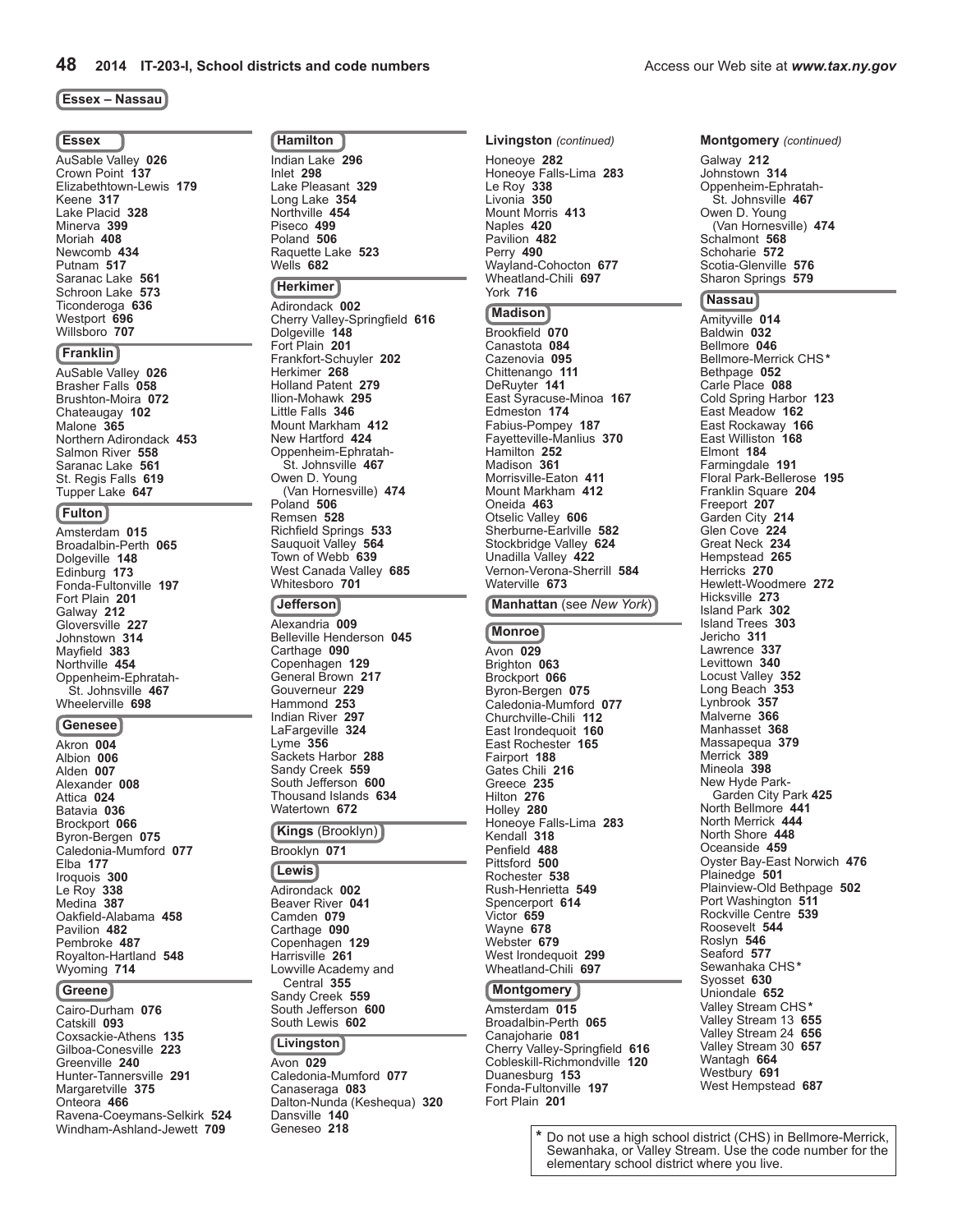**New York** (Manhattan) Manhattan **369 New York City** (see individual counties)

### **Niagara**

Akron **004** Barker **035** Lewiston-Porter **341** Lockport **351** Medina **387** Newfane **435** Niagara Falls **437** Niagara Wheatfield **438** North Tonawanda **450** Royalton-Hartland **548** Starpoint **621** Wilson **708**

### **Oneida**

Adirondack **002** Brookfield **070** Camden **079** Central Square **098** Clinton **117** Holland Patent **279** Madison **361** Mount Markham **412** New Hartford **424** New York Mills **430** Oneida **463** Oriskany **469** Poland **506** Remsen **528** Rome **541** Sauquoit Valley **564** Stockbridge Valley **624** Town of Webb **639** Utica **653** Vernon-Verona-Sherrill **584** Waterville **673** West Canada Valley **685** Westmoreland **695** Whitesboro **701**

#### **Onondaga**

Baldwinsville **033** Cato-Meridian **092** Cazenovia **095** Central Square **098** Chittenango **111** DeRuyter **141** East Syracuse-Minoa **167** Fabius-Pompey **187** Fayetteville-Manlius **370** Homer **281** Jamesville-Dewitt **307** Jordan-Elbridge **315** LaFayette **325** Liverpool **348** Lyncourt **358** Marcellus **373** Moravia **407** North Syracuse **449** Onondaga **465** Phoenix **494** Skaneateles **588** Solvay **593** Syracuse **631** Tully **646** West Genesee **686** Westhill **694**

**Ontario** Bloomfield **157** Canandaigua **082** Geneva **219** Honeoye **282** Honeoye Falls-Lima **283** Livonia **350** Lyons **360** Manchester-Shortsville (Red Jacket) **527** Marcus Whitman **374** Naples **420** Newark **431** Palmyra-Macedon **478** Penn Yan **489** Phelps-Clifton Springs (Midlakes) **493** Pittsford **500** Victor **659** Wayland-Cohocton **677**

**Otsego**

Bainbridge-Guilford **031** Charlotte Valley **101** Cherry Valley-Springfield **616** Cobleskill-Richmondville **120**

Gilbertsville-Mount Upton **222**

 (Van Hornesville) **474** Richfield Springs **533** Schenevus **570** Sharon Springs **579** Sidney **586** Unadilla Valley **422** Unatego **649** Worcester **711 Putnam** Brewster **060** Carmel **089** Garrison **215** Haldane **249** Lakeland **331** Mahopac **363** North Salem **447** Pawling **483** Putnam Valley **518** Wappingers **665 Queens** Queens **519 Rensselaer** Averill Park **027** Berlin **049**

Brunswick (Brittonkill) **064**

North Greenbush (Williams) **704**

**Richmond** (Staten Island)

Cambridge **078** East Greenbush **158** Hoosick Falls **285** Hoosic Valley **284** Ichabod Crane **294** Lansingburgh **334** Mechanicville **386** New Lebanon **426**

Rensselaer **530** Schodack **571** Stillwater **623** Troy **642** Wynantskill **713**

Staten Island **622 Rockland** Clarkstown **423** East Ramapo **615** Nanuet **419** North Rockland **445** Nyack **457** Pearl River **484** Ramapo **626** South Orangetown **605**

Cooperstown **128** Edmeston **174** Franklin **203**

Laurens **336** Milford **395** Morris **409** Mount Markham **412** Oneonta **464** Owen D. Young

#### **Orange**

Chester **110** Cornwall **133** Eldred **178** Florida **196** Goshen **228** Greenwood Lake **243** Highland Falls-Fort Montgomery **275** Kiryas Joel Village **725** Marlboro **377** Middletown **394** Minisink Valley **400** Monroe-Woodbury **403** Newburgh **433** North Rockland **445** Pine Bush **495** Port Jervis **510** Ramapo **626** Tuxedo **648** Valley **405** Wallkill **662** Warwick Valley **668** Washingtonville **669**

#### **Orleans**

Albion **006** Barker **035** Brockport **066** Byron-Bergen **075** Holley **280** Kendall **318** Lyndonville **359** Medina **387** Oakfield-Alabama **458** Royalton-Hartland **548**

#### **Oswego**

Altmar-Parish-Williamstown **012** Camden **079** Cato-Meridian **092** Central Square **098** Fulton **211** Hannibal **257** Mexico Academy and Central **390** Oswego **472** Phoenix **494** Pulaski Academy and Central **516** Sandy Creek **559** South Jefferson **600**

Access our Web site at *www.tax.ny.gov* **2014 IT-203-I, School districts and code numbers 49**

#### **New York – Staten Island**

#### **Saratoga**

Amsterdam **015** Ballston Spa **034** Broadalbin-Perth **065** Burnt Hills-Ballston Lake **074** Corinth **131** Edinburg **173** Galway **212** Hadley-Luzerne **247** Hudson Falls **290** Mechanicville **386** Niskayuna **439** Northville **454** Saratoga Springs **562** Schuylerville **574** Scotia-Glenville **576** Shenendehowa **581** South Glens Falls **597** Stillwater **623** Waterford-Halfmoon **670**

#### **Schenectady**

Amsterdam **015** Burnt Hills-Ballston Lake **074** Duanesburg **153** Galway **212** Mohonasen **402** Niskayuna **439** Schalmont **568** Schenectady **569** Schoharie **572** Scotia-Glenville **576** South Colonie **595**

### **Schoharie**

Berne-Knox-Westerlo **050** Cairo-Durham **076** Canajoharie **081** Charlotte Valley **101** Cobleskill-Richmondville **120** Duanesburg **153** Fonda-Fultonville **197** Gilboa-Conesville **223** Greenville **240** Jefferson **310** Middleburgh **393** Schoharie **572** Sharon Springs **579** Stamford **620**

#### **Schuyler**

Bradford **057** Corning-Painted Post **132** Dundee **154** Hammondsport **254** Horseheads **287** Odessa-Montour **460** South Seneca **607** Spencer-Van Etten **613** Trumansburg **643** Watkins Glen **675**

#### **Seneca**

Clyde-Savannah **118** Geneva **219** Lyons **360** Phelps-Clifton Springs (Midlakes) **493** Romulus **542** Seneca Falls **578** South Seneca **607** Trumansburg **643** Waterloo **671**

**Staten Island** *(*see *Richmond*)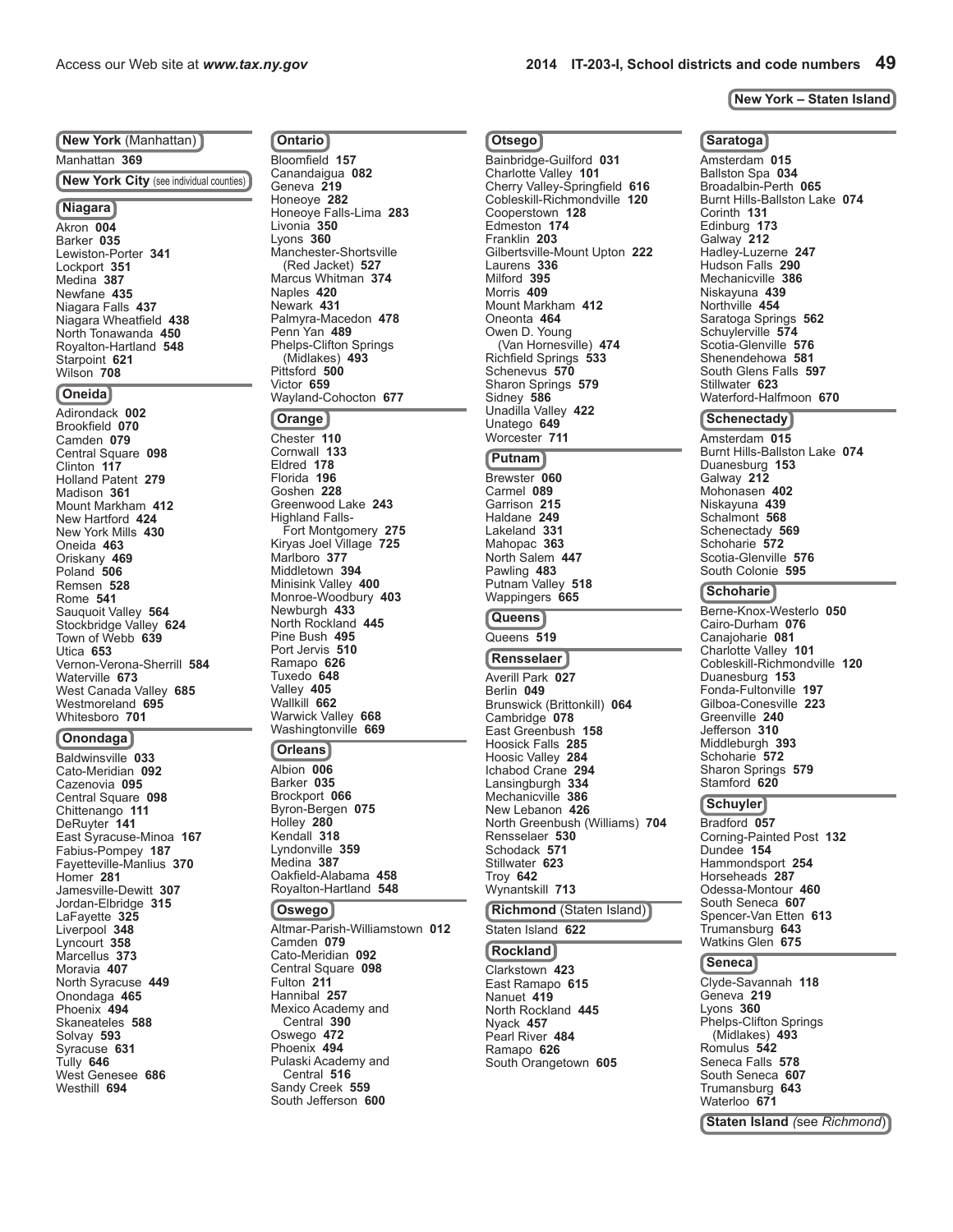#### **Steuben – Yates**

#### **Steuben**

Addison **001** Alfred-Almond **010** Andover **017** Arkport **021** Avoca **028** Bath **037** Bradford **057** Campbell-Savona **080** Canaseraga **083** Canisteo-Greenwood **086** Corning-Painted Post **132** Dansville **140** Elmira **182** Hammondsport **254** Hornell **286** Jasper-Troupsburg **308** Naples **420** Penn Yan **489** Prattsburg **515** Wayland-Cohocton **677** Whitesville **702**

#### **St. Lawrence**

Alexandria **009** Brasher Falls **058** Brushton-Moira **072** Canton **087** Clifton-Fine **116** Colton-Pierrepont **124** Edwards-Knox **724** Gouverneur **229** Hammond **253** Harrisville **261** Hermon-DeKalb **269** Heuvelton **271** Indian River **297** Lisbon **345** Madrid-Waddington **362** Massena **380** Morristown **410** Norwood-Norfolk **456** Ogdensburg **461** Parishville-Hopkinton **480** Potsdam **513** Salmon River **558** St. Regis Falls **619** Tupper Lake **647**

#### **Suffolk**

Amagansett **013** Amityville **014** Babylon **030** Bayport-Blue Point **039** Bay Shore **038** Brentwood **059** Bridgehampton **062** Center Moriches **096** Central Islip **097** Cold Spring Harbor **123** Commack **125** Comsewogue **126** Connetquot **127** Copiague **130** Deer Park **142** East Hampton **159** East Islip **161** East Moriches **163** Eastport-South Manor **170** East Quogue **164** Elwood **186** Farmingdale **191** Fire Island **193** Fishers Island **194** Greenport **239** Half Hollow Hills **250** Hampton Bays **255**

**Suffolk** *(continued)* Harborfields **258** Hauppauge **264** Huntington **292** Islip **304** Kings Park **321** Lindenhurst **344** Longwood **392** Mattituck-Cutchogue **382** Middle Country **391** Miller Place **397** Montauk **404** Mount Sinai **414** New Suffolk **429** North Babylon **440** Northport-East Northport **452** Oysterponds **477** Patchogue-Medford **481** Port Jefferson **509** Quogue **521** Remsenburg-Speonk **529** Riverhead **537** Rocky Point **540** Sachem **553** Sagaponack **555** Sag Harbor **554** Sayville **566** Shelter Island **580** Shoreham-Wading River **585** Smithtown **590** Southampton **608** South Country **596** South Huntington **599** Southold **610** Springs **617** Three Village **635** Tuckahoe Common **645** Wainscott **661** West Babylon **684** Westhampton Beach **693** West Islip<sup>'</sup> 688 William Floyd **381** Wyandanch **712**

#### **Sullivan**

Eldred **178** Ellenville **180** Fallsburg **190** Liberty **342** Livingston Manor **349** Minisink Valley **400** Monticello **406** Pine Bush **495** Port Jervis **510** Sullivan West **143** Roscoe **545** Tri-Valley **640**

#### **Tioga**

Candor **085** Dryden **152** Ithaca **305** Maine-Endwell **364** Marathon **372** Newark Valley **432** Owego Apalachin **473** Spencer-Van Etten **613** Tioga **637** Union-Endicott **651** Vestal **658** Waverly **676** Whitney Point **703 Tompkins** Candor **085**

Cortland **134** Dryden **152**

**Tompkins** *(continued)* Groton **245** Homer **281** Ithaca **305** Lansing **333** Moravia **407** Newark Valley **432** Newfield **436** Odessa-Montour **460** Southern Cayuga **609** Spencer-Van Etten **613** Trumansburg **643**

#### **Ulster**

Ellenville **180** Fallsburg **190** Highland **274** Kingston **322** Livingston Manor **349** Margaretville **375** Marlboro **377** New Paltz **427** Onteora **466** Pine Bush **495** Rondout Valley **543** Saugerties **563** Tri-Valley **640** Valley **405** Wallkill **662**

#### **Warren**

Abraham Wing **226** Bolton **055** Corinth **131** Glens Falls **225** Hadley-Luzerne **247** Hudson Falls **290** Johnsburg **312** Lake George **327** Minerva **399** North Warren **451** Queensbury **520** Schroon Lake **573** Ticonderoga **636** Warrensburg **666**

### **Washington**

Argyle **020** Cambridge **078** Fort Ann **199** Fort Edward **200** Granville **233** Greenwich **241** Hartford **262** Hoosick Falls **285** Hoosic Valley **284** Hudson Falls **290** Lake George **327** Putnam **517** Salem **557** Schuylerville **574** Stillwater **623** Whitehall **700**

#### **Wayne**

Cato-Meridian **092** Clyde-Savannah **118** Gananda **213** Lyons **360** Marion **376** North Rose-Wolcott **446** Newark **431** Palmyra-Macedon **478** Penfield **488** Phelps-Clifton Springs (Midlakes) **493** Port Byron **507**

**Wayne** *(continued)*

Red Creek **525** Sodus **592** Victor **659** Wayne **678** Webster **679** Williamson **705 Westchester** Ardsley **019** Bedford **042** Blind Brook **535** Briarcliff Manor **061** Bronxville **069** Byram Hills **023** Chappaqua **100** Croton-Harmon **136** Dobbs Ferry **147** Eastchester **169** Edgemont **172** Elmsford **185** Greenburgh Central 7 **237** Harrison **260** Hastings-on-Hudson **263** Hendrick Hudson **267** Irvington **301** Katonah-Lewisboro **316** Lakeland **331** Mamaroneck **367** Mount Pleasant **417** Mount Vernon **416** New Rochelle **428** North Salem **447** Ossining **471** Peekskill **485** Pelham **486** Pleasantville **504** Pocantico Hills **505** Port Chester **508** Putnam Valley **518** Rye **551** Rye Neck **552** Scarsdale **567** Somers **594** Tarrytowns **633** Tuckahoe Union Free **644** Valhalla **654** White Plains **699** Yonkers **715** Yorktown **717**

#### **Wyoming**

Alden **007** Alexander **008** Attica **024** Dalton-Nunda (Keshequa) **320** Fillmore **192** Holland **278** Iroquois **300** Letchworth **339** Pavilion **482** Perry **490** Pioneer **498** Warsaw **667** Wyoming **714** York **716**

#### **Yates**

Dundee **154** Geneva **219** Marcus Whitman **374** Naples **420** Penn Yan **489** Prattsburg **515**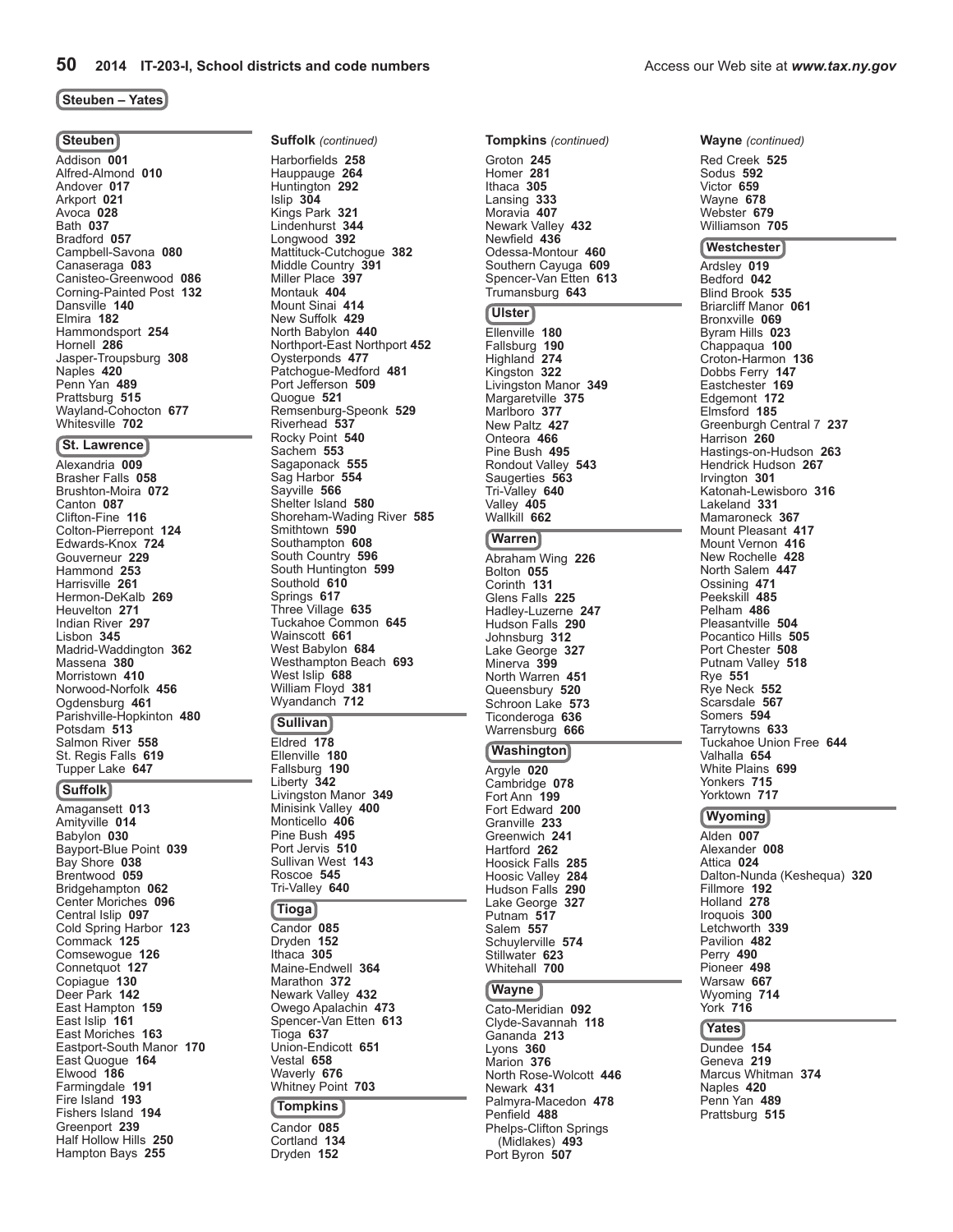**And you are –** 

Your New York **State** tax is:

than | Married | jointly<sup>\*</sup> | household

**At But** Single Married Head<br>**least less** or filing of a

filing eparately

 $\begin{array}{c|c|c|c|c} 38,200 & 38,250 & 2,136 & 1,823 & 1,969 \\ 38,250 & 38,300 & 2,139 & 1,973 & 1,973 \\ 38,300 & 38,350 & 2,142 & 1,829 & 1,976 \\ 38,350 & 38,400 & 2,145 & 1,832 & 1,979 \end{array}$ 38,250 38,300 2,139 1,826 1,973 38,300 38,350 2,142 1,829 1,976 38,350 38,400 2,145 1,832 1,979

 **If line 37**

 **income) is –**

<span id="page-50-0"></span>

### 2014 New York **State** Tax Table

If your New York adjusted gross income (line 32 of Form IT-203) is more than \$104,600, you cannot use these tables. See *Tax computation — New York AGI of more than \$104,600* beginning on page 60 to compute your tax. Failure to follow these instructions may result in your having to pay interest and penalty if the income tax you report on your return is less than the correct amount.

In this **New York State** tax table, the *taxable income* column is the amount from Form IT-203, line 37.

**Example:** *Mr. and Mrs. Jones are filing a joint return. Their taxable income on line 37 of Form IT-203 is \$38,275. First, they find the 38,250 - 38,300 income line. Next, they find the column for* Married filing jointly *and read down the column. The amount shown where the income line and filing status column meet is \$1,826. This is the tax amount they must write on line 38 of Form IT‑203.*

| If line 37<br>(taxable<br>income) is $-$ |                                                              |                                                 | And you are -                            |                                                        | If line 37<br>(taxable<br>income) is - |                                  |                                                 | And you are -                 |                           | If line 37<br>(taxable<br>income) is $-$ |                                  |                                                 | And you are -                 |                           |
|------------------------------------------|--------------------------------------------------------------|-------------------------------------------------|------------------------------------------|--------------------------------------------------------|----------------------------------------|----------------------------------|-------------------------------------------------|-------------------------------|---------------------------|------------------------------------------|----------------------------------|-------------------------------------------------|-------------------------------|---------------------------|
| At<br>least                              | <b>But</b><br>less<br>than                                   | Single<br>or<br>Married<br>filing<br>separately | Married<br>filing<br>jointly*            | Head<br>of a<br>household                              | At<br>least                            | <b>But</b><br>less<br>than       | Single<br>or<br>Married<br>filing<br>separately | Married<br>filing<br>jointly* | Head<br>of a<br>household | At<br>least                              | <b>But</b><br>less<br>than       | Single<br>or<br>Married<br>filina<br>separately | Married<br>filing<br>jointly* | Head<br>of a<br>household |
|                                          |                                                              |                                                 | Your New York State tax is:              |                                                        |                                        |                                  |                                                 |                               |                           |                                          |                                  |                                                 |                               |                           |
| \$0<br>13                                | \$13                                                         | \$0                                             | \$0<br>1                                 | \$0<br>1                                               |                                        | 2,000                            |                                                 | Your New York State tax is:   |                           |                                          | 4,000                            |                                                 | Your New York State tax is:   |                           |
| 25<br>50<br>100<br>150                   | $\begin{array}{c} 25 \\ 50 \end{array}$<br>100<br>150<br>200 | 12357                                           | $23$<br>$57$                             | $\frac{1}{2}$<br>$\overline{3}$<br>$\overline{5}$<br>7 | 2,000<br>2,050<br>2,100<br>2,150       | 2,050<br>2,100<br>2,150<br>2,200 | 81<br>83<br>85<br>$\overline{87}$               | 81<br>83<br>85<br>87          | 81<br>83<br>85<br>87      | 4,000<br>4.050<br>4,100<br>4,150         | 4,050<br>4.100<br>4,150<br>4,200 | 161<br>163<br>165<br>167                        | 161<br>163<br>165<br>167      | 161<br>163<br>165<br>167  |
| 200                                      | 250                                                          | 9                                               | $\boldsymbol{9}$                         | 9                                                      | 2,200                                  | 2,250                            | 89                                              | 89                            | 89                        | 4,200                                    | 4,250                            | 169                                             | 169                           | 169                       |
| 250                                      | 300                                                          | 11                                              | 11                                       | 11                                                     | 2,250                                  | 2,300                            | 91                                              | 91                            | 91                        | 4,250                                    | 4,300                            | 171                                             | 171                           | 171                       |
| 300                                      | 350                                                          | 13                                              | 13                                       | 13                                                     | 2,300                                  | 2,350                            | 93                                              | 93                            | 93                        | 4,300                                    | 4,350                            | 173                                             | 173                           | 173                       |
| 350                                      | 400                                                          | 15                                              | 15                                       | 15                                                     | 2,350                                  | 2,400                            | 95                                              | 95                            | 95                        | 4,350                                    | 4,400                            | 175                                             | 175                           | 175                       |
| 400                                      | 450                                                          | 17                                              | 17                                       | 17                                                     | 2,400                                  | 2,450                            | 97                                              | 97                            | 97                        | 4,400                                    | 4,450                            | 177                                             | 177                           | 177                       |
| 450                                      | 500                                                          | 19                                              | 19                                       | 19                                                     | 2,450                                  | 2,500                            | 99                                              | 99                            | 99                        | 4,450                                    | 4,500                            | 179                                             | 179                           | 179                       |
| 500                                      | 550                                                          | 21                                              | 21                                       | 21                                                     | 2,500                                  | 2,550                            | 101                                             | 101                           | 101                       | 4,500                                    | 4,550                            | 181                                             | 181                           | 181                       |
| 550                                      | 600                                                          | 23                                              | 23                                       | 23                                                     | 2,550                                  | 2,600                            | 103                                             | 103                           | 103                       | 4,550                                    | 4,600                            | 183                                             | 183                           | 183                       |
| 600<br>650<br>700<br>750                 | 650<br>700<br>750<br>800                                     | 25<br>27<br>29<br>$\overline{31}$               | $\frac{25}{27}$<br>29<br>$\overline{31}$ | 25<br>27<br>29<br>31                                   | 2,600<br>2,650<br>2,700<br>2,750       | 2,650<br>2,700<br>2.750<br>2,800 | 105<br>107<br>109<br>111                        | 105<br>107<br>109<br>111      | 105<br>107<br>109<br>111  | 4,600<br>4,650<br>4.700<br>4,750         | 4,650<br>4,700<br>4.750<br>4,800 | 185<br>187<br>189<br>191                        | 185<br>187<br>189<br>191      | 185<br>187<br>189<br>191  |
| 800                                      | 850                                                          | 33                                              | 33                                       | 33                                                     | 2.800                                  | 2.850                            | 113                                             | 113                           | 113                       | 4.800                                    | 4.850                            | 193                                             | 193                           | 193                       |
| 850                                      | 900                                                          | $\overline{35}$                                 | $\overline{35}$                          | 35                                                     | 2,850                                  | 2,900                            | 115                                             | 115                           | 115                       | 4,850                                    | 4,900                            | 195                                             | 195                           | 195                       |
| 900                                      | 950                                                          | 37                                              | 37                                       | 37                                                     | 2.900                                  | 2.950                            | 117                                             | 117                           | 117                       | 4.900                                    | 4.950                            | 197                                             | 197                           | 197                       |
| 950                                      | 1,000                                                        | 39                                              | 39                                       | 39                                                     | 2,950                                  | 3,000                            | 119                                             | 119                           | 119                       | 4,950                                    | 5,000                            | 199                                             | 199                           | 199                       |
| 1,000                                    |                                                              |                                                 | Your New York State tax is:              |                                                        | 3,000                                  |                                  |                                                 | Your New York State tax is:   |                           | 5,000                                    |                                  |                                                 | Your New York State tax is:   |                           |
| 1,000                                    | 1,050                                                        | 41                                              | 41                                       | 41                                                     | 3,000                                  | 3,050                            | 121                                             | 121                           | 121                       | 5,000                                    | 5,050                            | 201                                             | 201                           | 201                       |
| 1.050                                    | 1,100                                                        | 43                                              | 43                                       | 43                                                     | 3.050                                  | 3.100                            | 123                                             | 123                           | 123                       | 5.050                                    | 5.100                            | 203                                             | 203                           | 203                       |
| 1.100                                    | 1,150                                                        | 45                                              | 45                                       | 45                                                     | 3,100                                  | 3,150                            | 125                                             | 125                           | 125                       | 5,100                                    | 5,150                            | 205                                             | 205                           | 205                       |
| 1,150                                    | 1,200                                                        | 47                                              | 47                                       | 47                                                     | 3,150                                  | 3,200                            | 127                                             | 127                           | 127                       | 5,150                                    | 5,200                            | 207                                             | 207                           | 207                       |
| 1,200                                    | 1,250                                                        | 49                                              | 49                                       | 49                                                     | 3,200                                  | 3,250                            | 129                                             | 129                           | 129                       | 5,200                                    | 5,250                            | 209                                             | 209                           | 209                       |
| 1.250                                    | 1,300                                                        | 51                                              | 51                                       | 51                                                     | 3,250                                  | 3,300                            | 131                                             | 131                           | 131                       | 5,250                                    | 5,300                            | 211                                             | 211                           | 211                       |
| 1,300                                    | 1,350                                                        | 53                                              | 53                                       | 53                                                     | 3,300                                  | 3,350                            | 133                                             | 133                           | 133                       | 5,300                                    | 5,350                            | 213                                             | 213                           | 213                       |
| 1,350                                    | 1,400                                                        | 55                                              | 55                                       | 55                                                     | 3,350                                  | 3,400                            | 135                                             | 135                           | 135                       | 5,350                                    | 5,400                            | 215                                             | 215                           | 215                       |
| 1,400                                    | 1,450                                                        | 57                                              | 57                                       | 57                                                     | 3,400                                  | 3,450                            | 137                                             | 137                           | 137                       | 5,400                                    | 5,450                            | 217                                             | 217                           | 217                       |
| 1.450                                    | 1,500                                                        | 59                                              | 59                                       | 59                                                     | 3,450                                  | 3,500                            | 139                                             | 139                           | 139                       | 5,450                                    | 5,500                            | 219                                             | 219                           | 219                       |
| 1,500                                    | 1,550                                                        | 61                                              | 61                                       | 61                                                     | 3.500                                  | 3,550                            | 141                                             | 141                           | 141                       | 5,500                                    | 5,550                            | 221                                             | 221                           | 221                       |
| 1,550                                    | 1,600                                                        | 63                                              | 63                                       | 63                                                     | 3,550                                  | 3,600                            | 143                                             | 143                           | 143                       | 5,550                                    | 5,600                            | 223                                             | 223                           | 223                       |
| 1,600                                    | 1,650                                                        | 65                                              | 65                                       | 65                                                     | 3.600                                  | 3,650                            | 145                                             | 145                           | 145                       | 5.600                                    | 5.650                            | 225                                             | 225                           | 225                       |
| 1,650                                    | 1,700                                                        | 67                                              | 67                                       | 67                                                     | 3,650                                  | 3,700                            | 147                                             | 147                           | 147                       | 5,650                                    | 5,700                            | 227                                             | 227                           | 227                       |
| 1,700                                    | 1,750                                                        | 69                                              | 69                                       | 69                                                     | 3,700                                  | 3,750                            | 149                                             | 149                           | 149                       | 5,700                                    | 5,750                            | 229                                             | 229                           | 229                       |
| 1,750                                    | 1,800                                                        | 71                                              | 71                                       | 71                                                     | 3,750                                  | 3,800                            | 151                                             | 151                           | 151                       | 5,750                                    | 5,800                            | 231                                             | 231                           | 231                       |
| 1,800                                    | 1,850                                                        | 73                                              | 73                                       | 73                                                     | 3.800                                  | 3.850                            | 153                                             | 153                           | 153                       | 5.800                                    | 5,850                            | 233                                             | 233                           | 233                       |
| 1,850                                    | 1,900                                                        | 75                                              | 75                                       | 75                                                     | 3,850                                  | 3,900                            | 155                                             | 155                           | 155                       | 5,850                                    | 5,900                            | 235                                             | 235                           | 235                       |
| 1,900                                    | 1,950                                                        | 77                                              | 77                                       | 77                                                     | 3.900                                  | 3.950                            | 157                                             | 157                           | 157                       | 5.900                                    | 5.950                            | 237                                             | 237                           | 237                       |
| 1,950                                    | 2,000                                                        | 79                                              | 79                                       | 79                                                     | 3,950                                  | 4,000                            | 159                                             | 159                           | 159                       | 5,950                                    | 6,000                            | 239                                             | 239                           | 239                       |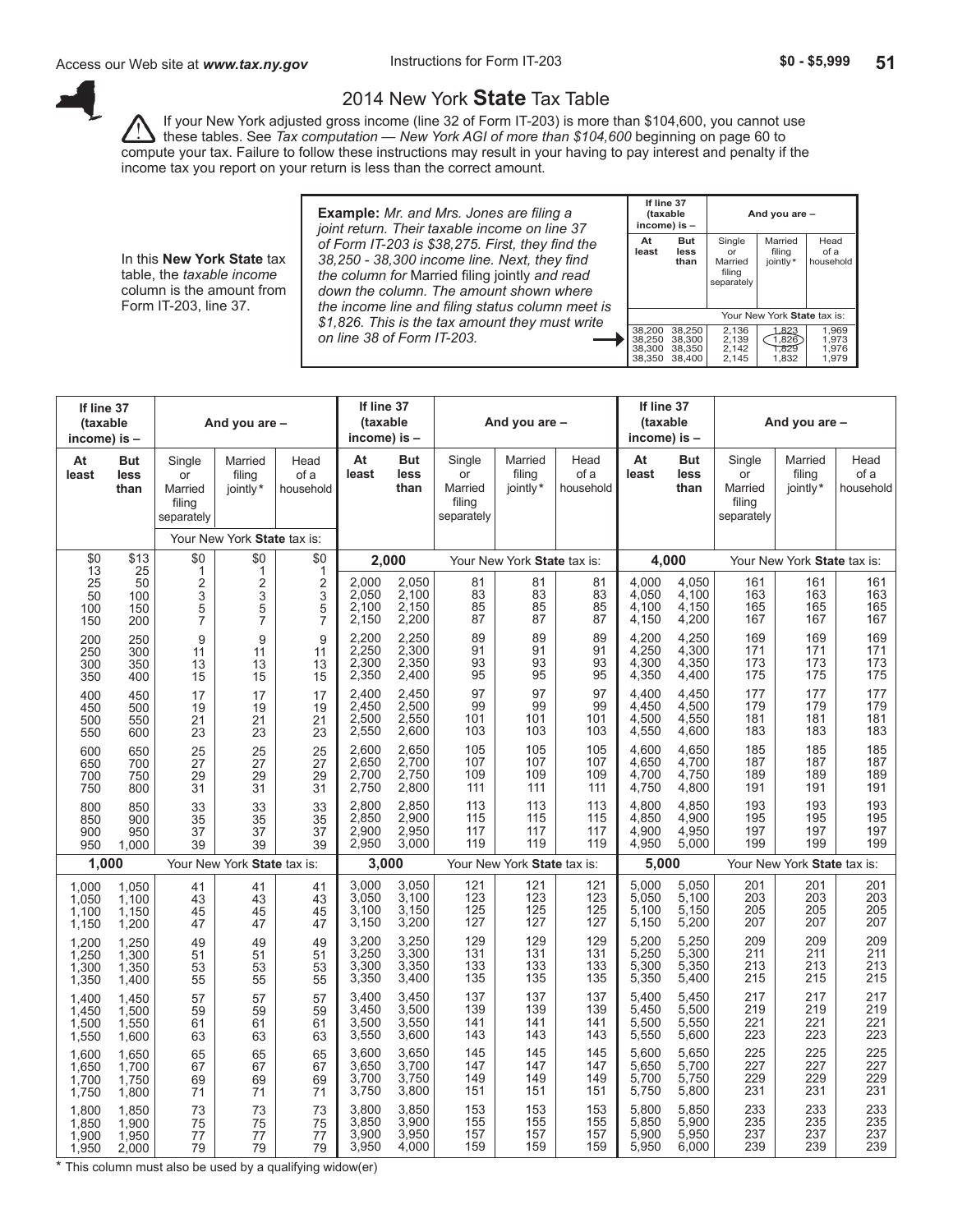## 2014 New York **State** Tax Table

| If line 37<br>(taxable<br>income) is - |                                  |                                                 | And you are -                 |                           | If line 37<br>(taxable<br>income) is - |                                                                  |                                                 | And you are -                 |                           | (taxable<br>income) is $-$           | If line 37                                  |                                                 | And you are -                 |                           |
|----------------------------------------|----------------------------------|-------------------------------------------------|-------------------------------|---------------------------|----------------------------------------|------------------------------------------------------------------|-------------------------------------------------|-------------------------------|---------------------------|--------------------------------------|---------------------------------------------|-------------------------------------------------|-------------------------------|---------------------------|
| At<br>least                            | But<br>less<br>than              | Single<br>or<br>Married<br>filing<br>separately | Married<br>filing<br>jointly* | Head<br>of a<br>household | At<br>least                            | But<br>less<br>than                                              | Single<br>or<br>Married<br>filing<br>separately | Married<br>filing<br>jointly* | Head<br>of a<br>household | At<br>least                          | <b>But</b><br>less<br>than                  | Single<br>or<br>Married<br>filing<br>separately | Married<br>filing<br>jointly* | Head<br>of a<br>household |
| 6,000                                  |                                  |                                                 | Your New York State tax is:   |                           | 9,000                                  |                                                                  |                                                 | Your New York State tax is:   |                           | 12,000                               |                                             |                                                 | Your New York State tax is:   |                           |
| 6,000<br>6,050<br>6,100<br>6,150       | 6,050<br>6,100<br>6,150<br>6,200 | 241<br>243<br>245<br>247                        | 241<br>243<br>245<br>247      | 241<br>243<br>245<br>247  | 9,000<br>9,050<br>9,100<br>9,150       | 9,050<br>9,100<br>9,150<br>9,200                                 | 365<br>367<br>369<br>371                        | 361<br>363<br>365<br>367      | 361<br>363<br>365<br>367  | 12,000<br>12,050<br>12,100<br>12,150 | 12,050<br>12,100<br>12,150<br>12,200        | 504<br>507<br>509<br>512                        | 481<br>483<br>485<br>487      | 481<br>483<br>485<br>487  |
| 6,200<br>6,250<br>6,300<br>6,350       | 6,250<br>6,300<br>6,350<br>6,400 | 249<br>251<br>253<br>255                        | 249<br>251<br>253<br>255      | 249<br>251<br>253<br>255  | 9,200<br>9,250<br>9,300<br>9,350       | 9,250<br>9,300<br>9,350<br>9,400                                 | 374<br>376<br>378<br>380                        | 369<br>371<br>373<br>375      | 369<br>371<br>373<br>375  | 12,200<br>12,250<br>12,300<br>12,350 | 12,250<br>12,300<br>12,350<br>12,400        | 515<br>517<br>520<br>523                        | 489<br>491<br>493<br>495      | 489<br>491<br>493<br>495  |
| 6,400<br>6,450<br>6,500<br>6,550       | 6,450<br>6,500<br>6,550<br>6,600 | 257<br>259<br>261<br>263                        | 257<br>259<br>261<br>263      | 257<br>259<br>261<br>263  | 9,400<br>9,450<br>9,500<br>9,550       | 9,450<br>9,500<br>9,550<br>9,600                                 | 383<br>385<br>387<br>389                        | 377<br>379<br>381<br>383      | 377<br>379<br>381<br>383  | 12,400<br>12,450<br>12,500<br>12,550 | 12,450<br>12,500<br>12,550<br>12,600        | 525<br>528<br>530<br>533                        | 497<br>499<br>501<br>503      | 497<br>499<br>501<br>503  |
| 6,600<br>6,650<br>6,700<br>6,750       | 6,650<br>6,700<br>6,750<br>6,800 | 265<br>267<br>269<br>271                        | 265<br>267<br>269<br>271      | 265<br>267<br>269<br>271  | 9,600<br>9,650<br>9,700<br>9,750       | 9,650<br>9,700<br>9,750<br>9,800                                 | 392<br>394<br>396<br>398                        | 385<br>387<br>389<br>391      | 385<br>387<br>389<br>391  | 12.600<br>12,650<br>12.700<br>12,750 | 12,650<br>12,700<br>12,750<br>12,800        | 536<br>538<br>541<br>544                        | 505<br>507<br>509<br>511      | 505<br>508<br>510<br>512  |
| 6,800<br>6,850<br>6,900<br>6,950       | 6,850<br>6,900<br>6,950<br>7,000 | 273<br>275<br>277<br>279                        | 273<br>275<br>277<br>279      | 273<br>275<br>277<br>279  | 9,800<br>9,850<br>9,900<br>9,950       | 9,850<br>9,900<br>9,950<br>10,000                                | 401<br>403<br>405<br>407                        | 393<br>395<br>397<br>399      | 393<br>395<br>397<br>399  | 12.800<br>12,850<br>12,900<br>12,950 | 12,850<br>12,900<br>12,950<br>13,000        | 546<br>549<br>551<br>554                        | 513<br>515<br>517<br>519      | 514<br>517<br>519<br>521  |
| 7,000                                  |                                  |                                                 | Your New York State tax is:   |                           |                                        | 10,000                                                           |                                                 | Your New York State tax is:   |                           | 13,000                               |                                             |                                                 | Your New York State tax is:   |                           |
| 7,000<br>7,050<br>7,100<br>7,150       | 7,050<br>7,100<br>7,150<br>7,200 | 281<br>283<br>285<br>287                        | 281<br>283<br>285<br>287      | 281<br>283<br>285<br>287  | 10,000<br>10,050<br>10,100<br>10,150   | 10,050<br>10,100<br>10,150<br>10,200                             | 410<br>412<br>414<br>416                        | 401<br>403<br>405<br>407      | 401<br>403<br>405<br>407  | 13,000<br>13,050<br>13,100<br>13,150 | 13,050<br>13,100<br>13,150<br>13,200        | 557<br>559<br>562<br>565                        | 521<br>523<br>525<br>527      | 523<br>526<br>528<br>530  |
| 7,200<br>7,250<br>7,300<br>7,350       | 7,250<br>7,300<br>7,350<br>7,400 | 289<br>291<br>293<br>295                        | 289<br>291<br>293<br>295      | 289<br>291<br>293<br>295  | 10,200<br>10,250<br>10,300<br>10,350   | 10,250<br>10,300<br>10,350<br>10,400                             | 419<br>421<br>423<br>425                        | 409<br>411<br>413<br>415      | 409<br>411<br>413<br>415  | 13,200<br>13,250<br>13,300<br>13,350 | 13,250<br>13,300<br>13,350<br>13,400        | 567<br>570<br>572<br>575                        | 529<br>531<br>533<br>535      | 532<br>535<br>537<br>539  |
| 7,400<br>7,450<br>7,500<br>7,550       | 7,450<br>7,500<br>7,550<br>7,600 | 297<br>299<br>301<br>303                        | 297<br>299<br>301<br>303      | 297<br>299<br>301<br>303  | 10,400<br>10.450<br>10,500<br>10,550   | 10,450<br>10,500<br>10,550<br>10,600                             | 428<br>430<br>432<br>434                        | 417<br>419<br>421<br>423      | 417<br>419<br>421<br>423  | 13,400<br>13,450<br>13,500<br>13,550 | 13,450<br>13,500<br>13,550<br>13,600        | 578<br>580<br>583<br>585                        | 537<br>539<br>541<br>543      | 541<br>544<br>546<br>548  |
| 7,600<br>7,650<br>7,700<br>7,750       | 7,650<br>7,700<br>7,750<br>7,800 | 305<br>307<br>309<br>311                        | 305<br>307<br>309<br>311      | 305<br>307<br>309<br>311  | 10,600<br>10,650<br>10,700<br>10,750   | 10,650<br>10,700<br>10,750<br>10,800                             | 437<br>439<br>441<br>443                        | 425<br>427<br>429<br>431      | 425<br>427<br>429<br>431  | 13,600<br>13,650<br>13,700<br>13.750 | 13,650<br>13,700<br>13,750<br>13,800        | 588<br>591<br>594<br>597                        | 545<br>547<br>549<br>551      | 550<br>553<br>555<br>557  |
| 7.800<br>7,850<br>7,900<br>7,950       | 7.850<br>7,900<br>7,950<br>8,000 | 313<br>315<br>317<br>319                        | 313<br>315<br>317<br>319      | 313<br>315<br>317<br>319  |                                        | 10.800 10.850<br>10,850 10,900<br>10,900 10,950<br>10,950 11,000 | 446<br>448<br>450<br>452                        | 433<br>435<br>437<br>439      | 433<br>435<br>437<br>439  | 13,850 13,900<br>13,900<br>13,950    | 13.800 13.850<br>13,950<br>14,000           | 600<br>603<br>606<br>609                        | 553<br>555<br>557<br>559      | 559<br>562<br>564<br>566  |
| 8,000                                  |                                  |                                                 | Your New York State tax is:   |                           |                                        | 11,000                                                           |                                                 | Your New York State tax is:   |                           | 14,000                               |                                             |                                                 | Your New York State tax is:   |                           |
| 8,000<br>8,050<br>8,100<br>8,150       | 8,050<br>8,100<br>8,150<br>8,200 | 321<br>323<br>325<br>327                        | 321<br>323<br>325<br>327      | 321<br>323<br>325<br>327  | 11,100<br>11,150                       | 11,000 11,050<br>11,050 11,100<br>11,150<br>11,200               | 455<br>457<br>459<br>461                        | 441<br>443<br>445<br>447      | 441<br>443<br>445<br>447  | 14,050<br>14,100<br>14,150           | 14,000 14,050<br>14,100<br>14,150<br>14,200 | 612<br>615<br>618<br>621                        | 561<br>563<br>565<br>567      | 568<br>571<br>573<br>575  |
| 8,200<br>8,250<br>8,300<br>8,350       | 8,250<br>8,300<br>8,350<br>8,400 | 329<br>331<br>333<br>335                        | 329<br>331<br>333<br>335      | 329<br>331<br>333<br>335  | 11,200<br>11,250<br>11,300<br>11,350   | 11,250<br>11,300<br>11,350<br>11,400                             | 464<br>466<br>468<br>470                        | 449<br>451<br>453<br>455      | 449<br>451<br>453<br>455  | 14,200<br>14,250<br>14,300<br>14,350 | 14,250<br>14,300<br>14,350<br>14,400        | 624<br>627<br>630<br>633                        | 569<br>571<br>573<br>575      | 577<br>580<br>582<br>584  |
| 8,400<br>8,450<br>8,500<br>8,550       | 8,450<br>8,500<br>8,550<br>8,600 | 338<br>340<br>342<br>344                        | 337<br>339<br>341<br>343      | 337<br>339<br>341<br>343  | 11.400<br>11,450<br>11,500<br>11,550   | 11,450<br>11,500<br>11,550<br>11,600                             | 473<br>475<br>478<br>481                        | 457<br>459<br>461<br>463      | 457<br>459<br>461<br>463  | 14,400<br>14,450<br>14,500<br>14,550 | 14,450<br>14,500<br>14,550<br>14,600        | 636<br>639<br>642<br>644                        | 577<br>579<br>581<br>583      | 586<br>589<br>591<br>593  |
| 8,600<br>8,650<br>8,700<br>8,750       | 8,650<br>8,700<br>8,750<br>8,800 | 347<br>349<br>351<br>353                        | 345<br>347<br>349<br>351      | 345<br>347<br>349<br>351  | 11,600<br>11,650<br>11,700<br>11,750   | 11,650<br>11,700<br>11,750<br>11,800                             | 483<br>486<br>488<br>491                        | 465<br>467<br>469<br>471      | 465<br>467<br>469<br>471  | 14,600<br>14,650<br>14,700<br>14,750 | 14,650<br>14,700<br>14,750<br>14,800        | 647<br>650<br>653<br>656                        | 585<br>587<br>589<br>591      | 595<br>598<br>600<br>602  |
| 8,800<br>8,850<br>8,900<br>8,950       | 8,850<br>8,900<br>8,950<br>9,000 | 356<br>358<br>360<br>362                        | 353<br>355<br>357<br>359      | 353<br>355<br>357<br>359  | 11,800<br>11,850<br>11,900             | 11,850<br>11,900<br>11,950<br>11,950 12,000                      | 494<br>496<br>499<br>502                        | 473<br>475<br>477<br>479      | 473<br>475<br>477<br>479  | 14,800<br>14,850<br>14,900<br>14,950 | 14,850<br>14,900<br>14,950<br>15,000        | 659<br>662<br>665<br>668                        | 593<br>595<br>597<br>599      | 604<br>607<br>609<br>611  |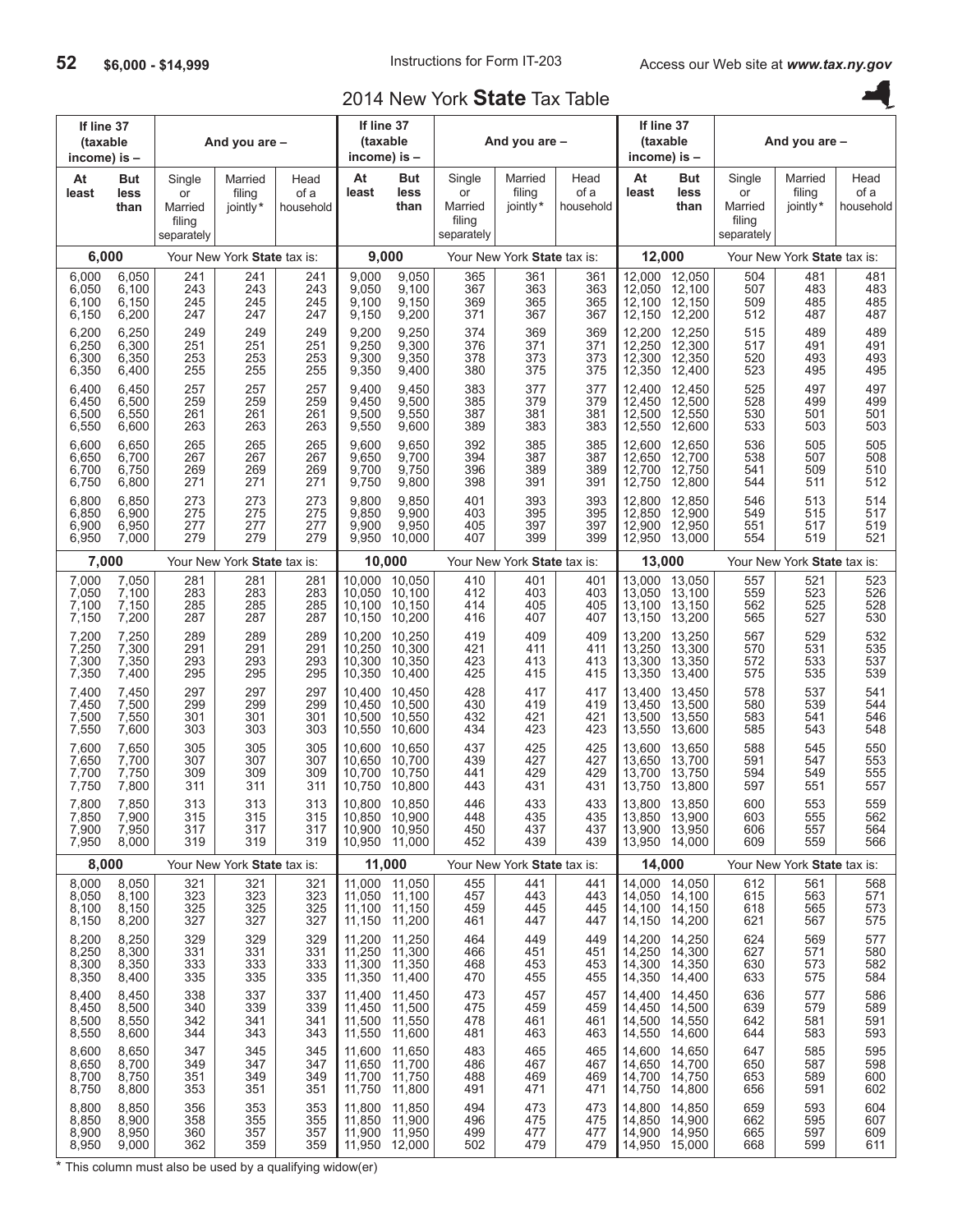A.

## 2014 New York **State** Tax Table

| At<br>At<br>Married<br>Head<br>But<br>Single<br>But<br>Single<br>At<br><b>But</b><br>Single<br>Married<br>Head<br>least<br>filing<br>of a<br>least<br>of a<br>less<br>or<br>less<br>or<br>less<br>filing<br>least<br>or<br>jointly*<br>household<br>than<br>than<br>Married<br>Married<br>jointly*<br>than<br>Married<br>household<br>filing<br>filing<br>filing<br>separately<br>separately<br>separately<br>18,000<br>21,000<br>15,000<br>Your New York State tax is:<br>Your New York State tax is:<br>Your New York State tax is:<br>21,050<br>15.000<br>15,050<br>671<br>18,000<br>18,050<br>728<br>21,000<br>601<br>613<br>848<br>754<br>1,026<br>15,100<br>674<br>603<br>616<br>18,100<br>851<br>730<br>757<br>21.050<br>21,100<br>1,030<br>15,050<br>18.050<br>618<br>854<br>732<br>760<br>21,100<br>21,150<br>1,033<br>15,100<br>15,150<br>677<br>605<br>18,100<br>18,150<br>620<br>857<br>762<br>15,150<br>15,200<br>680<br>607<br>18,150<br>18,200<br>734<br>21,150<br>21,200<br>1,036<br>622<br>737<br>21,250<br>15,200<br>15,250<br>683<br>609<br>18,200<br>18,250<br>860<br>21,200<br>1,039<br>765<br>625<br>15,300<br>686<br>611<br>18,300<br>863<br>739<br>767<br>21,300<br>1,042<br>15,250<br>18.250<br>21,250<br>627<br>15,300<br>15,350<br>689<br>613<br>18,300<br>866<br>741<br>770<br>21,300<br>21,350<br>1,046<br>18,350<br>629<br>869<br>15,350<br>692<br>615<br>18,350<br>18,400<br>743<br>773<br>21,350<br>21,400<br>1,049<br>15,400<br>872<br>746<br>21,450<br>15,400<br>15,450<br>695<br>617<br>631<br>18,450<br>775<br>21,400<br>18,400<br>1,052<br>634<br>698<br>619<br>875<br>748<br>778<br>21,500<br>1,055<br>15,450<br>15,500<br>18,450<br>18,500<br>21,450<br>15,500<br>621<br>636<br>18,500<br>878<br>750<br>781<br>21,500<br>21,550<br>1,059<br>15,550<br>701<br>18,550<br>623<br>638<br>880<br>783<br>15,550<br>15,600<br>703<br>18,550<br>18,600<br>752<br>21,550<br>21,600<br>1,062<br>21,650<br>15,600<br>706<br>625<br>640<br>18,650<br>883<br>755<br>21,600<br>15.650<br>18,600<br>786<br>1,065<br>643<br>15,700<br>709<br>627<br>18,700<br>886<br>757<br>788<br>21,700<br>1,068<br>15,650<br>18,650<br>21,650<br>15,750<br>712<br>629<br>645<br>889<br>759<br>791<br>21,700<br>21,750<br>1,071<br>15,700<br>18,700<br>18,750<br>631<br>647<br>892<br>794<br>15,750<br>15,800<br>715<br>18,750<br>18,800<br>761<br>21,750<br>21,800<br>1,075<br>764<br>21,850<br>15,800<br>15,850<br>718<br>633<br>649<br>18,800<br>18,850<br>895<br>796<br>21,800<br>1,078<br>635<br>652<br>721<br>18,900<br>898<br>766<br>799<br>21,900<br>1,081<br>15,850<br>15,900<br>18,850<br>21.850<br>724<br>637<br>654<br>901<br>802<br>21.900<br>1,084<br>15,900<br>15,950<br>18,900<br>18,950<br>768<br>21,950<br>904<br>727<br>639<br>656<br>804<br>15,950<br>16,000<br>18,950<br>19,000<br>770<br>21,950<br>22,000<br>1,088<br>16,000<br>19,000<br>22,000<br>Your New York State tax is:<br>Your New York State tax is:<br>Your New York State tax is:<br>22,050<br>16,000<br>16,050<br>730<br>641<br>658<br>19,000<br>19,050<br>907<br>773<br>807<br>22,000<br>1,091 |                                  | And you are -                 | If line 37<br>(taxable<br>income) is - |  | And you are - | If line 37<br>(taxable<br>income) is $-$ |  | And you are - | income) is - | If line 37<br>(taxable |
|---------------------------------------------------------------------------------------------------------------------------------------------------------------------------------------------------------------------------------------------------------------------------------------------------------------------------------------------------------------------------------------------------------------------------------------------------------------------------------------------------------------------------------------------------------------------------------------------------------------------------------------------------------------------------------------------------------------------------------------------------------------------------------------------------------------------------------------------------------------------------------------------------------------------------------------------------------------------------------------------------------------------------------------------------------------------------------------------------------------------------------------------------------------------------------------------------------------------------------------------------------------------------------------------------------------------------------------------------------------------------------------------------------------------------------------------------------------------------------------------------------------------------------------------------------------------------------------------------------------------------------------------------------------------------------------------------------------------------------------------------------------------------------------------------------------------------------------------------------------------------------------------------------------------------------------------------------------------------------------------------------------------------------------------------------------------------------------------------------------------------------------------------------------------------------------------------------------------------------------------------------------------------------------------------------------------------------------------------------------------------------------------------------------------------------------------------------------------------------------------------------------------------------------------------------------------------------------------------------------------------------------------------------------------------------------------------------------------------------------------------------------------------------------------------------------------------------------------------------------------------------------------------------------------------------------------------------------------------------------------------------------------------------------------------------------------------------------------|----------------------------------|-------------------------------|----------------------------------------|--|---------------|------------------------------------------|--|---------------|--------------|------------------------|
|                                                                                                                                                                                                                                                                                                                                                                                                                                                                                                                                                                                                                                                                                                                                                                                                                                                                                                                                                                                                                                                                                                                                                                                                                                                                                                                                                                                                                                                                                                                                                                                                                                                                                                                                                                                                                                                                                                                                                                                                                                                                                                                                                                                                                                                                                                                                                                                                                                                                                                                                                                                                                                                                                                                                                                                                                                                                                                                                                                                                                                                                                             | Head<br>of a<br>household        | Married<br>filing<br>jointly* |                                        |  |               |                                          |  |               |              |                        |
|                                                                                                                                                                                                                                                                                                                                                                                                                                                                                                                                                                                                                                                                                                                                                                                                                                                                                                                                                                                                                                                                                                                                                                                                                                                                                                                                                                                                                                                                                                                                                                                                                                                                                                                                                                                                                                                                                                                                                                                                                                                                                                                                                                                                                                                                                                                                                                                                                                                                                                                                                                                                                                                                                                                                                                                                                                                                                                                                                                                                                                                                                             |                                  |                               |                                        |  |               |                                          |  |               |              |                        |
|                                                                                                                                                                                                                                                                                                                                                                                                                                                                                                                                                                                                                                                                                                                                                                                                                                                                                                                                                                                                                                                                                                                                                                                                                                                                                                                                                                                                                                                                                                                                                                                                                                                                                                                                                                                                                                                                                                                                                                                                                                                                                                                                                                                                                                                                                                                                                                                                                                                                                                                                                                                                                                                                                                                                                                                                                                                                                                                                                                                                                                                                                             | 917<br>920<br>923<br>926         | 863<br>865<br>867<br>869      |                                        |  |               |                                          |  |               |              |                        |
|                                                                                                                                                                                                                                                                                                                                                                                                                                                                                                                                                                                                                                                                                                                                                                                                                                                                                                                                                                                                                                                                                                                                                                                                                                                                                                                                                                                                                                                                                                                                                                                                                                                                                                                                                                                                                                                                                                                                                                                                                                                                                                                                                                                                                                                                                                                                                                                                                                                                                                                                                                                                                                                                                                                                                                                                                                                                                                                                                                                                                                                                                             | 929<br>932<br>935<br>937         | 872<br>874<br>876<br>878      |                                        |  |               |                                          |  |               |              |                        |
|                                                                                                                                                                                                                                                                                                                                                                                                                                                                                                                                                                                                                                                                                                                                                                                                                                                                                                                                                                                                                                                                                                                                                                                                                                                                                                                                                                                                                                                                                                                                                                                                                                                                                                                                                                                                                                                                                                                                                                                                                                                                                                                                                                                                                                                                                                                                                                                                                                                                                                                                                                                                                                                                                                                                                                                                                                                                                                                                                                                                                                                                                             | 940<br>943<br>946<br>949         | 881<br>883<br>885<br>887      |                                        |  |               |                                          |  |               |              |                        |
|                                                                                                                                                                                                                                                                                                                                                                                                                                                                                                                                                                                                                                                                                                                                                                                                                                                                                                                                                                                                                                                                                                                                                                                                                                                                                                                                                                                                                                                                                                                                                                                                                                                                                                                                                                                                                                                                                                                                                                                                                                                                                                                                                                                                                                                                                                                                                                                                                                                                                                                                                                                                                                                                                                                                                                                                                                                                                                                                                                                                                                                                                             | 952<br>955<br>958<br>961         | 890<br>892<br>894<br>896      |                                        |  |               |                                          |  |               |              |                        |
|                                                                                                                                                                                                                                                                                                                                                                                                                                                                                                                                                                                                                                                                                                                                                                                                                                                                                                                                                                                                                                                                                                                                                                                                                                                                                                                                                                                                                                                                                                                                                                                                                                                                                                                                                                                                                                                                                                                                                                                                                                                                                                                                                                                                                                                                                                                                                                                                                                                                                                                                                                                                                                                                                                                                                                                                                                                                                                                                                                                                                                                                                             | 964<br>967<br>970<br>973         | 899<br>901<br>903<br>905      |                                        |  |               |                                          |  |               |              |                        |
|                                                                                                                                                                                                                                                                                                                                                                                                                                                                                                                                                                                                                                                                                                                                                                                                                                                                                                                                                                                                                                                                                                                                                                                                                                                                                                                                                                                                                                                                                                                                                                                                                                                                                                                                                                                                                                                                                                                                                                                                                                                                                                                                                                                                                                                                                                                                                                                                                                                                                                                                                                                                                                                                                                                                                                                                                                                                                                                                                                                                                                                                                             |                                  |                               |                                        |  |               |                                          |  |               |              |                        |
| 910<br>733<br>643<br>661<br>19,100<br>775<br>809<br>22.050<br>22,100<br>1.094<br>16.050<br>16,100<br>19.050<br>812<br>736<br>663<br>913<br>22,100<br>22,150<br>1,097<br>16,100<br>16,150<br>645<br>19,100<br>19,150<br>777<br>665<br>916<br>16,150<br>16,200<br>739<br>647<br>19,150<br>19,200<br>779<br>815<br>22,150 22,200<br>1,100                                                                                                                                                                                                                                                                                                                                                                                                                                                                                                                                                                                                                                                                                                                                                                                                                                                                                                                                                                                                                                                                                                                                                                                                                                                                                                                                                                                                                                                                                                                                                                                                                                                                                                                                                                                                                                                                                                                                                                                                                                                                                                                                                                                                                                                                                                                                                                                                                                                                                                                                                                                                                                                                                                                                                      | 976<br>979<br>982<br>985         | 908<br>910<br>912<br>914      |                                        |  |               |                                          |  |               |              |                        |
| 667<br>919<br>782<br>22,250<br>16,200<br>16,250<br>742<br>649<br>19,200<br>19,250<br>817<br>22,200<br>1,104<br>670<br>922<br>16.250<br>16,300<br>745<br>651<br>19.250<br>19,300<br>784<br>820<br>22.250<br>22,300<br>1,107<br>925<br>823<br>16,300<br>653<br>672<br>19,300<br>786<br>22,300<br>22,350<br>1,110<br>16,350<br>748<br>19,350<br>928<br>825<br>22,350<br>16,350<br>16,400<br>751<br>655<br>674<br>19,350<br>19,400<br>788<br>22,400<br>1,113                                                                                                                                                                                                                                                                                                                                                                                                                                                                                                                                                                                                                                                                                                                                                                                                                                                                                                                                                                                                                                                                                                                                                                                                                                                                                                                                                                                                                                                                                                                                                                                                                                                                                                                                                                                                                                                                                                                                                                                                                                                                                                                                                                                                                                                                                                                                                                                                                                                                                                                                                                                                                                    | 988<br>991<br>994<br>996         | 917<br>919<br>921<br>923      |                                        |  |               |                                          |  |               |              |                        |
| 676<br>931<br>16,400<br>16,450<br>754<br>657<br>19,450<br>791<br>828<br>22,450<br>1,117<br>19,400<br>22,400<br>934<br>830<br>757<br>659<br>679<br>19,500<br>793<br>22.450<br>22,500<br>1,120<br>16.450<br>16,500<br>19,450<br>833<br>16,500<br>760<br>661<br>681<br>937<br>795<br>22,500<br>22,550<br>1,123<br>16,550<br>19,500<br>19,550<br>683<br>939<br>797<br>22,550<br>16,550<br>16,600<br>762<br>663<br>19,550<br>19,600<br>836<br>22,600<br>1,126                                                                                                                                                                                                                                                                                                                                                                                                                                                                                                                                                                                                                                                                                                                                                                                                                                                                                                                                                                                                                                                                                                                                                                                                                                                                                                                                                                                                                                                                                                                                                                                                                                                                                                                                                                                                                                                                                                                                                                                                                                                                                                                                                                                                                                                                                                                                                                                                                                                                                                                                                                                                                                    | 999<br>1.002<br>1,005<br>1,008   | 926<br>928<br>930<br>932      |                                        |  |               |                                          |  |               |              |                        |
| 765<br>665<br>685<br>942<br>22,650<br>16,600<br>16.650<br>19,600<br>19,650<br>800<br>838<br>22,600<br>1,129<br>945<br>768<br>667<br>688<br>802<br>841<br>22,650<br>22,700<br>1,133<br>16,650<br>16,700<br>19,650<br>19,700<br>771<br>669<br>690<br>948<br>844<br>22,700<br>22,750<br>1,136<br>16,700<br>16,750<br>19,700<br>19,750<br>804<br>774<br>692<br>951<br>16,750<br>16,800<br>671<br>19,750<br>19,800<br>806<br>846<br>22.750<br>22,800<br>1,139                                                                                                                                                                                                                                                                                                                                                                                                                                                                                                                                                                                                                                                                                                                                                                                                                                                                                                                                                                                                                                                                                                                                                                                                                                                                                                                                                                                                                                                                                                                                                                                                                                                                                                                                                                                                                                                                                                                                                                                                                                                                                                                                                                                                                                                                                                                                                                                                                                                                                                                                                                                                                                    | 1,011<br>1.014<br>1,017<br>1,020 | 935<br>937<br>939<br>941      |                                        |  |               |                                          |  |               |              |                        |
| 674<br>954<br>16,800<br>777<br>694<br>19,800<br>19,850<br>809<br>849<br>22,800 22,850<br>16.850<br>1.142<br>16,850 16,900<br>19,850 19,900<br>22,850 22,900<br>1,146<br>780<br>676<br>697<br>957<br>811<br>851<br>783<br>678<br>699<br>19,900 19,950<br>960<br>854<br>22,900 22,950<br>1,149<br>16,900 16,950<br>813<br>16,950 17,000<br>19,950 20,000<br>22,950 23,000<br>786<br>680<br>701<br>963<br>815<br>857<br>1,152                                                                                                                                                                                                                                                                                                                                                                                                                                                                                                                                                                                                                                                                                                                                                                                                                                                                                                                                                                                                                                                                                                                                                                                                                                                                                                                                                                                                                                                                                                                                                                                                                                                                                                                                                                                                                                                                                                                                                                                                                                                                                                                                                                                                                                                                                                                                                                                                                                                                                                                                                                                                                                                                  | 1,023<br>1,026<br>1,029<br>1,032 | 944<br>946<br>948<br>950      |                                        |  |               |                                          |  |               |              |                        |
| 17,000<br>20,000<br>23,000<br>Your New York State tax is:<br>Your New York State tax is:<br>Your New York State tax is:                                                                                                                                                                                                                                                                                                                                                                                                                                                                                                                                                                                                                                                                                                                                                                                                                                                                                                                                                                                                                                                                                                                                                                                                                                                                                                                                                                                                                                                                                                                                                                                                                                                                                                                                                                                                                                                                                                                                                                                                                                                                                                                                                                                                                                                                                                                                                                                                                                                                                                                                                                                                                                                                                                                                                                                                                                                                                                                                                                     |                                  |                               |                                        |  |               |                                          |  |               |              |                        |
| 23,000 23,050<br>17,000 17,050<br>20,000 20,050<br>789<br>683<br>703<br>966<br>818<br>859<br>1,155<br>23,050 23,100<br>17,050 17,100<br>792<br>685<br>706<br>20,050<br>20,100<br>969<br>820<br>862<br>1,159<br>17,100 17,150<br>708<br>20,100<br>20,150<br>972<br>23,100 23,150<br>1,162<br>795<br>687<br>822<br>865<br>17,150 17,200<br>798<br>689<br>710<br>20,150<br>20,200<br>975<br>867<br>23,150 23,200<br>1,165<br>824                                                                                                                                                                                                                                                                                                                                                                                                                                                                                                                                                                                                                                                                                                                                                                                                                                                                                                                                                                                                                                                                                                                                                                                                                                                                                                                                                                                                                                                                                                                                                                                                                                                                                                                                                                                                                                                                                                                                                                                                                                                                                                                                                                                                                                                                                                                                                                                                                                                                                                                                                                                                                                                               | 1,035<br>1,038<br>1,041<br>1,044 | 953<br>956<br>958<br>961      |                                        |  |               |                                          |  |               |              |                        |
| 20,250<br>23,250<br>17,200<br>17,250<br>712<br>20,200<br>978<br>827<br>23,200<br>801<br>692<br>870<br>1,168<br>23,250 23,300<br>17,250<br>17,300<br>694<br>715<br>20,250<br>20,300<br>981<br>829<br>872<br>804<br>1,171<br>17,300 17,350<br>20,300<br>20,350<br>984<br>23,300 23,350<br>807<br>696<br>718<br>1,175<br>831<br>875<br>17,350 17,400<br>810<br>698<br>720<br>20,350<br>20,400<br>987<br>833<br>878<br>23,350<br>23,400<br>1,178                                                                                                                                                                                                                                                                                                                                                                                                                                                                                                                                                                                                                                                                                                                                                                                                                                                                                                                                                                                                                                                                                                                                                                                                                                                                                                                                                                                                                                                                                                                                                                                                                                                                                                                                                                                                                                                                                                                                                                                                                                                                                                                                                                                                                                                                                                                                                                                                                                                                                                                                                                                                                                                | 1,047<br>1,050<br>1,053<br>1,055 | 963<br>966<br>969<br>971      |                                        |  |               |                                          |  |               |              |                        |
| 23,450<br>17,400<br>17,450<br>20,400<br>20.450<br>23,400<br>813<br>701<br>723<br>990<br>836<br>881<br>1,181<br>17,450 17,500<br>725<br>20,500<br>993<br>884<br>23,450<br>23.500<br>1,184<br>816<br>703<br>20,450<br>838<br>17,500 17,550<br>705<br>728<br>20,500<br>20,550<br>996<br>23,500 23,550<br>1,188<br>887<br>819<br>840<br>17,550 17,600<br>821<br>707<br>731<br>20,550<br>20,600<br>998<br>890<br>23,550<br>23,600<br>1,191<br>842                                                                                                                                                                                                                                                                                                                                                                                                                                                                                                                                                                                                                                                                                                                                                                                                                                                                                                                                                                                                                                                                                                                                                                                                                                                                                                                                                                                                                                                                                                                                                                                                                                                                                                                                                                                                                                                                                                                                                                                                                                                                                                                                                                                                                                                                                                                                                                                                                                                                                                                                                                                                                                                | 1,058<br>1,061<br>1,064<br>1,067 | 974<br>977<br>979<br>982      |                                        |  |               |                                          |  |               |              |                        |
| 20,650<br>23,650<br>17,600<br>17,650<br>824<br>733<br>20,600<br>23,600<br>710<br>1,001<br>845<br>893<br>1,194<br>23,700<br>17,650 17,700<br>736<br>20,650<br>20,700<br>896<br>23,650<br>1,197<br>827<br>712<br>1,004<br>847<br>17,700 17,750<br>739<br>20,700<br>20,750<br>23,700 23,750<br>1,200<br>830<br>714<br>1,007<br>899<br>849<br>17,750<br>17,800<br>833<br>716<br>741<br>20,750<br>20,800<br>1,010<br>851<br>902<br>23,750<br>23,800<br>1,204                                                                                                                                                                                                                                                                                                                                                                                                                                                                                                                                                                                                                                                                                                                                                                                                                                                                                                                                                                                                                                                                                                                                                                                                                                                                                                                                                                                                                                                                                                                                                                                                                                                                                                                                                                                                                                                                                                                                                                                                                                                                                                                                                                                                                                                                                                                                                                                                                                                                                                                                                                                                                                     | 1,070<br>1,073<br>1,076<br>1,079 | 984<br>987<br>990<br>992      |                                        |  |               |                                          |  |               |              |                        |
| 20,850<br>23,800 23,850<br>17,800<br>17,850<br>836<br>20,800<br>719<br>744<br>1,013<br>854<br>905<br>1,207<br>20,900<br>17,850<br>17,900<br>839<br>746<br>20,850<br>1,017<br>23,850<br>23,900<br>1,210<br>721<br>856<br>908<br>17,900 17,950<br>723<br>20,900<br>20,950<br>1,020<br>23,900 23,950<br>1,213<br>749<br>842<br>858<br>911<br>17,950 18,000<br>845<br>725<br>752<br>20,950 21,000<br>1,023<br>860<br>914<br>23,950 24,000<br>1,217                                                                                                                                                                                                                                                                                                                                                                                                                                                                                                                                                                                                                                                                                                                                                                                                                                                                                                                                                                                                                                                                                                                                                                                                                                                                                                                                                                                                                                                                                                                                                                                                                                                                                                                                                                                                                                                                                                                                                                                                                                                                                                                                                                                                                                                                                                                                                                                                                                                                                                                                                                                                                                              | 1,082<br>1,085<br>1,088<br>1,091 | 995<br>998<br>1,000<br>1,003  |                                        |  |               |                                          |  |               |              |                        |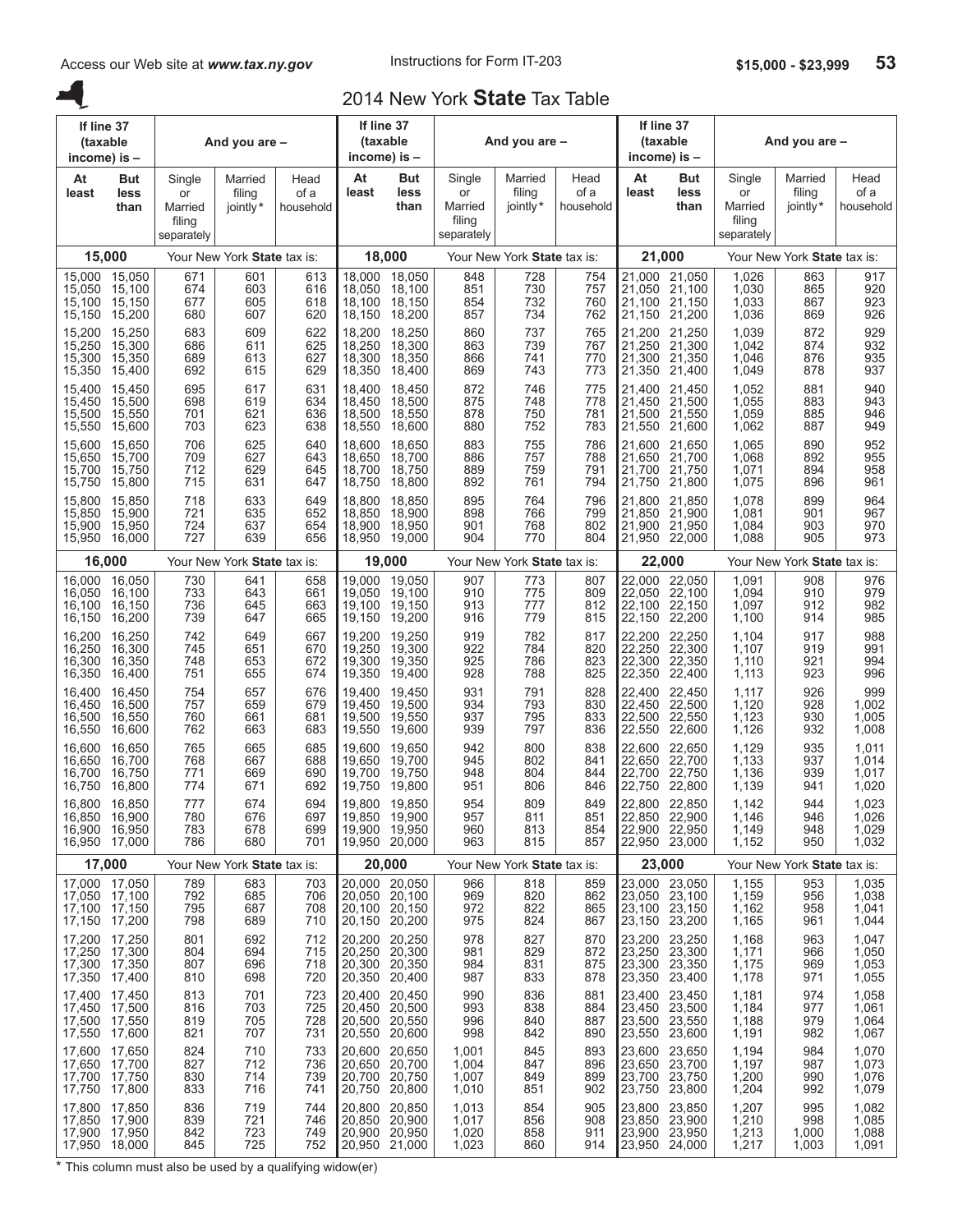## 2014 New York **State** Tax Table

| If line 37<br>(taxable               | income) is -                                              | And you are -<br>Married<br>Single<br>filing<br>or |                                  |                                      |                                      | If line 37<br>(taxable<br>income) is $-$    |                                                 | And you are -                        |                                  |                                      | If line 37<br>(taxable<br>income) is $-$    |                                                 | And you are -                    |                                  |
|--------------------------------------|-----------------------------------------------------------|----------------------------------------------------|----------------------------------|--------------------------------------|--------------------------------------|---------------------------------------------|-------------------------------------------------|--------------------------------------|----------------------------------|--------------------------------------|---------------------------------------------|-------------------------------------------------|----------------------------------|----------------------------------|
| At<br>least                          | But<br>less<br>than                                       | Married<br>filing<br>separately                    | jointly*                         | Head<br>of a<br>household            | At<br>least                          | But<br>less<br>than                         | Single<br>or<br>Married<br>filing<br>separately | Married<br>filing<br>jointly*        | Head<br>of a<br>household        | At<br>least                          | But<br>less<br>than                         | Single<br>or<br>Married<br>filing<br>separately | Married<br>filing<br>jointly*    | Head<br>of a<br>household        |
|                                      | 24,000                                                    |                                                    | Your New York State tax is:      |                                      |                                      | 27,000                                      |                                                 | Your New York State tax is:          |                                  | 30,000                               |                                             |                                                 | Your New York State tax is:      |                                  |
| 24,000                               | 24,050                                                    | 1,220                                              | 1,005                            | 1,094                                | 27.000                               | 27,050                                      | 1,413                                           | 1,163                                | 1,271                            | 30,000                               | 30,050                                      | 1,607                                           | 1,340                            | 1,448                            |
| 24,050                               | 24,100                                                    | 1,223                                              | 1,008                            | 1,097                                | 27.050                               | 27,100                                      | 1,417                                           | 1,166                                | 1,274                            | 30,050                               | 30,100                                      | 1,610                                           | 1,343                            | 1,451                            |
| 24.100                               | 24,150                                                    | 1,226                                              | 1,011                            | 1,100                                | 27,100                               | 27,150                                      | 1,420                                           | 1,168                                | 1,277                            | 30,100                               | 30,150                                      | 1,613                                           | 1,346                            | 1,454                            |
| 24,150                               | 24,200                                                    | 1,229                                              | 1,013                            | 1,103                                | 27,150                               | 27,200                                      | 1,423                                           | 1,171                                | 1,280                            | 30,150                               | 30,200                                      | 1,616                                           | 1,348                            | 1,457                            |
| 24,200                               | 24,250                                                    | 1,233                                              | 1,016                            | 1,106                                | 27.200                               | 27,250                                      | 1,426                                           | 1,174                                | 1,283                            | 30,200                               | 30,250                                      | 1,620                                           | 1,351                            | 1,460                            |
| 24,250                               | 24,300                                                    | 1,236                                              | 1,019                            | 1,109                                | 27,250                               | 27,300                                      | 1,429                                           | 1,177                                | 1,286                            | 30,250                               | 30,300                                      | 1,623                                           | 1,354                            | 1,463                            |
| 24,300                               | 24,350                                                    | 1,239                                              | 1,021                            | 1,112                                | 27,300                               | 27,350                                      | 1,433                                           | 1,180                                | 1,289                            | 30,300                               | 30,350                                      | 1,626                                           | 1,357                            | 1,466                            |
| 24,350                               | 24,400                                                    | 1,242                                              | 1,024                            | 1,114                                | 27,350                               | 27,400                                      | 1,436                                           | 1,183                                | 1,291                            | 30,350                               | 30,400                                      | 1,629                                           | 1,360                            | 1,468                            |
| 24,400                               | 24,450                                                    | 1,246                                              | 1,026                            | 1,117                                | 27,400                               | 27,450                                      | 1,439                                           | 1,186                                | 1,294                            | 30.400                               | 30,450                                      | 1,633                                           | 1,363                            | 1,471                            |
| 24,450                               | 24,500                                                    | 1,249                                              | 1,029                            | 1,120                                | 27,450                               | 27,500                                      | 1,442                                           | 1,189                                | 1,297                            | 30,450                               | 30,500                                      | 1,636                                           | 1,366                            | 1,474                            |
| 24,500                               | 24,550                                                    | 1,252                                              | 1,032                            | 1,123                                | 27.500                               | 27,550                                      | 1,446                                           | 1,192                                | 1,300                            | 30,500                               | 30,550                                      | 1,639                                           | 1,369                            | 1,477                            |
| 24,550                               | 24,600                                                    | 1,255                                              | 1,034                            | 1,126                                | 27,550                               | 27,600                                      | 1,449                                           | 1,195                                | 1,303                            | 30,550                               | 30,600                                      | 1,642                                           | 1,372                            | 1,480                            |
| 24,600                               | 24,650                                                    | 1,258                                              | 1,037                            | 1,129                                | 27.600                               | 27,650                                      | 1,452                                           | 1,198                                | 1,306                            | 30,600                               | 30,650                                      | 1,645                                           | 1,375                            | 1,483                            |
| 24.650                               | 24,700                                                    | 1,262                                              | 1,040                            | 1,132                                | 27,650                               | 27.700                                      | 1,455                                           | 1,201                                | 1,309                            | 30,650                               | 30.700                                      | 1,649                                           | 1,378                            | 1,486                            |
| 24,700                               | 24.750                                                    | 1,265                                              | 1,042                            | 1,135                                | 27,700                               | 27.750                                      | 1,458                                           | 1,204                                | 1,312                            | 30,700                               | 30,750                                      | 1,652                                           | 1,381                            | 1,489                            |
| 24,750                               | 24,800                                                    | 1,268                                              | 1,045                            | 1,138                                | 27,750                               | 27,800                                      | 1,462                                           | 1,207                                | 1,315                            | 30,750                               | 30,800                                      | 1,655                                           | 1,384                            | 1,492                            |
| 24,800                               | 24,850                                                    | 1,271                                              | 1,047                            | 1,141                                | 27.800                               | 27,850                                      | 1,465                                           | 1,210                                | 1,318                            | 30.800                               | 30,850                                      | 1,658                                           | 1,387                            | 1,495                            |
| 24.850                               | 24.900                                                    | 1,275                                              | 1,050                            | 1,144                                | 27,850                               | 27.900                                      | 1,468                                           | 1,213                                | 1,321                            | 30,850                               | 30.900                                      | 1,662                                           | 1,390                            | 1,498                            |
| 24,900                               | 24,950                                                    | 1,278                                              | 1,053                            | 1,147                                | 27.900                               | 27,950                                      | 1,471                                           | 1,216                                | 1,324                            | 30.900                               | 30,950                                      | 1,665                                           | 1,393                            | 1,501                            |
| 24,950                               | 25,000                                                    | 1,281                                              | 1,055                            | 1,150                                | 27,950                               | 28,000                                      | 1,475                                           | 1,219                                | 1,327                            | 30,950                               | 31,000                                      | 1,668                                           | 1,396                            | 1,504                            |
|                                      | 25,000                                                    |                                                    | Your New York State tax is:      |                                      |                                      | 28,000                                      |                                                 | Your New York State tax is:          |                                  |                                      | 31,000                                      |                                                 | Your New York State tax is:      |                                  |
| 25,000                               | 25,050                                                    | 1,284                                              | 1,058                            | 1,153                                | 28,000                               | 28,050                                      | 1,478                                           | 1,222                                | 1,330                            | 31,000                               | 31,050                                      | 1,671                                           | 1,399                            | 1,507                            |
| 25,050                               | 25,100                                                    | 1,288                                              | 1,061                            | 1,156                                | 28,050                               | 28,100                                      | 1,481                                           | 1,225                                | 1,333                            | 31,050                               | 31,100                                      | 1,675                                           | 1,402                            | 1,510                            |
| 25,100                               | 25,150                                                    | 1,291                                              | 1,063                            | 1,159                                | 28,100                               | 28,150                                      | 1,484                                           | 1,228                                | 1,336                            | 31,100                               | 31,150                                      | 1,678                                           | 1,405                            | 1,513                            |
| 25,150                               | 25,200                                                    | 1,294                                              | 1,066                            | 1,162                                | 28,150                               | 28,200                                      | 1,487                                           | 1,230                                | 1,339                            | 31,150                               | 31,200                                      | 1,681                                           | 1,407                            | 1,516                            |
| 25,200                               | 25,250                                                    | 1,297                                              | 1,068                            | 1,165                                | 28,200                               | 28,250                                      | 1,491                                           | 1,233                                | 1,342                            | 31,200                               | 31,250                                      | 1,684                                           | 1,410                            | 1,519                            |
| 25,250                               | 25,300                                                    | 1,300                                              | 1,071                            | 1,168                                | 28,250                               | 28,300                                      | 1,494                                           | 1,236                                | 1,345                            | 31,250                               | 31,300                                      | 1,687                                           | 1,413                            | 1,522                            |
| 25,300                               | 25,350                                                    | 1,304                                              | 1,074                            | 1,171                                | 28,300                               | 28,350                                      | 1,497                                           | 1,239                                | 1,348                            | 31,300                               | 31,350                                      | 1,691                                           | 1,416                            | 1,525                            |
| 25,350                               | 25,400                                                    | 1,307                                              | 1,076                            | 1,173                                | 28,350                               | 28,400                                      | 1,500                                           | 1,242                                | 1,350                            | 31,350                               | 31,400                                      | 1,694                                           | 1,419                            | 1,528                            |
| 25,400                               | 25,450                                                    | 1,310                                              | 1,079                            | 1,176                                | 28,400                               | 28,450                                      | 1,504                                           | 1,245                                | 1,353                            | 31,400                               | 31,450                                      | 1,697                                           | 1,422                            | 1,531                            |
| 25,450                               | 25,500                                                    | 1,313                                              | 1,082                            | 1,179                                | 28,450                               | 28,500                                      | 1,507                                           | 1,248                                | 1,356                            | 31,450                               | 31,500                                      | 1,700                                           | 1,425                            | 1,534                            |
| 25,500                               | 25,550                                                    | 1,317                                              | 1,084                            | 1,182                                | 28,500                               | 28,550                                      | 1,510                                           | 1,251                                | 1,359                            | 31.500                               | 31,550                                      | 1,704                                           | 1,428                            | 1,537                            |
| 25,550                               | 25,600                                                    | 1,320                                              | 1,087                            | 1,185                                | 28,550                               | 28,600                                      | 1,513                                           | 1,254                                | 1,362                            | 31,550                               | 31,600                                      | 1,707                                           | 1,431                            | 1,541                            |
| 25,600                               | 25,650                                                    | 1,323                                              | 1,089                            | 1,188                                | 28.600                               | 28,650                                      | 1,516                                           | 1,257                                | 1,365                            | 31,600                               | 31,650                                      | 1,710                                           | 1,434                            | 1,544                            |
| 25.650                               | 25,700                                                    | 1,326                                              | 1,092                            | 1,191                                | 28,650                               | 28.700                                      | 1,520                                           | 1,260                                | 1,368                            | 31,650                               | 31,700                                      | 1,713                                           | 1,437                            | 1,547                            |
| 25,700                               | 25.750                                                    | 1,329                                              | 1,095                            | 1,194                                | 28.700                               | 28,750                                      | 1,523                                           | 1,263                                | 1,371                            | 31.700                               | 31,750                                      | 1,716                                           | 1,440                            | 1,550                            |
| 25,750                               | 25,800                                                    | 1,333                                              | 1,097                            | 1,197                                | 28,750                               | 28,800                                      | 1,526                                           | 1,266                                | 1,374                            | 31,750                               | 31,800                                      | 1,720                                           | 1,443                            | 1,553                            |
| 25,800                               | 25,850<br>25,850 25,900<br>25,900 25,950<br>25,950 26,000 | 1,336<br>1,339<br>1,342<br>1,346                   | 1,100<br>1,103<br>1,105<br>1,108 | 1,200<br>1,203<br>1,206<br>1,209     | 28,800<br>28,850<br>28,900           | 28,850<br>28,900<br>28,950<br>28,950 29,000 | 1,529<br>1,533<br>1,536<br>1,539                | 1,269<br>$1,272$<br>$1,275$<br>1,278 | 1,377<br>1,380<br>1,383<br>1,386 | 31,800<br>31,850<br>31,900           | 31,850<br>31,900<br>31,950<br>31,950 32,000 | 1,723<br>1,726<br>1,729<br>1,733                | 1,446<br>1,449<br>1,452<br>1,455 | 1,557<br>1,560<br>1,563<br>1,566 |
|                                      | 26,000                                                    |                                                    | Your New York State tax is:      |                                      |                                      | 29,000                                      |                                                 | Your New York State tax is:          |                                  | 32,000                               |                                             |                                                 | Your New York State tax is:      |                                  |
| 26,050                               | 26,000 26,050<br>26,100<br>26,100 26,150<br>26,150 26,200 | 1,349<br>1,352<br>1,355<br>1,358                   | 1,110<br>1,113<br>1,116<br>1,118 | 1,212<br>$1,215$<br>$1,218$<br>1,221 | 29,050<br>29,100<br>29,150           | 29,000 29,050<br>29,100<br>29,150<br>29,200 | 1,542<br>1,546<br>1,549<br>1,552                | 1,281<br>1,284<br>1,287<br>1,289     | 1,389<br>1,392<br>1,395<br>1,398 | 32,000<br>32,050<br>32,100<br>32,150 | 32,050<br>32,100<br>32,150<br>32,200        | 1,736<br>1,739<br>1,742<br>1,745                | 1,458<br>1,461<br>1,464<br>1,466 | 1,570<br>1,573<br>1,576<br>1,579 |
| 26,200<br>26,250<br>26,300<br>26,350 | 26,250<br>26,300<br>26,350<br>26,400                      | 1,362<br>1,365<br>1,368<br>1,371                   | 1,121<br>1,124<br>1,126<br>1,129 | 1,224<br>$1,227$<br>$1,230$<br>1,232 | 29,200<br>29,250<br>29,300<br>29,350 | 29,250<br>29,300<br>29,350<br>29,400        | 1,555<br>1,558<br>1,562<br>1,565                | 1,292<br>1,295<br>1,298<br>1,301     | 1,401<br>1,404<br>1,407<br>1,409 | 32,200<br>32,250<br>32,300<br>32,350 | 32,250<br>32,300<br>32,350<br>32,400        | 1,749<br>1,752<br>1,755<br>1,758                | 1,469<br>1,472<br>1,475<br>1,478 | 1,582<br>1,586<br>1,589<br>1,592 |
| 26,400<br>26,500<br>26,550           | 26,450<br>26,450 26,500<br>26,550<br>26,600               | 1,375<br>1,378<br>1,381<br>1,384                   | 1,131<br>1,134<br>1,137<br>1,139 | 1,235<br>1,238<br>1,241<br>1,244     | 29,400<br>29,450<br>29,500<br>29,550 | 29,450<br>29,500<br>29,550<br>29,600        | 1,568<br>1,571<br>1,575<br>1,578                | 1,304<br>1,307<br>1,310<br>1,313     | 1,412<br>1,415<br>1,418<br>1,421 | 32,400<br>32,450<br>32,500<br>32,550 | 32,450<br>32,500<br>32,550<br>32,600        | 1,762<br>1,765<br>1,768<br>1,771                | 1,481<br>1,484<br>1,487<br>1,490 | 1,595<br>1,599<br>1,602<br>1,605 |
| 26,600                               | 26,650                                                    | 1,387                                              | 1,142                            | 1,247                                | 29,600                               | 29,650                                      | 1,581                                           | 1,316                                | 1,424                            | 32,600                               | 32,650                                      | 1,774                                           | 1,493                            | 1,608                            |
| 26,650                               | 26,700                                                    | 1,391                                              | 1,145                            | 1,250                                | 29,650                               | 29,700                                      | 1,584                                           | 1,319                                | 1,427                            | 32,650                               | 32,700                                      | 1,778                                           | 1,496                            | 1,611                            |
| 26,700                               | 26,750                                                    | 1,394                                              | 1,147                            | 1,253                                | 29,700                               | 29,750                                      | 1,587                                           | 1,322                                | 1,430                            | 32,700                               | 32,750                                      | 1,781                                           | 1,499                            | 1,615                            |
| 26,750                               | 26,800                                                    | 1,397                                              | 1,150                            | 1,256                                | 29,750                               | 29,800                                      | 1,591                                           | 1,325                                | 1,433                            | 32,750                               | 32,800                                      | 1,784                                           | 1,502                            | 1,618                            |
| 26,800<br>26,850<br>26,900           | 26,850<br>26,900<br>26,950<br>26,950 27,000               | 1,400<br>1,404<br>1,407<br>1,410                   | 1,152<br>1,155<br>1,158<br>1,160 | 1,259<br>1,262<br>1,265<br>1,268     | 29,800<br>29,850<br>29,900<br>29,950 | 29,850<br>29,900<br>29,950<br>30,000        | 1,594<br>1,597<br>1,600<br>1,604                | 1,328<br>1,331<br>1,334<br>1,337     | 1,436<br>1,439<br>1,442<br>1,445 | 32,800<br>32,850<br>32,900<br>32,950 | 32,850<br>32,900<br>32,950<br>33,000        | 1,787<br>1,791<br>1,794<br>1,797                | 1,505<br>1,508<br>1,511<br>1,514 | 1,621<br>1,624<br>1,628<br>1,631 |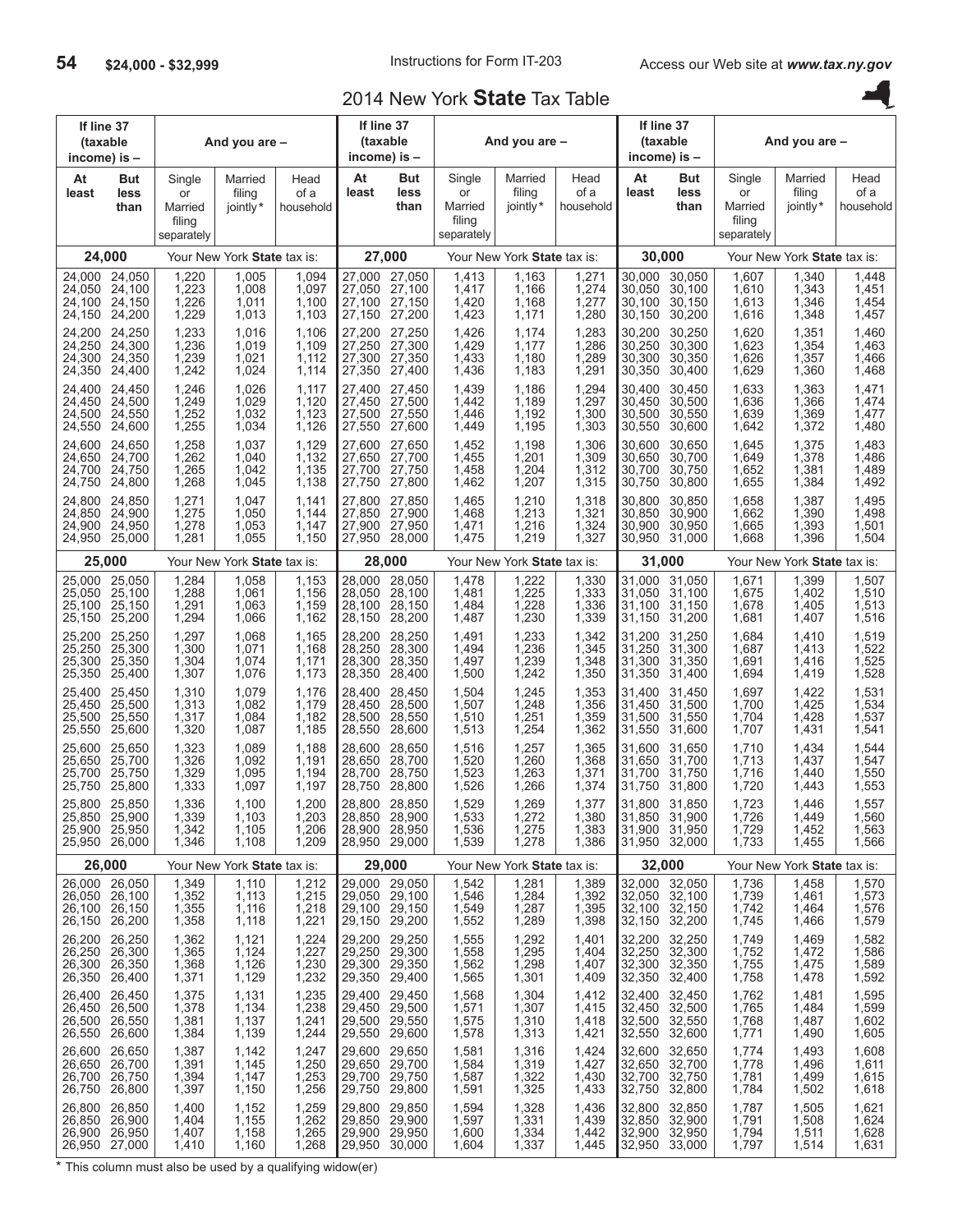A.

## 2014 New York **State** Tax Table

| If line 37                           | (taxable<br>income) is -                                  |                                                 | And you are -                    |                                  |                                      | If line 37<br>(taxable<br>income) is $-$           |                                                 | And you are -                    |                                  |                                             | If line 37<br>(taxable<br>income) is -                           |                                                 | And you are -                    |                                  |
|--------------------------------------|-----------------------------------------------------------|-------------------------------------------------|----------------------------------|----------------------------------|--------------------------------------|----------------------------------------------------|-------------------------------------------------|----------------------------------|----------------------------------|---------------------------------------------|------------------------------------------------------------------|-------------------------------------------------|----------------------------------|----------------------------------|
| At<br>least                          | But<br>less<br>than                                       | Single<br>or<br>Married<br>filing<br>separately | Married<br>filing<br>jointly*    | Head<br>of a<br>household        | At<br>least                          | But<br>less<br>than                                | Single<br>or<br>Married<br>filing<br>separately | Married<br>filing<br>jointly*    | Head<br>of a<br>household        | At<br>least                                 | But<br>less<br>than                                              | Single<br>or<br>Married<br>filing<br>separately | Married<br>filing<br>jointly*    | Head<br>of a<br>household        |
|                                      | 33,000                                                    |                                                 | Your New York State tax is:      |                                  |                                      | 36,000                                             |                                                 | Your New York State tax is:      |                                  | 39,000                                      |                                                                  |                                                 | Your New York State tax is:      |                                  |
| 33,000                               | 33,050                                                    | 1,800                                           | 1,517                            | 1,634                            | 36.000                               | 36,050                                             | 1,994                                           | 1,694                            | 1,828                            | 39,000                                      | 39,050                                                           | 2,187                                           | 1,871                            | 2,021                            |
| 33,050                               | 33,100                                                    | 1,804                                           | 1,520                            | 1,637                            | 36,050                               | 36,100                                             | 1,997                                           | 1,697                            | 1,831                            | 39,050                                      | 39,100                                                           | 2,191                                           | 1,874                            | 2,024                            |
| 33,100                               | 33,150                                                    | 1,807                                           | 1,523                            | 1,640                            | 36.100                               | 36,150                                             | 2,000                                           | 1,700                            | 1,834                            | 39,100                                      | 39,150                                                           | 2,194                                           | 1,877                            | 2,027                            |
| 33,150                               | 33,200                                                    | 1,810                                           | 1,525                            | 1,644                            | 36,150                               | 36,200                                             | 2,003                                           | 1,702                            | 1,837                            | 39,150                                      | 39,200                                                           | 2,197                                           | 1,879                            | 2,031                            |
| 33,200                               | 33,250                                                    | 1,813                                           | 1,528                            | 1,647                            | 36,200                               | 36,250                                             | 2,007                                           | 1,705                            | 1,840                            | 39,200                                      | 39,250                                                           | 2,200                                           | 1,882                            | 2,034                            |
| 33,250                               | 33,300                                                    | 1,816                                           | 1,531                            | 1,650                            | 36,250                               | 36,300                                             | 2,010                                           | 1,708                            | 1,844                            | 39,250                                      | 39,300                                                           | 2,203                                           | 1,885                            | 2,037                            |
| 33,300                               | 33,350                                                    | 1,820                                           | 1,534                            | 1,653                            | 36,300                               | 36,350                                             | 2,013                                           | 1,711                            | 1,847                            | 39,300                                      | 39,350                                                           | 2,207                                           | 1,888                            | 2,040                            |
| 33,350                               | 33,400                                                    | 1,823                                           | 1,537                            | 1,657                            | 36,350                               | 36,400                                             | 2,016                                           | 1,714                            | 1,850                            | 39,350                                      | 39,400                                                           | 2,210                                           | 1,891                            | 2,044                            |
| 33,400                               | 33,450                                                    | 1,826                                           | 1,540                            | 1,660                            | 36,400                               | 36,450                                             | 2,020                                           | 1,717                            | 1,853                            | 39,400                                      | 39,450                                                           | 2,213                                           | 1,894                            | 2,047                            |
| 33,450                               | 33,500                                                    | 1,829                                           | 1,543                            | 1,663                            | 36,450                               | 36,500                                             | 2,023                                           | 1,720                            | 1,857                            | 39,450                                      | 39,500                                                           | 2,216                                           | 1,897                            | 2,050                            |
| 33,500                               | 33,550                                                    | 1,833                                           | 1,546                            | 1,666                            | 36,500                               | 36,550                                             | 2,026                                           | 1,723                            | 1,860                            | 39,500                                      | 39,550                                                           | 2,220                                           | 1,900                            | 2,053                            |
| 33,550                               | 33,600                                                    | 1,836                                           | 1,549                            | 1,670                            | 36,550                               | 36,600                                             | 2,029                                           | 1,726                            | 1,863                            | 39,550                                      | 39,600                                                           | 2,223                                           | 1,903                            | 2,057                            |
| 33,600                               | 33,650                                                    | 1,839                                           | 1,552                            | 1,673                            | 36,600                               | 36,650                                             | 2,032                                           | 1,729                            | 1,866                            | 39,600                                      | 39,650                                                           | 2,226                                           | 1,906                            | 2,060                            |
| 33,650                               | 33.700                                                    | 1,842                                           | 1,555                            | 1,676                            | 36,650                               | 36,700                                             | 2,036                                           | 1,732                            | 1,869                            | 39.650                                      | 39,700                                                           | 2,229                                           | 1,909                            | 2,063                            |
| 33,700                               | 33,750                                                    | 1,845                                           | 1,558                            | 1,679                            | 36.700                               | 36,750                                             | 2,039                                           | 1,735                            | 1,873                            | 39.700                                      | 39.750                                                           | 2,232                                           | 1,912                            | 2,066                            |
| 33,750                               | 33,800                                                    | 1,849                                           | 1,561                            | 1,682                            | 36,750                               | 36,800                                             | 2,042                                           | 1,738                            | 1,876                            | 39,750                                      | 39,800                                                           | 2,236                                           | 1,915                            | 2,069                            |
| 33,800                               | 33,850                                                    | 1,852                                           | 1,564                            | 1,686                            | 36,800                               | 36,850                                             | 2,045                                           | 1,741                            | 1,879                            | 39,800                                      | 39,850                                                           | 2,239                                           | 1,918                            | 2,073                            |
| 33,850                               | 33,900                                                    | 1,855                                           | 1,567                            | 1,689                            | 36,850                               | 36,900                                             | 2,049                                           | 1.744                            | 1,882                            | 39.850                                      | 39,900                                                           | 2,242                                           | 1,921                            | 2,076                            |
| 33,900                               | 33,950                                                    | 1,858                                           | 1,570                            | 1,692                            | 36,900                               | 36,950                                             | 2,052                                           | 1,747                            | 1,886                            | 39,900                                      | 39,950                                                           | 2,245                                           | 1,924                            | 2,079                            |
| 33,950                               | 34,000                                                    | 1,862                                           | 1,573                            | 1,695                            | 36,950                               | 37,000                                             | 2,055                                           | 1,750                            | 1,889                            | 39,950                                      | 40,000                                                           | 2,249                                           | 1,927                            | 2,082                            |
|                                      | 34,000                                                    |                                                 | Your New York State tax is:      |                                  |                                      | 37,000                                             |                                                 | Your New York State tax is:      |                                  | 40,000                                      |                                                                  |                                                 | Your New York State tax is:      |                                  |
| 34,000                               | 34,050                                                    | 1,865                                           | 1,576                            | 1,699                            | 37,000                               | 37,050                                             | 2,058                                           | 1,753                            | 1,892                            | 40.000                                      | 40,050                                                           | 2,252                                           | 1,930                            | 2,086                            |
| 34.050                               | 34,100                                                    | 1,868                                           | 1,579                            | 1,702                            | 37,050                               | 37,100                                             | 2,062                                           | 1,756                            | 1,895                            | 40.050                                      | 40,100                                                           | 2,255                                           | 1,933                            | 2,089                            |
| 34,100                               | 34,150                                                    | 1,871                                           | 1,582                            | 1,705                            | 37,100                               | 37,150                                             | 2,065                                           | 1,759                            | 1,898                            | 40,100                                      | 40,150                                                           | 2,258                                           | 1,936                            | 2,092                            |
| 34,150                               | 34,200                                                    | 1,874                                           | 1,584                            | 1,708                            | 37,150                               | 37,200                                             | 2,068                                           | 1,761                            | 1,902                            | 40,150                                      | 40,200                                                           | 2,261                                           | 1,938                            | 2,095                            |
| 34,200                               | 34,250                                                    | 1,878                                           | 1,587                            | 1,711                            | 37,200                               | 37,250                                             | 2,071                                           | 1,764                            | 1,905                            | 40,200                                      | 40,250                                                           | 2,265                                           | 1,941                            | 2,098                            |
| 34.250                               | 34,300                                                    | 1,881                                           | 1,590                            | 1,715                            | 37,250                               | 37,300                                             | 2,074                                           | 1,767                            | 1,908                            | 40.250                                      | 40,300                                                           | 2,268                                           | 1,944                            | 2.102                            |
| 34,300                               | 34,350                                                    | 1,884                                           | 1,593                            | 1,718                            | 37,300                               | 37,350                                             | 2,078                                           | 1,770                            | 1,911                            | 40,300                                      | 40,350                                                           | 2,271                                           | 1,947                            | 2,105                            |
| 34,350                               | 34,400                                                    | 1,887                                           | 1,596                            | 1,721                            | 37,350                               | 37,400                                             | 2,081                                           | 1,773                            | 1,915                            | 40,350                                      | 40,400                                                           | 2,274                                           | 1,950                            | 2,108                            |
| 34,400                               | 34,450                                                    | 1,891                                           | 1,599                            | 1,724                            | 37,400                               | 37,450                                             | 2,084                                           | 1,776                            | 1,918                            | 40,400                                      | 40,450                                                           | 2,278                                           | 1,953                            | 2,111                            |
| 34.450                               | 34,500                                                    | 1,894                                           | 1,602                            | 1,728                            | 37,450                               | 37,500                                             | 2,087                                           | 1,779                            | 1,921                            | 40.450                                      | 40,500                                                           | 2,281                                           | 1,956                            | 2.115                            |
| 34,500                               | 34,550                                                    | 1,897                                           | 1,605                            | 1,731                            | 37,500                               | 37,550                                             | 2,091                                           | 1,782                            | 1,924                            | 40.500                                      | 40,550                                                           | 2,284                                           | 1,959                            | 2,118                            |
| 34,550                               | 34,600                                                    | 1,900                                           | 1,608                            | 1,734                            | 37,550                               | 37,600                                             | 2,094                                           | 1,785                            | 1,928                            | 40,550                                      | 40,600                                                           | 2,287                                           | 1,962                            | 2,121                            |
| 34,600                               | 34,650                                                    | 1,903                                           | 1,611                            | 1,737                            | 37,600                               | 37,650                                             | 2,097                                           | 1,788                            | 1,931                            | 40,600                                      | 40,650                                                           | 2,290                                           | 1,965                            | 2,124                            |
| 34,650                               | 34,700                                                    | 1,907                                           | 1,614                            | 1,740                            | 37,650                               | 37,700                                             | 2,100                                           | 1,791                            | 1,934                            | 40,650                                      | 40,700                                                           | 2,294                                           | 1,968                            | 2,127                            |
| 34,700                               | 34,750                                                    | 1,910                                           | 1,617                            | 1,744                            | 37,700                               | 37,750                                             | 2,103                                           | 1,794                            | 1,937                            | 40,700                                      | 40,750                                                           | 2,297                                           | 1,971                            | 2,131                            |
| 34,750                               | 34,800                                                    | 1,913                                           | 1,620                            | 1,747                            | 37,750                               | 37,800                                             | 2,107                                           | 1,797                            | 1,940                            | 40,750                                      | 40,800                                                           | 2,300                                           | 1,974                            | 2,134                            |
| 34,800                               | 34,850<br>34,850 34,900<br>34,900 34,950<br>34,950 35,000 | 1,916<br>1,920<br>1,923<br>1,926                | 1,623<br>1,626<br>1,629<br>1,632 | 1,750<br>1,753<br>1,757<br>1,760 | 37.800<br>37,850                     | 37,850<br>37,900<br>37,900 37,950<br>37,950 38,000 | 2,110<br>2,113<br>2,116<br>2,120                | 1,800<br>1,803<br>1,806<br>1,809 | 1,944<br>1,947<br>1,950<br>1,953 |                                             | 40,800 40,850<br>40,850 40,900<br>40,900 40,950<br>40,950 41,000 | 2,303<br>2,307<br>2,310<br>2,313                | 1,977<br>1,980<br>1,983<br>1,986 | 2,137<br>2,140<br>2,144<br>2,147 |
|                                      | 35,000                                                    |                                                 | Your New York State tax is:      |                                  |                                      | 38,000                                             |                                                 | Your New York State tax is:      |                                  | 41,000                                      |                                                                  |                                                 | Your New York State tax is:      |                                  |
| 35,000<br>35,050<br>35,100<br>35,150 | 35,050<br>35,100<br>35,150<br>35,200                      | 1,929<br>1,933<br>1,936<br>1,939                | 1,635<br>1,638<br>1,641<br>1,643 | 1,763<br>1,766<br>1,769<br>1,773 | 38,000<br>38,050<br>38,100<br>38,150 | 38,050<br>38,100<br>38,150<br>38,200               | 2,123<br>2,126<br>2,129<br>2,132                | 1,812<br>1,815<br>1,818<br>1,820 | 1,957<br>1,960<br>1,963<br>1,966 | 41,050 41,100<br>41,100 41,150<br>41,150    | 41,000 41,050<br>41,200                                          | 2,316<br>2,320<br>2,323<br>2,326                | 1,989<br>1,992<br>1,995<br>1,997 | 2,150<br>2,153<br>2,156<br>2,160 |
| 35,200<br>35,250<br>35,300<br>35,350 | 35,250<br>35,300<br>35,350<br>35,400                      | 1,942<br>1,945<br>1,949<br>1,952                | 1,646<br>1,649<br>1,652<br>1,655 | 1,776<br>1,779<br>1,782<br>1,786 | 38,200<br>38,250<br>38,300<br>38,350 | 38,250<br>38,300<br>38,350<br>38,400               | 2,136<br>2,139<br>2,142<br>2,145                | 1,823<br>1,826<br>1,829<br>1,832 | 1,969<br>1,973<br>1,976<br>1,979 | 41,200 41,250<br>41,250<br>41,350           | 41,300<br>41,300 41,350<br>41,400                                | 2,329<br>2,332<br>2,336<br>2,339                | 2,000<br>2,003<br>2,006<br>2,009 | 2,163<br>2,166<br>2,169<br>2,173 |
| 35,400<br>35,450<br>35,500<br>35,550 | 35,450<br>35,500<br>35,550<br>35,600                      | 1,955<br>1,958<br>1,962<br>1,965                | 1,658<br>1,661<br>1,664<br>1,667 | 1,789<br>1,792<br>1,795<br>1,799 | 38,400<br>38,450<br>38,500<br>38,550 | 38,450<br>38,500<br>38,550<br>38,600               | 2,149<br>2,152<br>2,155<br>2,158                | 1,835<br>1,838<br>1,841<br>1,844 | 1,982<br>1,986<br>1,989<br>1,992 | 41,400<br>41,450<br>41,500 41,550<br>41,550 | 41,450<br>41,500<br>41,600                                       | 2,342<br>2,345<br>2,349<br>2,352                | 2,012<br>2,015<br>2,018<br>2,021 | 2,176<br>2,179<br>2,182<br>2,186 |
| 35,600                               | 35,650                                                    | 1,968                                           | 1,670                            | 1,802                            | 38,600                               | 38,650                                             | 2,161                                           | 1,847                            | 1,995                            | 41,600                                      | 41,650                                                           | 2,355                                           | 2,024                            | 2,189                            |
| 35,650                               | 35,700                                                    | 1,971                                           | 1,673                            | 1,805                            | 38,650                               | 38,700                                             | 2,165                                           | 1,850                            | 1,998                            | 41,650                                      | 41,700                                                           | 2,358                                           | 2,027                            | 2,192                            |
| 35,700                               | 35,750                                                    | 1,974                                           | 1,676                            | 1,808                            | 38,700                               | 38,750                                             | 2,168                                           | 1,853                            | 2,002                            | 41,700                                      | 41,750                                                           | 2,361                                           | 2,030                            | 2,195                            |
| 35,750                               | 35,800                                                    | 1,978                                           | 1,679                            | 1,811                            | 38,750                               | 38,800                                             | 2,171                                           | 1,856                            | 2,005                            | 41,750                                      | 41,800                                                           | 2,365                                           | 2,033                            | 2,198                            |
| 35,800<br>35,850<br>35,900<br>35,950 | 35,850<br>35,900<br>35,950<br>36,000                      | 1,981<br>1,984<br>1,987<br>1,991                | 1,682<br>1,685<br>1,688<br>1,691 | 1,815<br>1,818<br>1,821<br>1,824 | 38,800<br>38,850<br>38,900<br>38,950 | 38,850<br>38,900<br>38,950<br>39,000               | 2,174<br>2,178<br>2,181<br>2,184                | 1,859<br>1,862<br>1,865<br>1,868 | 2,008<br>2,011<br>2,015<br>2,018 | 41,800 41,850<br>41,850<br>41,900 41,950    | 41,900<br>41,950 42,000                                          | 2,368<br>2,371<br>2,374<br>2,378                | 2,036<br>2,039<br>2,042<br>2,045 | 2,202<br>2,205<br>2,208<br>2,211 |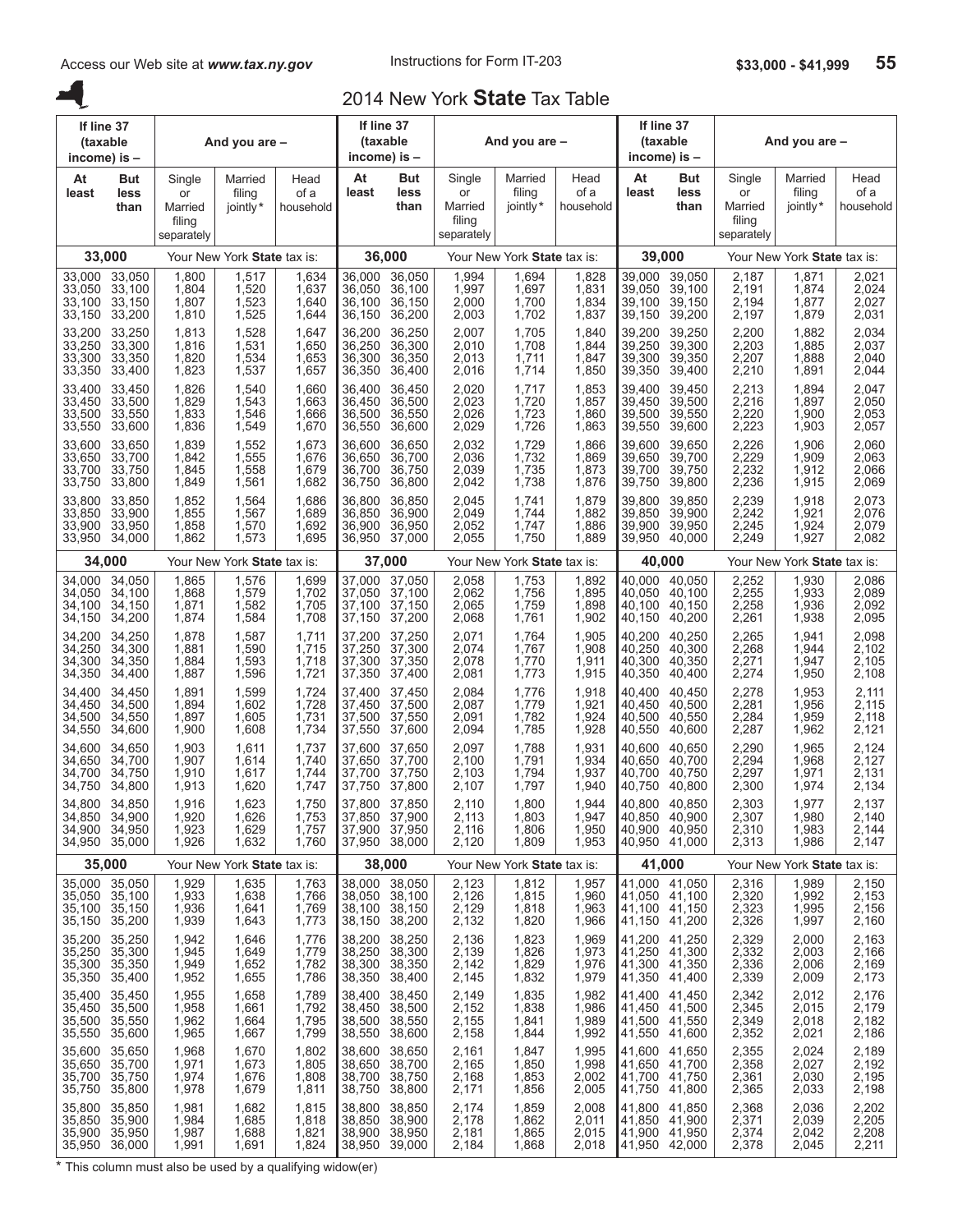## 2014 New York **State** Tax Table

|                                      | If line 37<br>(taxable<br>income) is $-$                         |                                                 | And you are -                    |                                  |                                      | If line 37<br>(taxable<br>income) is -                    |                                                 | And you are -                    |                                  |                                      | If line 37<br>(taxable<br>income) is $-$           |                                                 | And you are -                    |                                  |
|--------------------------------------|------------------------------------------------------------------|-------------------------------------------------|----------------------------------|----------------------------------|--------------------------------------|-----------------------------------------------------------|-------------------------------------------------|----------------------------------|----------------------------------|--------------------------------------|----------------------------------------------------|-------------------------------------------------|----------------------------------|----------------------------------|
| At<br>least                          | <b>But</b><br>less<br>than                                       | Single<br>or<br>Married<br>filing<br>separately | Married<br>filing<br>jointly*    | Head<br>of a<br>household        | At<br>least                          | But<br>less<br>than                                       | Single<br>or<br>Married<br>filing<br>separately | Married<br>filing<br>jointly*    | Head<br>of a<br>household        | At<br>least                          | But<br>less<br>than                                | Single<br>or<br>Married<br>filing<br>separately | Married<br>filing<br>jointly*    | Head<br>of a<br>household        |
|                                      | 42,000                                                           |                                                 | Your New York State tax is:      |                                  |                                      | 45,000                                                    |                                                 | Your New York State tax is:      |                                  | 48,000                               |                                                    |                                                 | Your New York State tax is:      |                                  |
| 42,000                               | 42,050                                                           | 2,381                                           | 2,049                            | 2,215                            | 45,000                               | 45,050                                                    | 2,574                                           | 2,242                            | 2,408                            | 48,000                               | 48,050                                             | 2,768                                           | 2,436                            | 2,602                            |
| 42,050                               | 42,100                                                           | 2,384                                           | 2,052                            | 2,218                            | 45,050                               | 45,100                                                    | 2,578                                           | 2,245                            | 2,411                            | 48,050                               | 48,100                                             | 2,771                                           | 2,439                            | 2,605                            |
| 42,100                               | 42.150                                                           | 2,387                                           | 2,055                            | 2,221                            | 45.100                               | 45.150                                                    | 2,581                                           | 2,248                            | 2,414                            | 48,100                               | 48,150                                             | 2,774                                           | 2,442                            | 2,608                            |
| 42,150                               | 42,200                                                           | 2,390                                           | 2,058                            | 2,224                            | 45,150                               | 45,200                                                    | 2,584                                           | 2,252                            | 2,418                            | 48,150                               | 48,200                                             | 2,777                                           | 2,445                            | 2,611                            |
| 42,200                               | 42,250                                                           | 2,394                                           | 2,061                            | 2,227                            | 45,200                               | 45,250                                                    | 2,587                                           | 2,255                            | 2,421                            | 48,200                               | 48,250                                             | 2,781                                           | 2,448                            | 2,614                            |
| 42,250                               | 42,300                                                           | 2,397                                           | 2,065                            | 2,231                            | 45,250                               | 45,300                                                    | 2,590                                           | 2,258                            | 2,424                            | 48,250                               | 48,300                                             | 2,784                                           | 2,452                            | 2,618                            |
| 42,300                               | 42,350                                                           | 2,400                                           | 2,068                            | 2,234                            | 45,300                               | 45,350                                                    | 2,594                                           | 2,261                            | 2,427                            | 48,300                               | 48,350                                             | 2,787                                           | 2,455                            | 2,621                            |
| 42,350                               | 42,400                                                           | 2,403                                           | 2,071                            | 2,237                            | 45,350                               | 45,400                                                    | 2,597                                           | 2,265                            | 2,431                            | 48,350                               | 48,400                                             | 2,790                                           | 2,458                            | 2,624                            |
| 42,400                               | 42,450                                                           | 2,407                                           | 2,074                            | 2,240                            | 45,400                               | 45,450                                                    | 2,600                                           | 2,268                            | 2,434                            | 48.400                               | 48,450                                             | 2,794                                           | 2,461                            | 2,627                            |
| 42,450                               | 42,500                                                           | 2,410                                           | 2,078                            | 2,244                            | 45,450                               | 45,500                                                    | 2,603                                           | 2,271                            | 2,437                            | 48,450                               | 48,500                                             | 2,797                                           | 2,465                            | 2,631                            |
| 42,500                               | 42,550                                                           | 2,413                                           | 2,081                            | 2,247                            | 45,500                               | 45,550                                                    | 2,607                                           | 2,274                            | 2,440                            | 48,500                               | 48,550                                             | 2,800                                           | 2,468                            | 2,634                            |
| 42,550                               | 42,600                                                           | 2,416                                           | 2,084                            | 2,250                            | 45,550                               | 45,600                                                    | 2,610                                           | 2,277                            | 2,444                            | 48,550                               | 48,600                                             | 2,803                                           | 2,471                            | 2,637                            |
| 42,600                               | 42,650                                                           | 2,419                                           | 2,087                            | 2,253                            | 45,600                               | 45.650                                                    | 2,613                                           | 2,281                            | 2,447                            | 48,600                               | 48,650                                             | 2,806                                           | 2,474                            | 2,640                            |
| 42,650                               | 42,700                                                           | 2,423                                           | 2,090                            | 2,256                            | 45,650                               | 45,700                                                    | 2,616                                           | 2,284                            | 2,450                            | 48,650                               | 48,700                                             | 2,810                                           | 2,477                            | 2,643                            |
| 42,700                               | 42,750                                                           | 2,426                                           | 2,094                            | 2,260                            | 45.700                               | 45,750                                                    | 2,619                                           | 2,287                            | 2,453                            | 48,700                               | 48,750                                             | 2,813                                           | 2,481                            | 2,647                            |
| 42,750                               | 42,800                                                           | 2,429                                           | 2,097                            | 2,263                            | 45,750                               | 45,800                                                    | 2,623                                           | 2,290                            | 2,456                            | 48,750                               | 48,800                                             | 2,816                                           | 2,484                            | 2,650                            |
| 42,800                               | 42,850                                                           | 2,432                                           | 2,100                            | 2,266                            | 45,800                               | 45,850                                                    | 2,626                                           | 2,294                            | 2,460                            | 48.800                               | 48,850                                             | 2,819                                           | 2,487                            | 2,653                            |
| 42,850                               | 42,900                                                           | 2,436                                           | 2,103                            | 2,269                            | 45,850                               | 45,900                                                    | 2,629                                           | 2,297                            | 2,463                            | 48.850                               | 48,900                                             | 2,823                                           | 2,490                            | 2,656                            |
| 42,900                               | 42,950                                                           | 2,439                                           | 2,107                            | 2,273                            | 45,900                               | 45.950                                                    | 2,632                                           | 2,300                            | 2,466                            | 48,900                               | 48,950                                             | 2,826                                           | 2,494                            | 2,660                            |
| 42,950                               | 43,000                                                           | 2,442                                           | 2,110                            | 2,276                            | 45,950                               | 46,000                                                    | 2,636                                           | 2,303                            | 2,469                            | 48,950                               | 49,000                                             | 2,829                                           | 2,497                            | 2,663                            |
|                                      | 43,000                                                           |                                                 | Your New York State tax is:      |                                  |                                      | 46,000                                                    |                                                 | Your New York State tax is:      |                                  | 49,000                               |                                                    |                                                 | Your New York State tax is:      |                                  |
| 43,000                               | 43,050                                                           | 2,445                                           | 2,113                            | 2,279                            | 46,000                               | 46,050                                                    | 2,639                                           | 2,307                            | 2,473                            | 49,000                               | 49,050                                             | 2,832                                           | 2,500                            | 2,666                            |
| 43,050                               | 43,100                                                           | 2,449                                           | 2,116                            | 2,282                            | 46,050                               | 46,100                                                    | 2,642                                           | 2,310                            | 2,476                            | 49,050                               | 49,100                                             | 2,836                                           | 2,503                            | 2,669                            |
| 43,100                               | 43,150                                                           | 2,452                                           | 2,119                            | 2,285                            | 46,100                               | 46,150                                                    | 2,645                                           | 2,313                            | 2,479                            | 49,100                               | 49,150                                             | 2,839                                           | 2,506                            | 2,672                            |
| 43,150                               | 43,200                                                           | 2,455                                           | 2,123                            | 2,289                            | 46,150                               | 46,200                                                    | 2,648                                           | 2,316                            | 2,482                            | 49,150                               | 49,200                                             | 2,842                                           | 2,510                            | 2,676                            |
| 43,200                               | 43,250                                                           | 2,458                                           | 2,126                            | 2,292                            | 46,200                               | 46,250                                                    | 2,652                                           | 2,319                            | 2,485                            | 49,200                               | 49,250                                             | 2,845                                           | 2,513                            | 2,679                            |
| 43,250                               | 43,300                                                           | 2,461                                           | 2,129                            | 2,295                            | 46,250                               | 46,300                                                    | 2,655                                           | 2,323                            | 2,489                            | 49,250                               | 49,300                                             | 2,848                                           | 2,516                            | 2,682                            |
| 43,300                               | 43,350                                                           | 2,465                                           | 2,132                            | 2,298                            | 46,300                               | 46,350                                                    | 2,658                                           | 2,326                            | 2,492                            | 49,300                               | 49,350                                             | 2,852                                           | 2,519                            | 2,685                            |
| 43,350                               | 43,400                                                           | 2,468                                           | 2,136                            | 2,302                            | 46,350                               | 46,400                                                    | 2,661                                           | 2,329                            | 2,495                            | 49,350                               | 49,400                                             | 2,855                                           | 2,523                            | 2,689                            |
| 43,400                               | 43,450                                                           | 2,471                                           | 2,139                            | 2,305                            | 46,400                               | 46,450                                                    | 2,665                                           | 2,332                            | 2,498                            | 49.400                               | 49,450                                             | 2,858                                           | 2,526                            | 2,692                            |
| 43,450                               | 43,500                                                           | 2,474                                           | 2,142                            | 2,308                            | 46,450                               | 46,500                                                    | 2,668                                           | 2,336                            | 2,502                            | 49,450                               | 49,500                                             | 2,861                                           | 2,529                            | 2,695                            |
| 43.500                               | 43,550                                                           | 2,478                                           | 2,145                            | 2,311                            | 46,500                               | 46,550                                                    | 2,671                                           | 2,339                            | 2,505                            | 49.500                               | 49,550                                             | 2,865                                           | 2,532                            | 2,698                            |
| 43,550                               | 43,600                                                           | 2,481                                           | 2,148                            | 2,315                            | 46,550                               | 46,600                                                    | 2,674                                           | 2,342                            | 2,508                            | 49,550                               | 49,600                                             | 2,868                                           | 2,535                            | 2,702                            |
| 43,600                               | 43,650                                                           | 2,484                                           | 2,152                            | 2,318                            | 46,600                               | 46,650                                                    | 2,677                                           | 2,345                            | 2,511                            | 49,600                               | 49,650                                             | 2,871                                           | 2,539                            | 2,705                            |
| 43,650                               | 43.700                                                           | 2,487                                           | 2,155                            | 2,321                            | 46,650                               | 46,700                                                    | 2,681                                           | 2,348                            | 2,514                            | 49.650                               | 49,700                                             | 2,874                                           | 2,542                            | 2,708                            |
| 43,700                               | 43,750                                                           | 2,490                                           | 2,158                            | 2,324                            | 46,700                               | 46,750                                                    | 2,684                                           | 2,352                            | 2,518                            | 49,700                               | 49,750                                             | 2,877                                           | 2,545                            | 2,711                            |
| 43,750                               | 43,800                                                           | 2,494                                           | 2,161                            | 2,327                            | 46,750                               | 46,800                                                    | 2,687                                           | 2,355                            | 2,521                            | 49,750                               | 49,800                                             | 2,881                                           | 2,548                            | 2,714                            |
|                                      | 43,800 43,850<br>43,850 43,900<br>43,900 43,950<br>43,950 44,000 | 2,497<br>2,500<br>2,503<br>2,507                | 2,165<br>2,168<br>2,171<br>2,174 | 2,331<br>2,334<br>2,337<br>2,340 | 46,800                               | 46,850<br>46,850 46,900<br>46,900 46,950<br>46,950 47,000 | 2,690<br>2,694<br>2,697<br>2,700                | 2,358<br>2,361<br>2,365<br>2,368 | 2,524<br>2,527<br>2,531<br>2,534 | 49,800<br>49,900                     | 49,850<br>49,850 49,900<br>49,950<br>49,950 50,000 | 2,884<br>2,887<br>2,890<br>2,894                | 2,552<br>2,555<br>2,558<br>2,561 | 2,718<br>2,721<br>2,724<br>2,727 |
|                                      | 44,000                                                           |                                                 | Your New York State tax is:      |                                  |                                      | 47,000                                                    |                                                 | Your New York State tax is:      |                                  | 50,000                               |                                                    |                                                 | Your New York State tax is:      |                                  |
| 44,150                               | 44,000 44,050<br>44,050 44,100<br>44,100 44,150<br>44,200        | 2,510<br>2,513<br>2,516<br>2,519                | 2,178<br>2,181<br>2,184<br>2,187 | 2,344<br>2,347<br>2,350<br>2,353 | 47,150                               | 47,000 47,050<br>47,050 47,100<br>47,100 47,150<br>47,200 | 2,703<br>2,707<br>2,710<br>2,713                | 2,371<br>2,374<br>2,377<br>2,381 | 2,537<br>2,540<br>2,543<br>2,547 | 50,000<br>50,050<br>50,100<br>50,150 | 50,050<br>50,100<br>50,150<br>50,200               | 2,897<br>2,900<br>2,903<br>2,906                | 2,565<br>2,568<br>2,571<br>2,574 | 2,731<br>2,734<br>2,737<br>2,740 |
| 44,200<br>44,250<br>44,300<br>44,350 | 44,250<br>44,300<br>44,350<br>44,400                             | 2,523<br>2,526<br>2,529<br>2,532                | 2,190<br>2,194<br>2,197<br>2,200 | 2,356<br>2,360<br>2,363<br>2,366 | 47,200<br>47,250<br>47,350           | 47,250<br>47,300<br>47,300 47,350<br>47,400               | 2,716<br>2,719<br>2,723<br>2,726                | 2,384<br>2,387<br>2,390<br>2,394 | 2,550<br>2,553<br>2,556<br>2,560 | 50,200<br>50,250<br>50,300<br>50,350 | 50,250<br>50,300<br>50,350<br>50,400               | 2,910<br>2,913<br>2,916<br>2,919                | 2,577<br>2,581<br>2,584<br>2,587 | 2,743<br>2,747<br>2,750<br>2,753 |
| 44,400<br>44,450<br>44,500<br>44,550 | 44,450<br>44,500<br>44,550<br>44,600                             | 2,536<br>2,539<br>2,542<br>2,545                | 2,203<br>2,207<br>2,210<br>2,213 | 2,369<br>2,373<br>2,376<br>2,379 | 47,400<br>47,450<br>47,500<br>47,550 | 47,450<br>47,500<br>47,550<br>47,600                      | 2,729<br>2,732<br>2,736<br>2,739                | 2,397<br>2,400<br>2,403<br>2,406 | 2,563<br>2,566<br>2,569<br>2,573 | 50,400<br>50,450<br>50,500<br>50,550 | 50,450<br>50,500<br>50,550<br>50,600               | 2,923<br>2,926<br>2,929<br>2,932                | 2,590<br>2,594<br>2,597<br>2,600 | 2,756<br>2,760<br>2,763<br>2,766 |
| 44,600                               | 44,650                                                           | 2,548                                           | 2,216                            | 2,382                            | 47,600                               | 47,650                                                    | 2,742                                           | 2,410                            | 2,576                            | 50,600                               | 50,650                                             | 2,935                                           | 2,603                            | 2,769                            |
| 44,650                               | 44,700                                                           | 2,552                                           | 2,219                            | 2,385                            | 47,650                               | 47,700                                                    | 2,745                                           | 2,413                            | 2,579                            | 50,650                               | 50,700                                             | 2,939                                           | 2,606                            | 2,772                            |
| 44,700                               | 44,750                                                           | 2,555                                           | 2,223                            | 2,389                            | 47,700                               | 47,750                                                    | 2,748                                           | 2,416                            | 2,582                            | 50,700                               | 50,750                                             | 2,942                                           | 2,610                            | 2,776                            |
| 44,750                               | 44,800                                                           | 2,558                                           | 2,226                            | 2,392                            | 47,750                               | 47,800                                                    | 2,752                                           | 2,419                            | 2,585                            | 50,750                               | 50,800                                             | 2,945                                           | 2,613                            | 2,779                            |
| 44,800<br>44,850<br>44,900<br>44,950 | 44,850<br>44,900<br>44,950<br>45,000                             | 2,561<br>2,565<br>2,568<br>2,571                | 2,229<br>2,232<br>2,236<br>2,239 | 2,395<br>2,398<br>2,402<br>2,405 | 47,800<br>47,850<br>47,900           | 47,850<br>47,900<br>47,950<br>47,950 48,000               | 2,755<br>2,758<br>2,761<br>2,765                | 2,423<br>2,426<br>2,429<br>2,432 | 2,589<br>2,592<br>2,595<br>2,598 | 50,800<br>50,850<br>50,900<br>50,950 | 50,850<br>50,900<br>50,950<br>51,000               | 2,948<br>2,952<br>2,955<br>2,958                | 2,616<br>2,619<br>2,623<br>2,626 | 2,782<br>2,785<br>2,789<br>2,792 |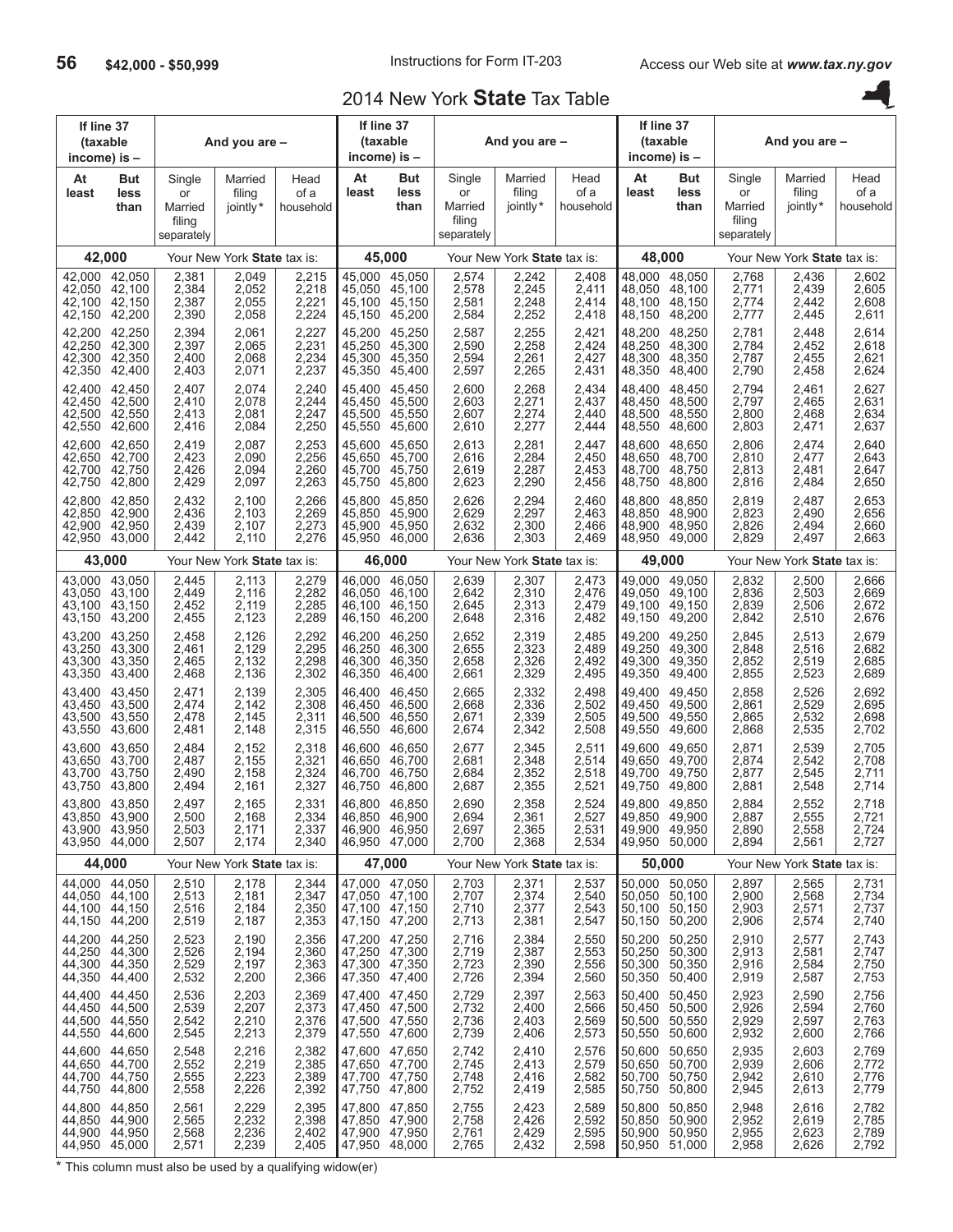A.

## 2014 New York **State** Tax Table

| If line 37<br>(taxable<br>income) is - |                                                           |                                                 | And you are -                    |                                  |                                      | If line 37<br>(taxable<br>income) is $-$                  |                                                 | And you are -                    |                                  |                                      | If line 37<br>(taxable<br>income) is -                    |                                                 | And you are -                    |                                  |
|----------------------------------------|-----------------------------------------------------------|-------------------------------------------------|----------------------------------|----------------------------------|--------------------------------------|-----------------------------------------------------------|-------------------------------------------------|----------------------------------|----------------------------------|--------------------------------------|-----------------------------------------------------------|-------------------------------------------------|----------------------------------|----------------------------------|
| At<br>least                            | <b>But</b><br>less<br>than                                | Single<br>or<br>Married<br>filing<br>separately | Married<br>filing<br>jointly*    | Head<br>of a<br>household        | At<br>least                          | But<br>less<br>than                                       | Single<br>or<br>Married<br>filing<br>separately | Married<br>filing<br>jointly*    | Head<br>of a<br>household        | At<br>least                          | But<br>less<br>than                                       | Single<br>or<br>Married<br>filing<br>separately | Married<br>filing<br>jointly*    | Head<br>of a<br>household        |
|                                        | 51,000                                                    |                                                 | Your New York State tax is:      |                                  |                                      | 54,000                                                    |                                                 | Your New York State tax is:      |                                  | 57,000                               |                                                           |                                                 | Your New York State tax is:      |                                  |
| 51.000                                 | 51,050                                                    | 2,961                                           | 2,629                            | 2,795                            | 54,000                               | 54,050                                                    | 3,155                                           | 2,823                            | 2,989                            | 57,000                               | 57,050                                                    | 3,348                                           | 3,016                            | 3,182                            |
| 51.050                                 | 51,100                                                    | 2,965                                           | 2,632                            | 2,798                            | 54,050                               | 54,100                                                    | 3,158                                           | 2,826                            | 2,992                            | 57,050                               | 57.100                                                    | 3,352                                           | 3,019                            | 3,185                            |
| 51,100                                 | 51,150                                                    | 2,968                                           | 2,635                            | 2,801                            | 54.100                               | 54,150                                                    | 3.161                                           | 2,829                            | 2,995                            | 57,100                               | 57,150                                                    | 3,355                                           | 3,022                            | 3,188                            |
| 51,150                                 | 51,200                                                    | 2,971                                           | 2,639                            | 2,805                            | 54,150                               | 54,200                                                    | 3,164                                           | 2,832                            | 2,998                            | 57,150                               | 57,200                                                    | 3,358                                           | 3,026                            | 3,192                            |
| 51.200                                 | 51,250                                                    | 2,974                                           | 2,642                            | 2,808                            | 54,200                               | 54,250                                                    | 3,168                                           | 2,835                            | 3,001                            | 57,200                               | 57,250                                                    | 3,361                                           | 3,029                            | 3,195                            |
| 51,250                                 | 51,300                                                    | 2,977                                           | 2,645                            | 2,811                            | 54,250                               | 54,300                                                    | 3,171                                           | 2,839                            | 3,005                            | 57,250                               | 57,300                                                    | 3,364                                           | 3,032                            | 3,198                            |
| 51,300                                 | 51,350                                                    | 2,981                                           | 2,648                            | 2,814                            | 54,300                               | 54,350                                                    | 3,174                                           | 2,842                            | 3,008                            | 57,300                               | 57,350                                                    | 3,368                                           | 3,035                            | 3,201                            |
| 51,350                                 | 51,400                                                    | 2,984                                           | 2,652                            | 2,818                            | 54,350                               | 54,400                                                    | 3,177                                           | 2,845                            | 3,011                            | 57,350                               | 57,400                                                    | 3,371                                           | 3,039                            | 3,205                            |
| 51,400                                 | 51,450                                                    | 2,987                                           | 2,655                            | 2,821                            | 54,400                               | 54,450                                                    | 3,181                                           | 2,848                            | 3,014                            | 57,400                               | 57,450                                                    | 3,374                                           | 3,042                            | 3,208                            |
| 51,450                                 | 51,500                                                    | 2,990                                           | 2,658                            | 2,824                            | 54,450                               | 54,500                                                    | 3,184                                           | 2,852                            | 3,018                            | 57,450                               | 57,500                                                    | 3,377                                           | 3,045                            | 3,211                            |
| 51,500                                 | 51,550                                                    | 2,994                                           | 2,661                            | 2,827                            | 54,500                               | 54,550                                                    | 3,187                                           | 2,855                            | 3,021                            | 57,500                               | 57,550                                                    | 3,381                                           | 3,048                            | 3,214                            |
| 51,550                                 | 51,600                                                    | 2,997                                           | 2,664                            | 2,831                            | 54,550                               | 54,600                                                    | 3,190                                           | 2,858                            | 3,024                            | 57,550                               | 57,600                                                    | 3,384                                           | 3,051                            | 3,218                            |
| 51.600                                 | 51,650                                                    | 3,000                                           | 2,668                            | 2,834                            | 54,600                               | 54,650                                                    | 3,193                                           | 2,861                            | 3,027                            | 57,600                               | 57,650                                                    | 3,387                                           | 3,055                            | 3,221                            |
| 51,650                                 | 51,700                                                    | 3,003                                           | 2,671                            | 2,837                            | 54,650                               | 54,700                                                    | 3,197                                           | 2,864                            | 3,030                            | 57.650                               | 57.700                                                    | 3,390                                           | 3,058                            | 3,224                            |
| 51,700                                 | 51,750                                                    | 3,006                                           | 2,674                            | 2,840                            | 54,700                               | 54,750                                                    | 3,200                                           | 2,868                            | 3,034                            | 57,700                               | 57,750                                                    | 3,393                                           | 3,061                            | 3,227                            |
| 51,750                                 | 51,800                                                    | 3,010                                           | 2,677                            | 2,843                            | 54,750                               | 54,800                                                    | 3,203                                           | 2,871                            | 3,037                            | 57,750                               | 57,800                                                    | 3,397                                           | 3,064                            | 3,230                            |
| 51,800                                 | 51,850                                                    | 3,013                                           | 2,681                            | 2,847                            | 54,800                               | 54,850                                                    | 3,206                                           | 2,874                            | 3,040                            | 57,800                               | 57,850                                                    | 3,400                                           | 3,068                            | 3,234                            |
| 51,850                                 | 51.900                                                    | 3,016                                           | 2,684                            | 2,850                            | 54.850                               | 54.900                                                    | 3,210                                           | 2,877                            | 3,043                            | 57,850                               | 57,900                                                    | 3,403                                           | 3,071                            | 3,237                            |
| 51,900                                 | 51,950                                                    | 3,019                                           | 2,687                            | 2,853                            | 54,900                               | 54,950                                                    | 3,213                                           | 2,881                            | 3,047                            | 57,900                               | 57.950                                                    | 3,406                                           | 3,074                            | 3,240                            |
| 51,950                                 | 52,000                                                    | 3,023                                           | 2,690                            | 2,856                            | 54,950                               | 55,000                                                    | 3,216                                           | 2,884                            | 3,050                            | 57,950                               | 58,000                                                    | 3,410                                           | 3,077                            | 3,243                            |
|                                        | 52,000                                                    |                                                 | Your New York State tax is:      |                                  |                                      | 55,000                                                    |                                                 | Your New York State tax is:      |                                  | 58,000                               |                                                           |                                                 | Your New York State tax is:      |                                  |
| 52,000                                 | 52,050                                                    | 3,026                                           | 2,694                            | 2,860                            | 55,000                               | 55,050                                                    | 3,219                                           | 2,887                            | 3,053                            | 58,000                               | 58,050                                                    | 3,413                                           | 3,081                            | 3,247                            |
| 52,050                                 | 52,100                                                    | 3,029                                           | 2,697                            | 2,863                            | 55,050                               | 55,100                                                    | 3,223                                           | 2,890                            | 3,056                            | 58,050                               | 58,100                                                    | 3,416                                           | 3,084                            | 3,250                            |
| 52,100                                 | 52,150                                                    | 3,032                                           | 2,700                            | 2,866                            | 55,100                               | 55,150                                                    | 3,226                                           | 2,893                            | 3,059                            | 58,100                               | 58,150                                                    | 3,419                                           | 3,087                            | 3,253                            |
| 52,150                                 | 52,200                                                    | 3,035                                           | 2,703                            | 2,869                            | 55,150                               | 55,200                                                    | 3,229                                           | 2,897                            | 3,063                            | 58,150                               | 58,200                                                    | 3,422                                           | 3,090                            | 3,256                            |
| 52,200                                 | 52,250                                                    | 3,039                                           | 2,706                            | 2,872                            | 55,200                               | 55,250                                                    | 3,232                                           | 2,900                            | 3,066                            | 58,200                               | 58,250                                                    | 3,426                                           | 3,093                            | 3,259                            |
| 52,250                                 | 52,300                                                    | 3,042                                           | 2,710                            | 2,876                            | 55,250                               | 55,300                                                    | 3,235                                           | 2,903                            | 3,069                            | 58,250                               | 58,300                                                    | 3,429                                           | 3,097                            | 3,263                            |
| 52,300                                 | 52,350                                                    | 3,045                                           | 2,713                            | 2,879                            | 55,300                               | 55,350                                                    | 3,239                                           | 2,906                            | 3,072                            | 58,300                               | 58,350                                                    | 3,432                                           | 3,100                            | 3,266                            |
| 52,350                                 | 52,400                                                    | 3,048                                           | 2,716                            | 2,882                            | 55,350                               | 55,400                                                    | 3,242                                           | 2,910                            | 3,076                            | 58,350                               | 58,400                                                    | 3,435                                           | 3,103                            | 3,269                            |
| 52,400                                 | 52,450                                                    | 3,052                                           | 2,719                            | 2,885                            | 55,400                               | 55,450                                                    | 3,245                                           | 2,913                            | 3,079                            | 58,400                               | 58,450                                                    | 3,439                                           | 3,106                            | 3,272                            |
| 52,450                                 | 52,500                                                    | 3,055                                           | 2,723                            | 2,889                            | 55,450                               | 55,500                                                    | 3,248                                           | 2,916                            | 3,082                            | 58,450                               | 58,500                                                    | 3,442                                           | 3,110                            | 3,276                            |
| 52.500                                 | 52,550                                                    | 3,058                                           | 2,726                            | 2,892                            | 55.500                               | 55,550                                                    | 3,252                                           | 2,919                            | 3,085                            | 58,500                               | 58,550                                                    | 3,445                                           | 3,113                            | 3,279                            |
| 52,550                                 | 52,600                                                    | 3,061                                           | 2,729                            | 2,895                            | 55,550                               | 55,600                                                    | 3,255                                           | 2,922                            | 3,089                            | 58,550                               | 58,600                                                    | 3,448                                           | 3,116                            | 3,282                            |
| 52,600                                 | 52,650                                                    | 3,064                                           | 2,732                            | 2,898                            | 55.600                               | 55,650                                                    | 3,258                                           | 2,926                            | 3,092                            | 58.600                               | 58,650                                                    | 3,451                                           | 3,119                            | 3,285                            |
| 52.650                                 | 52,700                                                    | 3,068                                           | 2,735                            | 2,901                            | 55.650                               | 55.700                                                    | 3,261                                           | 2,929                            | 3,095                            | 58.650                               | 58,700                                                    | 3,455                                           | 3,122                            | 3,288                            |
| 52,700                                 | 52,750                                                    | 3,071                                           | 2,739                            | 2,905                            | 55.700                               | 55,750                                                    | 3,264                                           | 2,932                            | 3,098                            | 58.700                               | 58,750                                                    | 3,458                                           | 3,126                            | 3,292                            |
| 52,750                                 | 52,800                                                    | 3,074                                           | 2,742                            | 2,908                            | 55,750                               | 55,800                                                    | 3,268                                           | 2,935                            | 3,101                            | 58,750                               | 58,800                                                    | 3,461                                           | 3,129                            | 3,295                            |
| 52,800                                 | 52,850<br>52,850 52,900<br>52,900 52,950<br>52,950 53,000 | 3,077<br>3,081<br>3,084<br>3,087                | 2,745<br>2,748<br>2,752<br>2,755 | 2,911<br>2,914<br>2,918<br>2,921 | 55,800                               | 55,850<br>55,850 55,900<br>55,900 55,950<br>55,950 56,000 | 3,271<br>3,274<br>3,277<br>3,281                | 2,939<br>2,942<br>2,945<br>2,948 | 3,105<br>3,108<br>3,111<br>3,114 | 58,800                               | 58,850<br>58,850 58,900<br>58,900 58,950<br>58,950 59,000 | 3,464<br>3,468<br>3,471<br>3,474                | 3,132<br>3,135<br>3,139<br>3,142 | 3,298<br>3,301<br>3,305<br>3,308 |
|                                        | 53,000                                                    |                                                 | Your New York State tax is:      |                                  |                                      | 56,000                                                    |                                                 | Your New York State tax is:      |                                  | 59,000                               |                                                           |                                                 | Your New York State tax is:      |                                  |
| 53,050                                 | 53,000 53,050<br>53,100<br>53,100 53,150<br>53,150 53,200 | 3,090<br>3,094<br>3,097<br>3,100                | 2,758<br>2,761<br>2,764<br>2,768 | 2,924<br>2,927<br>2,930<br>2,934 | 56,000<br>56,050<br>56,100<br>56,150 | 56,050<br>56,100<br>56,150<br>56,200                      | 3,284<br>3,287<br>3,290<br>3,293                | 2,952<br>2,955<br>2,958<br>2,961 | 3,118<br>3,121<br>3,124<br>3,127 | 59,050<br>59,100<br>59,150           | 59,000 59,050<br>59,100<br>59,150<br>59,200               | 3,477<br>3,481<br>3,484<br>3,487                | 3,145<br>3,148<br>3,151<br>3,155 | 3,311<br>3,314<br>3,317<br>3,321 |
| 53,200<br>53,250                       | 53,250<br>53,300<br>53,300 53,350<br>53,350 53,400        | 3,103<br>3,106<br>3,110<br>3,113                | 2,771<br>2,774<br>2,777<br>2,781 | 2,937<br>2,940<br>2,943<br>2,947 | 56,200<br>56,250<br>56,300<br>56,350 | 56,250<br>56,300<br>56,350<br>56,400                      | 3,297<br>3,300<br>3,303<br>3,306                | 2,964<br>2,968<br>2,971<br>2,974 | 3,130<br>3,134<br>3,137<br>3,140 | 59,200<br>59,250<br>59,300<br>59,350 | 59,250<br>59,300<br>59,350<br>59,400                      | 3,490<br>3,493<br>3,497<br>3,500                | 3,158<br>3,161<br>3,164<br>3,168 | 3,324<br>3,327<br>3,330<br>3,334 |
| 53,400<br>53,450                       | 53,450<br>53,500<br>53,500 53,550<br>53,550 53,600        | 3,116<br>3,119<br>3,123<br>3,126                | 2,784<br>2,787<br>2,790<br>2,793 | 2,950<br>2,953<br>2,956<br>2,960 | 56,400<br>56,450<br>56,500<br>56,550 | 56,450<br>56,500<br>56,550<br>56,600                      | 3,310<br>3,313<br>3,316<br>3,319                | 2,977<br>2,981<br>2,984<br>2,987 | 3,143<br>3,147<br>3,150<br>3,153 | 59,400<br>59,450<br>59,500<br>59,550 | 59,450<br>59,500<br>59,550<br>59,600                      | 3,503<br>3,506<br>3,510<br>3,513                | 3,171<br>3,174<br>3,177<br>3,180 | 3,337<br>3,340<br>3,343<br>3,347 |
| 53,600                                 | 53,650                                                    | 3,129                                           | 2,797                            | 2,963                            | 56,600                               | 56,650                                                    | 3,322                                           | 2,990                            | 3,156                            | 59,600                               | 59,650                                                    | 3,516                                           | 3,184                            | 3,350                            |
| 53,650                                 | 53,700                                                    | 3,132                                           | 2,800                            | 2,966                            | 56,650                               | 56,700                                                    | 3,326                                           | 2,993                            | 3,159                            | 59,650                               | 59,700                                                    | 3,519                                           | 3,187                            | 3,353                            |
| 53,700                                 | 53,750                                                    | 3,135                                           | 2,803                            | 2,969                            | 56,700                               | 56,750                                                    | 3,329                                           | 2,997                            | 3,163                            | 59,700                               | 59,750                                                    | 3,522                                           | 3,190                            | 3,356                            |
| 53,750                                 | 53,800                                                    | 3,139                                           | 2,806                            | 2,972                            | 56,750                               | 56,800                                                    | 3,332                                           | 3,000                            | 3,166                            | 59,750                               | 59,800                                                    | 3,526                                           | 3,193                            | 3,359                            |
| 53,800<br>53,850                       | 53,850<br>53,900<br>53,900 53,950<br>53,950 54,000        | 3,142<br>3,145<br>3,148<br>3,152                | 2,810<br>2,813<br>2,816<br>2,819 | 2,976<br>2,979<br>2,982<br>2,985 | 56,800<br>56,850<br>56,900           | 56,850<br>56,900<br>56,950<br>56,950 57,000               | 3,335<br>3,339<br>3,342<br>3,345                | 3,003<br>3,006<br>3,010<br>3,013 | 3,169<br>3,172<br>3,176<br>3,179 | 59,800<br>59,850<br>59,900           | 59,850<br>59,900<br>59,950<br>59,950 60,000               | 3,529<br>3,532<br>3,535<br>3,539                | 3,197<br>3,200<br>3,203<br>3,206 | 3,363<br>3,366<br>3,369<br>3,372 |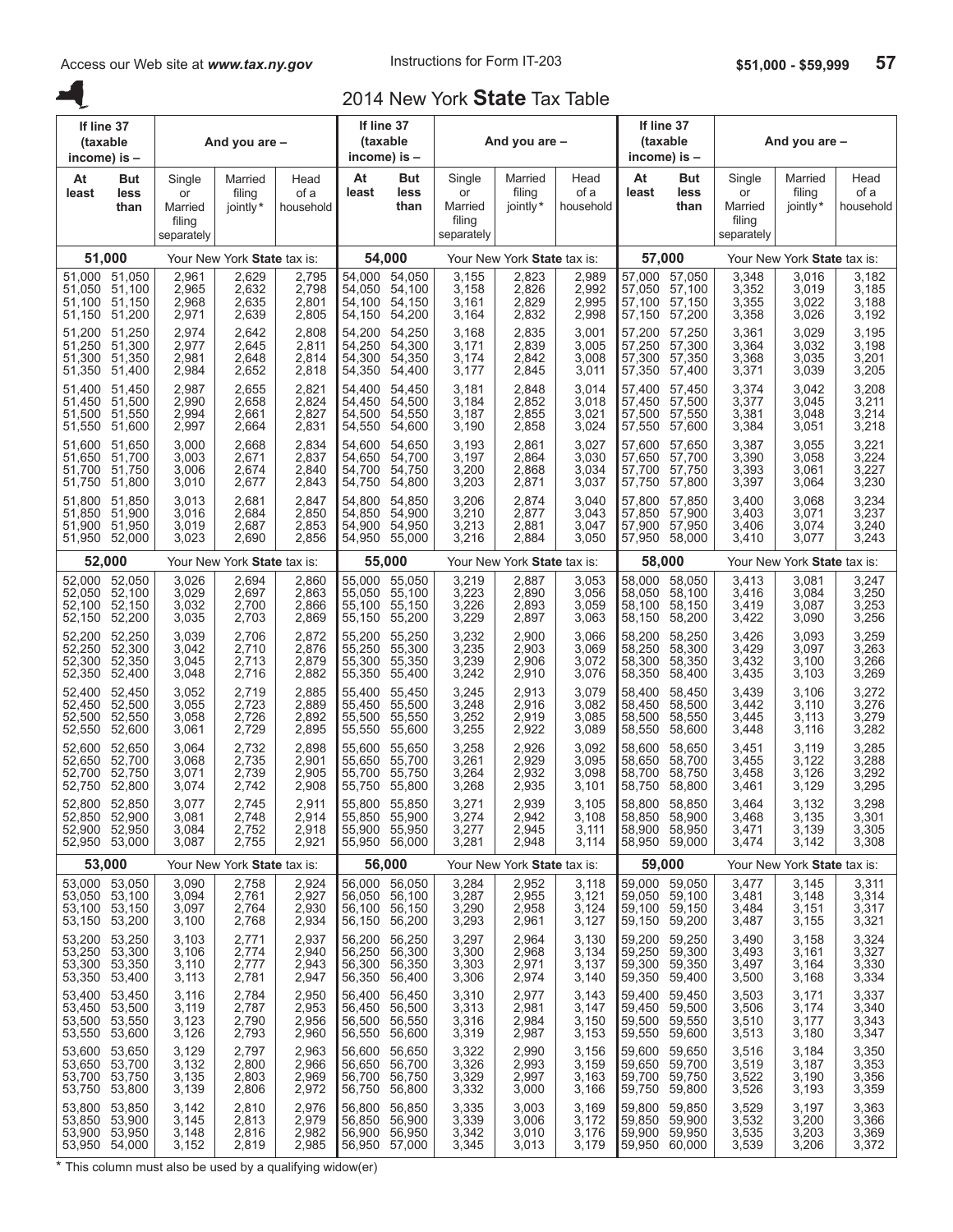Ų

## 2014 New York **State** Tax Table

| If line 37<br>(taxable<br>income) is - |                                             |                                                 | And you are -                    |                                  | If line 37<br>(taxable<br>income) is - |                                                    |                                                 | And you are -                    |                                  | If line 37<br>income) is -                                | (taxable                             |                                                                  | And you are -                    |                                  |
|----------------------------------------|---------------------------------------------|-------------------------------------------------|----------------------------------|----------------------------------|----------------------------------------|----------------------------------------------------|-------------------------------------------------|----------------------------------|----------------------------------|-----------------------------------------------------------|--------------------------------------|------------------------------------------------------------------|----------------------------------|----------------------------------|
| At<br>least                            | <b>But</b><br>less<br>than                  | Single<br>or<br>Married<br>filing<br>separately | Married<br>filing<br>jointly*    | Head<br>of a<br>household        | At<br>least                            | <b>But</b><br>less<br>than                         | Single<br>or<br>Married<br>filing<br>separately | Married<br>filing<br>jointly*    | Head<br>of a<br>household        | At<br>least                                               | <b>But</b><br>less<br>than           | Single<br>or<br>Married<br>filing<br>separately                  | Married<br>filing<br>jointly*    | Head<br>of a<br>household        |
| 60,000                                 |                                             |                                                 | Your New York State tax is:      |                                  | 62,000                                 |                                                    |                                                 | Your New York State tax is:      |                                  | 64,000                                                    |                                      |                                                                  | Your New York State tax is:      |                                  |
| 60,050<br>60,100<br>60,150             | 60,000 60,050<br>60,100<br>60,150<br>60,200 | 3,542<br>3,545<br>3,548<br>3,551                | 3,210<br>3,213<br>3,216<br>3,219 | 3,376<br>3,379<br>3,382<br>3,385 | 62,100<br>62,150                       | 62,000 62,050<br>62,050 62,100<br>62,150<br>62,200 | 3,671<br>3,674<br>3,677<br>3,680                | 3,339<br>3,342<br>3,345<br>3,348 | 3,505<br>3,508<br>3,511<br>3,514 | 64.000<br>64,050<br>64,100<br>64,150                      | 64,050<br>64,100<br>64,150<br>64,200 | 3,800<br>3,803<br>3,806<br>3,809                                 | 3,468<br>3,471<br>3,474<br>3,477 | 3,634<br>3,637<br>3,640<br>3,643 |
| 60.200<br>60,250<br>60,300<br>60,350   | 60.250<br>60,300<br>60,350<br>60,400        | 3,555<br>3,558<br>3,561<br>3,564                | 3,222<br>3,226<br>3,229<br>3,232 | 3,388<br>3,392<br>3,395<br>3,398 | 62.200<br>62,250<br>62,300<br>62,350   | 62,250<br>62,300<br>62,350<br>62,400               | 3,684<br>3,687<br>3,690<br>3,693                | 3,351<br>3,355<br>3,358<br>3,361 | 3,517<br>3,521<br>3,524<br>3,527 | 64,200<br>64,250<br>64,300<br>64,350                      | 64.250<br>64,300<br>64,350<br>64,400 | 3,813<br>3,816<br>3,819<br>3,822                                 | 3,480<br>3,484<br>3,487<br>3,490 | 3,646<br>3,650<br>3,653<br>3,656 |
| 60,400<br>60,450<br>60.500<br>60,550   | 60,450<br>60,500<br>60.550<br>60,600        | 3,568<br>3,571<br>3,574<br>3,577                | 3,235<br>3,239<br>3,242<br>3,245 | 3,401<br>3,405<br>3,408<br>3,411 | 62,400<br>62,450<br>62.500<br>62,550   | 62,450<br>62,500<br>62,550<br>62,600               | 3,697<br>3,700<br>3,703<br>3,706                | 3,364<br>3,368<br>3,371<br>3,374 | 3,530<br>3,534<br>3,537<br>3,540 | 64.400<br>64,450<br>64.500<br>64,550                      | 64.450<br>64.500<br>64.550<br>64,600 | 3,826<br>3,829<br>3,832<br>3,835                                 | 3,493<br>3,497<br>3,500<br>3,503 | 3,659<br>3,663<br>3,666<br>3,669 |
| 60,600<br>60,650<br>60,700<br>60,750   | 60,650<br>60,700<br>60,750<br>60,800        | 3,580<br>3,584<br>3,587<br>3,590                | 3,248<br>3,251<br>3,255<br>3,258 | 3,414<br>3,417<br>3,421<br>3,424 | 62,600<br>62,650<br>62,700<br>62,750   | 62,650<br>62,700<br>62,750<br>62,800               | 3,709<br>3,713<br>3,716<br>3,719                | 3,377<br>3,380<br>3,384<br>3,387 | 3,543<br>3,546<br>3,550<br>3,553 | 64,600<br>64,650<br>64,700<br>64,750                      | 64,650<br>64,700<br>64,750<br>64,800 | 3,838<br>3,842<br>3,845<br>3,848                                 | 3,506<br>3,509<br>3,513<br>3,516 | 3,672<br>3,675<br>3,679<br>3,682 |
| 60.800<br>60.850<br>60,900<br>60,950   | 60,850<br>60,900<br>60,950<br>61,000        | 3,593<br>3,597<br>3,600<br>3,603                | 3,261<br>3,264<br>3,268<br>3,271 | 3,427<br>3,430<br>3,434<br>3,437 | 62.800<br>62.850<br>62,950 63,000      | 62.850<br>62,900<br>62,900 62,950                  | 3,722<br>3,726<br>3,729<br>3,732                | 3,390<br>3,393<br>3,397<br>3,400 | 3,556<br>3,559<br>3,563<br>3,566 | 64.800<br>64.850<br>64.900<br>64,950                      | 64.850<br>64,900<br>64,950<br>65,000 | 3,851<br>3,855<br>3,858<br>3,861                                 | 3,519<br>3,522<br>3,526<br>3,529 | 3,685<br>3,688<br>3,692<br>3,695 |
| 61,000                                 |                                             |                                                 | Your New York State tax is:      |                                  | 63,000                                 |                                                    |                                                 | Your New York State tax is:      |                                  |                                                           | 65,000 or more:                      |                                                                  |                                  |                                  |
| 61.000<br>61,050<br>61.100<br>61,150   | 61,050<br>61,100<br>61,150<br>61,200        | 3.606<br>3,610<br>3,613<br>3,616                | 3,274<br>3,277<br>3,280<br>3,284 | 3.440<br>3,443<br>3,446<br>3,450 | 63,050<br>63,100<br>63,150             | 63.000 63.050<br>63,100<br>63,150<br>63,200        | 3,735<br>3,739<br>3,742<br>3,745                | 3.403<br>3,406<br>3,409<br>3,413 | 3,569<br>3,572<br>3,575<br>3,579 |                                                           |                                      |                                                                  |                                  |                                  |
| 61,200<br>61,250<br>61,300<br>61,350   | 61,250<br>61,300<br>61,350<br>61,400        | 3,619<br>3,622<br>3,626<br>3,629                | 3,287<br>3,290<br>3,293<br>3,297 | 3,453<br>3,456<br>3,459<br>3,463 | 63,200<br>63,250<br>63,300<br>63,350   | 63,250<br>63,300<br>63,350<br>63,400               | 3,748<br>3,751<br>3,755<br>3,758                | 3,416<br>3,419<br>3,422<br>3,426 | 3,582<br>3,585<br>3,588<br>3,592 |                                                           |                                      | compute your<br>New York State Tax                               | \$65,000 or<br>$more -$          |                                  |
| 61.400<br>61,450<br>61.500<br>61,550   | 61,450<br>61,500<br>61,550<br>61,600        | 3,632<br>3,635<br>3,639<br>3,642                | 3,300<br>3,303<br>3,306<br>3,309 | 3,466<br>3,469<br>3,472<br>3,476 | 63,400<br>63,450<br>63.500<br>63,550   | 63,450<br>63,500<br>63,550<br>63,600               | 3,761<br>3,764<br>3,768<br>3,771                | 3,429<br>3,432<br>3,435<br>3,438 | 3,595<br>3,598<br>3,601<br>3,605 | using the New York State<br>tax rate schedule on page 59. |                                      |                                                                  |                                  |                                  |
| 61.600<br>61,650<br>61,700<br>61,750   | 61,650<br>61,700<br>61,750<br>61,800        | 3,645<br>3,648<br>3,651<br>3,655                | 3.313<br>3,316<br>3,319<br>3,322 | 3,479<br>3,482<br>3,485<br>3,488 | 63.600<br>63,650<br>63,700<br>63,750   | 63.650<br>63,700<br>63,750<br>63,800               | 3,774<br>3,777<br>3,780<br>3,784                | 3.442<br>3,445<br>3,448<br>3,451 | 3.608<br>3,611<br>3,614<br>3,617 |                                                           |                                      |                                                                  |                                  |                                  |
| 61,800<br>61.850<br>61,900             | 61,850<br>61,900<br>61,950<br>61,950 62,000 | 3,658<br>3,661<br>3,664<br>3,668                | 3,326<br>3,329<br>3,332<br>3,335 | 3,492<br>3,495<br>3,498<br>3,501 | 63,800<br>63,850                       | 63,850<br>63,900<br>63,900 63,950<br>63,950 64,000 | 3,787<br>3,790<br>3,793<br>3,797                | 3,455<br>3,458<br>3,461<br>3,464 | 3,621<br>3,624<br>3,627<br>3,630 |                                                           |                                      | If the amount on line 32 is more<br>than \$104,600, see page 60. |                                  |                                  |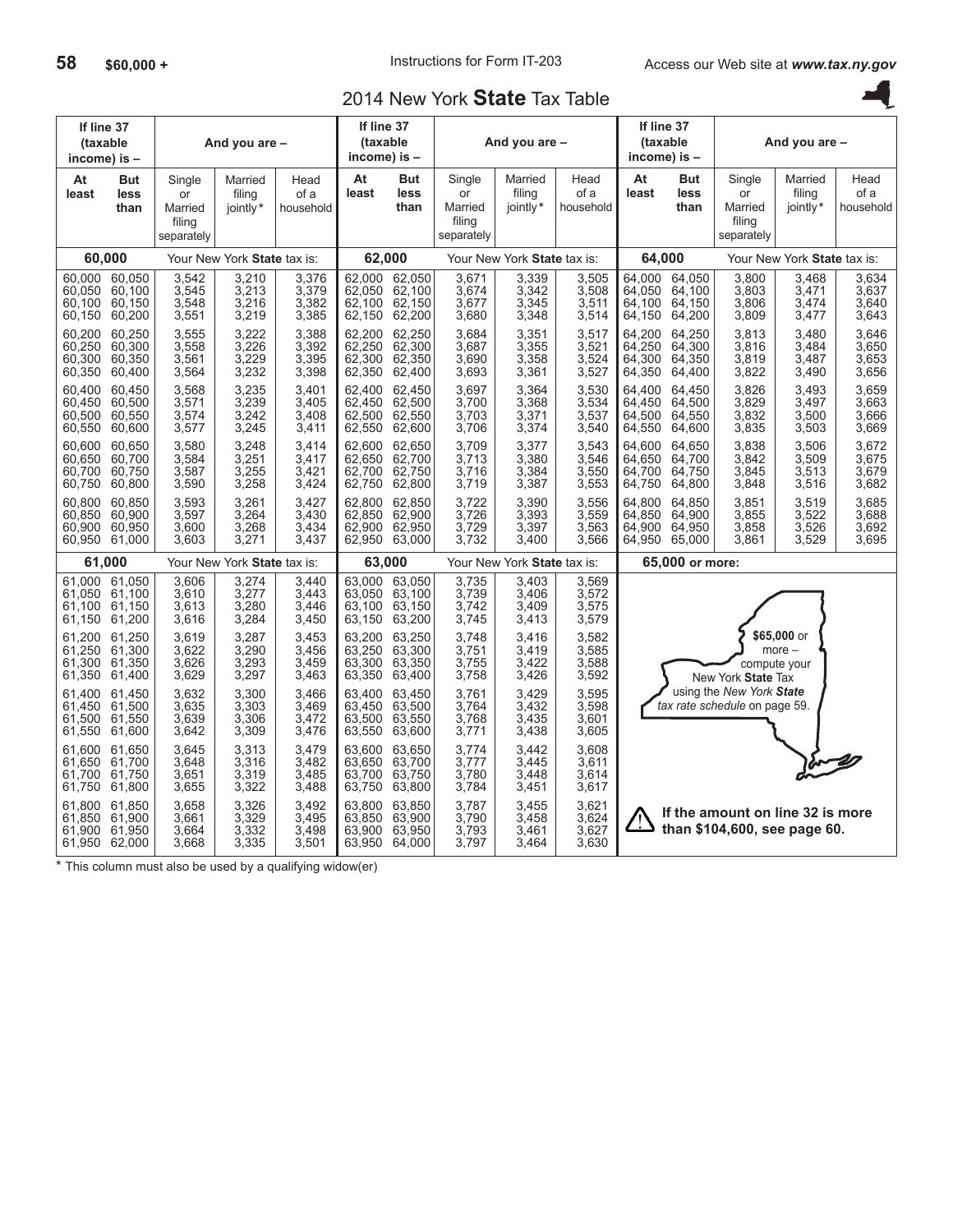## <span id="page-58-0"></span>**New York State tax rate schedule**

**If your New York AGI amount on Form IT-203, line 32, is more than \$104,600, see pages 60, 61, and 62 to compute your New York State tax.**

| Married filing jointly and qualifying widow(er) – filing status $\oslash$ and $\odot$ |              |             |      |       |              |                |              |                    |           |
|---------------------------------------------------------------------------------------|--------------|-------------|------|-------|--------------|----------------|--------------|--------------------|-----------|
| If line 37 is:                                                                        |              |             |      |       |              |                |              |                    |           |
| over                                                                                  | but not over | The tax is: |      |       |              |                |              |                    |           |
| \$<br>0                                                                               | \$16,700     |             |      | 4%    |              | of line 37     |              |                    |           |
| 16,700                                                                                | 22,950       | 668<br>\$   | plus | 4.5%  |              |                |              | of the excess over | \$16,700  |
| 22,950                                                                                | 27,150       | 949         | plus | 5.25% | "            | $\blacksquare$ | $\mathbf{u}$ | $\mathbf{H}$       | 22,950    |
| 27.150                                                                                | 41.800       | 1,170       | plus | 5.9%  | $\mathbf{H}$ | $\mathbf{H}$   | $\mathbf{H}$ | $\mathbf{H}$       | 27.150    |
| 41.800                                                                                | 156,900      | 2,034       | plus | 6.45% | $\mathbf{H}$ | $\mathbf{H}$   | $\mathbf{H}$ | $\mathbf{H}$       | 41,800    |
| 156.900                                                                               | 313.850      | 9.458       | plus | 6.65% | $\mathbf{H}$ | $\mathbf{H}$   | $\mathbf{H}$ | $\pmb{\mathsf{H}}$ | 156.900   |
| 313,850                                                                               | 2,092,800    | 19.895      | plus | 6.85% | $\mathbf{H}$ | $\mathbf{H}$   | $\mathbf{H}$ | $\mathbf{H}$       | 313.850   |
| 2,092,800                                                                             |              | 141,753     | plus | 8.82% | $\mathbf{H}$ | $\blacksquare$ | $\mathbf{u}$ | п                  | 2,092,800 |

|                      | Single and married filing separately – filing status $\odot$ and $\odot$ |             |        |      |       |              |              |                |                    |           |
|----------------------|--------------------------------------------------------------------------|-------------|--------|------|-------|--------------|--------------|----------------|--------------------|-----------|
| If line $37$ is:     |                                                                          |             |        |      |       |              |              |                |                    |           |
| but not over<br>over |                                                                          | The tax is: |        |      |       |              |              |                |                    |           |
| \$                   | 0                                                                        | \$8,300     |        |      | 4%    |              | of line 37   |                |                    |           |
|                      | 8.300                                                                    | 11.450      | \$332  | plus | 4.5%  |              |              |                | of the excess over | \$8,300   |
|                      | 11,450                                                                   | 13.550      | 474    | plus | 5.25% | $\mathbf{H}$ | $\mathbf{H}$ | $\mathbf{H}$   | $\mathbf{H}$       | 11.450    |
|                      | 13.550                                                                   | 20.850      | 584    | plus | 5.9%  | $\mathbf{H}$ |              | $\mathbf{u}$   | $\mathbf{H}$       | 13,550    |
|                      | 20.850                                                                   | 78.400      | 1.015  | plus | 6.45% |              |              | $\mathbf{H}$   | $\mathbf{H}$       | 20,850    |
|                      | 78.400                                                                   | 209,250     | 4.727  | plus | 6.65% | $\mathbf{H}$ | $\mathbf{u}$ | $\mathbf{u}$   | $\mathbf{H}$       | 78,400    |
|                      | 209.250                                                                  | 1.046.350   | 13,428 | plus | 6.85% | $\mathbf{H}$ | $\mathbf{u}$ | $\mathbf{u}$   | $\mathbf{H}$       | 209,250   |
|                      | 1,046,350                                                                |             | 70,770 | plus | 8.82% | $\mathbf{H}$ | $\mathbf{u}$ | $\blacksquare$ | п                  | 1.046.350 |

| Head of household – filing status $\circled{a}$ |              |    |             |      |       |              |                |              |                    |           |
|-------------------------------------------------|--------------|----|-------------|------|-------|--------------|----------------|--------------|--------------------|-----------|
| If line $37$ is:                                |              |    |             |      |       |              |                |              |                    |           |
| over                                            | but not over |    | The tax is: |      |       |              |                |              |                    |           |
| \$<br>0                                         | \$12,550     |    |             |      | 4%    |              | of line 37     |              |                    |           |
| 12,550                                          | 17.200       | \$ | 502         | plus | 4.5%  |              |                |              | of the excess over | \$12,550  |
| 17,200                                          | 20,350       |    | 711         | plus | 5.25% | "            |                | $\mathbf{u}$ | $\mathbf{u}$       | 17,200    |
| 20,350                                          | 31,350       |    | 877         | plus | 5.9%  | п            | $\mathbf{H}$   | $\mathbf{H}$ | $\pmb{\mathsf{H}}$ | 20,350    |
| 31,350                                          | 104,600      |    | 1,526       | plus | 6.45% | п            | $\mathbf{H}$   | $\mathbf{H}$ | $\pmb{\mathsf{H}}$ | 31,350    |
| 104,600                                         | 261,550      |    | 6,250       | plus | 6.65% | $\mathbf{H}$ | $\mathbf{H}$   | $\mathbf{H}$ | $\pmb{\mathsf{H}}$ | 104,600   |
| 261,550                                         | 1.569.550    |    | 16,687      | plus | 6.85% | $\mathbf{H}$ | $\mathbf{H}$   | $\mathbf{H}$ | $\pmb{\mathsf{H}}$ | 261,550   |
| 1.569.550                                       |              |    | 106.285     | plus | 8.82% | $\mathbf{H}$ | $\blacksquare$ | $\mathbf{u}$ | п                  | 1.569.550 |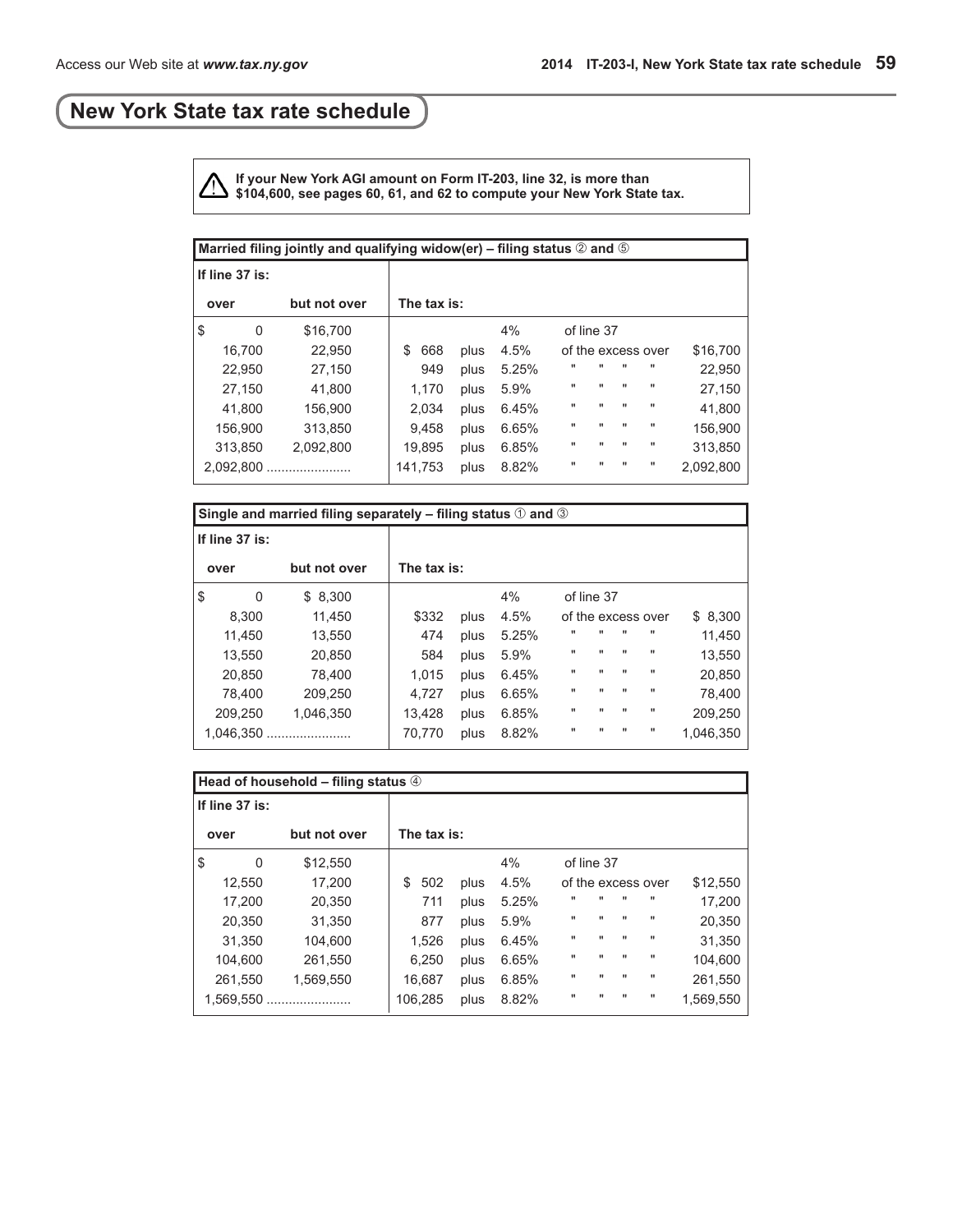## <span id="page-59-0"></span>**Tax computation – New York AGI of more than \$104,600**

### **New York State tax**

Find your New York State tax by using the correct tax computation worksheet within your filing status (see below and pages 61 and 62).

| Married filing jointly and qualifying widow(er) |  |  |  |  |  |  |  |
|-------------------------------------------------|--|--|--|--|--|--|--|
|-------------------------------------------------|--|--|--|--|--|--|--|

|    | Tax computation worksheet 1                                                                                                                                                                                 |  |
|----|-------------------------------------------------------------------------------------------------------------------------------------------------------------------------------------------------------------|--|
|    | If your New York AGI (line 32) is more than \$104,600, but not<br>more than \$2,092,800, and your taxable income (line 37) is<br>\$156,900 or less, then you must compute your tax using this<br>worksheet. |  |
| 1  |                                                                                                                                                                                                             |  |
| 2  |                                                                                                                                                                                                             |  |
| 3  | Multiply line 2 by 6.45% (.0645)<br>(Stop: If the line 1 amount is \$154,600<br>or more, skip lines 4 through 8 and enter                                                                                   |  |
| 4  | Enter your New York State tax on the line 2<br>amount from the New York State tax rate<br>4                                                                                                                 |  |
| 5. | 5                                                                                                                                                                                                           |  |
| 6  |                                                                                                                                                                                                             |  |
| 7  | Divide line 6 by \$50,000 and round the result<br>7                                                                                                                                                         |  |
| 8  | 8                                                                                                                                                                                                           |  |
| 9  | 9<br>Enter here and on line 38.                                                                                                                                                                             |  |

#### **Tax computation worksheet 2**

|    | If your New York AGI (line 32) is more than \$156,900, but not<br>more than \$2,092,800, and your taxable income (line 37) is more<br>than \$156,900 but not more than \$313,850, then you must<br>compute your tax using this worksheet. |
|----|-------------------------------------------------------------------------------------------------------------------------------------------------------------------------------------------------------------------------------------------|
| 1  | Enter your New York AGI from line 32  1                                                                                                                                                                                                   |
| 2  | Enter your taxable income from line 37  2                                                                                                                                                                                                 |
| 3  | Multiply line 2 by 6.65% (.0665)<br>(Stop: If the line 1 amount is \$206,900<br>or more, skip lines 4 through 10 and enter                                                                                                                |
| 4  | Enter your New York State tax on the line 2<br>amount from the New York State tax rate<br>4                                                                                                                                               |
| 5. |                                                                                                                                                                                                                                           |
| 6  | 662<br>6                                                                                                                                                                                                                                  |
| 7  |                                                                                                                                                                                                                                           |
| 8  |                                                                                                                                                                                                                                           |
| 9  | Divide line 8 by \$50,000 and round the result                                                                                                                                                                                            |
| 10 |                                                                                                                                                                                                                                           |
| 11 | Enter here and on line 38.                                                                                                                                                                                                                |

|    | Tax computation worksheet 3                                                                                                                                                                                   |   |          |  |
|----|---------------------------------------------------------------------------------------------------------------------------------------------------------------------------------------------------------------|---|----------|--|
|    | If your New York AGI (line 32) is more than \$313,850, but not<br>more than \$2,092,800, and your taxable income (line 37) is<br>more than \$313,850, then you must compute your tax using this<br>worksheet. |   |          |  |
| 1  |                                                                                                                                                                                                               |   |          |  |
| 2  |                                                                                                                                                                                                               |   |          |  |
| 3  | Multiply line 2 by 6.85% (.0685)<br>(Stop: If the line 1 amount is \$363,850<br>or more, skip lines 4 through 10 and enter                                                                                    |   |          |  |
| 4  | Enter your New York State tax on the line 2<br>amount from the New York State tax rate                                                                                                                        | 4 |          |  |
| 5  |                                                                                                                                                                                                               |   |          |  |
| 6  |                                                                                                                                                                                                               |   | 976<br>6 |  |
| 7  |                                                                                                                                                                                                               |   |          |  |
| 8  | Enter the excess of line 1 over \$313,850  8                                                                                                                                                                  |   |          |  |
| 9  | Divide line 8 by \$50,000 and round the result                                                                                                                                                                |   |          |  |
| 10 |                                                                                                                                                                                                               |   |          |  |
| 11 | Enter here and on line 38.                                                                                                                                                                                    |   |          |  |

### **Tax computation worksheet 4**

|    | $\alpha$ computation worksheet $\tau$                                                                                                                                                                       |
|----|-------------------------------------------------------------------------------------------------------------------------------------------------------------------------------------------------------------|
|    | If your New York AGI (line 32) is more than \$2,092,800, then you<br>must compute your tax using this worksheet.                                                                                            |
| 1  |                                                                                                                                                                                                             |
| 2  |                                                                                                                                                                                                             |
| 3  | Multiply line 2 by 8.82% (.0882)<br>(Stop: If the line 1 amount is \$2,142,800<br>or more, skip lines 4 through 10 and enter                                                                                |
| 4  | Enter your New York State tax on the line 2<br>amount from the New York State tax rate                                                                                                                      |
| 5  |                                                                                                                                                                                                             |
| 6  | If line 2 is \$156,900 or less, enter \$662 on<br>line 6. If line 2 is more than \$156,900 but not<br>more than \$313,850, enter \$976 on line 6.<br>If line 2 is <b>more than \$313,850</b> , enter \$1604 |
|    |                                                                                                                                                                                                             |
| 7  | 7                                                                                                                                                                                                           |
| 8  | Enter the excess of line 1 over \$2,092,800  8                                                                                                                                                              |
| 9  | Divide line 8 by \$50,000 and round the result                                                                                                                                                              |
| 10 |                                                                                                                                                                                                             |
| 11 | Enter here and on line 38.                                                                                                                                                                                  |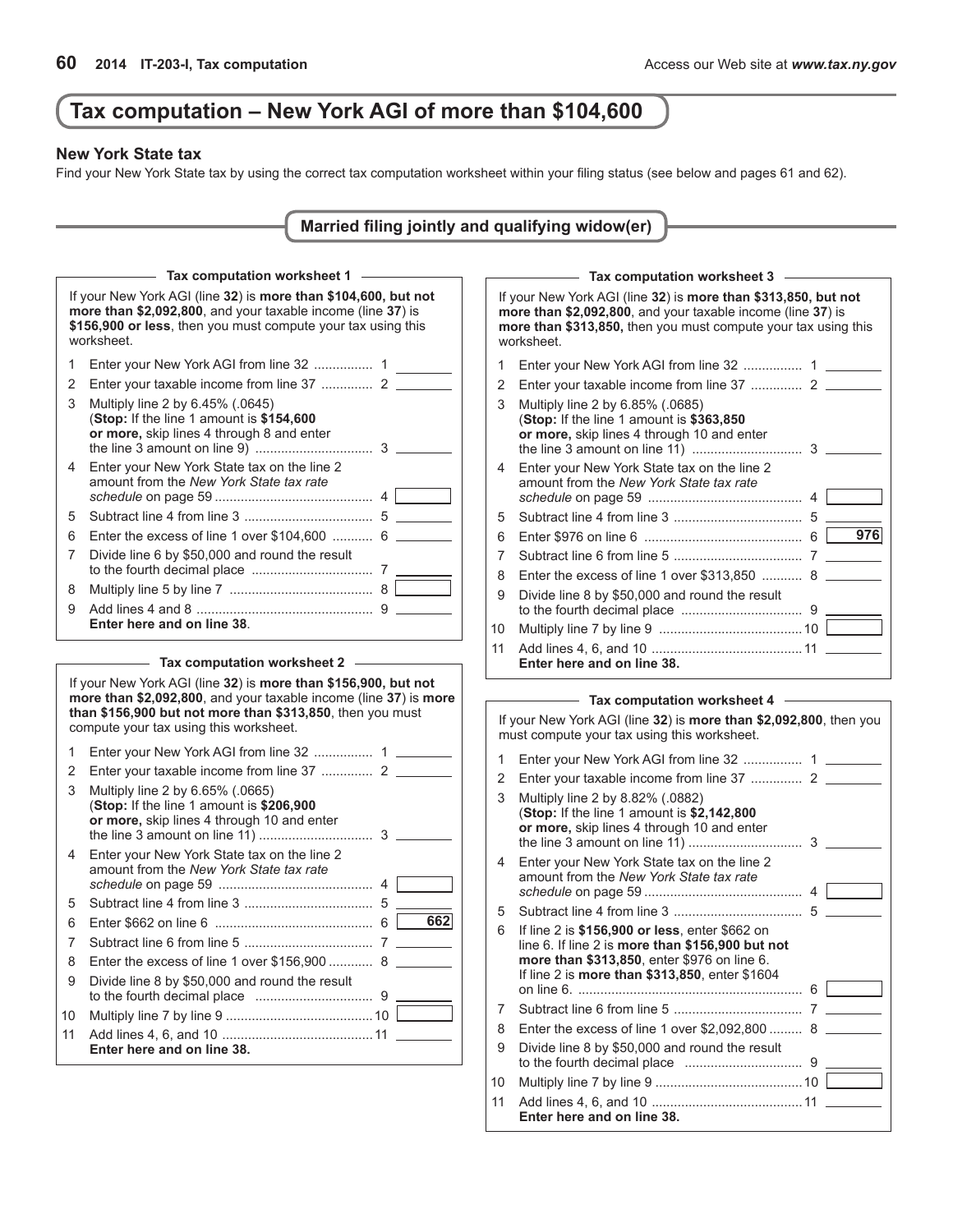# **Tax computation – New York AGI of more than \$104,600** *(continued)*

### **Single and married filing separately**

|    | Tax computation worksheet 5                                                                                                                                                                                                                  |                |     |
|----|----------------------------------------------------------------------------------------------------------------------------------------------------------------------------------------------------------------------------------------------|----------------|-----|
|    | If your New York AGI (line 32) is more than \$104,600, but not<br>more than \$1,046,350, and your taxable income (line 37) is<br>\$209,250 or less, then you must compute your tax using this<br>worksheet.                                  |                |     |
| 1  | Enter your New York AGI from line 32                                                                                                                                                                                                         | 1              |     |
| 2  |                                                                                                                                                                                                                                              |                |     |
| 3  | Multiply line 2 by 6.65% (.0665)<br>(Stop: If the line 1 amount is \$154,600<br>or more, skip lines 4 through 8 and enter                                                                                                                    | 3              |     |
| 4  | Enter your New York State tax on the line 2<br>amount from the New York State tax rate                                                                                                                                                       | $\overline{4}$ |     |
| 5  |                                                                                                                                                                                                                                              |                |     |
| 6  | Enter the excess of line 1 over \$104,600                                                                                                                                                                                                    | 6              |     |
| 7  | Divide line 6 by \$50,000 and round the result                                                                                                                                                                                               | 7              |     |
| 8  |                                                                                                                                                                                                                                              | 8              |     |
| 9  | Enter here and on line 38.                                                                                                                                                                                                                   |                |     |
|    | Tax computation worksheet 6<br>If your New York AGI (line 32) is more than \$209,250, but not<br>more than \$1,046,350, and your taxable income (line 37) is<br>more than \$209,250, then you must compute your tax using this<br>worksheet. |                |     |
| 1  | Enter your New York AGI from line 32                                                                                                                                                                                                         | $\mathbf{1}$   |     |
| 2  |                                                                                                                                                                                                                                              |                |     |
| 3  | Multiply line 2 by 6.85% (.0685)<br>(Stop: If the line 1 amount is \$259,250<br>or more, skip lines 4 through 10 and enter                                                                                                                   | 3              |     |
| 4  | Enter your New York State tax on the line 2<br>amount from the New York State tax rate                                                                                                                                                       |                |     |
| 5  |                                                                                                                                                                                                                                              | 5              |     |
| 6  |                                                                                                                                                                                                                                              | 6              | 487 |
| 7  |                                                                                                                                                                                                                                              |                |     |
| 8  | Enter the excess of line 1 over \$209,250                                                                                                                                                                                                    | 8              |     |
| 9  | Divide line 8 by \$50,000 and round the result                                                                                                                                                                                               |                |     |
| 10 |                                                                                                                                                                                                                                              |                |     |
| 11 | Enter here and on line 38.                                                                                                                                                                                                                   |                |     |

|    | Tax computation worksheet 7 -                                                                                                 |
|----|-------------------------------------------------------------------------------------------------------------------------------|
|    | If your New York AGI (line 32) is more than \$1,046,350, then you<br>must compute your tax using this worksheet.              |
| 1  |                                                                                                                               |
| 2  |                                                                                                                               |
| 3  | Multiply line 2 by 8.82% (.0882)<br>(Stop: If the line 1 amount is $$1,096,350$<br>or more, skip lines 4 through 10 and enter |
| 4  | Enter your New York State tax on the line 2<br>amount from the New York State tax rate                                        |
| 5  |                                                                                                                               |
| 6  | If line 2 is \$209,250 or less, enter \$487 on<br>line 6. If line 2 is more than \$209,250,                                   |
| 7  |                                                                                                                               |
| 8  | Enter the excess of line 1 over \$1,046,350  8                                                                                |
| 9  | Divide line 8 by \$50,000 and round the result                                                                                |
| 10 |                                                                                                                               |
| 11 | Enter here and on line 38.                                                                                                    |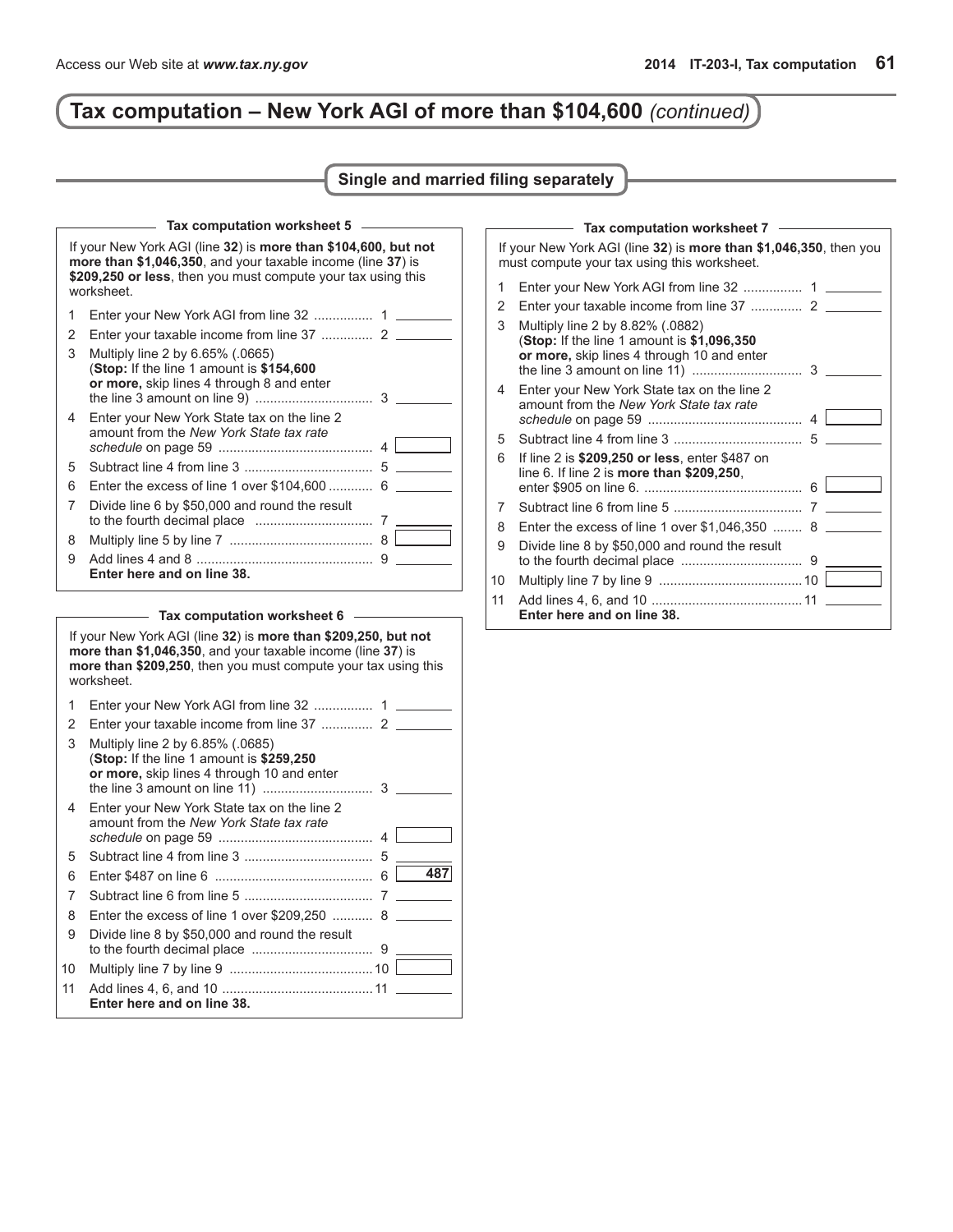# **Tax computation – New York AGI of more than \$104,600** *(continued)*

### **Head of household**

|    | Tax computation worksheet 8                                                                                                                                                                                 |   |  |
|----|-------------------------------------------------------------------------------------------------------------------------------------------------------------------------------------------------------------|---|--|
|    | If your New York AGI (line 32) is more than \$104,600, but not<br>more than \$1,569,550, and your taxable income (line 37) is<br>\$261,550 or less, then you must compute your tax using this<br>worksheet. |   |  |
| 1  | Enter your New York AGI from line 32  1                                                                                                                                                                     |   |  |
| 2  | Enter your taxable income from line 37  2                                                                                                                                                                   |   |  |
| 3  | Multiply line 2 by 6.65% (.0665)<br>(Stop: If the line 1 amount is \$154,600<br>or more, skip lines 4 through 8 and enter                                                                                   |   |  |
| 4  | Enter your New York State tax on the line 2<br>amount from the New York State tax rate                                                                                                                      |   |  |
| 5  |                                                                                                                                                                                                             |   |  |
| 6  | Enter the excess of line 1 over \$104,600                                                                                                                                                                   | 6 |  |
| 7  | Divide line 6 by \$50,000 and round the result                                                                                                                                                              |   |  |
| 8  |                                                                                                                                                                                                             | 8 |  |
| 9  |                                                                                                                                                                                                             |   |  |
|    | Enter here and on line 38.                                                                                                                                                                                  |   |  |
|    | Tax computation worksheet 9                                                                                                                                                                                 |   |  |
|    | If your New York AGI (line 32) is more than \$261,550, but not<br>more than \$1,569,550, and your taxable income (line 37) is                                                                               |   |  |
|    | more than \$261,550, then you must compute your tax using this<br>worksheet.                                                                                                                                |   |  |
| 1  |                                                                                                                                                                                                             |   |  |
| 2  |                                                                                                                                                                                                             |   |  |
| 3  | Multiply line 2 by 6.85% (.0685)<br>(Stop: If the line 1 amount is \$311,550<br>or more, skip lines 4 through 10 and enter                                                                                  |   |  |
| 4  | Enter your New York State tax on the line 2<br>amount from the New York State tax rate                                                                                                                      |   |  |
| 5  |                                                                                                                                                                                                             |   |  |
| 6  |                                                                                                                                                                                                             | 6 |  |
| 7  |                                                                                                                                                                                                             |   |  |
| 8  | Enter the excess of line 1 over \$261,550                                                                                                                                                                   | 8 |  |
| 9  | Divide line 8 by \$50,000 and round the result                                                                                                                                                              |   |  |
| 10 |                                                                                                                                                                                                             |   |  |

|    | $-$ Tax computation worksheet 10 $-$                                                                                         |
|----|------------------------------------------------------------------------------------------------------------------------------|
|    | If your New York AGI (line 32) is more than \$1,569,550, then you<br>must compute your tax using this worksheet.             |
| 1  | Enter your New York AGI from line 32  1                                                                                      |
| 2  |                                                                                                                              |
| 3  | Multiply line 2 by 8.82% (.0882)<br>(Stop: If the line 1 amount is \$1,619,550<br>or more, skip lines 4 through 10 and enter |
| 4  | Enter your New York State tax on the line 2<br>amount from the New York State tax rate<br>$4 \mid$                           |
| 5  |                                                                                                                              |
| 6  | If line 2 is \$261,550 or less, enter \$706 on<br>line $6.$ If line 2 is more than \$261,550,                                |
| 7  |                                                                                                                              |
| 8  | Enter the excess of line 1 over \$1,569,550  8                                                                               |
| 9  | Divide line 8 by \$50,000 and round the result                                                                               |
| 10 |                                                                                                                              |
| 11 | Enter here and on line 38.                                                                                                   |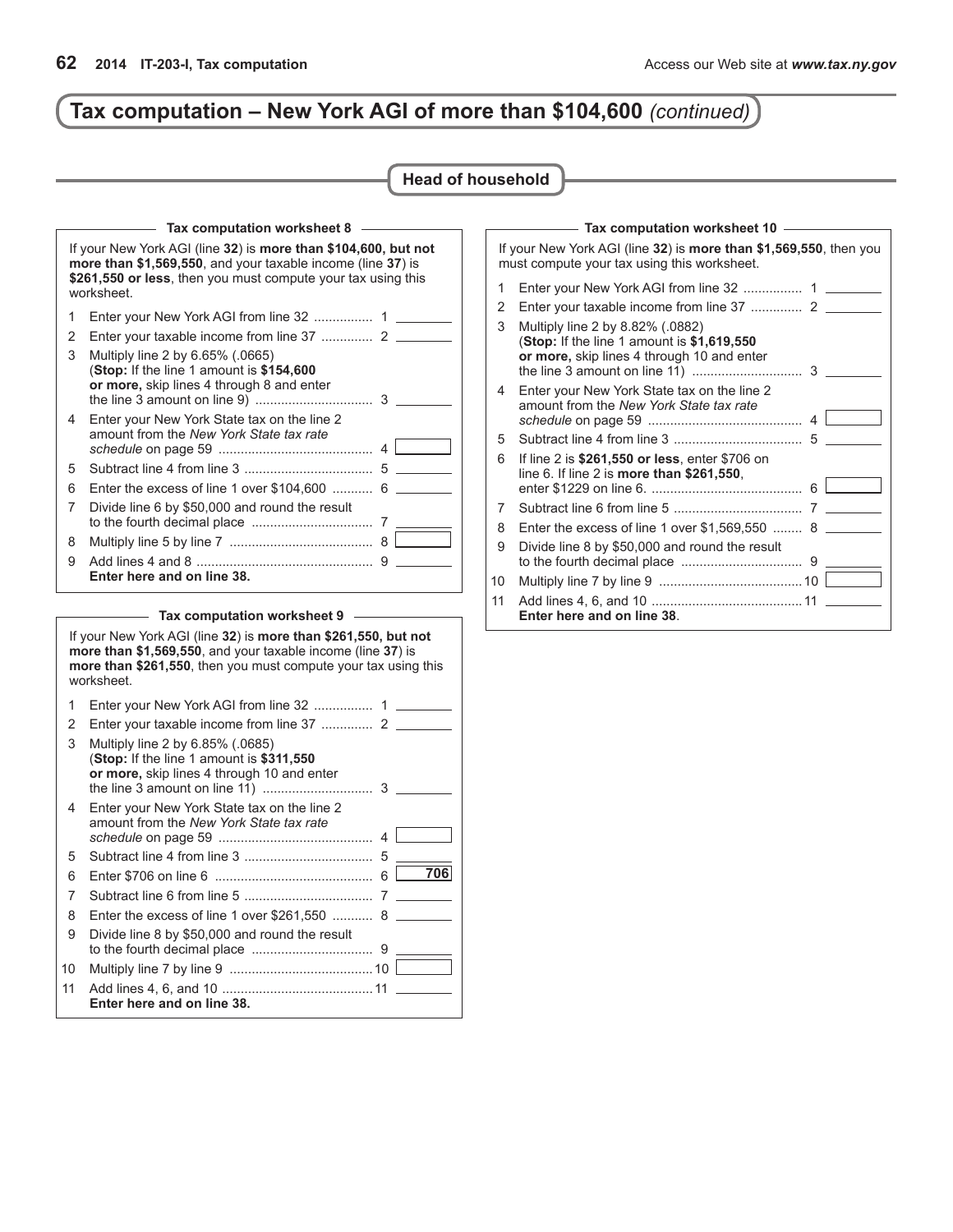# **Index**

<span id="page-62-0"></span>

|                                                                          | 5                                            |
|--------------------------------------------------------------------------|----------------------------------------------|
| Armed forces (including combat zone relief)  14, 45, back cover          | 34<br>18<br>46<br>32<br>33                   |
|                                                                          | 18                                           |
| College tuition credit/itemized deduction                                | 19<br>28<br>7<br>38<br>- 5<br>10<br>8        |
| Definitions: resident, nonresident, or part-year resident                | 32<br>44<br>43<br>26<br>32<br>25<br>33<br>43 |
|                                                                          | 4<br>31<br>33                                |
| Federal adjusted gross income (federal AGI)                              | 8<br>21<br>22<br>14<br>45                    |
|                                                                          | 27                                           |
| Interest income - State and local bonds and obligations                  | 28<br>44<br>33<br>18<br>23<br>19<br>26       |
|                                                                          | 17<br>37<br>37<br>40                         |
|                                                                          | 12                                           |
| Military personnel<br>(including combat zone relief)  14, 45, back cover | 24<br>33<br>28<br>6                          |
|                                                                          | 5<br>18<br>12<br>19<br>22                    |

|                                                                                                                                                                | 28                                           |
|----------------------------------------------------------------------------------------------------------------------------------------------------------------|----------------------------------------------|
| Paid preparers (signature) (information)  35, 46                                                                                                               |                                              |
| Partnerships, limited liability partnerships, and limited<br>Part-year resident income allocation worksheet<br>Part-year Yonkers resident income tax surcharge | 44<br>28<br>31<br>16<br>29<br>33<br>33       |
| Pensions of New York State and local governments and                                                                                                           | 24                                           |
| Public employee 414(h) retirement contributions                                                                                                                | 24<br>43<br>36<br>36<br>- 9<br>23            |
| QEZE (qualified empire zone enterprise)                                                                                                                        | 11                                           |
|                                                                                                                                                                | 31<br>32<br>33<br>5                          |
|                                                                                                                                                                | 29<br>47<br>23<br>35<br>13<br>14<br>44<br>44 |
|                                                                                                                                                                | 26                                           |
| Tax computation - New York AGI of more than \$104,600  60-62<br>Tax withheld (New York State, New York City, and Yonkers)                                      | 33<br>59<br>51<br>31<br>26<br>28<br>35       |
|                                                                                                                                                                | 45<br>21                                     |
|                                                                                                                                                                | 30                                           |
|                                                                                                                                                                | 17<br>6<br>31                                |
|                                                                                                                                                                | 28                                           |